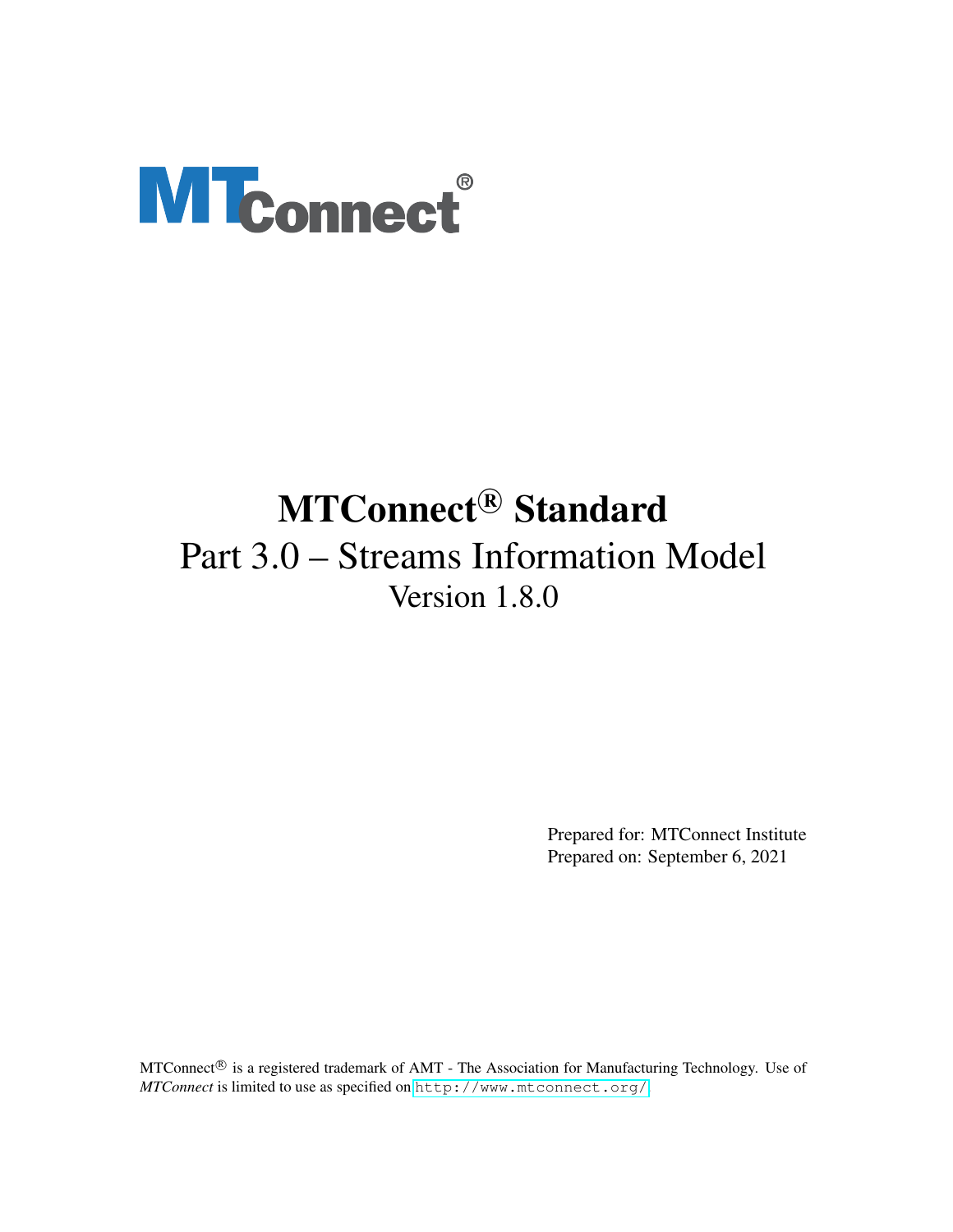# MTConnect Specification and Materials

[The Association for Manufacturing Technology \(AMT\)](#page-14-0) owns the copyright in this *MT-Connect* Specification or Material. [AMT](#page-14-0) grants to you a non-exclusive, non-transferable, revocable, non-sublicensable, fully-paid-up copyright license to reproduce, copy and redistribute this *MTConnect* Specification or Material, provided that you may only copy or redistribute the *MTConnect* Specification or Material in the form in which you received it, without modifications, and with all copyright notices and other notices and disclaimers contained in the *MTConnect* Specification or Material.

If you intend to adopt or implement an *MTConnect* Specification or Material in a product, whether hardware, software or firmware, which complies with an *MTConnect* Specification, you shall agree to the *MTConnect* Specification Implementer License Agreement ("Implementer License") or to the *MTConnect* Intellectual Property Policy and Agreement ("IP Policy"). The Implementer License and IP Policy each sets forth the license terms and other terms of use for *MTConnect* Implementers to adopt or implement the *MTConnect* Specifications, including certain license rights covering necessary patent claims for that purpose. These materials can be found at <www.MTConnect.org>, or or by contacting <mailto:info@MTConnect.org>.

*MTConnect* Institute and [AMT](#page-14-0) have no responsibility to identify patents, patent claims or patent applications which may relate to or be required to implement a Specification, or to determine the legal validity or scope of any such patent claims brought to their attention. Each *MTConnect* Implementer is responsible for securing its own licenses or rights to any patent or other intellectual property rights that may be necessary for such use, and neither AMT nor *MTConnect* Institute have any obligation to secure any such rights.

This Material and all *MTConnect* Specifications and Materials are provided "as is" and *MTConnect* Institute and [AMT,](#page-14-0) and each of their respective members, officers, affiliates, sponsors and agents, make no representation or warranty of any kind relating to these materials or to any implementation of the *MTConnect* Specifications or Materials in any product, including, without limitation, any expressed or implied warranty of noninfringement, merchantability, or fitness for particular purpose, or of the accuracy, reliability, or completeness of information contained herein. In no event shall *MTConnect* Institute or [AMT](#page-14-0) be liable to any user or implementer of *MTConnect* Specifications or Materials for the cost of procuring substitute goods or services, lost profits, loss of use, loss of data or any incidental, consequential, indirect, special or punitive damages or other direct damages, whether under contract, tort, warranty or otherwise, arising in any way out of access, use or inability to use the *MTConnect* Specification or other *MTConnect* Materials, whether or not they had advance notice of the possibility of such damage.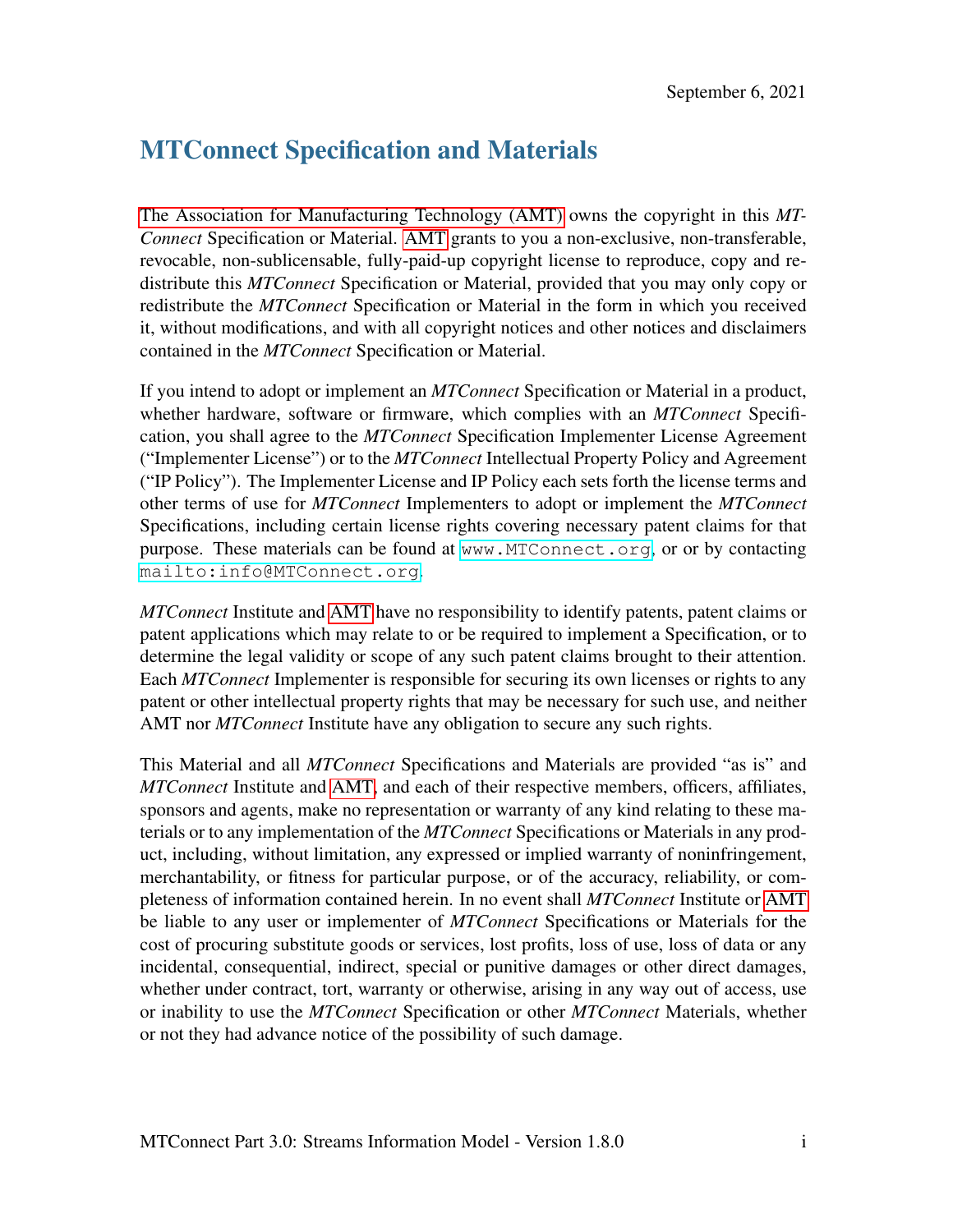# Table of Contents

| $\mathbf{1}$ |                   |                      | <b>Purpose of This Document</b>                                 | $\boldsymbol{2}$                                      |
|--------------|-------------------|----------------------|-----------------------------------------------------------------|-------------------------------------------------------|
| $\mathbf 2$  | 2.1<br>2.2<br>2.3 |                      | <b>Terminology and Conventions</b>                              | $\overline{\mathbf{3}}$<br>$\overline{3}$<br>10<br>10 |
| 3            |                   |                      | <b>Streams Information Model</b>                                | 11                                                    |
| 4            |                   |                      | <b>Structural Elements for MTConnectStreams</b>                 | 14                                                    |
|              | 4.1               |                      |                                                                 | 16                                                    |
|              | 4.2               |                      |                                                                 | 18                                                    |
|              |                   | 4.2.1                | XML Schema for DeviceStream                                     | 18                                                    |
|              |                   | 4.2.2                |                                                                 | 19                                                    |
|              |                   | 4.2.3                |                                                                 | 20                                                    |
|              | 4.3               |                      |                                                                 | 21                                                    |
|              |                   | 4.3.1                | XML Schema for ComponentStream                                  | 21                                                    |
|              |                   | 4.3.2                |                                                                 | 22                                                    |
|              |                   | 4.3.3                |                                                                 | 26                                                    |
| 5            |                   | <b>Data Entities</b> |                                                                 | 27                                                    |
|              | 5.1               |                      |                                                                 | 29                                                    |
|              |                   | 5.1.1                | Element Names when MTConnectDevices category is SAMPLE          |                                                       |
|              |                   |                      |                                                                 | 29                                                    |
|              |                   | 5.1.2                | Changes to Element Names when representation attribute is used. | 30                                                    |
|              |                   | 5.1.3                | Element Names when MTConnectDevices category is CONDITION       | 30                                                    |
|              | 5.2               |                      |                                                                 | 31                                                    |
|              | 5.3               |                      |                                                                 | 31                                                    |
|              |                   |                      | 5.3.1 XML Schema Structure for Sample                           | 32                                                    |
|              |                   | 5.3.2                |                                                                 | 33                                                    |
|              |                   |                      | 5.3.2.1 duration Attribute for Sample                           | 37                                                    |
|              |                   |                      | 5.3.2.2 resetTriggered Attribute for Sample                     | 37                                                    |
|              |                   | 5.3.3                |                                                                 | 38                                                    |
|              |                   | 5.3.4                | Unavailability of Valid Data Values for Sample                  | 40                                                    |
|              | 5.4               |                      | <b>Events Container</b>                                         | 40                                                    |
|              | 5.5               |                      |                                                                 | 41                                                    |
|              |                   | 5.5.1                | XML Schema Structure for Event                                  | 42                                                    |
|              |                   | 5.5.2                |                                                                 | 43                                                    |
|              |                   | 5.5.3                |                                                                 | 44                                                    |
|              |                   | 5.5.4                | Unavailability of Valid Data Value for Event                    | 46                                                    |
|              | 5.6               |                      |                                                                 | 46                                                    |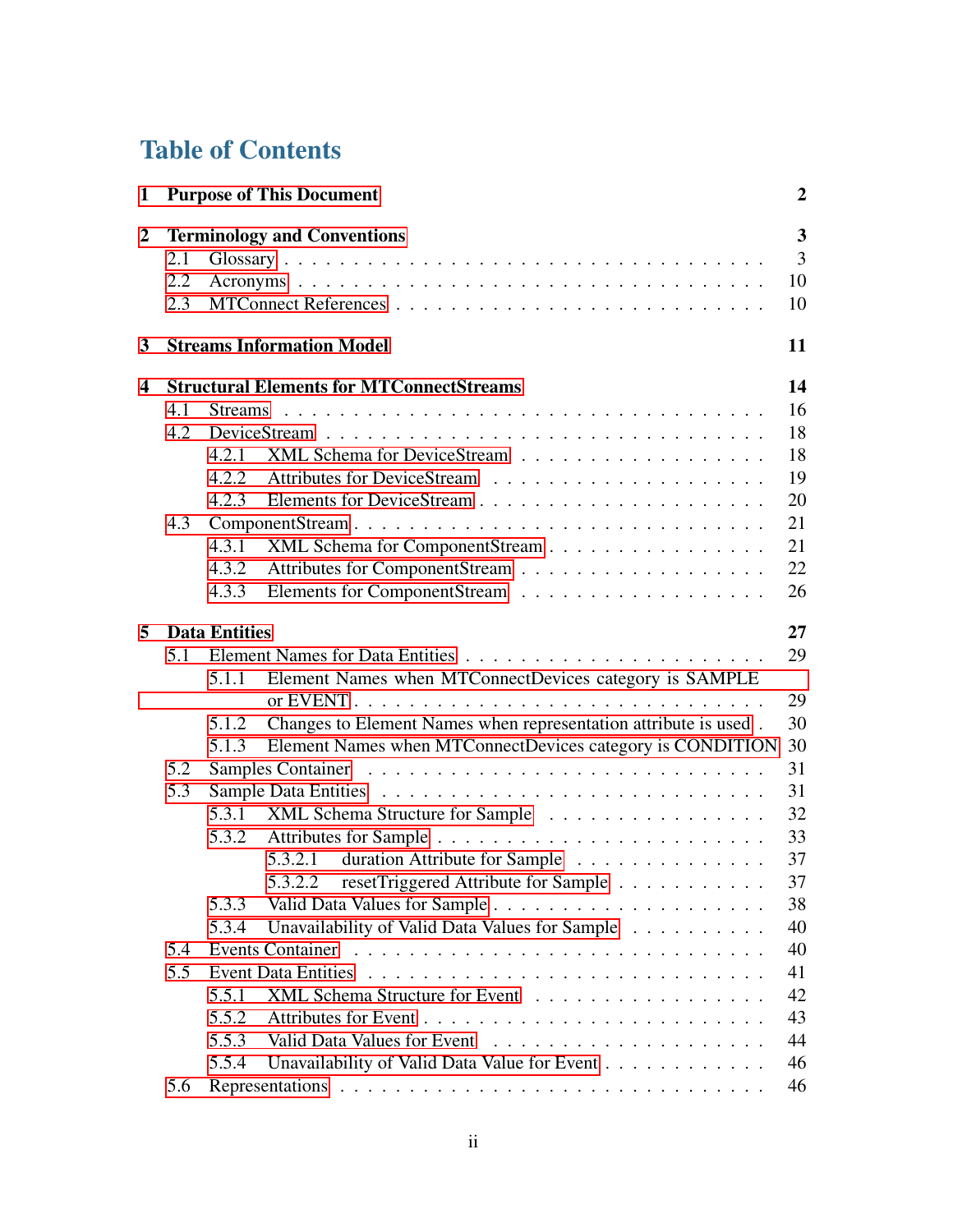|   |                   | 5.6.1 | Observations for DataItem with representation of TIME_SERIES      | 47  |
|---|-------------------|-------|-------------------------------------------------------------------|-----|
|   |                   |       | XML Schema for Time Series Observation<br>5.6.1.1                 | 47  |
|   |                   |       | Attributes for Time Series Observation<br>5.6.1.2                 | 49  |
|   |                   | 5.6.2 | Observations for DataItem with representation of DISCRETE (DEP-   |     |
|   |                   |       | RECATED)                                                          | 49  |
|   |                   | 5.6.3 | Observations for DataItem with representation of DATA_SET         | 49  |
|   |                   |       | XML Schema for Data Set Observation<br>5.6.3.1                    | 50  |
|   |                   |       | 5.6.3.2<br>Entry Element for Data Set Observation                 | 51  |
|   |                   |       | Attributes for Entry Element for Data Set Observation.<br>5.6.3.3 | 52  |
|   |                   |       | Constraints for Entry Values<br>5.6.3.4                           | 52  |
|   |                   | 5.6.4 | Management of Data Set Observations                               | 53  |
|   |                   | 5.6.5 | Observations for DataItem with representation of TABLE            | 53  |
|   |                   |       | Structure of Table Observations<br>5.6.5.1                        | 54  |
|   |                   |       | 5.6.5.2<br>Attributes of Table Observations                       | 56  |
|   |                   |       | Elements of Table Observations<br>5.6.5.3                         | 56  |
|   |                   |       | 5.6.5.3.1<br>Structure for Table Entry for an Observation.        | 56  |
|   |                   |       | 5.6.5.3.2<br>Attributes for Table Entry for an Observation.       | 56  |
|   |                   |       | Elements for Table Cell for an Observation<br>5.6.5.3.3           | 57  |
|   |                   |       | Structure for Table Cell for an Entry<br>5.6.5.3.4                | 57  |
|   |                   |       | 5.6.5.3.5<br>Attributes for Table Cell for an Observation         | 57  |
|   |                   |       | Constraints for Cell Values<br>5.6.5.3.6                          | 57  |
|   |                   |       | 5.6.5.3.7<br>Example Table Observation                            | 58  |
|   | 5.7               |       |                                                                   | 58  |
|   | 5.8               |       |                                                                   | 59  |
|   |                   | 5.8.1 |                                                                   | 60  |
|   |                   | 5.8.2 | XML Schema Structure for Condition                                | 61  |
|   |                   | 5.8.3 |                                                                   | 62  |
|   |                   |       | qualifier Attribute for Condition<br>5.8.3.1                      | 65  |
|   |                   | 5.8.4 |                                                                   | 66  |
|   | 5.9               |       |                                                                   | 66  |
| 6 |                   |       | <b>Listing of Data Entities</b>                                   | 68  |
|   | 6.1               |       |                                                                   | 68  |
|   | 6.2               |       |                                                                   | 93  |
|   | 6.3               |       |                                                                   | 149 |
|   |                   |       |                                                                   |     |
|   | <b>Appendices</b> |       |                                                                   | 151 |
|   | A                 |       |                                                                   | 151 |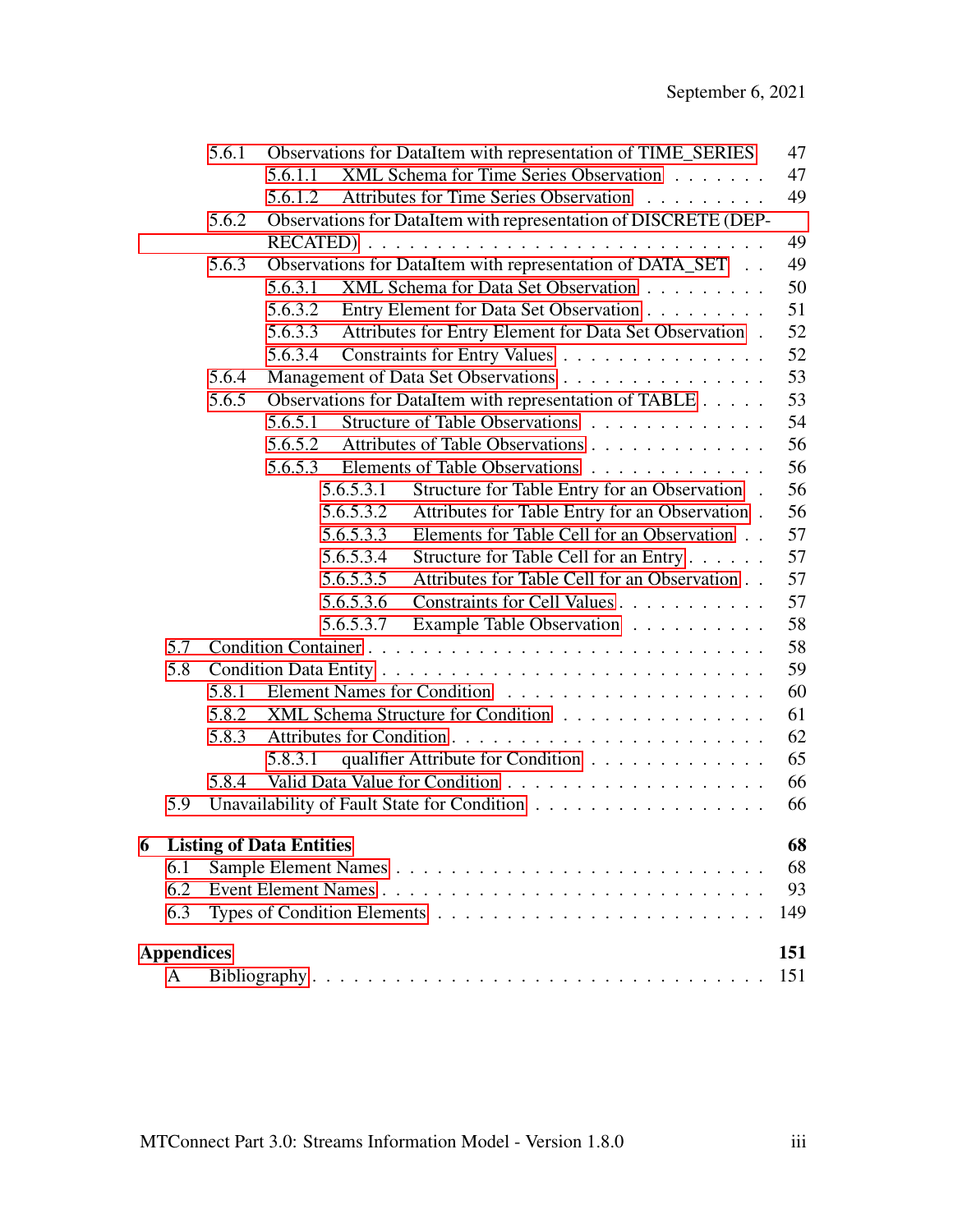# Table of Figures

|                                            | 15 |
|--------------------------------------------|----|
|                                            | 17 |
|                                            | 19 |
|                                            | 22 |
| Figure 5: ComponentStream XML Tree Diagram | 27 |
|                                            | 33 |
|                                            | 42 |
|                                            | 48 |
|                                            | 50 |
|                                            | 51 |
|                                            | 55 |
|                                            | 61 |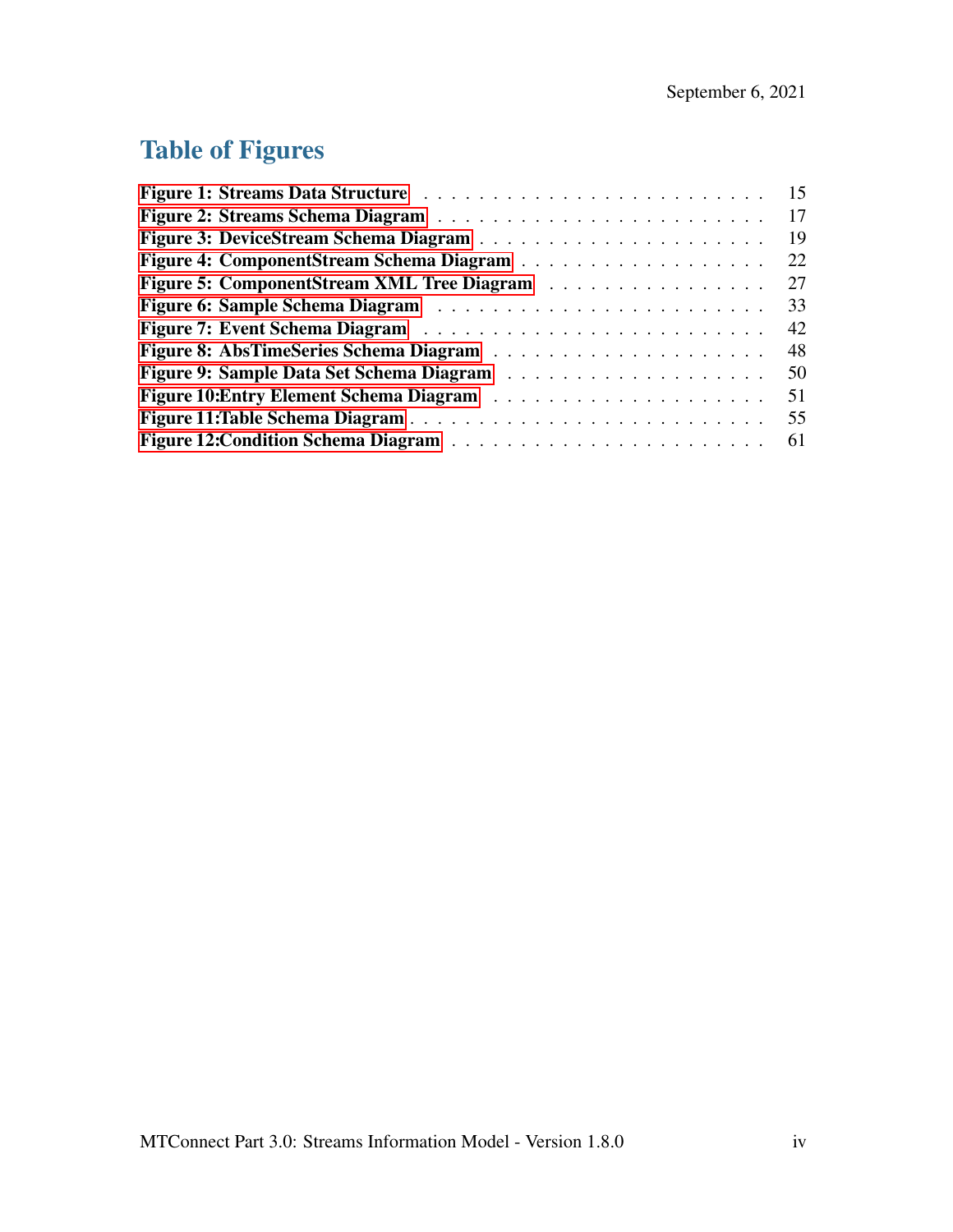# List of Tables

<span id="page-5-0"></span>

|                                                 | 17  |
|-------------------------------------------------|-----|
|                                                 | 18  |
|                                                 | 19  |
|                                                 | 20  |
|                                                 | 23  |
|                                                 | 26  |
|                                                 | 31  |
|                                                 | 32  |
|                                                 | 33  |
|                                                 | 38  |
|                                                 | 41  |
|                                                 | 42  |
|                                                 | 43  |
|                                                 | 49  |
|                                                 | 50  |
|                                                 | 51  |
|                                                 | 52  |
|                                                 | 56  |
|                                                 | 56  |
|                                                 | 57  |
|                                                 | 57  |
| Table 22: MTConnect Condition Element Container | 59  |
|                                                 | 60  |
|                                                 | 62  |
|                                                 | 68  |
|                                                 | 94  |
|                                                 | 150 |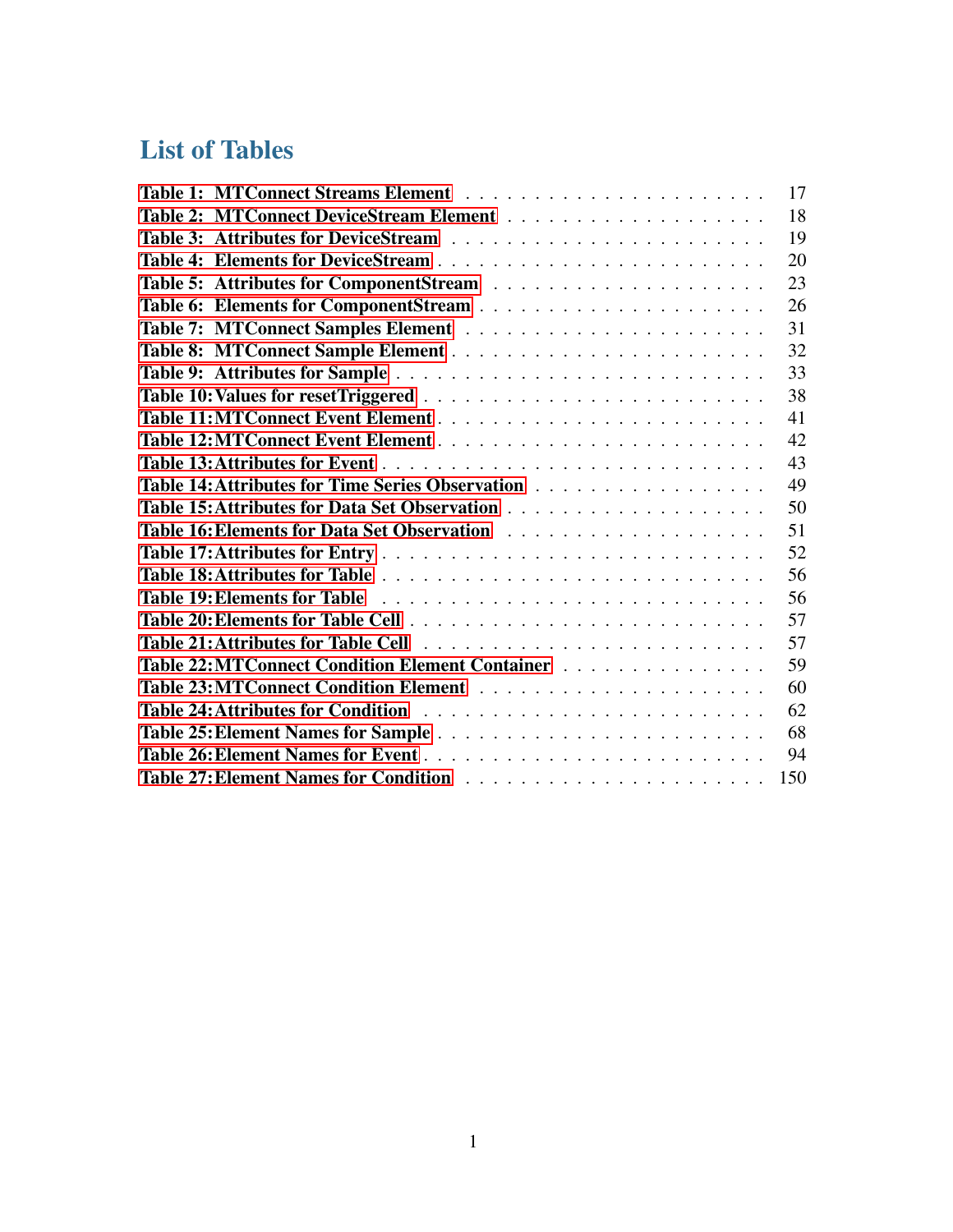# 1 Purpose of This Document

 This document, *MTConnect Standard: Part 3.0 - Streams Information Model* of the MT- Connect Standard, establishes the rules and terminology that describes the information [r](#page-13-0)eturned by an MTConnect *[Agent](#page-8-0)* from a piece of equipment. The *[Streams Information](#page-13-0) [Model](#page-13-0)* also defines, in *Section [3](#page-14-3) - [Streams Information Model](#page-14-3)*, the structure for the XML [d](#page-9-0)ocuments that are returned from an *[Agent](#page-8-0)* in response to a *[Sample Request](#page-12-0)* or *[Current](#page-9-0) [Request](#page-9-0)*. *MTConnect Standard: Part 3.0 - Streams Information Model* is not a stand-alone docu-ment. This document is used in conjunction with *MTConnect Standard Part 1.0 - Overview*

 *and Fundamentals* which defines the fundamentals of the operation of the MTConnect Standard and *MTConnect Standard: Part 2.0 - Devices Information Model* that defines the semantic model representing the information that may be returned from a piece of equipment.

- Note: *MTConnect Standard: Part 5.0 Interfaces* provides details on extensions to the *[Streams Information Model](#page-13-0)* required to describe the interactions between pieces of equipment.
- In the MTConnect Standard, equipment represents any tangible property that is used in the operation of a manufacturing facility. Examples of equipment are machine tools, ovens,
- 
- <span id="page-6-0"></span>sensor units, workstations, software applications, and bar feeders.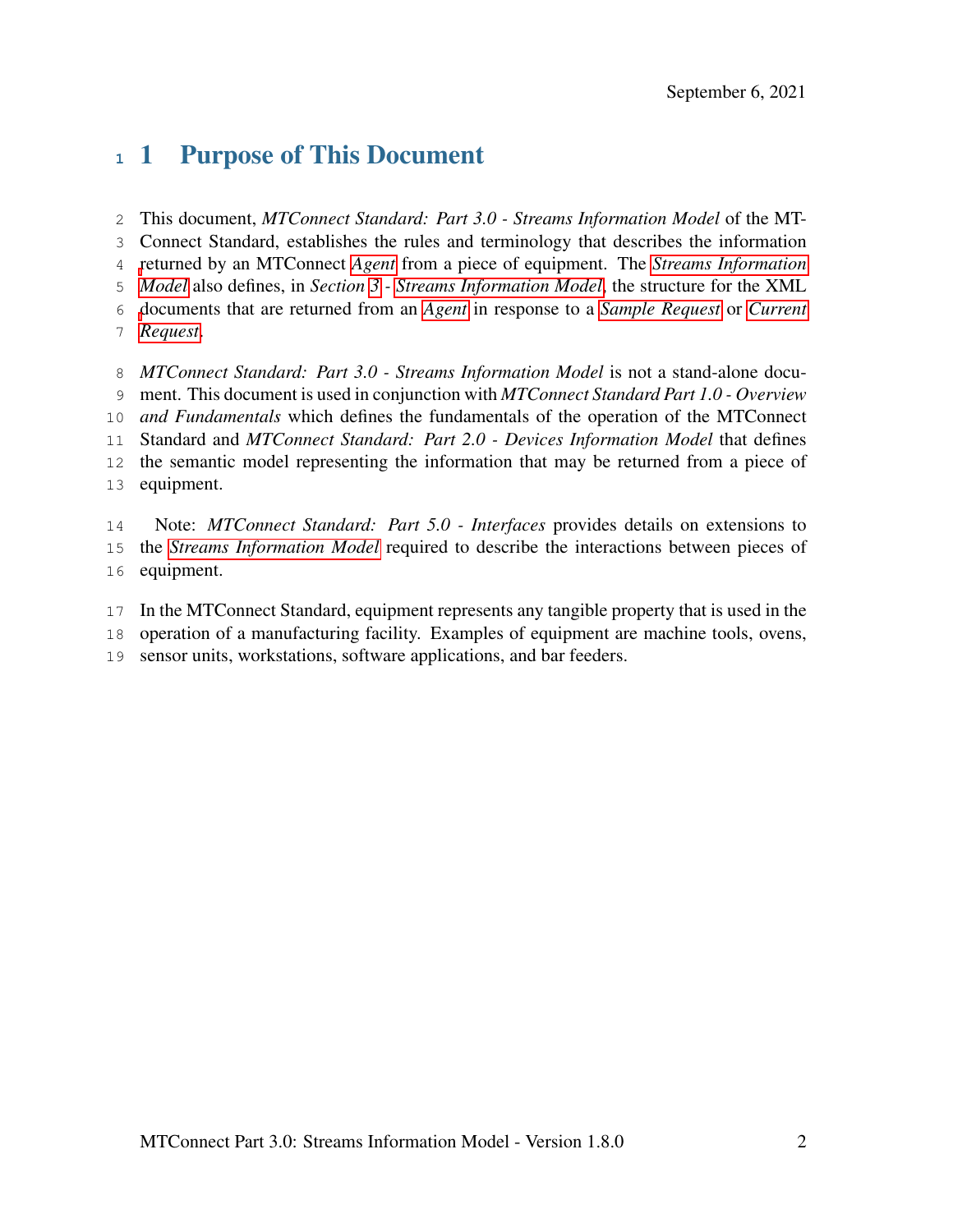# 2 Terminology and Conventions

Refer to *Section 3* of *MTConnect Standard Part 1.0 - Overview and Fundamentals* for a

<span id="page-7-0"></span> dictionary of terms, reserved language, and document conventions used in the MTConnect Standard.

#### 2.1 Glossary

<span id="page-7-1"></span>CDATA

<span id="page-7-2"></span>

| 26             | General meaning:                                                                                                                                                                                                                             |
|----------------|----------------------------------------------------------------------------------------------------------------------------------------------------------------------------------------------------------------------------------------------|
| 27             | An abbreviation for Character Data.                                                                                                                                                                                                          |
| 28<br>29       | CDATA is used to describe a value (text or data) published as part of an XML ele-<br>ment.                                                                                                                                                   |
| 30             | For example, "This is some text" is the CDATA in the XML element:                                                                                                                                                                            |
| 31             | <message>This is some text</message>                                                                                                                                                                                                         |
| 32             | Appears in the documents in the following form: CDATA                                                                                                                                                                                        |
| 33             | <b>NMTOKEN</b>                                                                                                                                                                                                                               |
| 34             | The data type for XML identifiers.                                                                                                                                                                                                           |
| 35<br>36<br>37 | Note: The identifier must start with a letter, an underscore "_" or a colon. The next<br>character must be a letter, a number, or one of the following ".", "-", "_", ":". The<br>identifier must not have any spaces or special characters. |
| 38             | Appears in the documents in the following form: NMTOKEN.                                                                                                                                                                                     |
| 39             | <b>URI</b>                                                                                                                                                                                                                                   |
| 40             | Stands for Universal Resource Identifier.                                                                                                                                                                                                    |
| 41             | See http://www.w3.org/TR/uri-clarification/#RFC3986                                                                                                                                                                                          |
| 42             | <b>UUID</b>                                                                                                                                                                                                                                  |
| 43             | General meaning:                                                                                                                                                                                                                             |
| 44<br>45       | Stands for Universally Unique Identifier. (Can also be referred to as a GUID in some<br>literature Globally Unique Identifier).                                                                                                              |
| 46<br>47       | Note: Defined in RFC 4122 of the IETF. See https://www.ietf.org/rfc/rfc4122.txt<br>for more information.                                                                                                                                     |
| 48             | Appears in the documents in the following form: UUID.                                                                                                                                                                                        |

MTConnect Part 3.0: Streams Information Model - Version 1.8.0 3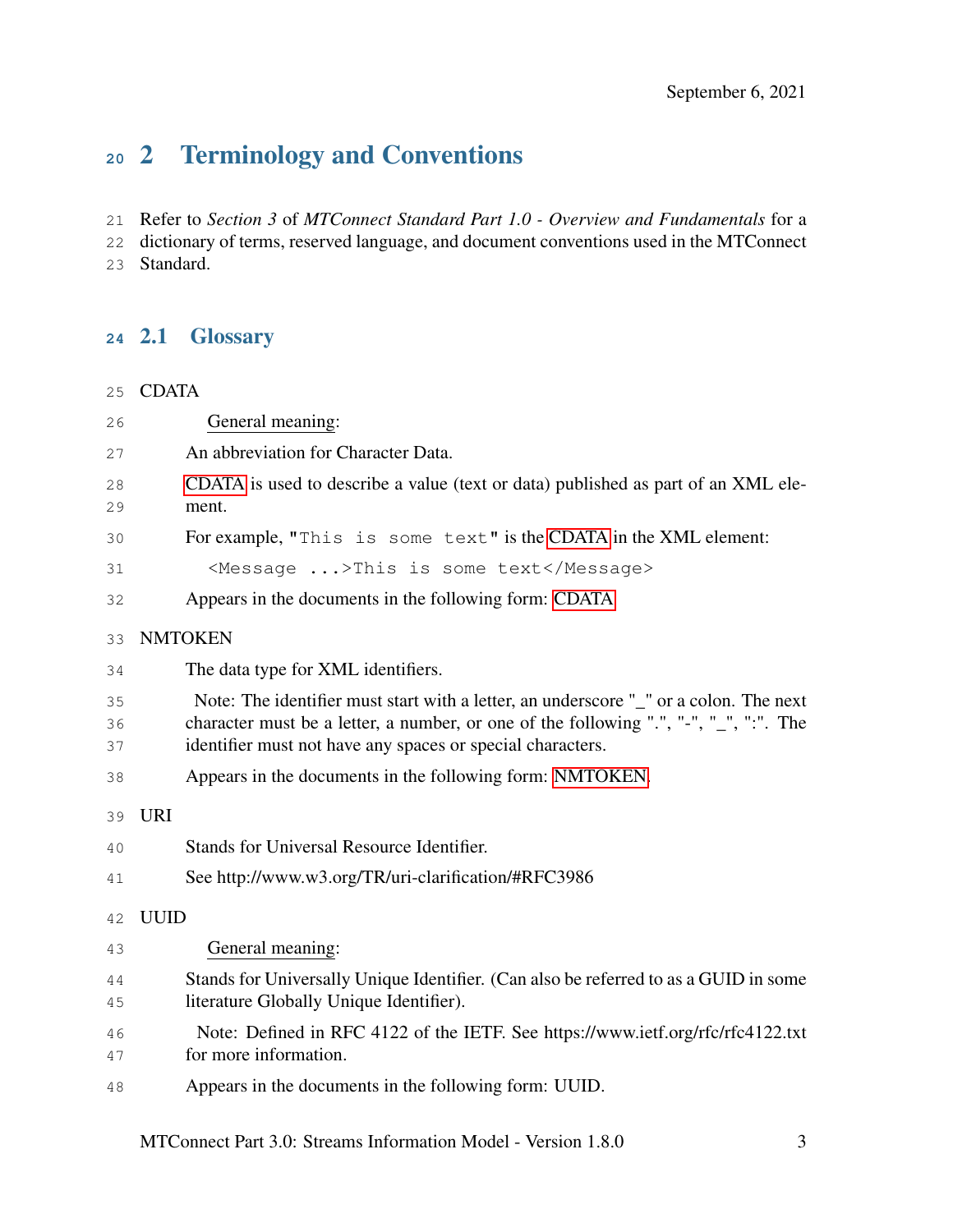<span id="page-8-0"></span>

| 58<br>59<br>60<br>61<br>62<br>63<br>64<br>65<br>66<br>67 |                                                                                                                                                                                                                                                                                                                                                         |  |  |
|----------------------------------------------------------|---------------------------------------------------------------------------------------------------------------------------------------------------------------------------------------------------------------------------------------------------------------------------------------------------------------------------------------------------------|--|--|
|                                                          | Refer to http://www.w3.org/XML for more information about XML.                                                                                                                                                                                                                                                                                          |  |  |
|                                                          | <b>Adapter</b>                                                                                                                                                                                                                                                                                                                                          |  |  |
|                                                          | An optional piece of hardware or software that transforms information provided by<br>a piece of equipment into a form that can be received by an Agent.                                                                                                                                                                                                 |  |  |
|                                                          | Appears in the documents in the following form: adapter.                                                                                                                                                                                                                                                                                                |  |  |
|                                                          | <b>Agent</b>                                                                                                                                                                                                                                                                                                                                            |  |  |
|                                                          | Refers to an MTConnect Agent.                                                                                                                                                                                                                                                                                                                           |  |  |
| 68                                                       | Software that collects data published from one or more piece(s) of equipment, orga-<br>nizes that data in a structured manner, and responds to requests for data from client<br>software systems by providing a structured response in the form of a Response Doc-<br>ument that is constructed using the semantic data models defined in the Standard. |  |  |
| 69                                                       | Appears in the documents in the following form: Agent.                                                                                                                                                                                                                                                                                                  |  |  |
| 70                                                       | <b>Attachment</b>                                                                                                                                                                                                                                                                                                                                       |  |  |
| 71                                                       | The connection by which one thing is associated with another.                                                                                                                                                                                                                                                                                           |  |  |
| 72                                                       | <b>Child Element</b>                                                                                                                                                                                                                                                                                                                                    |  |  |
| 73<br>74                                                 | A portion of a data modeling structure that illustrates the relationship between an<br>element and the higher-level Parent Element within which it is contained.                                                                                                                                                                                        |  |  |
| 75                                                       | Appears in the documents in the following form: Child Element.                                                                                                                                                                                                                                                                                          |  |  |
| 76                                                       | <b>Component</b>                                                                                                                                                                                                                                                                                                                                        |  |  |
| 77                                                       | General meaning:                                                                                                                                                                                                                                                                                                                                        |  |  |
| 78<br>79                                                 | A Structural Element that represents a physical or logical part or subpart of a piece<br>of equipment.                                                                                                                                                                                                                                                  |  |  |
| 80                                                       | Appears in the documents in the following form: <i>Component</i> .                                                                                                                                                                                                                                                                                      |  |  |

Used as an attribute that provides a unique identity for a piece of information re-

XML defines a set of rules for encoding documents that both a human-readable and

Used as an attribute for an XML element:

Stands for eXtensible Markup Language.

Appears in the documents in the following form: uuid.

ported by an *[Agent](#page-8-0)*.

machine-readable.

<span id="page-8-3"></span>XML

<span id="page-8-2"></span><span id="page-8-1"></span>MTConnect Part 3.0: Streams Information Model - Version 1.8.0 4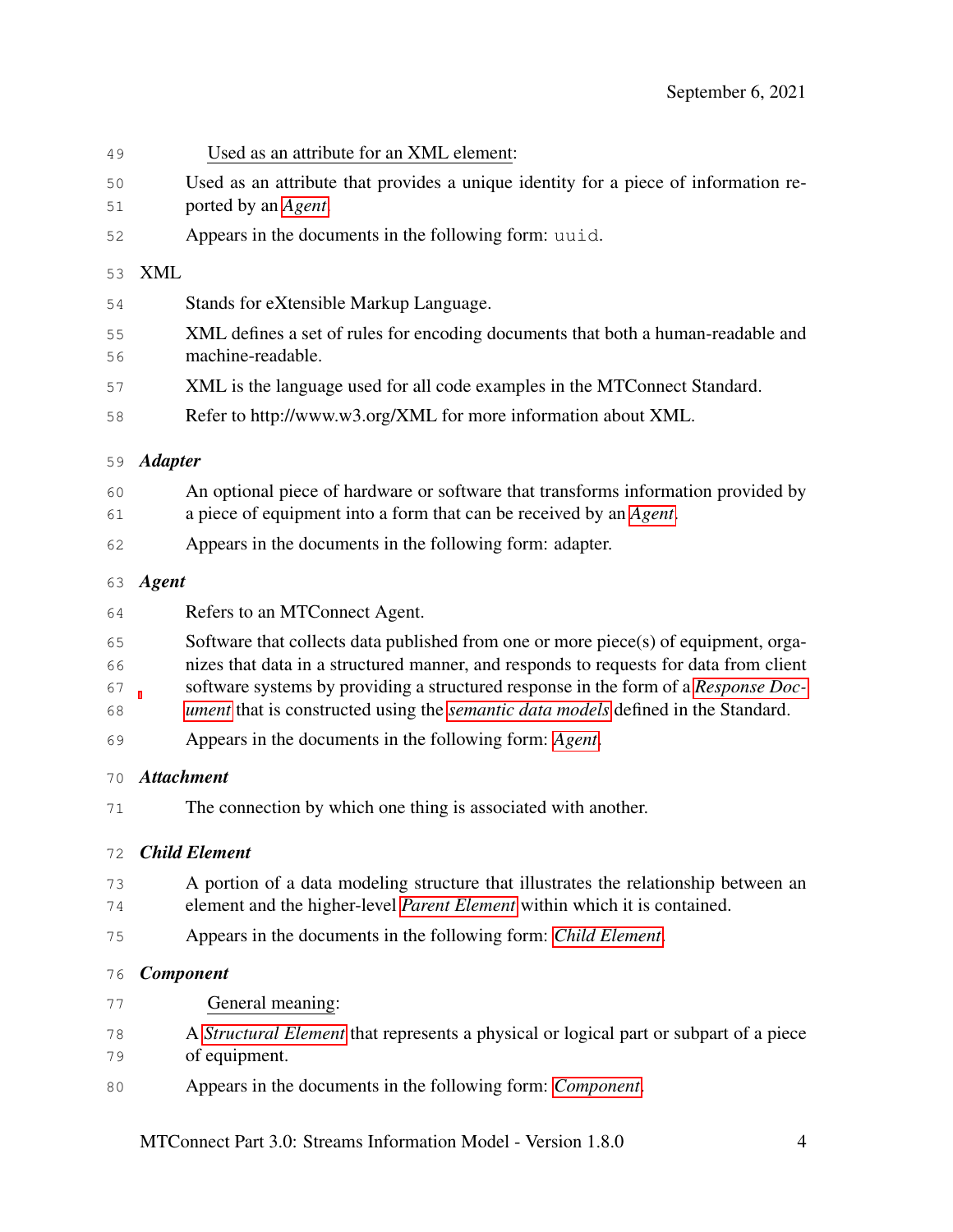<span id="page-9-5"></span><span id="page-9-4"></span><span id="page-9-3"></span><span id="page-9-2"></span><span id="page-9-1"></span><span id="page-9-0"></span>

| 81  | Used in Information Models:                                                                               |
|-----|-----------------------------------------------------------------------------------------------------------|
| 82  | A data modeling element used to organize the data being retrieved from a piece of                         |
| 83  | equipment.                                                                                                |
| 84  | • When used as an XML container to organize Lower Level Component ele-                                    |
| 85  | ments.                                                                                                    |
| 86  | Appears in the documents in the following form: Components.                                               |
| 87  | • When used as an abstract XML element. Component is replaced in a data                                   |
| 88  | model by a type of <i>Component</i> element. Component is also an XML con-                                |
| 89  | tainer used to organize Lower Level Component elements, Data Entities, or                                 |
| 90  | both.                                                                                                     |
| 91  | Appears in the documents in the following form: Component.                                                |
| 92  | <b>Condition</b>                                                                                          |
| 93  | An indicator of the ability of a piece of equipment or <i>Component</i> to function to                    |
| 94  | specification.                                                                                            |
| 95  | <b>Controlled Vocabulary</b>                                                                              |
| 96  | A restricted set of values that may be published as the Valid Data Value for a Data                       |
| 97  | Entity.                                                                                                   |
| 98  | Appears in the documents in the following form: Controlled Vocabulary.                                    |
| 99  | <b>Current Request</b>                                                                                    |
| 100 | A Current Request is a Request to an Agent to produce an MTConnectStreams Re-                             |
| 101 | sponse Document containing the Observations Information Model for a snapshot of                           |
| 102 | the latest <i>observations</i> at the moment of the <i>Request</i> or at a given <i>sequence number</i> . |
| 103 | <b>Data Entity</b>                                                                                        |
| 104 | A primary data modeling element that represents all elements that either describe                         |
| 105 | data items that may be reported by an Agent or the data items that contain the actual                     |
| 106 | data published by an Agent.                                                                               |
| 107 | Appears in the documents in the following form: Data Entity.                                              |
| 108 | Data Set                                                                                                  |
| 109 | A set of key-value pairs where each entry is uniquely identified by the key.                              |
| 110 | <b>Devices Information Model</b>                                                                          |
| 111 | A set of rules and terms that describes the physical and logical configuration for a                      |
| 112 | piece of equipment and the data that may be reported by that equipment.                                   |
| 113 | Appears in the documents in the following form: Devices Information Model.                                |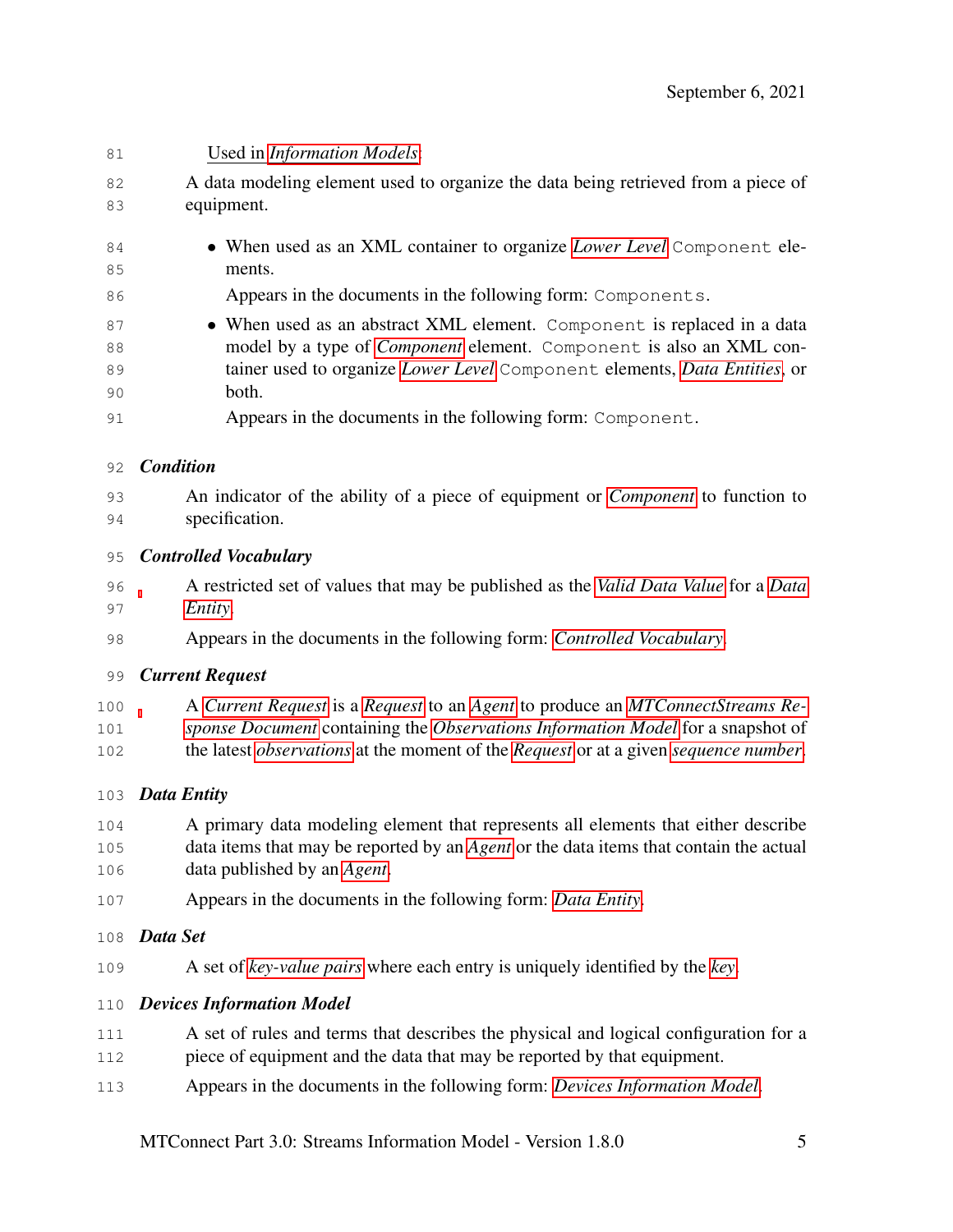#### <span id="page-10-2"></span>*Element Name*

- A descriptive identifier contained in both the start-tag and end-tag of an XML element that provides the name of the element.
- Appears in the documents in the following form: element name.
- Used to describe the name for a specific XML element:
- Reference to the name provided in the start-tag, end-tag, or empty-element
- 120 tag for an XML element.
- Appears in the documents in the following form: *[Element Name](#page-10-2)*.
- <span id="page-10-5"></span>*Equipment Metadata*
- See *[Metadata](#page-11-6)*

#### <span id="page-10-3"></span>*Fault State*

- In the MTConnect Standard, a term that indicates the reported status of a *[Condition](#page-9-4)* category *[Data Entity](#page-9-1)*.
- Appears in the documents in the following form: *[Fault State](#page-10-3)*.

#### *Force*

A push or pull on a mass which results in an acceleration.

#### <span id="page-10-0"></span>*Information Model*

- The rules, relationships, and terminology that are used to define how information is structured.
- For example, an information model is used to define the structure for each *MTCon-*
- *nect Response Document*; the definition of each piece of information within those documents and the relationship between pieces of information.
- Appears in the documents in the following form: *[Information Model](#page-10-0)*.

#### *Interaction Model*

- Defines how information is exchanged across an *[Interface](#page-10-4)* between independent sys-tems.
- <span id="page-10-4"></span>*Interface*
- The means by which communication is achieved between independent systems.
- <span id="page-10-1"></span>*key*
- A unique identifier in a *[key-value pair](#page-11-5)* association.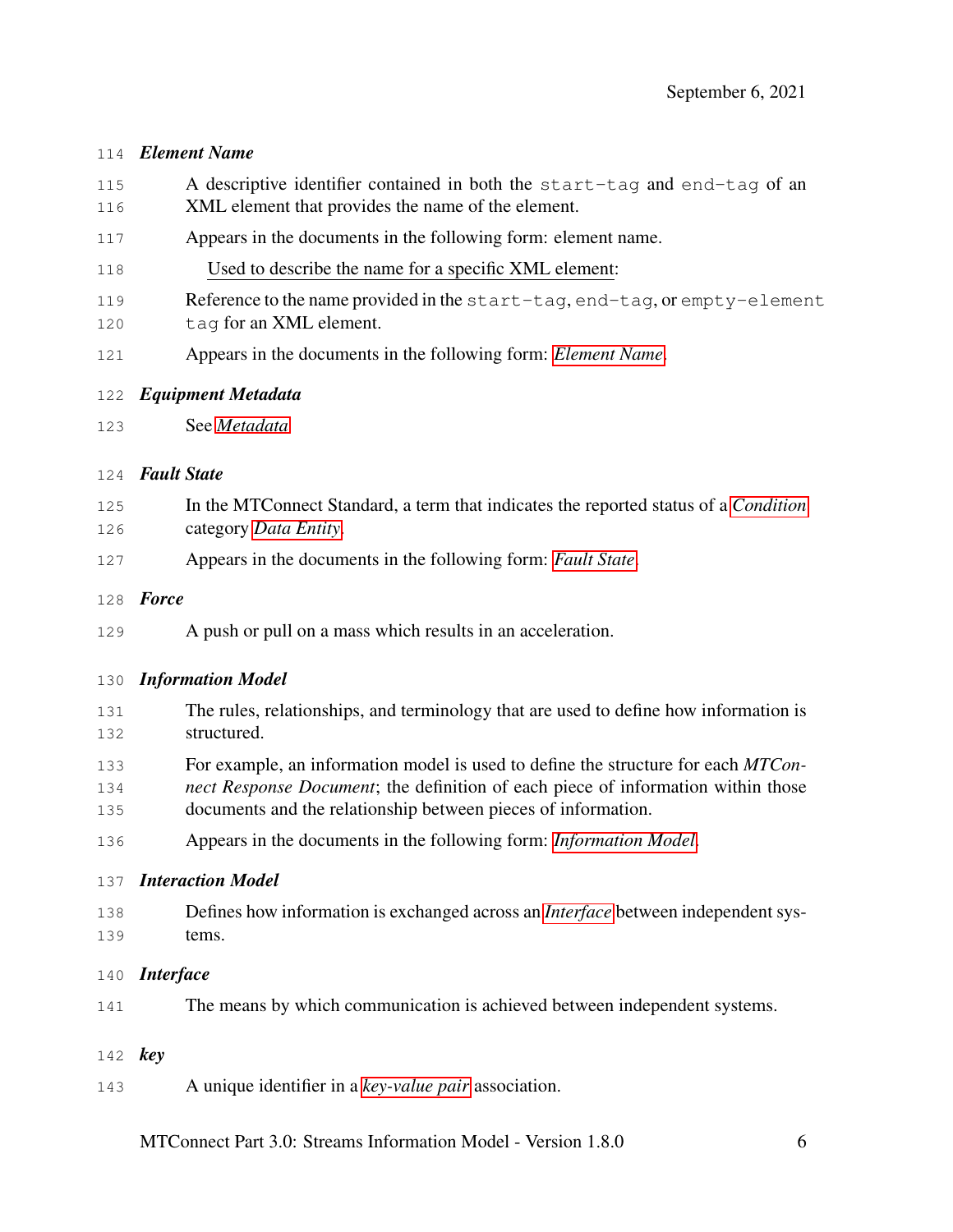#### <span id="page-11-5"></span>*key-value pair*

- An association between an identifier referred to as the *[key](#page-10-1)* and a value which taken together create a *[key-value pair](#page-11-5)*. When used in a set of *[key-value pairs](#page-11-5)* each *[key](#page-10-1)* is
- unique and will only have one value associated with it at any point in time.

#### <span id="page-11-1"></span>*Lower Level*

A nested element that is below a higher level element.

#### <span id="page-11-6"></span>*Metadata*

- Data that provides information about other data.
- For example, *[Equipment Metadata](#page-10-5)* defines both the *[Structural Elements](#page-13-1)* that rep- resent the physical and logical parts and sub-parts of each piece of equipment, the relationships between those parts and sub-parts, and the definitions of the *[Data En-](#page-9-1)[tities](#page-9-1)* associated with that piece of equipment.
- Appears in the documents in the following form: *[Metadata](#page-11-6)* or *[Equipment Metadata](#page-10-5)*.

#### <span id="page-11-7"></span>*MTConnect Agent*

See definition for *[Agent](#page-8-0)*.

#### <span id="page-11-8"></span>*MTConnectDevices Response Document*

 A *[Response Document](#page-12-1)* published by an *[MTConnect Agent](#page-11-7)* in response to a *[Probe](#page-12-5) [Request](#page-12-5)*.

#### <span id="page-11-2"></span>*MTConnectStreams Response Document*

 A *[Response Document](#page-12-1)* published by an *[MTConnect Agent](#page-11-7)* in response to a *[Current](#page-9-0) [Request](#page-9-0)* or a *[Sample Request](#page-12-0)*.

#### <span id="page-11-4"></span>*observation*

The observed value of a property at a point in time.

#### <span id="page-11-3"></span>*Observations Information Model*

 An *[Information Model](#page-10-0)* that describes the *[Streaming Data](#page-13-2)* reported by a piece of equipment.

#### <span id="page-11-0"></span>*Parent Element*

- An XML element used to organize *[Lower Level](#page-11-1)* child elements that share a common relationship to the *[Parent Element](#page-11-0)*.
- Appears in the documents in the following form: *[Parent Element](#page-11-0)*.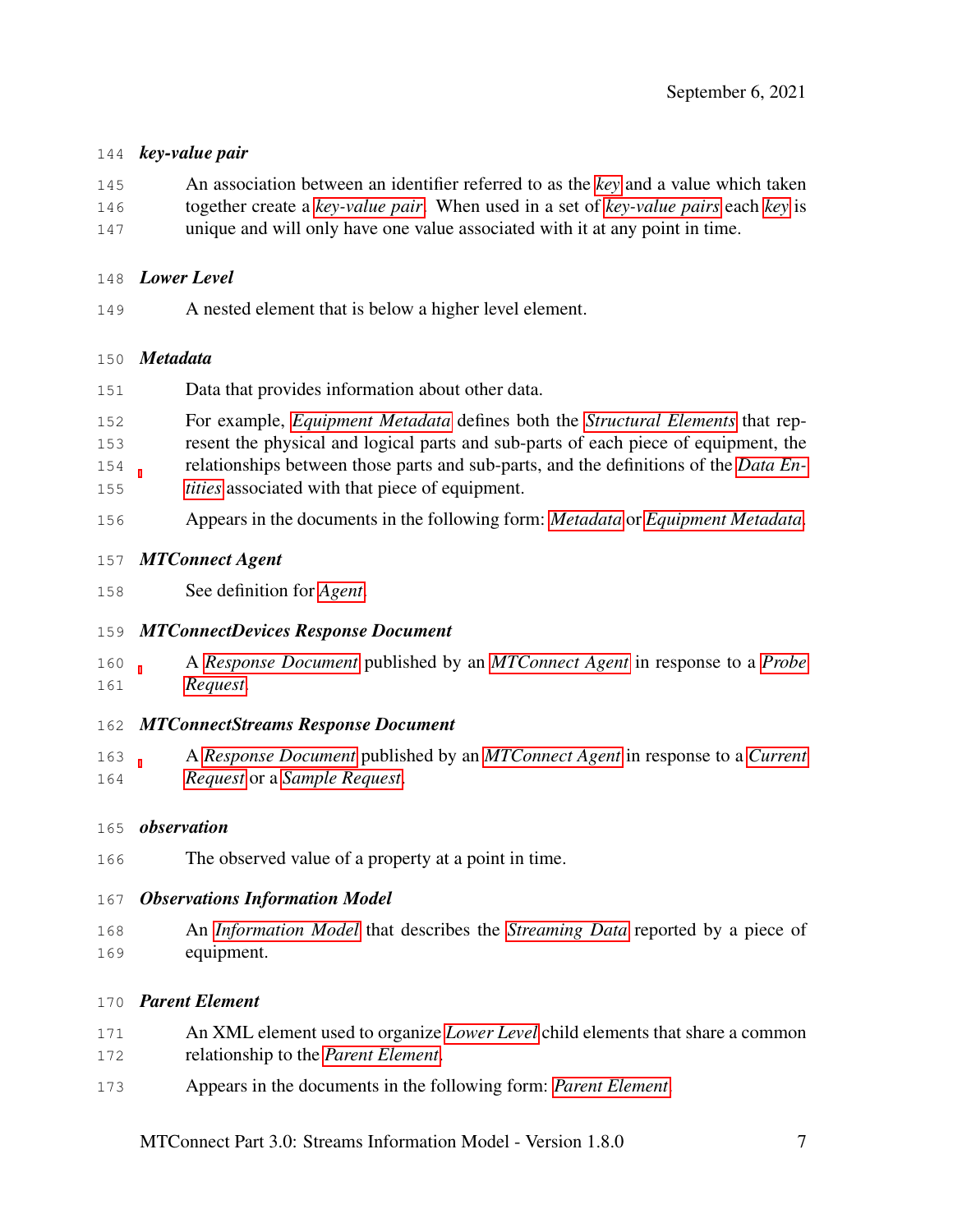#### <span id="page-12-5"></span>*Probe Request*

 A *[Probe Request](#page-12-5)* is a *[Request](#page-12-3)* to an *[Agent](#page-8-0)* to produce an *[MTConnectDevices Re-](#page-11-8)[sponse Document](#page-11-8)* containing the *[Devices Information Model](#page-9-3)*.

#### <span id="page-12-3"></span>*Request*

- A communications method where a client software application transmits a message to an *[Agent](#page-8-0)*. That message instructs the *[Agent](#page-8-0)* to respond with specific information.
- Appears in the documents in the following form: *[Request](#page-12-3)*.

#### *reset*

| 182 | A reset is associated with an occurrence of a <i>Data Entity</i> indicated by the reset- |
|-----|------------------------------------------------------------------------------------------|
| 183 | Triggered attribute. When a reset occurs, the accumulated value or statistic are         |
| 184 | reverted back to their initial value. A Data Entity with a Data Set representation       |
| 185 | removes all <i>key-value pairs</i> , setting the <i>Data Set</i> to an empty set.        |

#### <span id="page-12-1"></span>*Response Document*

 An electronic document published by an *[MTConnect Agent](#page-11-7)* in response to a *[Probe](#page-12-5) [Request](#page-12-5)*, *[Current Request](#page-9-0)*, *[Sample Request](#page-12-0)* or *Asset Request*.

#### <span id="page-12-0"></span>*Sample Request*

 A *[Sample Request](#page-12-0)* is a *[Request](#page-12-3)* to an *[Agent](#page-8-0)* to produce an *[MTConnectStreams Re-](#page-11-2) [sponse Document](#page-11-2)* containing the *[Observations Information Model](#page-11-3)* for a set of time-stamped *[observations](#page-11-4)* made by *[Components](#page-8-2)*.

#### <span id="page-12-2"></span>*semantic data model*

- A methodology for defining the structure and meaning for data in a specific logical way.
- It provides the rules for encoding electronic information such that it can be inter-preted by a software system.
- Appears in the documents in the following form: *[semantic data model](#page-12-2)*.

#### <span id="page-12-4"></span>*sequence number*

- The primary key identifier used to manage and locate a specific piece of *[Streaming](#page-13-2) [Data](#page-13-2)* in an *[Agent](#page-8-0)*.
- *[sequence number](#page-12-4)* is a monotonically increasing number within an instance of an *[Agent](#page-8-0)*.
- Appears in the documents in the following form: *[sequence number](#page-12-4)*.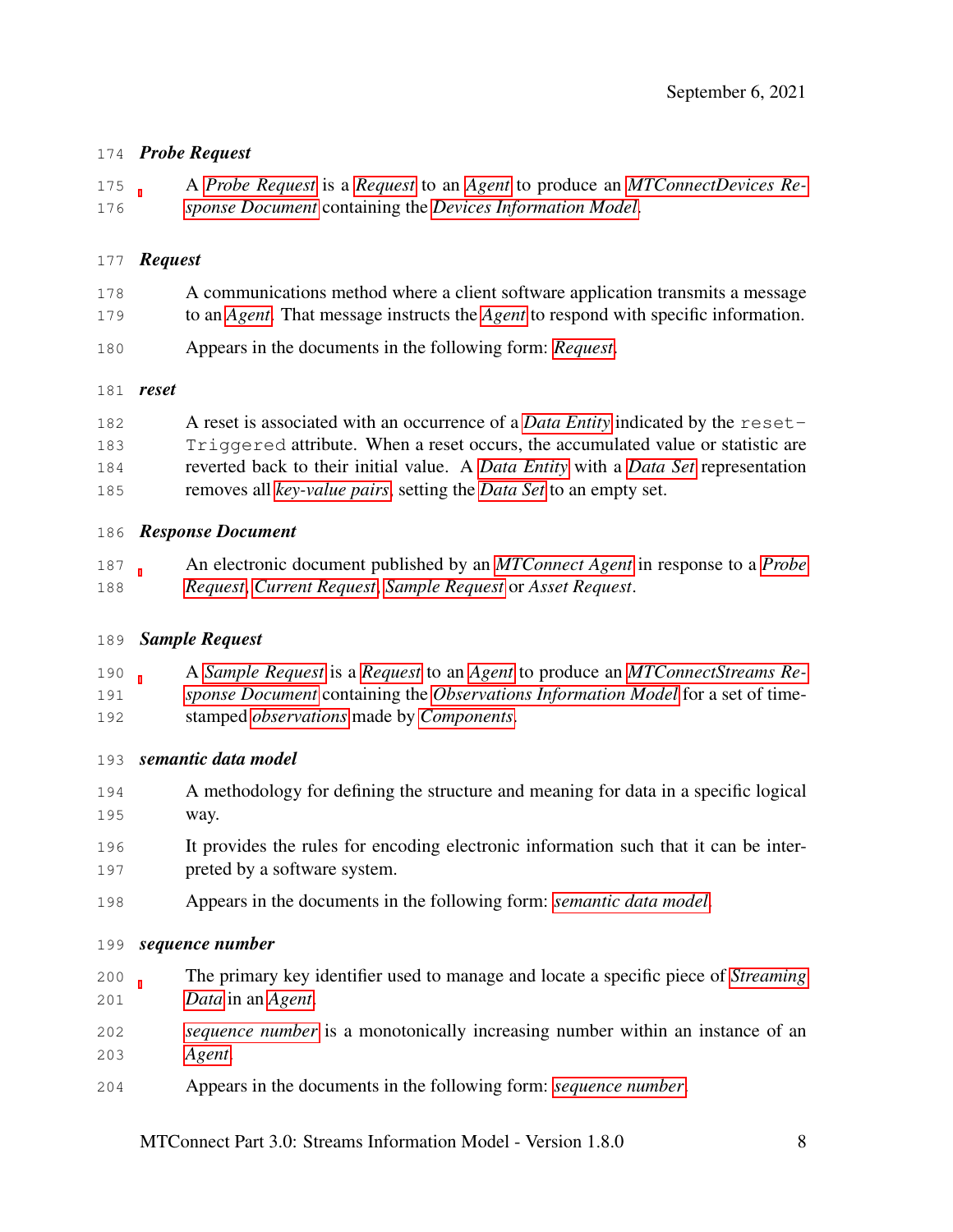<span id="page-13-6"></span><span id="page-13-5"></span><span id="page-13-4"></span><span id="page-13-3"></span><span id="page-13-1"></span><span id="page-13-0"></span>

| 206<br>207        | The values published by a piece of equipment for the <i>Data Entities</i> defined by the<br>Equipment Metadata.                                                                                                                             |  |  |
|-------------------|---------------------------------------------------------------------------------------------------------------------------------------------------------------------------------------------------------------------------------------------|--|--|
| 208               | Appears in the documents in the following form: Streaming Data.                                                                                                                                                                             |  |  |
| 209               | <b>Streams Information Model</b>                                                                                                                                                                                                            |  |  |
| 210<br>211<br>212 | The rules and terminology (semantic data model) that describes the Streaming Data<br>returned by an Agent from a piece of equipment in response to a Sample Request or<br>a Current Request.                                                |  |  |
| 213               | Appears in the documents in the following form: Streams Information Model.                                                                                                                                                                  |  |  |
| 214               | <b>Structural Element</b>                                                                                                                                                                                                                   |  |  |
| 215               | General meaning:                                                                                                                                                                                                                            |  |  |
| 216<br>217        | An XML element that organizes information that represents the physical and logical<br>parts and sub-parts of a piece of equipment.                                                                                                          |  |  |
| 218               | Appears in the documents in the following form: Structural Element.                                                                                                                                                                         |  |  |
| 219               | Used to indicate hierarchy of Components:                                                                                                                                                                                                   |  |  |
| 220<br>221        | When used to describe a primary physical or logical construct within a piece of<br>equipment.                                                                                                                                               |  |  |
| 222               | Appears in the documents in the following form: Top Level Structural Element.                                                                                                                                                               |  |  |
| 223<br>224        | When used to indicate a <i>Child Element</i> which provides additional detail describing<br>the physical or logical structure of a Top Level Structural Element.                                                                            |  |  |
| 225               | Appears in the documents in the following form: Lower Level Structural Element.                                                                                                                                                             |  |  |
| 226               | <b>Table</b>                                                                                                                                                                                                                                |  |  |
| 227<br>228<br>229 | A two dimensional set of values given by a set of key-value pairs Table Entries.<br>Each Table Entry contains a set of key-value pairs of Table Cells. The Entry and<br>Cell elements comprise a tabular representation of the information. |  |  |
| 230               | <b>Table Cell</b>                                                                                                                                                                                                                           |  |  |
| 231               | A subdivision of a <i>Table Entry</i> representing a singular value.                                                                                                                                                                        |  |  |
| 232               | <b>Table Entry</b>                                                                                                                                                                                                                          |  |  |
| 233               | A subdivision of a Table containing a set of key-value pairs representing Table Cells.                                                                                                                                                      |  |  |
| 234               | <b>Top Level</b>                                                                                                                                                                                                                            |  |  |
| 235<br>236        | Structural Elements that represent the most significant physical or logical functions<br>of a piece of equipment.                                                                                                                           |  |  |

<span id="page-13-2"></span>*Streaming Data*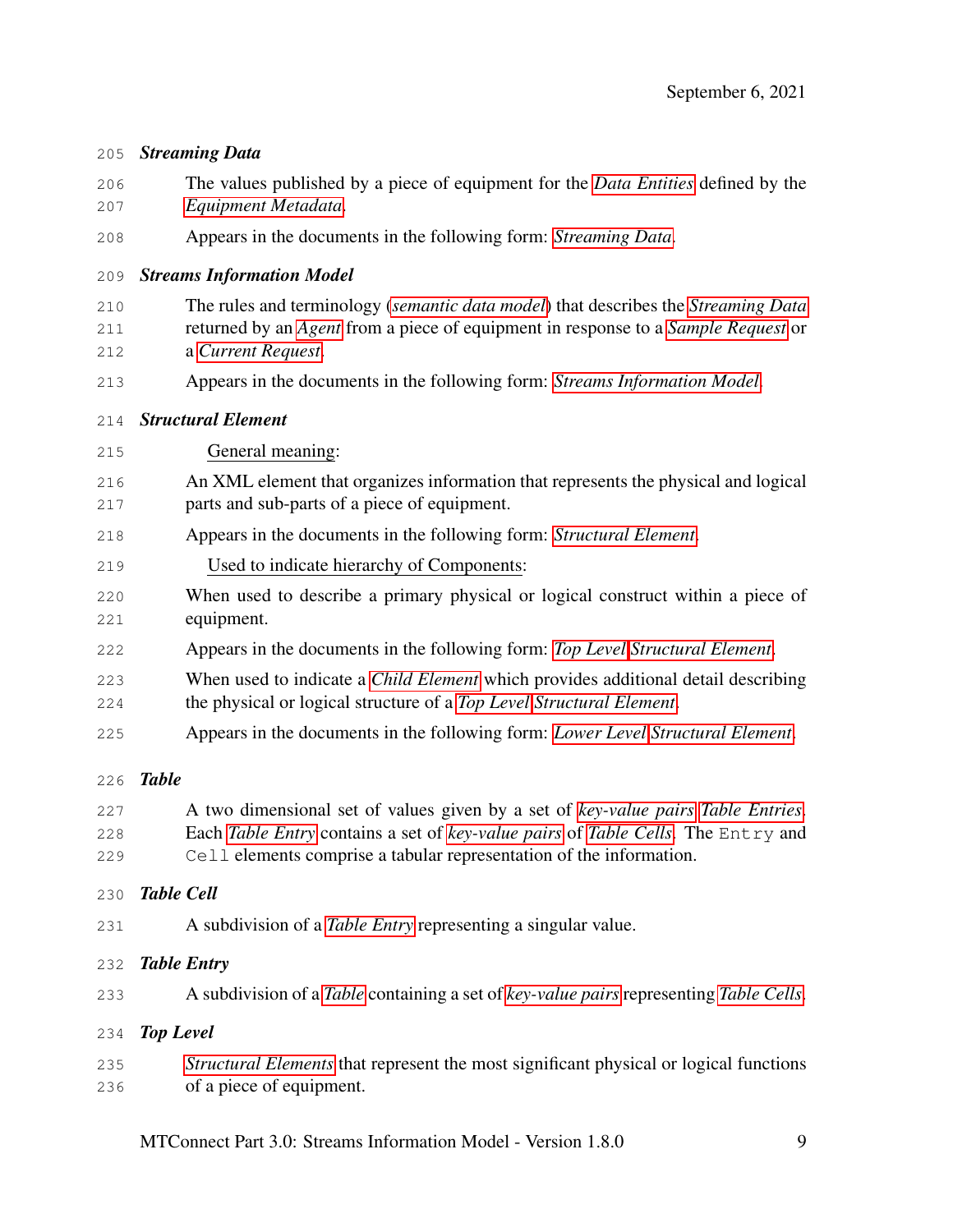#### <span id="page-14-4"></span>*Valid Data Value*

- One or more acceptable values or constrained values that can be reported for a *[Data](#page-9-1) [Entity](#page-9-1)*.
- Appears in the documents in the following form: *[Valid Data Value](#page-14-4)*(s).

#### *XML Schema*

 In the MTConnect Standard, an instantiation of a schema defining a specific docu-ment encoded in XML.

#### <span id="page-14-1"></span>2.2 Acronyms

#### <span id="page-14-0"></span>*AMT*

The Association for Manufacturing Technology

## <span id="page-14-2"></span>2.3 MTConnect References

<span id="page-14-3"></span>

| 248<br>249 | [MTConnect Part 1.0] MTConnect Standard Part 1.0 - Overview and Fundamentals. Ver-<br>sion 1.8.0.      |
|------------|--------------------------------------------------------------------------------------------------------|
| 250<br>251 | [MTConnect Part 2.0] MTConnect Standard: Part 2.0 - Devices Information Model. Ver-<br>sion 1.8.0.     |
| 253        | 252 [MTConnect Part 3.0] MTConnect Standard: Part 3.0 - Streams Information Model. Ver-<br>sion 1.8.0. |
| 254        | [MTConnect Part 5.0] MTConnect Standard: Part 5.0 - Interfaces. Version 1.8.0.                         |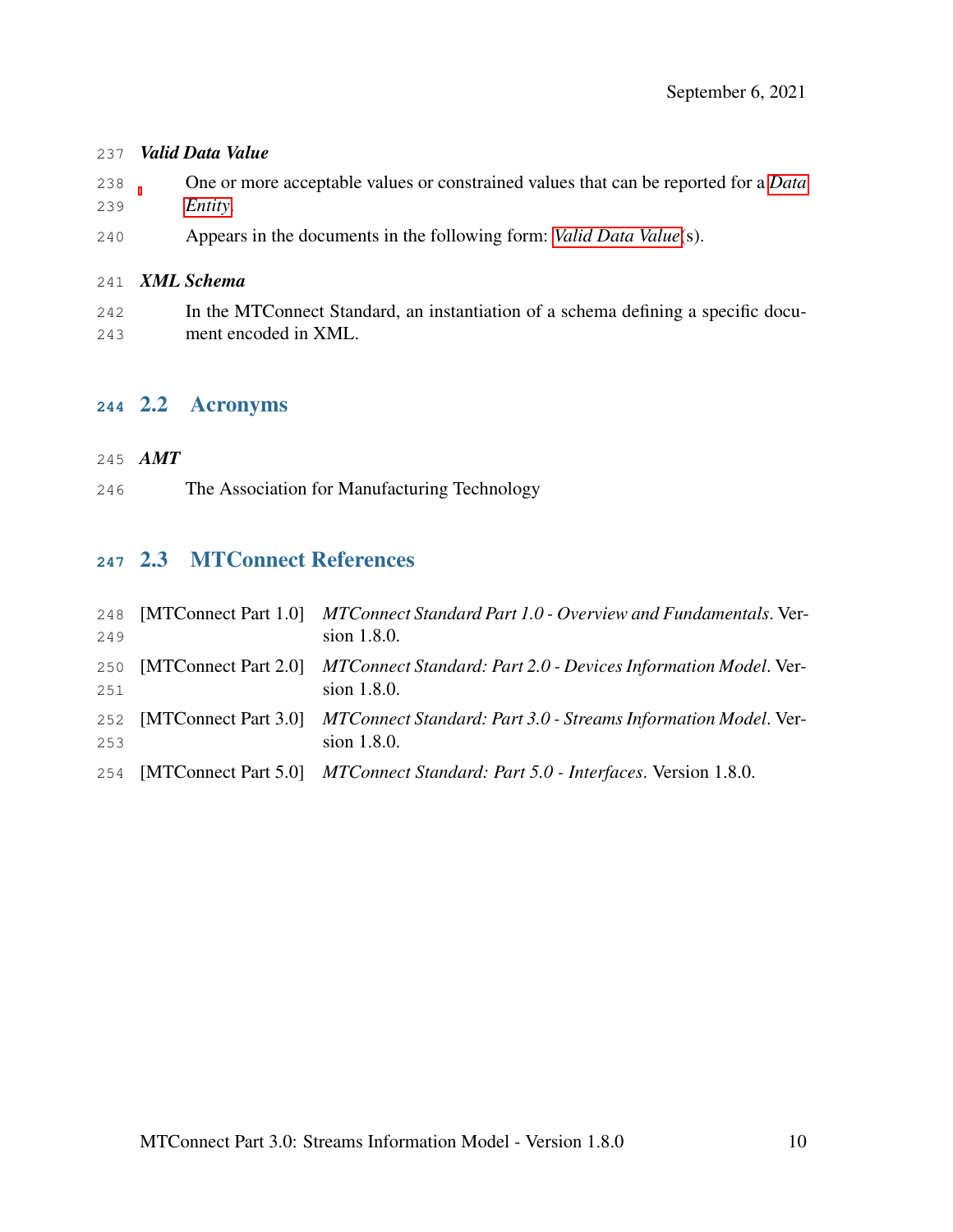# 3 Streams Information Model

 The *[Streams Information Model](#page-13-0)* provides a representation of the data reported by a piece of equipment used for a manufacturing process, or used for any other purpose. Additional descriptive information associated with the reported data is defined in the MTConnect- Devices document, which is described in *MTConnect Standard: Part 2.0 - Devices Information Model*.

 Information defined in the *[Streams Information Model](#page-13-0)* allows a software application to (1) determine the value for *[Data Entities](#page-9-1)* returned from a piece of equipment and (2) interpret the data associated with those *[Data Entities](#page-9-1)* with the same meaning, value, and context that it had at its original source. To do this, the software application issues one of two HTTP requests to an *[Agent](#page-8-0)* associated with a piece of equipment. They are:

 • sample: Returns a designated number of time stamped *[Data Entities](#page-9-1)*from an *[Agent](#page-8-0)* associated with a piece of equipment; subject to any HTTP filtering associated with the request. See *Section 8.3.3* of *MTConnect Standard Part 1.0 - Overview and Fun-damentals* of the MTConnect Standard for details on the sample HTTP request.

 • current: Returns a snapshot of either the most recent values or the values at a given sequence number for all *[Data Entities](#page-9-1)* associated with a piece of equipment from an *[Agent](#page-8-0)*; subject to any HTTP filtering associated with the request. See *Sec- tion 8.3.2* of *MTConnect Standard Part 1.0 - Overview and Fundamentals* of the MTConnect Standard for details on the current HTTP request.

 An *[Agent](#page-8-0)* responds to either the sample or current HTTP request with an MTConnectStreams [XML](#page-8-3) document. This document contains information describing *[Data Entities](#page-9-1)* reported by an *[Agent](#page-8-0)* associated with a piece of equipment. A client software application may correlate the information provided in the MTConnectStreams [XML](#page-8-3) document with the physical and logical structure for that piece of equipment defined in the MTConnectDevices document to form a clear and unambiguous understanding of the information provided. (See details on the structure for a piece of equipment described in *MTConnect Standard: Part 2.0 - Devices Information Model*).

 The MTConnectStreams [XML](#page-8-3) document is comprised of two sections: Header and Streams.

 The Header section contains protocol related information as defined in *Section 6.5* of *MTConnect Standard Part 1.0 - Overview and Fundamentals* of the MTConnect Standard.

 The Streams section of the MTConnectStreams document contains a DeviceStream [XML](#page-8-3) container for each piece of equipment represented in the docu-

MTConnect Part 3.0: Streams Information Model - Version 1.8.0 11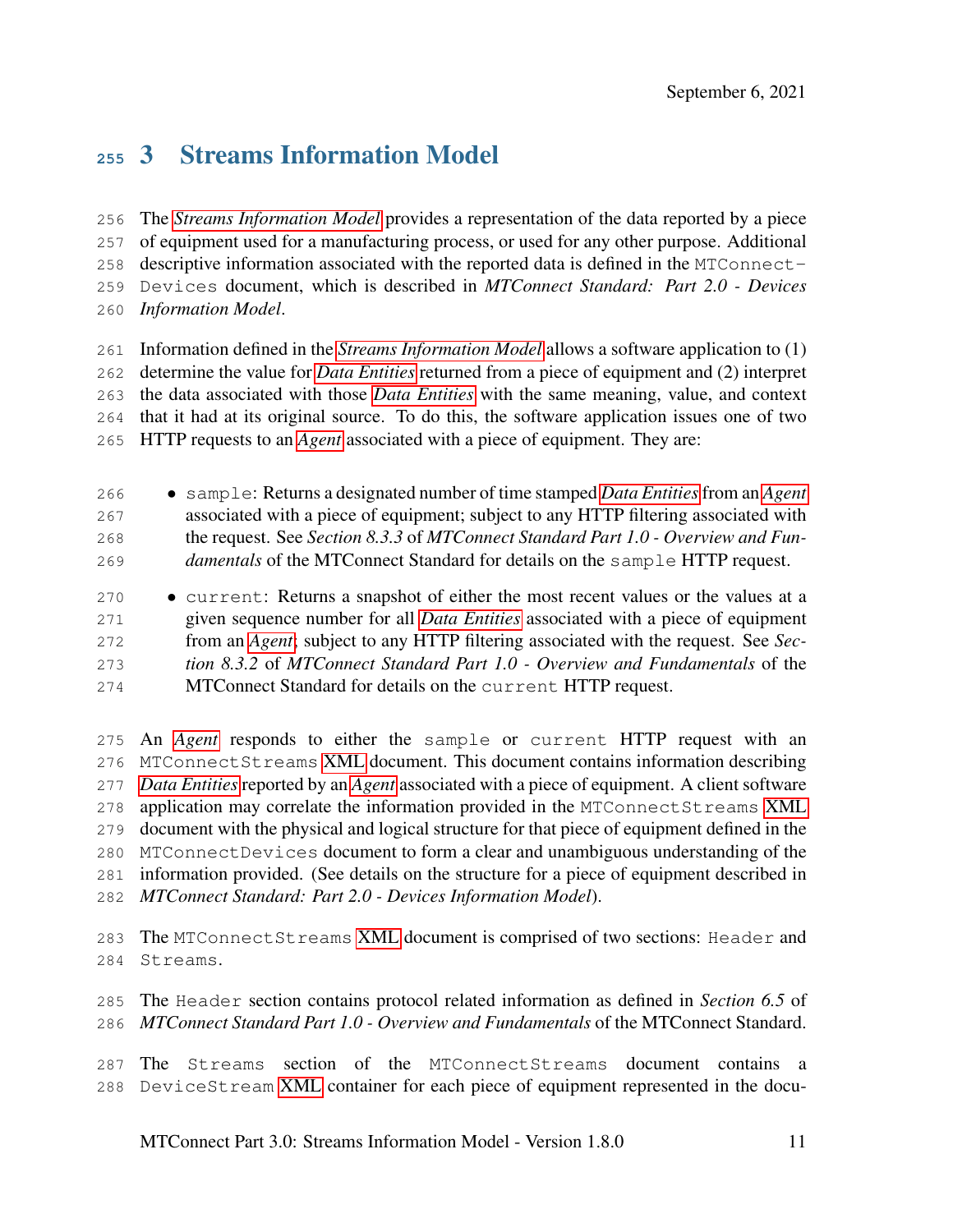ment. Each DeviceStream container is comprised of two primary types of [XML](#page-8-3) ele- ments – *[Structural Elements](#page-13-1)* and *[Data Entities](#page-9-1)*. The contents of the DeviceStream con-tainer are described in detail in this document, *MTConnect Standard: Part 3.0 - Streams*

*Information Model* of the MTConnect Standard.

*[Structural Elements](#page-13-1)* are defined for both the MTConnectDevices and the MTCon-

nectStreams [XML](#page-8-3) documents. These *[Structural Elements](#page-13-1)* are used to provide a logi-

 cal organization of the information provided in each document. While used for a similar purpose, the *[Structural Elements](#page-13-1)* in the MTConnectStreams document are specifically

designed to be distinctly different from those in the MTConnectDevices document:

 • MTConnectDevices document: *[Structural Elements](#page-13-1)* organize information that represents the physical and logical parts and sub-parts of a piece of equipment. (See *MTConnect Standard: Part 2.0 - Devices Information Model*, Section 4 of the MT- Connect Standard for more details on *[Structural Elements](#page-13-1)* used in the MTConnect-Devices document).

 • MTConnectStreams document: *[Structural Elements](#page-13-1)* provide the structure to or- ganize the data returned from a piece of equipment and establishes the proper context for that data. The *[Structural Elements](#page-13-1)* specifically defined for use in the MTCon- nectStreams document are DeviceStream (see *Section [4.2](#page-22-0) - [DeviceStream](#page-22-0)*) and ComponentStream (see *Section [4.3](#page-24-1) - [ComponentStream](#page-24-1)*).

 DeviceStream and ComponentStream elements have a direct correlation to each of the *[Structural Elements](#page-13-1)* defined in the MTConnectDevices document.

 *[Data Entities](#page-9-1)* that describe data reported by a piece of equipment are also defined for both [t](#page-9-1)he MTConnectDevices and the MTConnectStreams [XML](#page-8-3) documents. The *[Data](#page-9-1) [Entities](#page-9-1)* provided in both documents directly relate to each other. However, *[Data Entities](#page-9-1)* are used for different purposes in each document:

- MTConnectDevices document: *[Data Entity](#page-9-1)* elements define the data that may be returned from a piece of equipment. *MTConnect Standard: Part 2.0 - Devices Information Model*, *Sections 7 and 8* lists the possible *[Data Entity](#page-9-1)* [XML](#page-8-3) elements that can be returned in a MTConnectDevices document.
- MTConnectStreams document: *[Data Entity](#page-9-1)* elements provide the data reported by a piece of equipment. This data is organized in separate ComponentStream [XML](#page-8-3) containers for each of the *[Structural Elements](#page-13-1)* defined in the MTConnectDe-vices document associated with the data that is reported by a piece of equipment.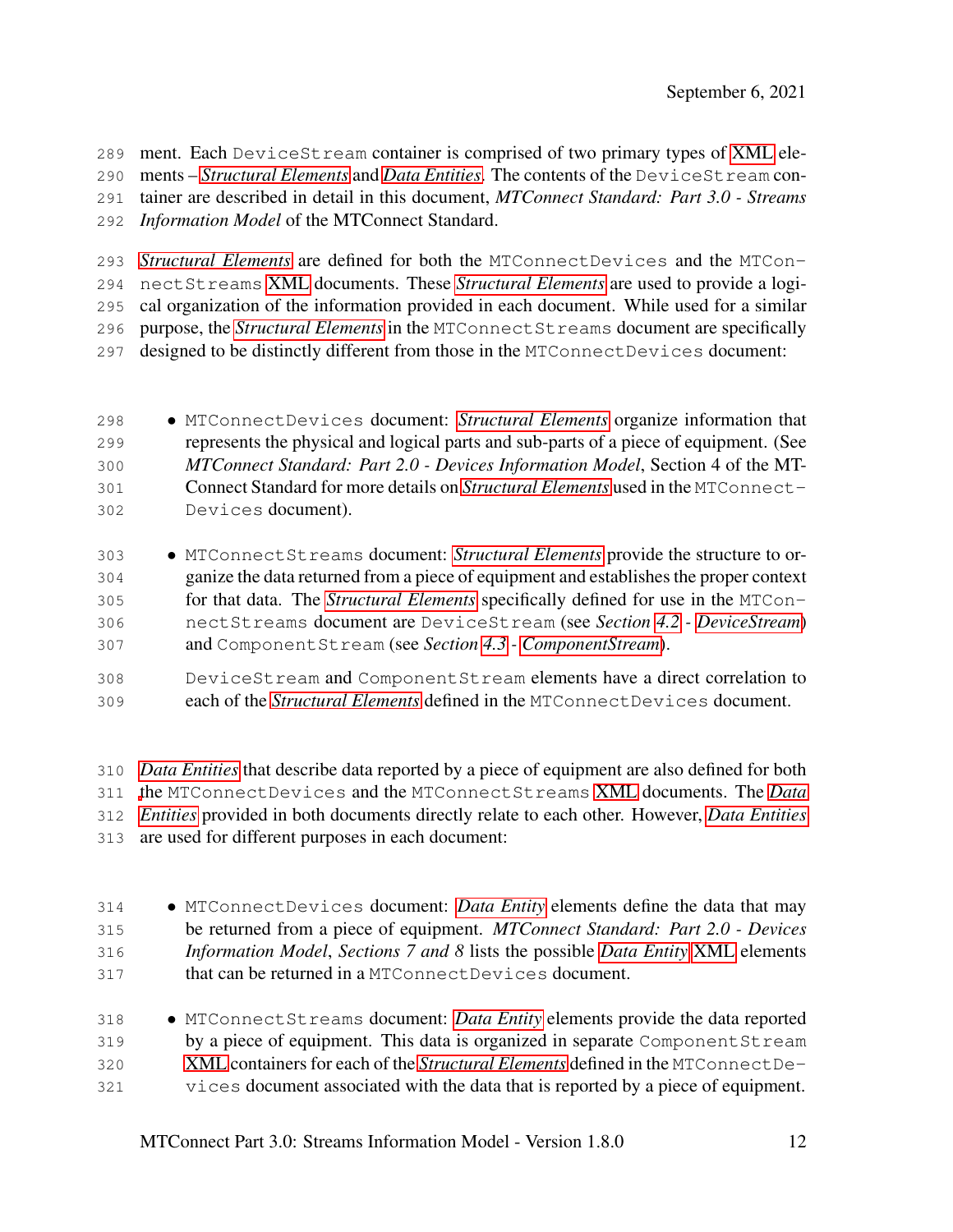- Within each ComponentStream [XML](#page-8-3) container in the MTConnectStreams docu-
- ment, *[Data Entities](#page-9-1)* are organized into three types of [XML](#page-8-3) container elements Samples,
- [E](#page-71-0)vents, and Conditions. (See *Section [5](#page-30-0) - [Data Entities](#page-30-0)* and *Section [6](#page-71-0) - [Listing of](#page-71-0)*
- <span id="page-17-0"></span>*[Data Entities](#page-71-0)* for more information on these elements.)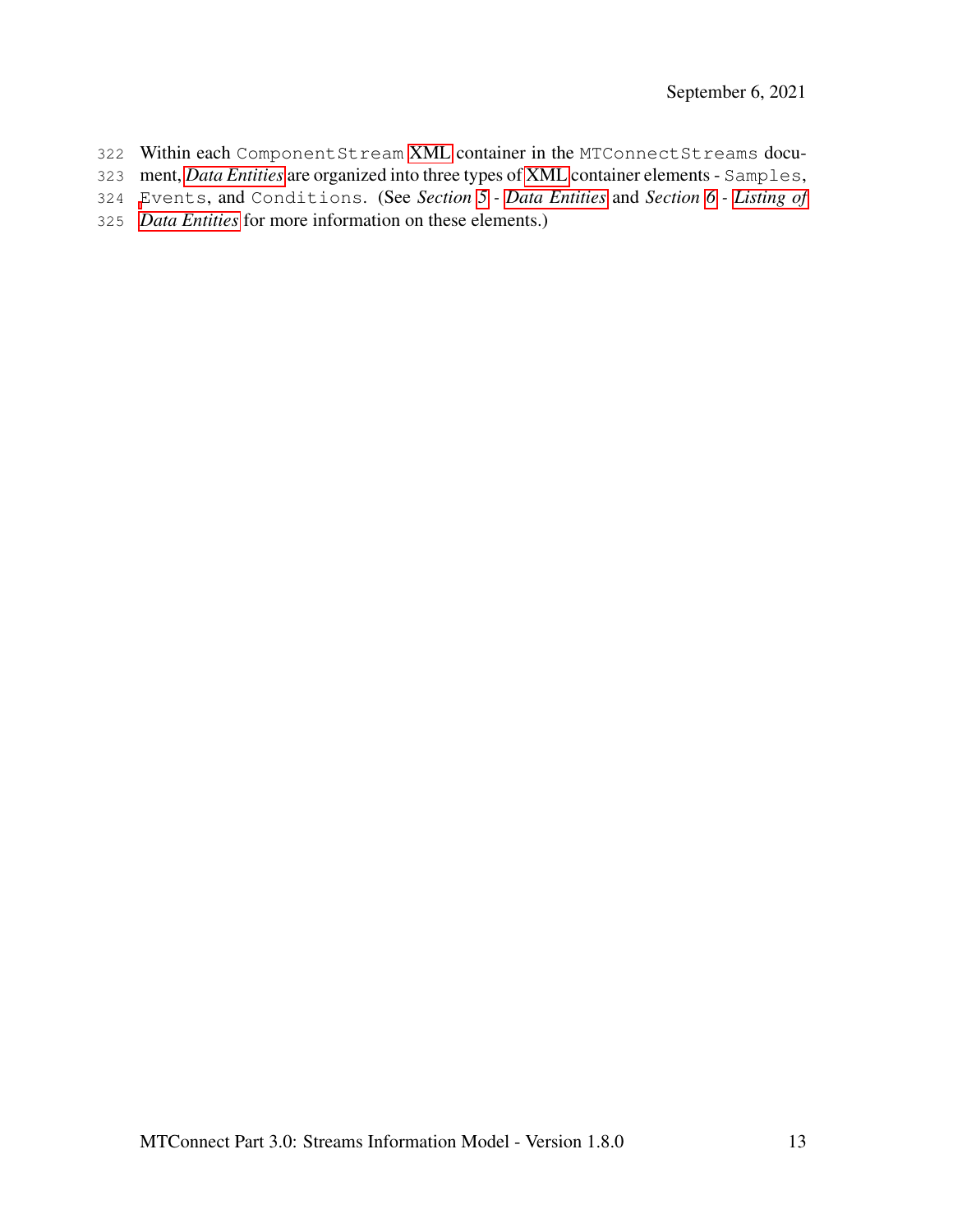# 4 Structural Elements for MTConnectStreams

 *[Structural Elements](#page-13-1)* are [XML](#page-8-3) elements that form the logical structure for the MTCon- nectStreams [XML](#page-8-3) document. These elements are used to organize the information and data that is reported by an *[Agent](#page-8-0)* for a piece of equipment. See *Figure [1](#page-19-0)* for an overview of the *[Structural Elements](#page-13-1)* used in an MTConnectStreams document.

 The first, or highest level, *[Structural Element](#page-13-1)* in an MTConnectStreams [XML](#page-8-3) docu- ment is Streams. Streams is a container type [XML](#page-8-3) element used to group the data reported from one or more pieces of equipment into a single [XML](#page-8-3) document. Streams 334 MUST always appear in the MTConnect Streams document.

 DeviceStream is the next *[Structural Element](#page-13-1)* in the MTConnectStreams document. DeviceStream is also a [XML](#page-8-3) container type element. A separate DeviceStream container is used to organize the information and data reported by each piece of equip- ment represented in the MTConnectStreams document. There MUST be at least one DeviceStream element in the Streams container.

 A DeviceStream element provides the data reported by a piece of equipment. Each 341 DeviceStream element **MUST** contain the attributes name and uuid to correlate the DeviceStream with a specific Device defined in the MTConnectDevices docu- ment. Once the DeviceStream element is associated with a specific piece of equipment based on this identity, all data reported by that piece of equipment is directly associated with that unique identity and that association does not need to be repeated for every piece of data reported. A client software application may then directly relate the information provided in the MTConnectDevices document with the data provided in the MTCon-nectStreams document based on this identity.

 ComponentStream is the next level [XML](#page-8-3) element in the MTConnectStreams doc- ument. ComponentStream is also a container type [XML](#page-8-3) element. There MUST be a separate ComponentStream [XML](#page-8-3) element for each of the *[Structural Elements](#page-13-1)* (De- vice elements, *[Top Level](#page-13-3)* Component elements, or *[Lower Level](#page-11-1)* Component elements) defined for that piece of equipment in the associated MTConnectDevices [XML](#page-8-3) docu- ment. A ComponentStream representing a *[Structural Element](#page-13-1)* will only appear if there is data reported for that *[Structural Element](#page-13-1)*. (Note: See *MTConnect Standard: Part 2.0 - [D](#page-13-1)evices Information Model* of the MTConnect Standard for a description of the *[Structural](#page-13-1) [Elements](#page-13-1)* for a piece of equipment).

 There are three (3) *[Structural Elements](#page-13-1)* – Samples, Events, and Condition at the next level of the MTConnectStreams document. Each one of these *[Structural Elements](#page-13-1)* is a container type [XML](#page-8-3) element. These *[Structural Elements](#page-13-1)* group the data reported for each component of a piece of equipment according to the *[Data Entity](#page-9-1)* categories defined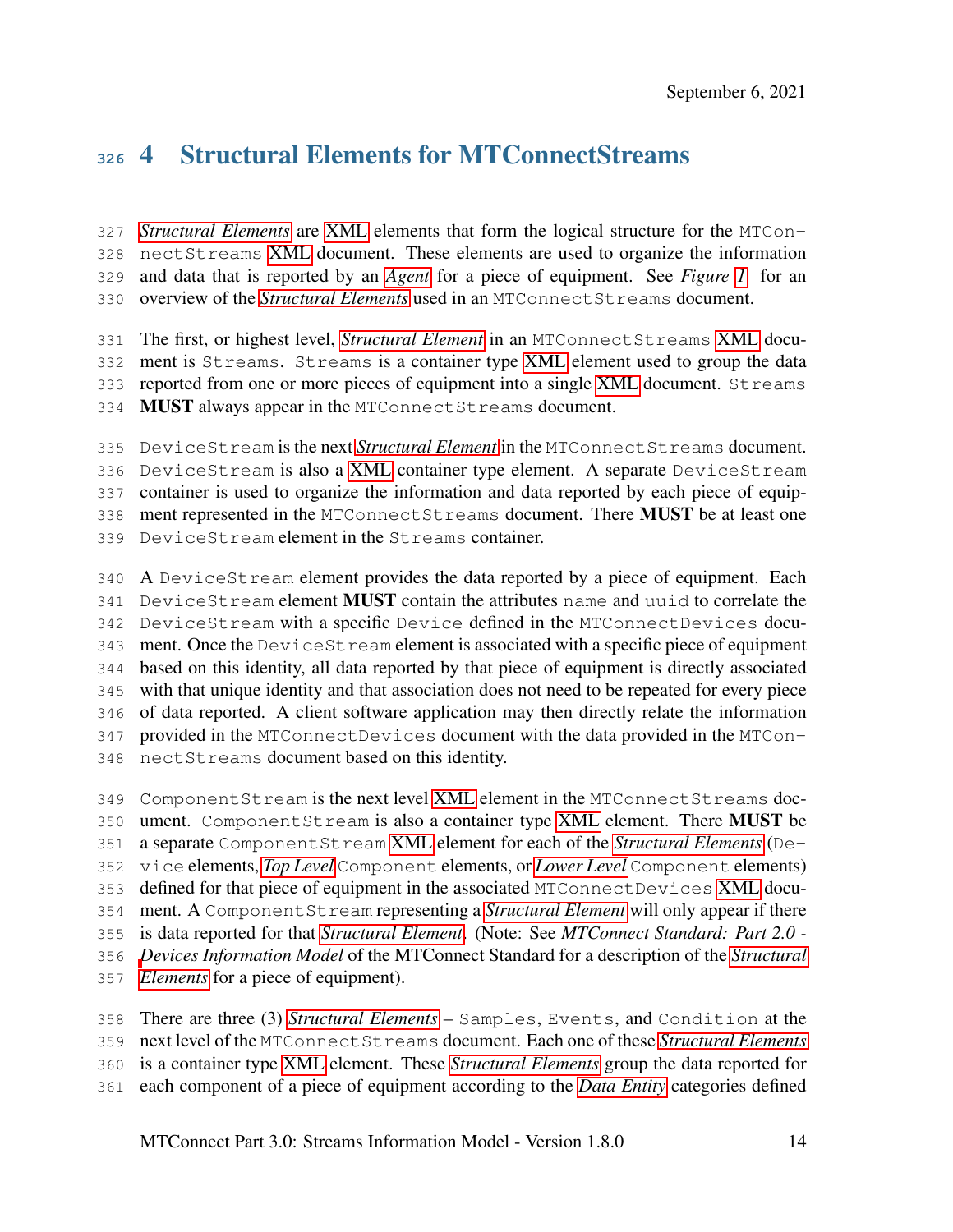in *MTConnect Standard: Part 2.0 - Devices Information Model*, Sections 7 and 8.

| 363<br>364 | • Samples contains SAMPLE category Data Entities defined in the MTConnect-<br>Devices XML document (See MTConnect Standard: Part 2.0 - Devices Informa- |
|------------|---------------------------------------------------------------------------------------------------------------------------------------------------------|
| 365        | <i>tion Model</i> , Section 8.1)                                                                                                                        |
| 366        | • Events contains EVENT category <i>Data Entities</i> defined in the MTConnectDe-                                                                       |
| 367        | vices XML document (See MTConnect Standard: Part 2.0 - Devices Information                                                                              |
| 368        | <i>Model</i> , Section 8.2)                                                                                                                             |
| 369        | • Condition contains CONDITION category <i>Data Entities</i> defined in the MTCon-                                                                      |
| 370        | nectDevices XML document (See MTConnect Standard: Part 2.0 - Devices                                                                                    |
| 371        | <i>Information Model</i> , Section 8.3)                                                                                                                 |

372 There MUST be at least one of Samples, Events, or Condition elements in each ComponentStream container.

- *Figure [1](#page-19-0)* [XML](#page-8-3) tree structure illustrates the various *[Structural Elements](#page-13-1)* used to organize
- the data reported by a piece of equipment and the relationship between these elements.

<span id="page-19-0"></span>

Figure 1: Streams Data Structure

- *Example [1](#page-19-1)* is a sample from an MTConnectStreams [XML](#page-8-3) document that contains the
- response from an *[Agent](#page-8-0)* representing two pieces of equipment, *mill-1* and *mill-2*. The data
- <span id="page-19-1"></span>from each piece of equipment is reported in a separate DeviceStream container.

#### Example 1: Example of DeviceStream

```
379 1 <MTConnectStreams ...>
380 2 <Header ... />
381 3 <Streams>
382 4 <DeviceStream name="mill-1" uuid="1">
383 5 <ComponentStream component="Device" name="mill-1"
```
MTConnect Part 3.0: Streams Information Model - Version 1.8.0 15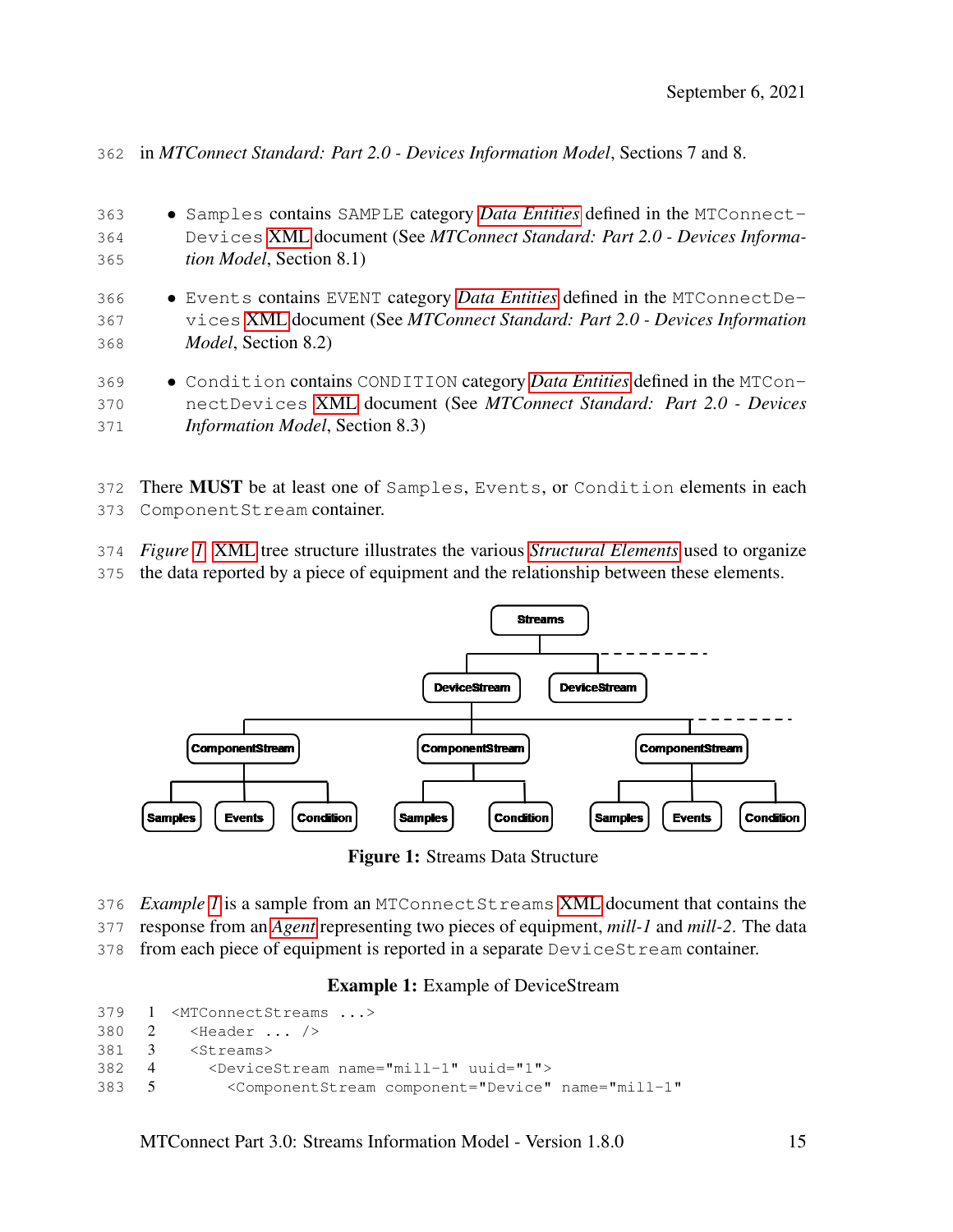```
384 6 componentId="d1">
385 7 <Events>
386 8 <Availability dataItemId="avail1" name="avail"
387 9 sequence="5"
388 10 timestamp="2010-04-06T06:19:35.153141">
389 11 AVAILABLE</Availability>
390 12 </Events>
391 13 </ComponentStream>
392 14 </DeviceStream>
393 15 <DeviceStream name="mill-2" uuid="2">
394 16 <ComponentStream component="Device" name="mill-2"
395 17 componentId="d2">
396 18 <Events>
397 19 <Availability dataItemId="avail2" name="avail"
398 20 sequence="15"
399 21 timestamp="2010-04-06T06:19:35.153141">
400 22 AVAILABLE</Availability>
401 23 </Events>
402 24 </ComponentStream>
403 25 </DeviceStream>
404 26 </Streams>
405 27 </MTConnectStreams>
```
 In *Example [1](#page-19-1)*, it should be noted that the *[sequence numbers](#page-12-4)* are unique across the two 407 pieces of equipment. Client software applications **MUST NOT** assume that the Events 408 and Samples sequence numbers are strictly in sequence. All sequence numbers MAY **NOT** be included. For instance, such a case would occur when HTTP filtering is applied to the request and the SAMPLE, EVENT, and CONDITION data types for other components are not returned. Another case would occur when an *[Agent](#page-8-0)* is supporting more than one piece of equipment and data from only one piece of equipment is requested. Refer to MT- Connect Standard *MTConnect Standard Part 1.0 - Overview and Fundamentals*, *Section 5* for more information on *[sequence numbers](#page-12-4)*.

#### <span id="page-20-0"></span>4.1 Streams

416 Streams is a container type [XML](#page-8-3) element that MUST contain only DeviceStream 417 elements. Streams MAY contain any number of DeviceStream elements. If there is 418 no data to be reported for a request for data, an MTConnect St reams document **MUST**  be returned with an empty Streams container. *[Data Entities](#page-9-1)* MAY NOT be directly associated with the Streams container.

The [XML](#page-8-3) schema in *Figure [2](#page-21-0)* represents the structure of the Streams [XML](#page-8-3) element.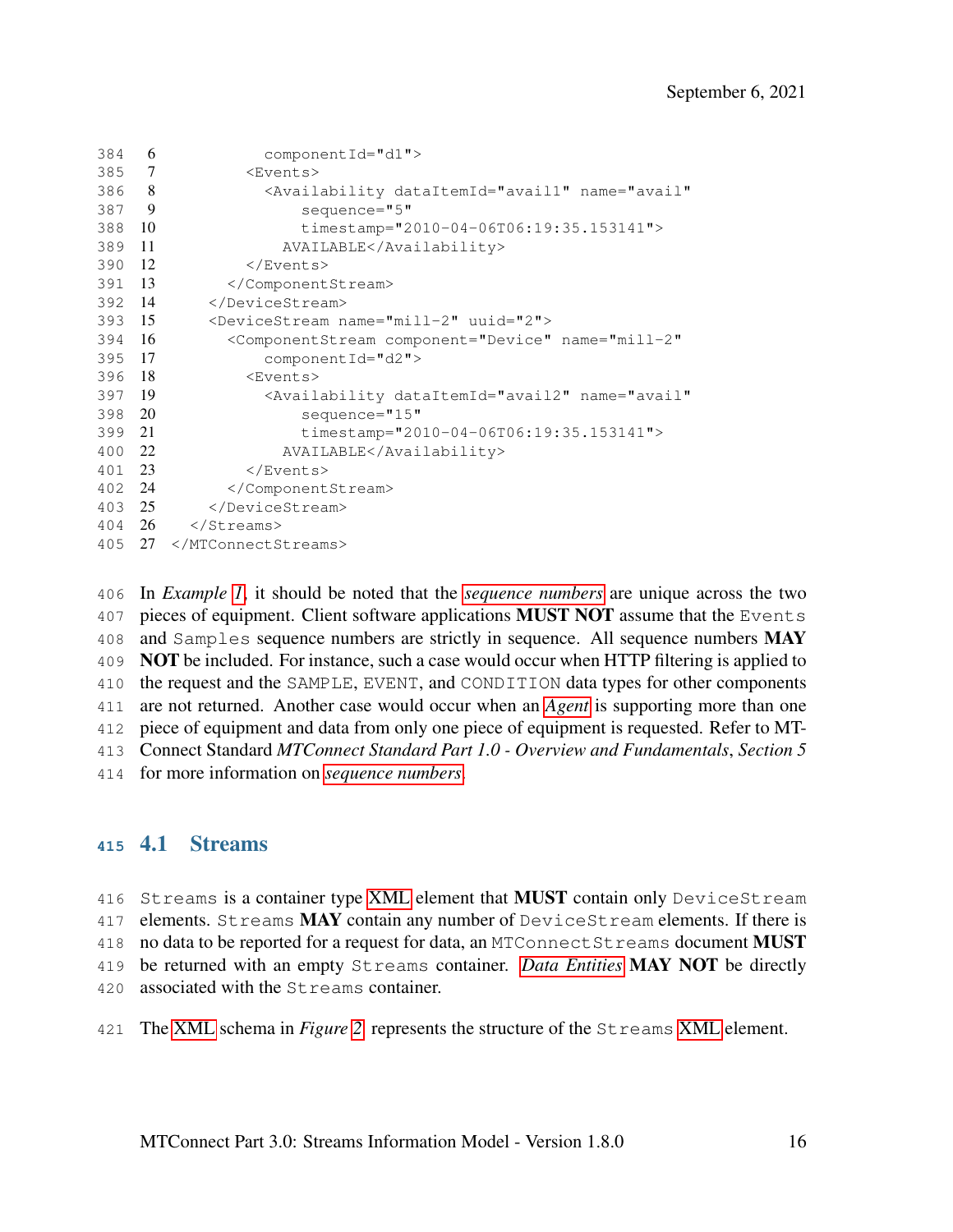<span id="page-21-0"></span>

Figure 2: Streams Schema Diagram

| <b>Table 1: MTConnect Streams Element</b> |  |
|-------------------------------------------|--|
|-------------------------------------------|--|

<span id="page-21-1"></span>

| Element | Description                                                                                                                                                                       | Occurrence |
|---------|-----------------------------------------------------------------------------------------------------------------------------------------------------------------------------------|------------|
| Streams | The first, or highest, level XML container element in an<br>MTConnectStreams Response Document provided<br>by an <i>Agent</i> in response to a sample or current<br>HTTP Request. | 1          |
|         | There <b>MAY</b> be only one Streams element in an<br>MTConnectStreams Response Document for each<br>piece of equipment represented in the document.                              |            |
|         | An empty Streams container MAY be provided to<br>indicate that no data is available for the given Request.                                                                        |            |
|         | The Streams element MAY contain any number of<br>DeviceStream elements, one for each piece of<br>equipment represented in the MTConnect Streams<br>document.                      |            |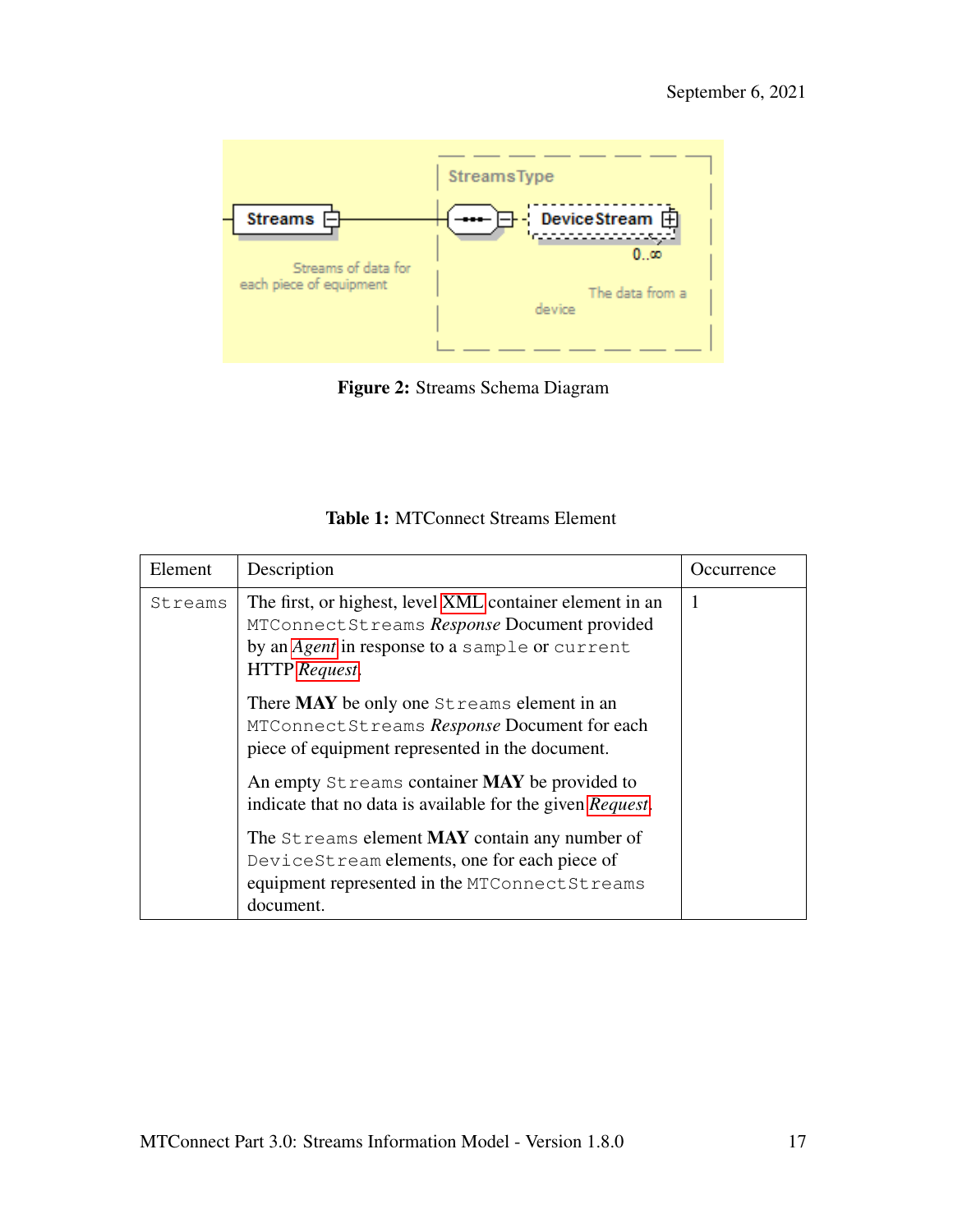#### <span id="page-22-0"></span>**<sup>422</sup>** 4.2 DeviceStream

423 DeviceStream is a [XML](#page-8-3) container that organizes data reported from a single piece of 424 equipment. A DeviceStream element **MUST** be provided for each piece of equipment

425 reporting data in an MTConnectStreams document.

426 A DeviceStream MAY contain any number of ComponentStream elements; lim-427 ited to one for each component element represented in the MTConnectDevices doc-428 ument. If the response to the request for data from an *[Agent](#page-8-0)* does not contain any data 429 for a specific piece of equipment, an empty DeviceSt ream element MAY be created to 430 indicate that the piece of equipment exists, but there was no data available. In this case,

<span id="page-22-2"></span>431 there will be no Component Stream elements provided.

| Element      | Description                                                                                                                                                   | Occurrence |
|--------------|---------------------------------------------------------------------------------------------------------------------------------------------------------------|------------|
| DeviceStream | An XML container element provided in the<br>Streams container in the<br>MTConnectStreams document.                                                            | $0.$ *     |
|              | There MAY be one or more DeviceStream<br>elements in a Streams container; one for each<br>piece of equipment represented in the<br>MTConnectStreams document. |            |

#### Table 2: MTConnect DeviceStream Element

#### <span id="page-22-1"></span>**<sup>432</sup>** 4.2.1 XML Schema for DeviceStream

433 The [XML](#page-8-3) schema in *Figure [3](#page-23-1)* represents the structure of the DeviceStream [XML](#page-8-3)

434 element showing the attributes defined for DeviceSt ream and the elements that MAY

435 be associated with DeviceStream.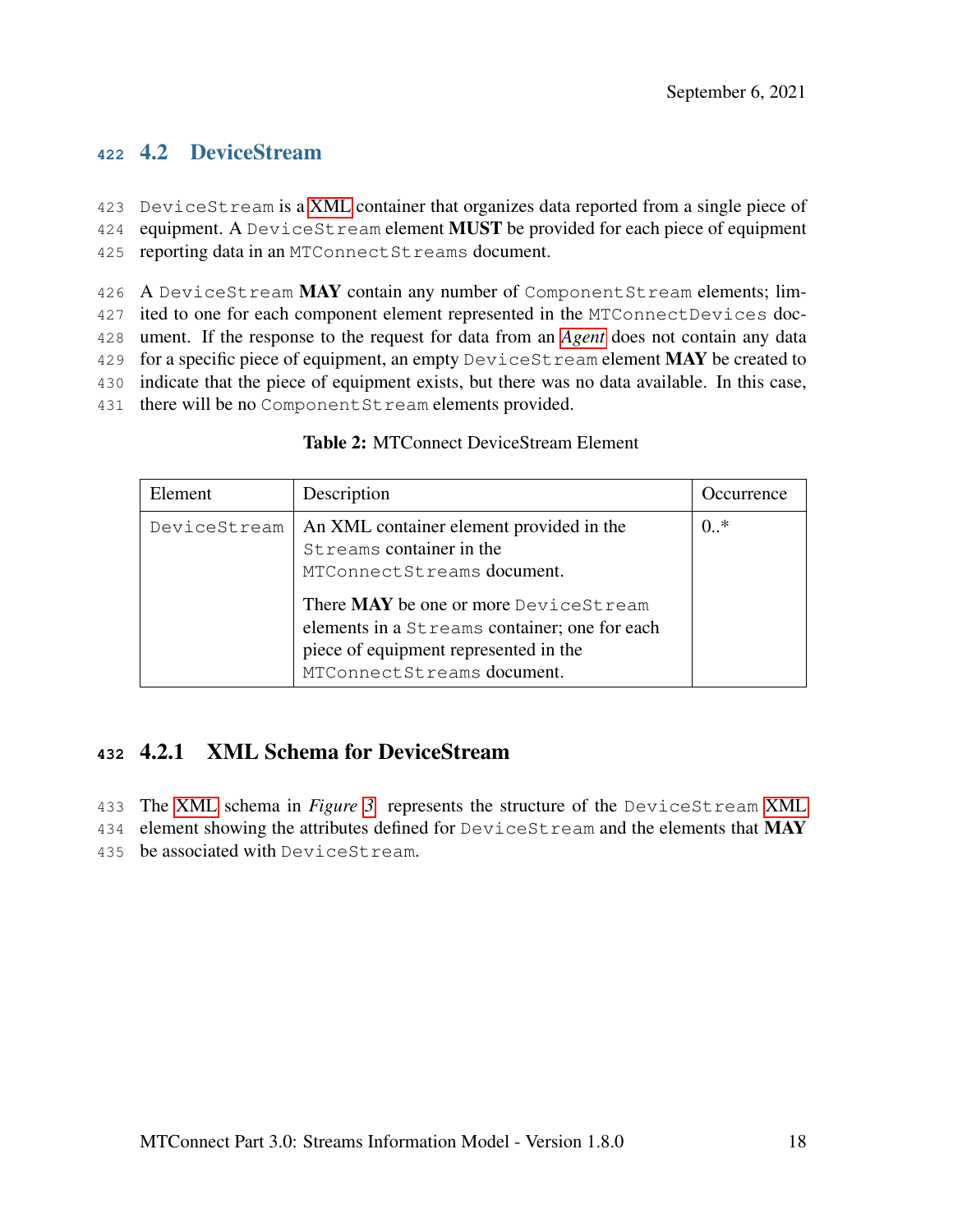<span id="page-23-1"></span>

Figure 3: DeviceStream Schema Diagram

# <span id="page-23-0"></span>**<sup>436</sup>** 4.2.2 Attributes for DeviceStream

437 *Table [3](#page-23-2)* defines the attributes that MUST be provided to uniquely identify each specific

<span id="page-23-2"></span>438 piece of equipment associated with the information provided in each DeviceStream.

| Attribute | Description                                                                                                                                                                                                                                                                                                                                                                   | Occurrence |
|-----------|-------------------------------------------------------------------------------------------------------------------------------------------------------------------------------------------------------------------------------------------------------------------------------------------------------------------------------------------------------------------------------|------------|
| name      | The name of an element or a piece of equipment. The<br>name associated with the piece of equipment reporting<br>the data contained in this DeviceSt ream container.<br>name is a required attribute.<br>The value reported for name <b>MUST</b> be the same as the<br>value defined for the name attribute of the same piece of<br>equipment in the MTConnectDevices document | 1          |
|           | An NMTOKEN XML type.                                                                                                                                                                                                                                                                                                                                                          |            |
|           | <b>WARNING</b> : name may become an optional attribute in<br>future versions of the MTConnect Standard.                                                                                                                                                                                                                                                                       |            |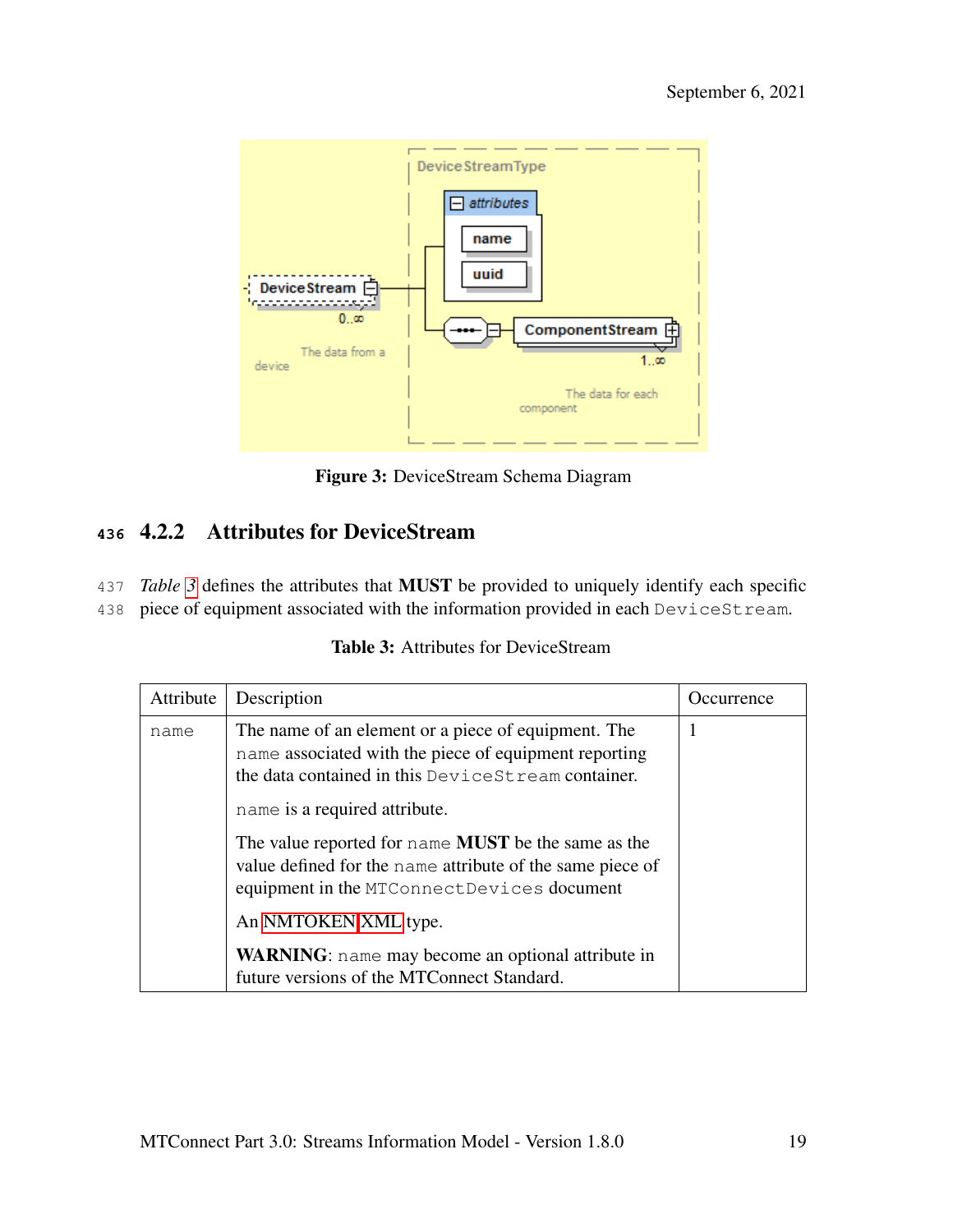| Continuation of Table 3 |                                                                                                                                                                        |            |  |
|-------------------------|------------------------------------------------------------------------------------------------------------------------------------------------------------------------|------------|--|
| Attribute               | Description                                                                                                                                                            | Occurrence |  |
| uuid                    | The unid associated with the piece of equipment<br>reporting the data contained in this DeviceStream<br>container.                                                     |            |  |
|                         | uuid is a required attribute.                                                                                                                                          |            |  |
|                         | The value reported for unid <b>MUST</b> be the same as the<br>value defined for the unid attribute of the same piece of<br>equipment in the MTConnectDevices document. |            |  |

# <span id="page-24-0"></span>**<sup>439</sup>** 4.2.3 Elements for DeviceStream

<span id="page-24-2"></span>440 *Table [4](#page-24-2)* lists the [XML](#page-8-3) element(s) that MAY be provided in the DeviceStream [XML](#page-8-3) 441 element.

<span id="page-24-1"></span>

| Element         | Description                                                                                                                                                                                                                                                                                                                                                                                                                                                                                             | Occurrence |
|-----------------|---------------------------------------------------------------------------------------------------------------------------------------------------------------------------------------------------------------------------------------------------------------------------------------------------------------------------------------------------------------------------------------------------------------------------------------------------------------------------------------------------------|------------|
| ComponentStream | An XML container type element that organizes<br>data returned from an <i>Agent</i> in response to a<br>current or sample HTTP request.<br>Any number of Component Stream<br>elements <b>MAY</b> be provided in a<br>DeviceStream container.<br>There <b>MUST</b> be a separate<br>Component Stream XML element for each<br>of the Structural Elements (Device elements,<br>Top Level Component elements, or Lower<br>Level Component elements) defined for that<br>piece of equipment in the associated | $1.$ *     |
|                 | MTConnectDevices XML document. A<br>Component Stream representing a<br><i>Structural Element</i> will only appear if there is<br>data reported for that Structural Element.                                                                                                                                                                                                                                                                                                                             |            |

|  |  |  | <b>Table 4:</b> Elements for DeviceStream |
|--|--|--|-------------------------------------------|
|--|--|--|-------------------------------------------|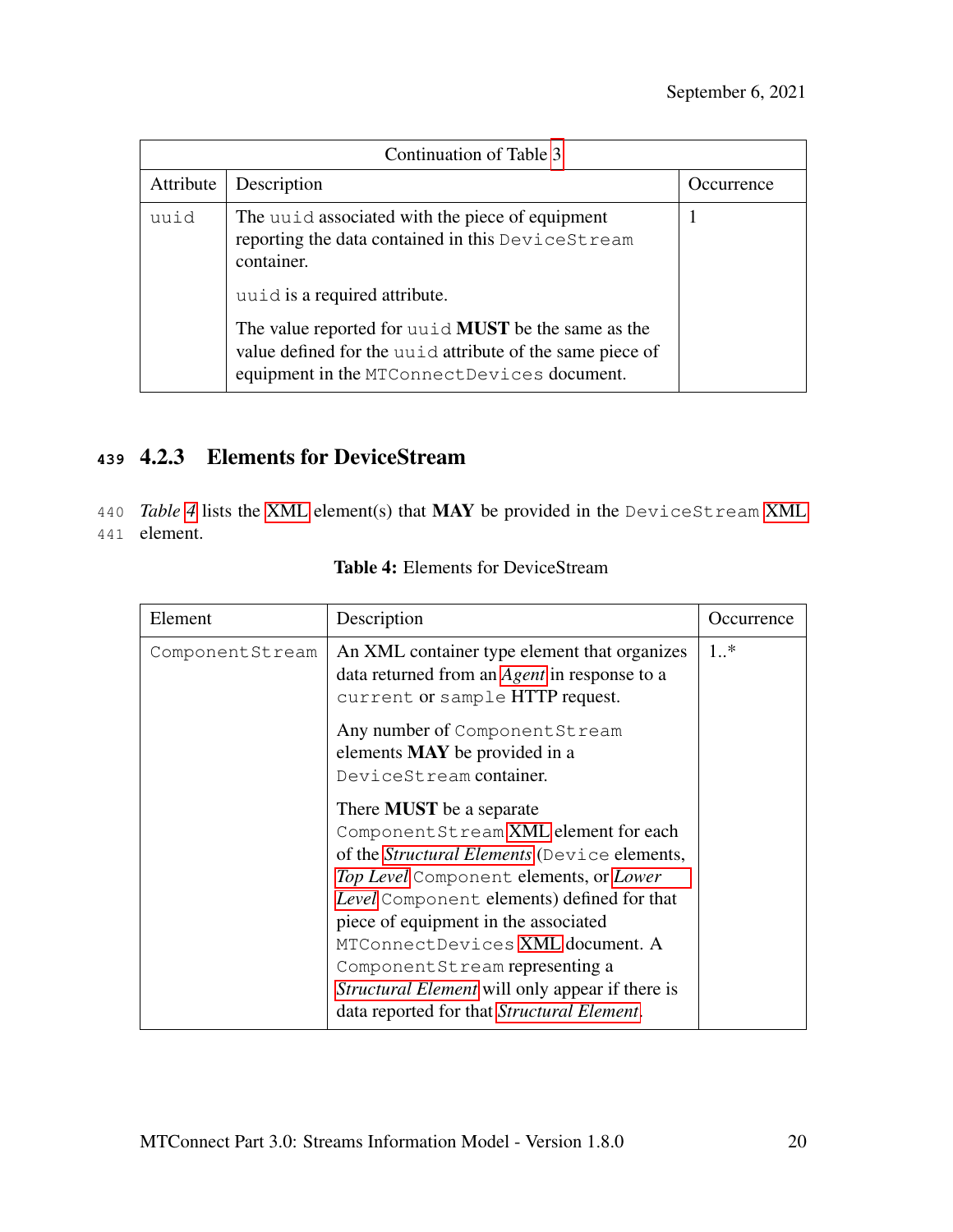#### 4.3 ComponentStream

 ComponentStream is a [XML](#page-8-3) container that organizes the data associated with each *[Structural Element](#page-13-1)* (Device element, *[Top Level](#page-13-3)* Component, or *[Lower Level](#page-11-1)* Com- ponent element) defined for that piece of equipment in the associated MTConnectDe-446 vices [XML](#page-8-3) document. The data reported in each Component Stream element MUST be grouped into individual [XML](#page-8-3) containers based on the value of the category attribute (SAMPLE, EVENT, or CONDITION) defined for each *[Data Entity](#page-9-1)* in the MTConnect-Devices [XML](#page-8-3) document. These containers are Samples, Events, and Condition.

#### <span id="page-25-0"></span>4.3.1 XML Schema for ComponentStream

- The [XML](#page-8-3) schema in *Figure [4](#page-26-1)* represents the structure of a ComponentStream [XML](#page-8-3)
- element showing the attributes defined for ComponentStream and the elements that
- 453 MAY be associated with Component Stream.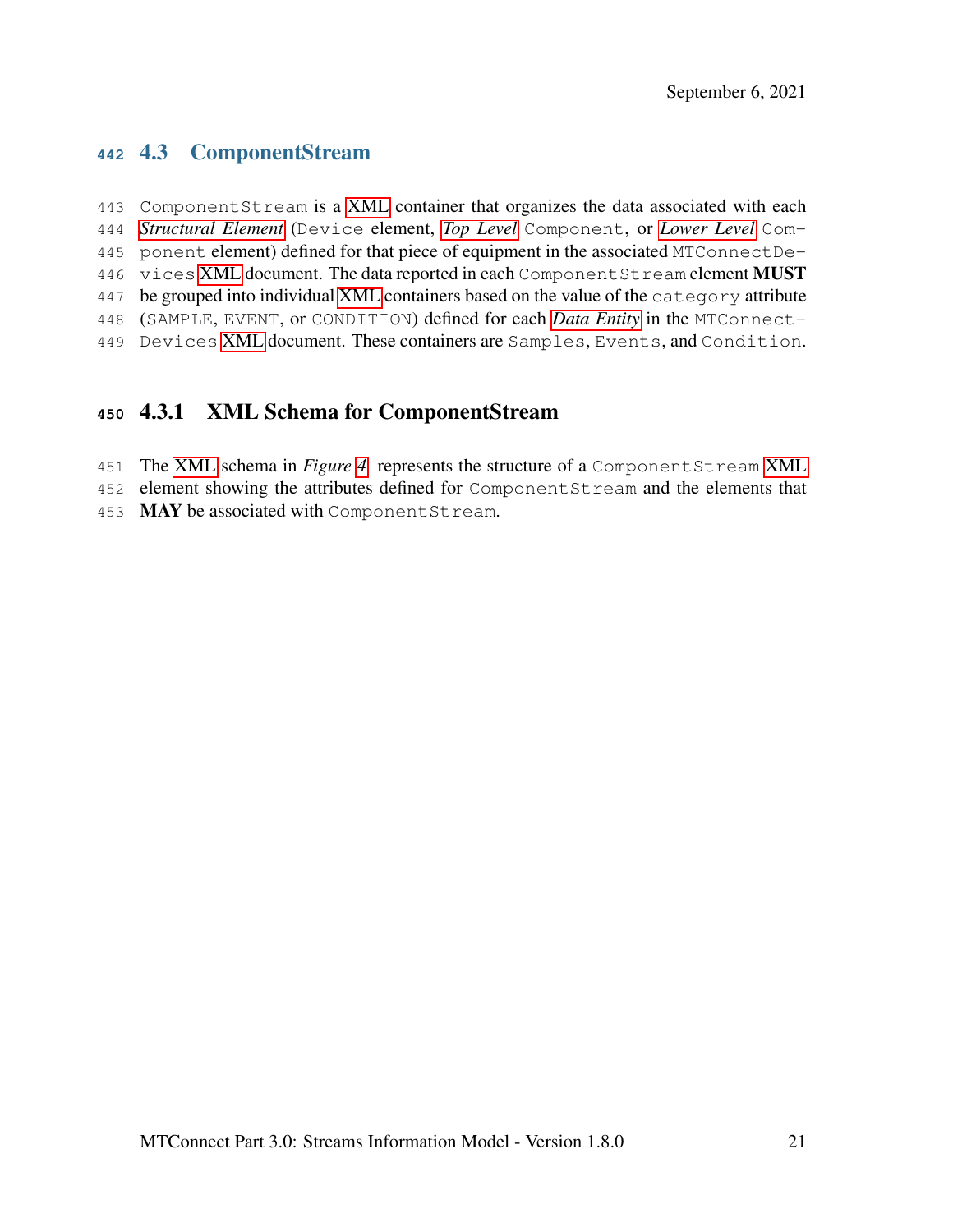<span id="page-26-1"></span>

Figure 4: ComponentStream Schema Diagram

 ComponentStream is similar to DeviceStream in that the attributes uniquely iden- tify the *[Structural Element](#page-13-1)* with which the data reported is directly associated. This infor- mation does not have to be repeated for each *[Data Entity](#page-9-1)*. In the case of the DeviceS-tream, the attributes uniquely identify the piece of equipment associated with the data.

<span id="page-26-0"></span> [I](#page-13-1)n the case of the ComponentStream, the attributes identify the specific *[Structural El-](#page-13-1)[ement](#page-13-1)* within a piece of equipment associated with each *[Data Entity](#page-9-1)*.

## 4.3.2 Attributes for ComponentStream

[T](#page-13-1)he *Table [5](#page-26-2)* defines the attributes used to uniquely identify the specific *[Structural Ele-](#page-13-1)*

 *[ment](#page-13-1)*(s) of a piece of equipment associated with the data reported in the MTConnect-Streams document.

<span id="page-26-2"></span>MTConnect Part 3.0: Streams Information Model - Version 1.8.0 22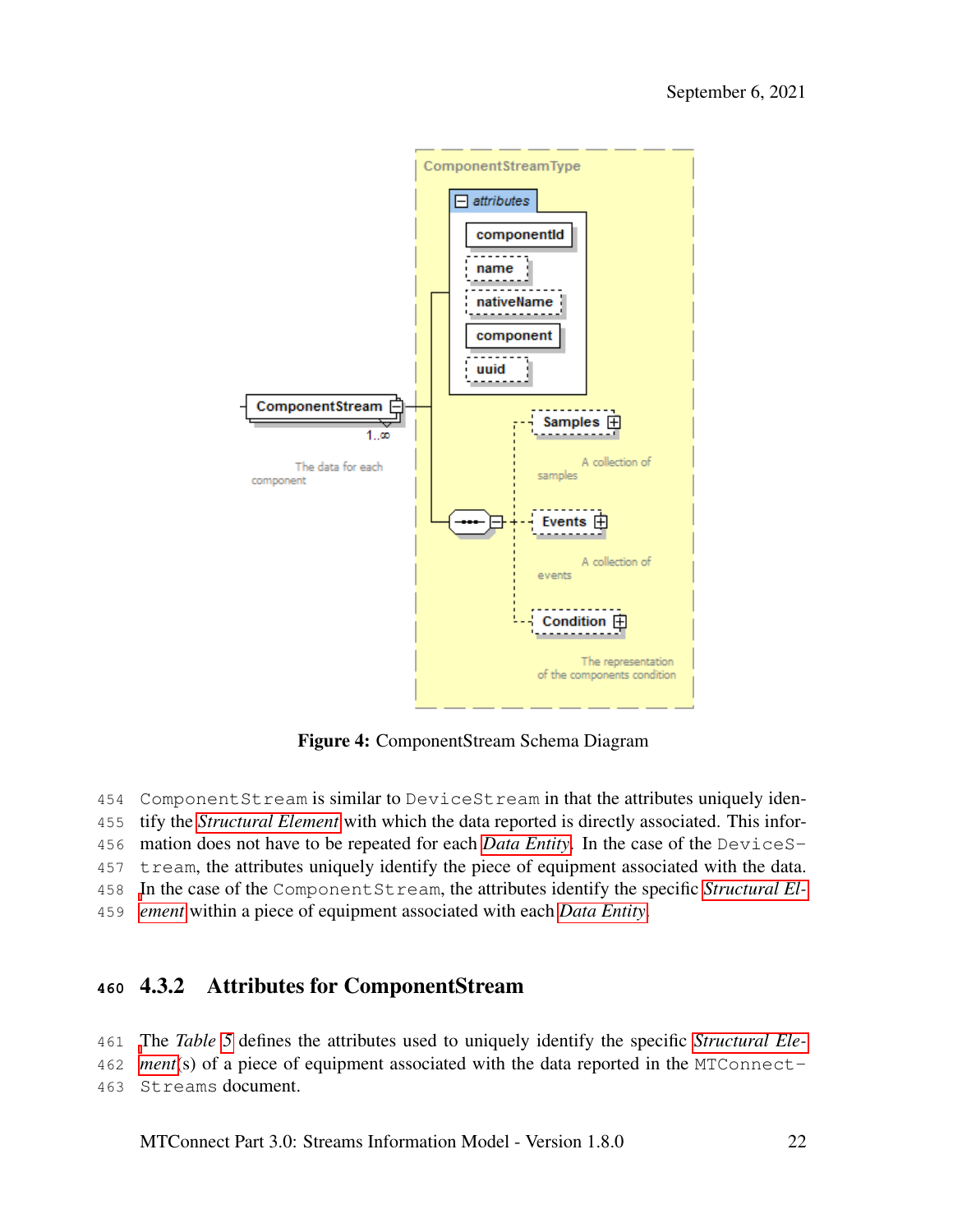| Attribute   | Description                                                                                                                                                                                                                                                                                | Occurrence |
|-------------|--------------------------------------------------------------------------------------------------------------------------------------------------------------------------------------------------------------------------------------------------------------------------------------------|------------|
| componentId | The identifier of the Structural Element (Device<br>element, Top Level Component element, or Lower<br>Level Component element) as defined by the id<br>attribute of the corresponding Structural Element in<br>the MTConnectDevices XML document.                                          | 1          |
|             | component Id is a required attribute.                                                                                                                                                                                                                                                      |            |
|             | The identifier <b>MUST</b> be the same as that defined in<br>the MTConnectDevices document to associate<br>the data reported in the Component Stream<br>container with the <i>Structural Element</i> identified in<br>the MTConnectDevices document.                                       |            |
| name        | The name of the Component Stream element.                                                                                                                                                                                                                                                  | 0.1        |
|             | name is an optional attribute.                                                                                                                                                                                                                                                             |            |
|             | If name is not defined for a specific Structural<br>Element in the MTConnectDevices document, it<br><b>MUST NOT</b> be provided for the corresponding<br>ComponentStream element in the<br>MTConnectStreams document.                                                                      |            |
|             | If name is defined for a specific Structural Element<br>in the MTConnectDevices document, it MAY<br>be provided for the corresponding<br>ComponentStream element in the<br>MTConnectStreams document.                                                                                      |            |
|             | If provided, the value reported for name MUST be<br>the same as the value defined for the name attribute<br>of the corresponding Structural Element (Device<br>element, Top Level Component element, or Lower<br>Level Component element) defined in the<br>MTConnectDevices XML document. |            |
|             | An NMTOKEN XML type.                                                                                                                                                                                                                                                                       |            |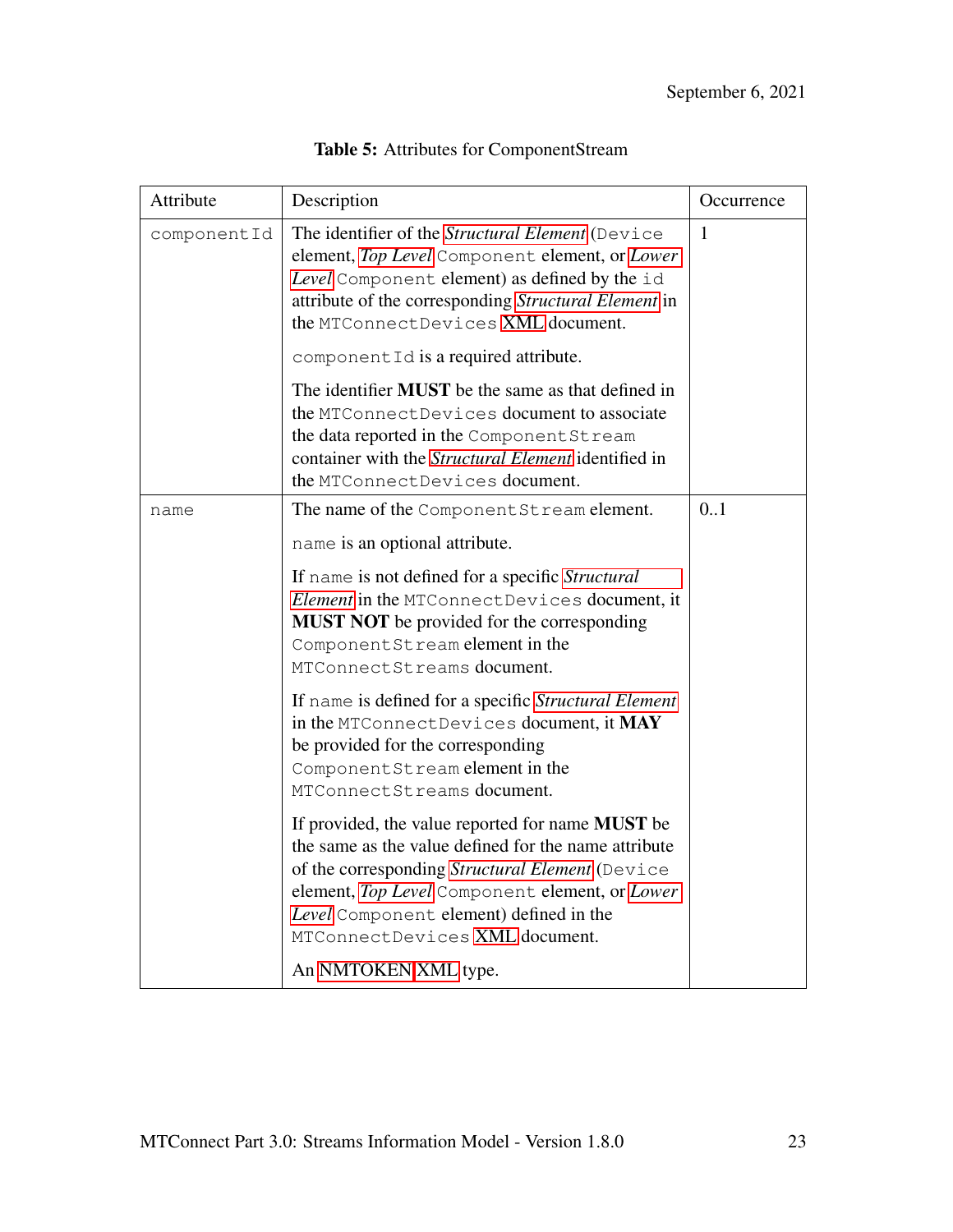| Continuation of Table 5 |                                                                                                                                                                                                                                                                                                                  |            |  |
|-------------------------|------------------------------------------------------------------------------------------------------------------------------------------------------------------------------------------------------------------------------------------------------------------------------------------------------------------|------------|--|
| Attribute               | Description                                                                                                                                                                                                                                                                                                      | Occurrence |  |
| nativeName              | nativeName identifies the common name<br>normally associated with the Component Stream<br>element.                                                                                                                                                                                                               |            |  |
|                         | nativeName is an optional attribute.                                                                                                                                                                                                                                                                             |            |  |
|                         | If nativeName is not defined for a specific<br>Structural Element in the MTConnectDevices<br>document, it <b>MUST NOT</b> be provided for the<br>corresponding Component Stream element in the<br>MTConnectStreams document.                                                                                     |            |  |
|                         | If nativeName is defined for a specific Structural<br>Element in the MTConnectDevices document, it<br>MAY be provided for the corresponding<br>ComponentStream element in the<br>MTConnectStreams document.                                                                                                      |            |  |
|                         | If provided, the value reported for nativeName<br><b>MUST</b> be the same as the value defined for the<br>nativeName attribute of the corresponding<br>Structural Element (Device element, Top Level<br>Component element, or Lower Level<br>Component element) defined in the<br>MTConnectDevices XML document. |            |  |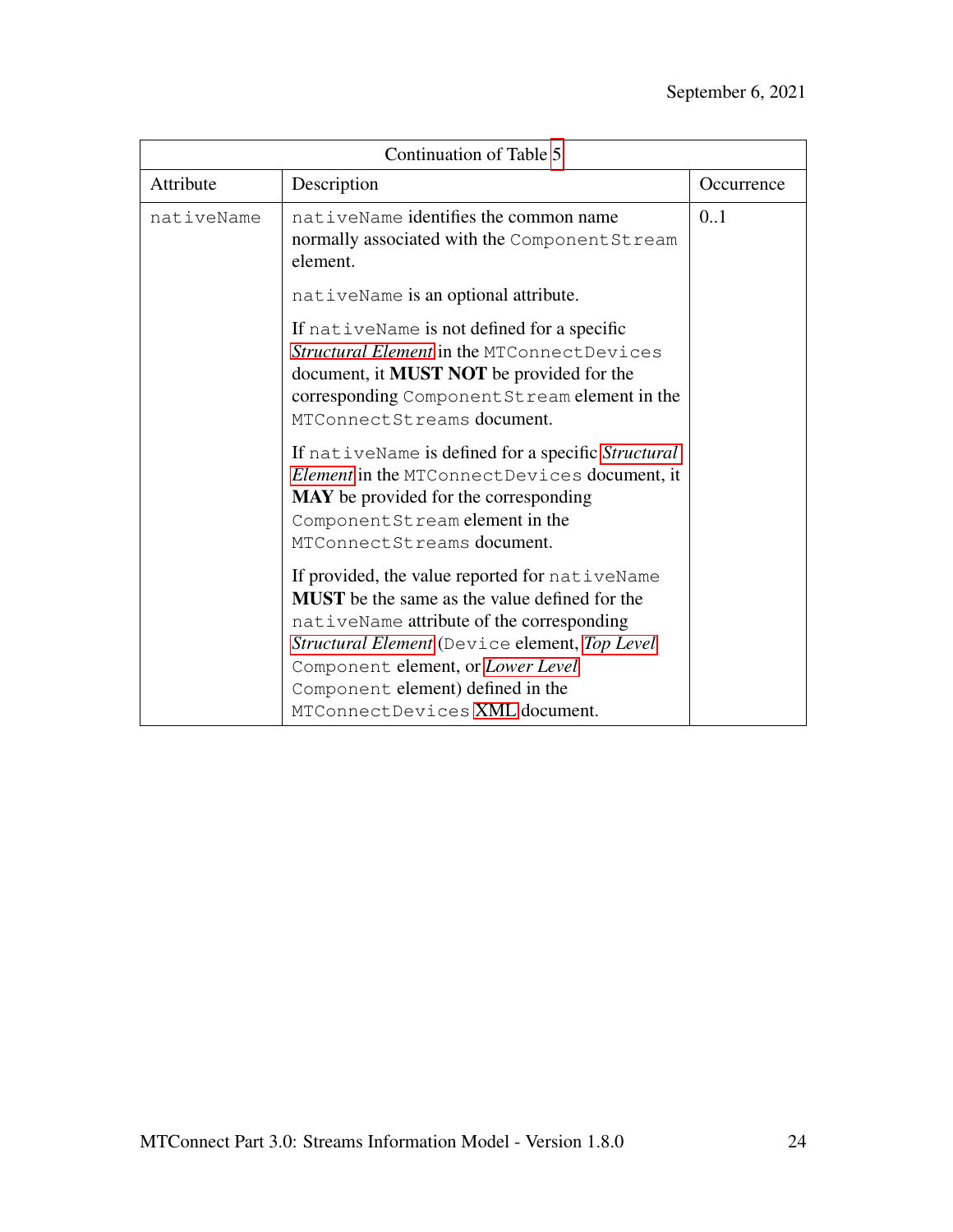<span id="page-29-0"></span>

| Continuation of Table 5 |                                                                                                                                                                                                                                                                                                                           |            |  |  |
|-------------------------|---------------------------------------------------------------------------------------------------------------------------------------------------------------------------------------------------------------------------------------------------------------------------------------------------------------------------|------------|--|--|
| Attribute               | Description                                                                                                                                                                                                                                                                                                               | Occurrence |  |  |
| component               | component identifies the Structural Element<br>(Device, Top Level Component, or Lower Level<br>Component) associated with the<br>ComponentStream element.                                                                                                                                                                 | 1          |  |  |
|                         | component is a required attribute.                                                                                                                                                                                                                                                                                        |            |  |  |
|                         | The value reported for component <b>MUST</b> be the<br>same as the value defined for the Element Name of<br>the XML container representing the corresponding<br>Structural Element (Device element, Top Level<br>Component element, or Lower Level<br>Component element) defined in the<br>MTConnectDevices XML document. |            |  |  |
|                         | Examples of Component are Device, Axes,<br>Controller, Linear, Electric and<br>Loader.                                                                                                                                                                                                                                    |            |  |  |
| uuid                    | uuid of the Component Stream element.                                                                                                                                                                                                                                                                                     | 0.1        |  |  |
|                         | uuid is an optional attribute.                                                                                                                                                                                                                                                                                            |            |  |  |
|                         | If unid is not defined for a specific Structural<br>Element in the MTConnectDevices document, it<br><b>MUST NOT</b> be provided for the corresponding<br>ComponentStream element in the<br>MTConnectStreams document.                                                                                                     |            |  |  |
|                         | If unid is defined for a specific Structural Element<br>in the MTConnectDevices document, it MAY<br>be provided for the corresponding<br>Component Stream element in the<br>MTConnectStreams document, but it is not<br>required.                                                                                         |            |  |  |
|                         | If provided, the value reported for unid <b>MUST</b> be<br>the same as the value defined for the unid attribute<br>of the corresponding Structural Element (Device<br>element, Top Level Component element, or Lower<br>Level Component element) defined in the<br>MTConnectDevices XML document.                         |            |  |  |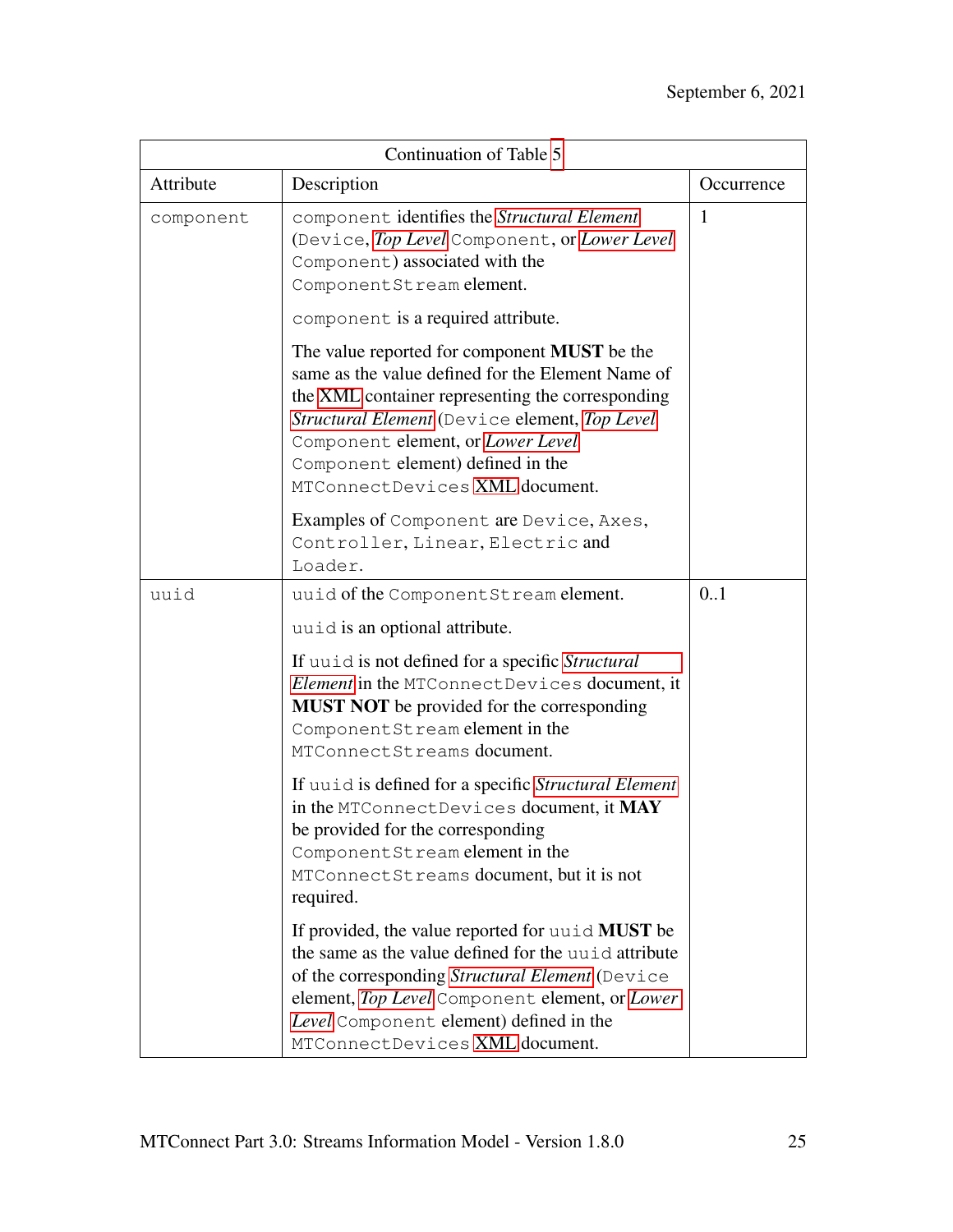# **<sup>464</sup>** 4.3.3 Elements for ComponentStream

 In the ComponentStream container, an *[Agent](#page-8-0)* MUST organize the data reported in each ComponentStream into individual Samples, Events, or Condition [XML](#page-8-3) containers based on the value of the category attribute (i.e., SAMPLE, EVENT, or CON- DITION) defined for each *[Data Entity](#page-9-1)* defined in the MTConnectDevices [XML](#page-8-3) doc-469 ument.

470 Each ComponentStream element MUST include at least one Events, Samples, or

471 Condition [XML](#page-8-3) container element. *[Data Entities](#page-9-1)* returned in each of the Compo-

<span id="page-30-1"></span>472 nentStream container elements are defined in the *Table [6](#page-30-1)*.

| Element   | Description                                                                                                                                                   | Occurrence      |
|-----------|---------------------------------------------------------------------------------------------------------------------------------------------------------------|-----------------|
| Samples   | An XML container type element.                                                                                                                                | $0.1^{\dagger}$ |
|           | Samples organizes the SAMPLE type Data Entities<br>defined in the MTConnect Devices document that<br>are reported in each Component Stream XML<br>element.    |                 |
| Events    | An XML container type element.                                                                                                                                | $0.1^{\dagger}$ |
|           | Events organizes the EVENT type Data Entities                                                                                                                 |                 |
|           | defined in the MTConnectDevices document that<br>are reported in each Component Stream XML                                                                    |                 |
|           | element.                                                                                                                                                      |                 |
| Condition | An XML container type element.                                                                                                                                | $0.1^{\dagger}$ |
|           | Condition organizes the CONDITION type Data<br>Entities defined in the MTConnectDevices<br>document that are reported in each<br>ComponentStream XML element. |                 |

#### Table 6: Elements for ComponentStream

<span id="page-30-0"></span>473 Note: <sup>†</sup>The Component Stream element **MUST** contain at least one of these ele-474 ment types.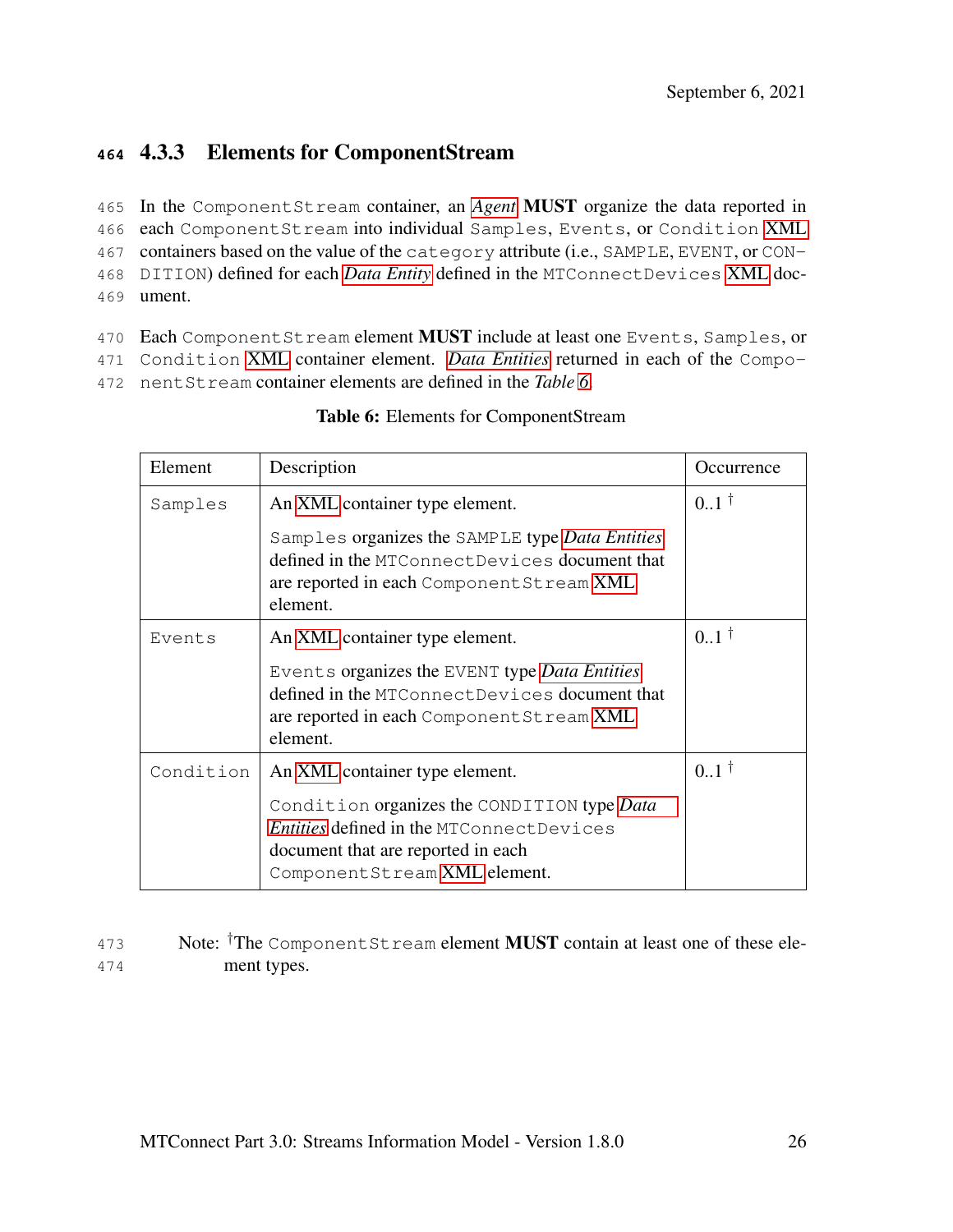# 5 Data Entities

 When a piece of equipment reports values associated with DataItem elements defined in the MTConnectDevices document, that information is organized as *[Data Entities](#page-9-1)* in the MTConnectStreams document. These *[Data Entities](#page-9-1)* are organized in containers within each ComponentStream element based on the category attribute defined for the corresponding DataItem in the MTConnectDevices document:

 DataItem elements defined with a category attribute of SAMPLE in the MTCon- nectDevices document are mapped to the Samples [XML](#page-8-3) container in the associated ComponentStream element.

 DataItem elements defined with a category attribute of EVENT in the MTCon- nectDevices document are mapped to the Events [XML](#page-8-3) container in the associated ComponentStream element.

 DataItem elements defined with a category attribute of CONDITION in the MT- ConnectDevices document are mapped to the Condition [XML](#page-8-3) container in the associated ComponentStream element.

 The [XML](#page-8-3) tree in *Figure [5](#page-31-0)* demonstrates how *[Data Entities](#page-9-1)* are organized in these contain-ers.

<span id="page-31-0"></span>

Figure 5: ComponentStream XML Tree Diagram

 *[E](#page-9-1)xample [2](#page-32-0)* is an illustration of the structure of an [XML](#page-8-3) document demonstrating how *[Data](#page-9-1) [Entities](#page-9-1)* are reported in a MTConnectStreams document: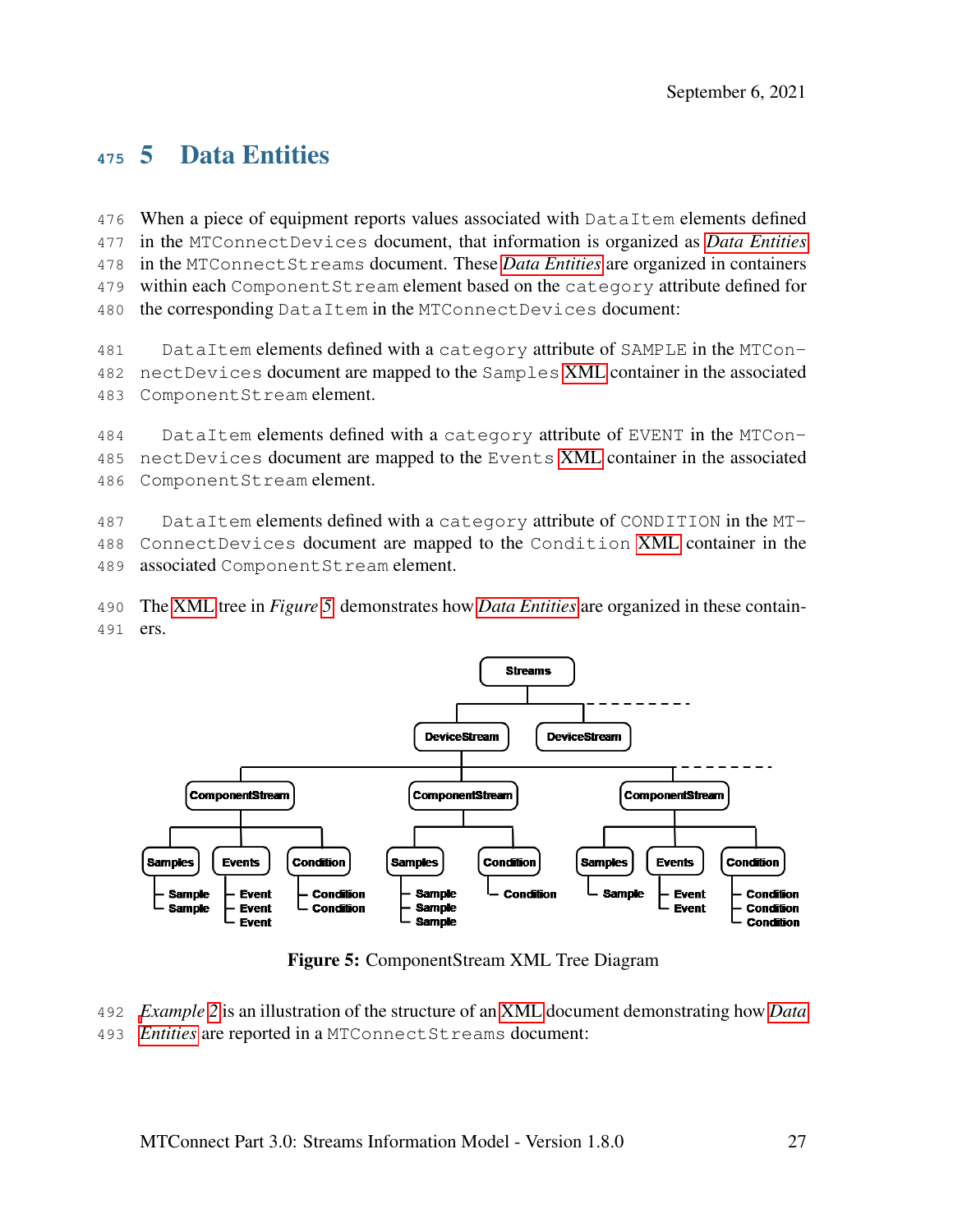<span id="page-32-0"></span>

| 494 | 1              | <mtconnectstreams></mtconnectstreams> |
|-----|----------------|---------------------------------------|
| 495 | 2              | <header></header>                     |
| 496 | 3              | <streams></streams>                   |
| 497 | 4              | <devicestream></devicestream>         |
| 498 | 5              | <componentstream></componentstream>   |
| 499 | 6              | <samples></samples>                   |
| 500 | $\overline{7}$ | $<$ Sample/>                          |
| 501 | 8              | $<$ Sample/>                          |
| 502 | 9              |                                       |
| 503 | 10             | <events></events>                     |
| 504 | 11             | <event></event>                       |
| 505 | 12             | <event></event>                       |
| 506 | 13             |                                       |
| 507 | 14             | <condition></condition>               |
| 508 | 15             | <condition></condition>               |
| 509 | 16             | <condition></condition>               |
| 510 | 17             |                                       |
| 511 | 18             |                                       |
| 512 | 19             | <componentstream></componentstream>   |
| 513 | 20             | <samples></samples>                   |
| 514 | 21             | <sample></sample>                     |
| 515 | 22             | $<$ Sample/>                          |
| 516 | 23             |                                       |
| 517 | 24             | <events></events>                     |
| 518 | 25             | <event></event>                       |
| 519 | 26             | <event></event>                       |
| 520 | 27             |                                       |
| 521 | 28             | <condition></condition>               |
| 522 | 29             | <condition></condition>               |
| 523 | 30             | <condition></condition>               |
| 524 | 31             |                                       |
| 525 | - 32           |                                       |
| 526 | 33             |                                       |
| 527 | 34             |                                       |
| 528 | 35             |                                       |

#### Example 2: Example of MTConnectStreams

 Note: There are no specific requirements defining the sequence in which the Com- ponentStream [XML](#page-8-3) elements are organized in the MTConnectStreams document. They MAY be organized in any sequence based on the implemen- tation of an *[Agent](#page-8-0)*. The sequence in which the ComponentStream [XML](#page-8-3) elements appear does not impact the ability for a client software application to interpret the information that it receives in the document.

 When an *[Agent](#page-8-0)* responds to a current HTTP request, the information returned in the [M](#page-9-1)TConnectStreams document MUST include the most current value for every *[Data](#page-9-1) [Entity](#page-9-1)* defined in the MTConnectDevices document subject to any filtering included within the request.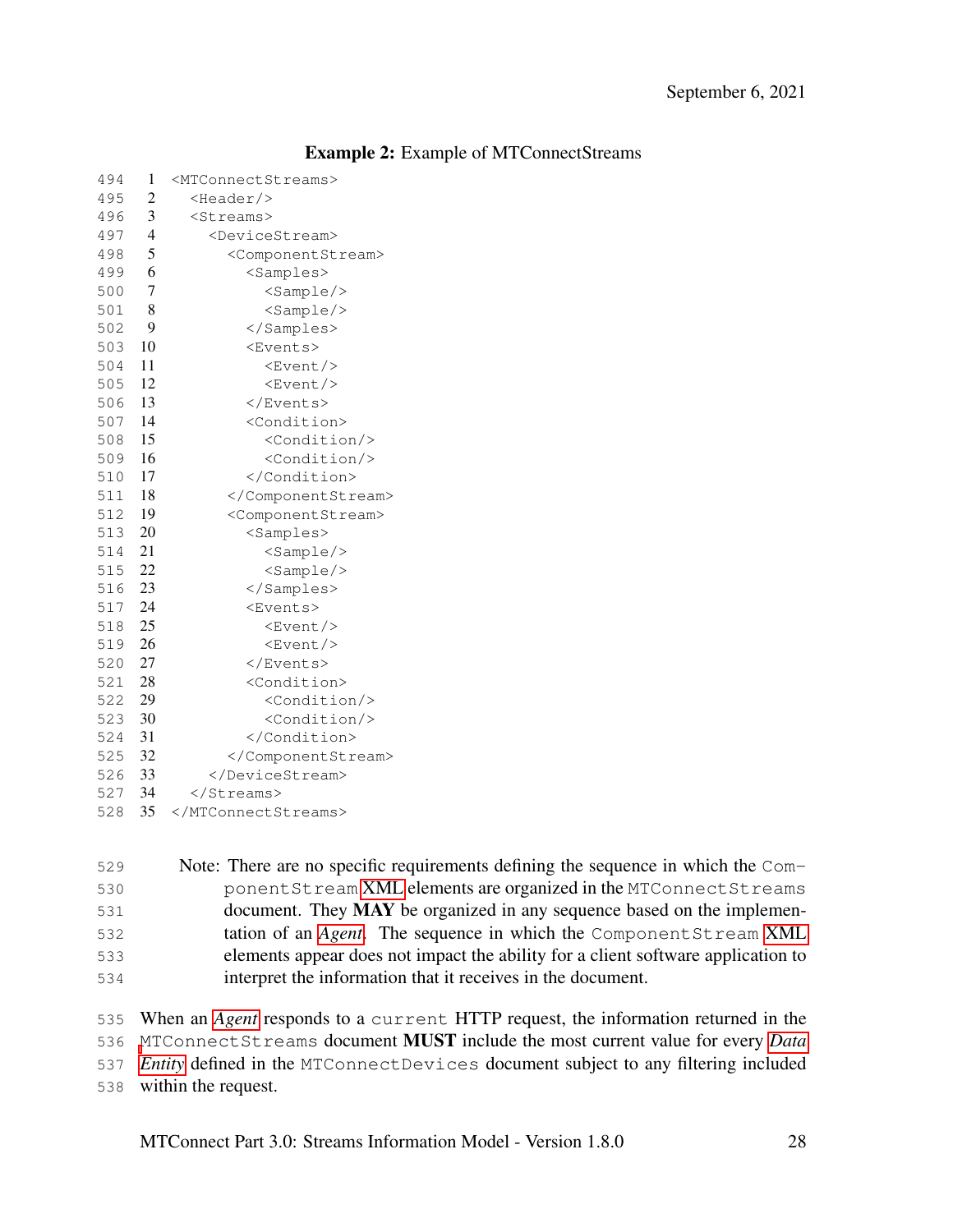When an *[Agent](#page-8-0)* responds to a sample HTTP request, the information returned in the MTConnectStreams document MUST include the occurrences for each *[Data Entity](#page-9-1)*

that are available to an *[Agent](#page-8-0)* subject to filtering and the count parameter included within

the request (see *MTConnect Standard Part 1.0 - Overview and Fundamentals* for a full

<span id="page-33-0"></span>definition of the protocol).

#### 5.1 Element Names for Data Entities

 In the MTConnectDevices document, *[Data Entities](#page-9-1)* are grouped as DataItem [XML](#page-8-3) elements within each Device, *[Top Level](#page-13-3)* Component, and *[Lower Level](#page-11-1)* Component *[Structural Element](#page-13-1)*. The *[Data Entities](#page-9-1)* reported in the MTConnectStreams document associated with each of these *[Structural Elements](#page-13-1)* are represented with an *[Element Name](#page-10-2)* based on the category and type defined for each of the DataItem elements in the MTConnectDevices document.

#### <span id="page-33-1"></span> 5.1.1 Element Names when MTConnectDevices category is SAMPLE or EVENT

 The *[Data Entities](#page-9-1)* reported in the MTConnectStreams document associated with each DataItem element defined in the MTConnectDevices document with a category attribute of SAMPLE or EVENT MUST be identified in the MTConnectStreams docu- ment with an *[Element Name](#page-10-2)* derived from the type attribute defined for that DataItem element in the MTConnectDevices document.

 The element name MUST derive from the DataItem type converted to *Pascal-Case* by removing underscores ( \_) and capitalizing each word. The conversion MUST NOT apply to the following abbreviated words: PH, AC, DC and URI. MTCONNECT MUST be converted to MTConnect.

 *[E](#page-9-1)xample [3](#page-33-2)* describes the most common method used to derive the *[Element Name](#page-10-2)* for a *[Data](#page-9-1) [Entity](#page-9-1)* reported in the MTConnectStreams document from the information describing

- that DataItem element in the MTConnectDevices document:
- <span id="page-33-2"></span>DataItem Represented in the MTConnectDevices Document

#### Example 3: DataItem Represented in MTConnectDevices Document

```
566 1 <DataItem type="AXIS_FEEDRATE" id="xf" name="Xfrt"
```

```
567 2 category="SAMPLE" units="MILLIMETER/SECOND"
```

```
568 3 nativeUnits="MILLIMETER/SECOND/>
```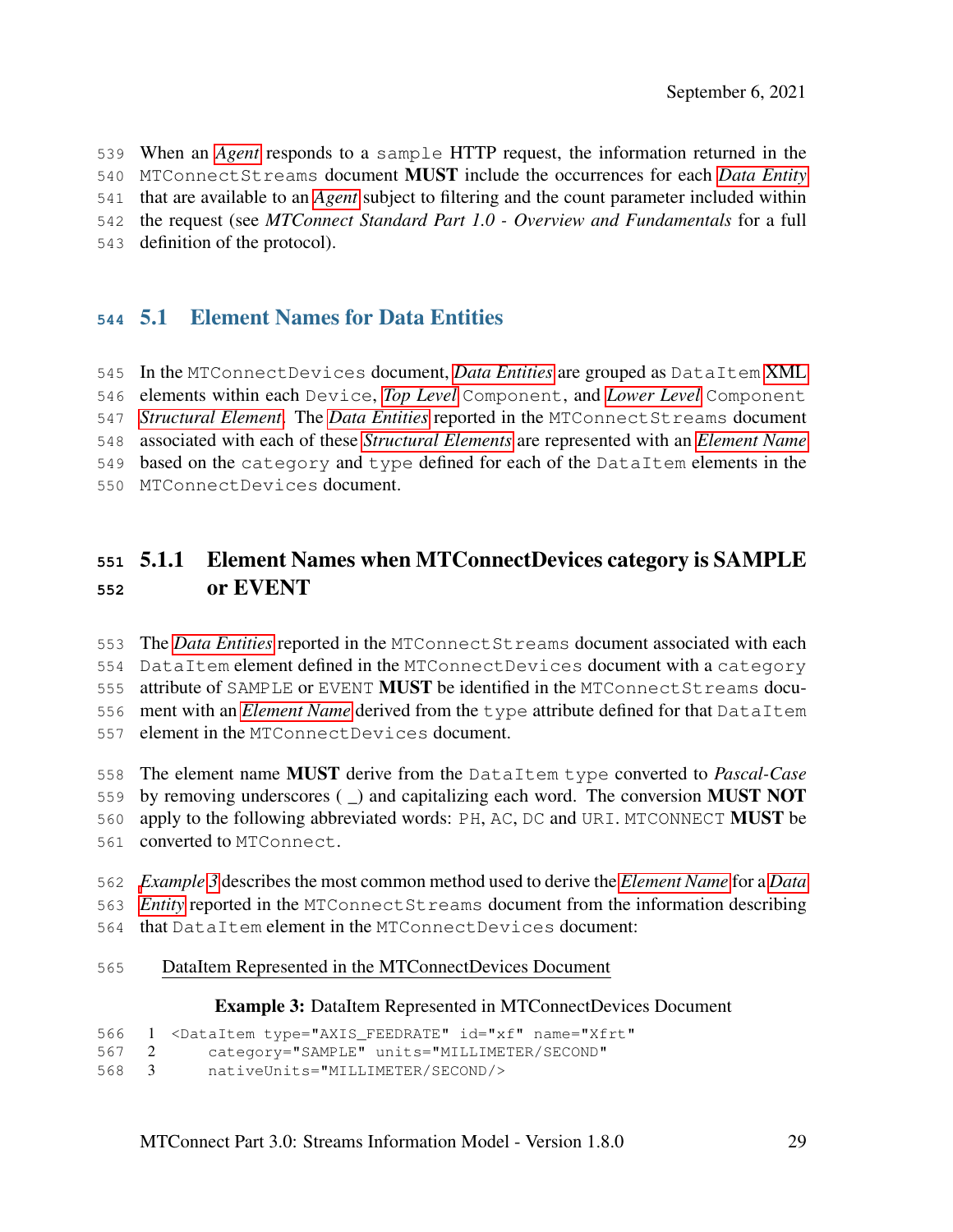- DataItem: The [XML](#page-8-3) *[Element Name](#page-10-2)* for this *[Data Entity](#page-9-1)*.
- Note: *[Element Name](#page-10-2)* must not be confused with the name attribute for the data item element.
- type, category, units, and nativeUnits: Attributes that provide addi- tional information regarding each data item in the MTConnectDevices docu-ment.
- Response Format reported in the MTConnectStreams Document

Example 4: Response Format reported in the MTConnectStreams Document

```
576 1 <AxisFeedrate name="Xfrt" sequence="61315517"
577 2 timestamp="2016-07-28T02:06:01.364428Z"
```

```
578 3 dataItemId="xf">10.83333</AxisFeedrate>
```

| 579 | • AXIS_FEEDRATE: The <i>Element Name</i> provided in the MTConnect Streams re-              |
|-----|---------------------------------------------------------------------------------------------|
| 580 | sponse format for the data item. The <i>Element Name</i> for a data item is defined by      |
| 581 | the type attribute of AXIS FEEDRATE in the MTConnect Devices document.                      |
| 582 | The <i>Element Name</i> <b>MUST</b> be provided in Pascal case format (first letter of each |
| 583 | word is capitalized).                                                                       |

## <span id="page-34-0"></span> 5.1.2 Changes to Element Names when representation attribute is used

 The *[Element Name](#page-10-2)* for a *[Data Entity](#page-9-1)* reported in the MTConnectStreams document is 587 extended when the representation attribute is used to further describe that DataItem

<span id="page-34-1"></span>element in the MTConnectDevices document.

## 5.1.3 Element Names when MTConnectDevices category is CONDI-TION

<span id="page-34-2"></span> *[Data Entities](#page-9-1)* defined in the MTConnectDevices document with a category attribute of CONDITION are reported with an *[Element Name](#page-10-2)* that is defined differently from other *[Data Entity](#page-9-1)* types. The *[Element Name](#page-10-2)* for these *[Data Entities](#page-9-1)* are defined based on the *[Fault State](#page-10-3)* (Normal, Warning, or Fault) associated with each *[Data Entity](#page-9-1)* at the [t](#page-64-0)ime that a value for that *[Data Entity](#page-9-1)* is reported. See *Section [5.8.1](#page-64-0) - [Element Names for](#page-64-0) [Condition](#page-64-0)* and *Section [5.9](#page-70-1) - [Unavailability of Fault State for Condition](#page-70-1)* for details on how these *[Data Entities](#page-9-1)* are reported in the MTConnectStreams document.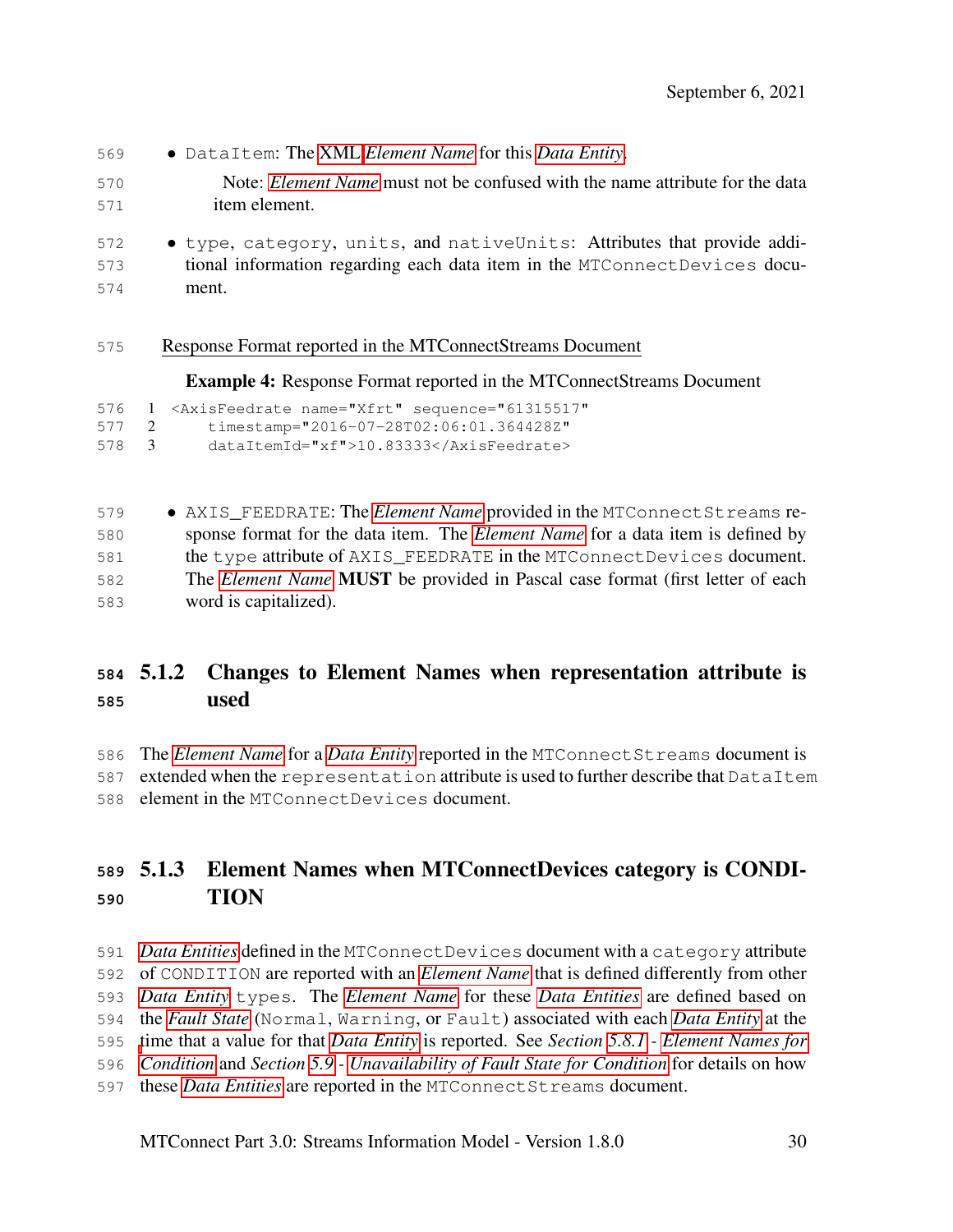## **<sup>598</sup>** 5.2 Samples Container

599 Samples is a [XML](#page-8-3) container type element. Samples organizes the *[Data Entities](#page-9-1)* re-

- 600 turned in the MTConnectStreams [XML](#page-8-3) document for those DataItem elements de-
- 601 fined with a category attribute of SAMPLE in the MTConnectDevices document.
- 602 A separate Samples container will be provided for the data returned for the DataItem
- 603 elements associated with each *[Structural Element](#page-13-1)* of a piece of equipment defined in the
- <span id="page-35-1"></span>604 MTConnectDevices document.

| Element | Description                                                                                                                                                                                                                        | Occurrence |
|---------|------------------------------------------------------------------------------------------------------------------------------------------------------------------------------------------------------------------------------------|------------|
| Samples | An XML container type element that organizes the data<br>reported in the MTConnectStreams document for<br>DataItem elements defined in the<br>MTConnectDevices document with a category<br>attribute of SAMPLE.                    | 0.1        |
|         | A separate Samples container <b>MUST</b> be provided for<br>each Component Stream element for which data is<br>returned for a DataItem element defined in the<br>MTConnectDevices document with a category<br>attribute of SAMPLE. |            |
|         | If provided in the document, a Samples XML<br>container <b>MUST</b> contain at least one Sample element.                                                                                                                           |            |

#### Table 7: MTConnect Samples Element

#### <span id="page-35-0"></span>**<sup>605</sup>** 5.3 Sample Data Entities

- 606 A Sample [XML](#page-8-3) element provides the information and data reported from a piece of 607 equipment for those DataItem elements defined with a category attribute of SAMPLE 608 in the MTConnectDevices document.
- 609 Sample is an abstract type [XML](#page-8-3) element and will never appear directly in the MTCon-610 nectStreams [XML](#page-8-3) document. As an abstract type [XML](#page-8-3) element, Sample will be 611 [r](#page-10-2)eplaced in the [XML](#page-8-3) document by a specific type of Sample specified by the *[Element](#page-10-2)* 612 *[Name](#page-10-2)* for that *[Data Entity](#page-9-1)*. The different types of Sample elements are defined in 613 *Section [6.1](#page-72-0) - [Sample Element Names](#page-72-0)*. Examples of [XML](#page-8-3) elements representing Sample
- <span id="page-35-2"></span>614 include PathPosition, Temperature.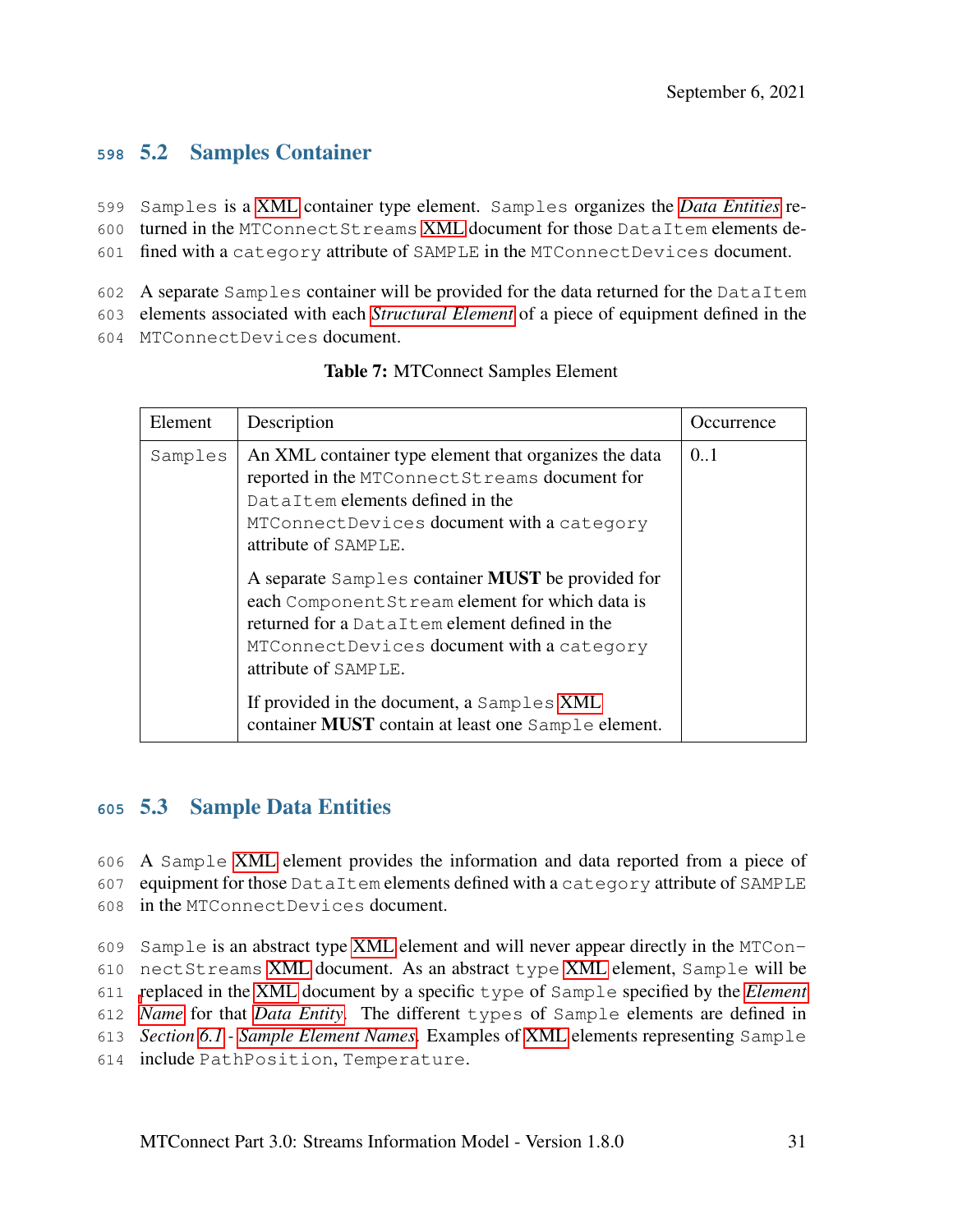| Element | Description                                                                                                                                                                                                                                                                                                                                                                                                                            | Occurrence |
|---------|----------------------------------------------------------------------------------------------------------------------------------------------------------------------------------------------------------------------------------------------------------------------------------------------------------------------------------------------------------------------------------------------------------------------------------------|------------|
| Sample  | An XML element that provides the information and data<br>reported from a piece of equipment for those DataItem<br>elements defined with a category attribute of SAMPLE<br>in the MTConnectDevices document.<br>Sample is an abstract type XML element. It is replaced<br>in the MTConnectStreams document by a specific<br>type of Sample element.<br>There <b>MAY</b> be multiple types of Sample elements in a<br>Samples container. | $1 *$      |

### Table 8: MTConnect Sample Element

# **<sup>615</sup>** 5.3.1 XML Schema Structure for Sample

616 The [XML](#page-8-0) schema in *Figure [6](#page-37-0)* represents the structure of a Sample [XML](#page-8-0) element show-

617 ing the attributes defined for Sample elements.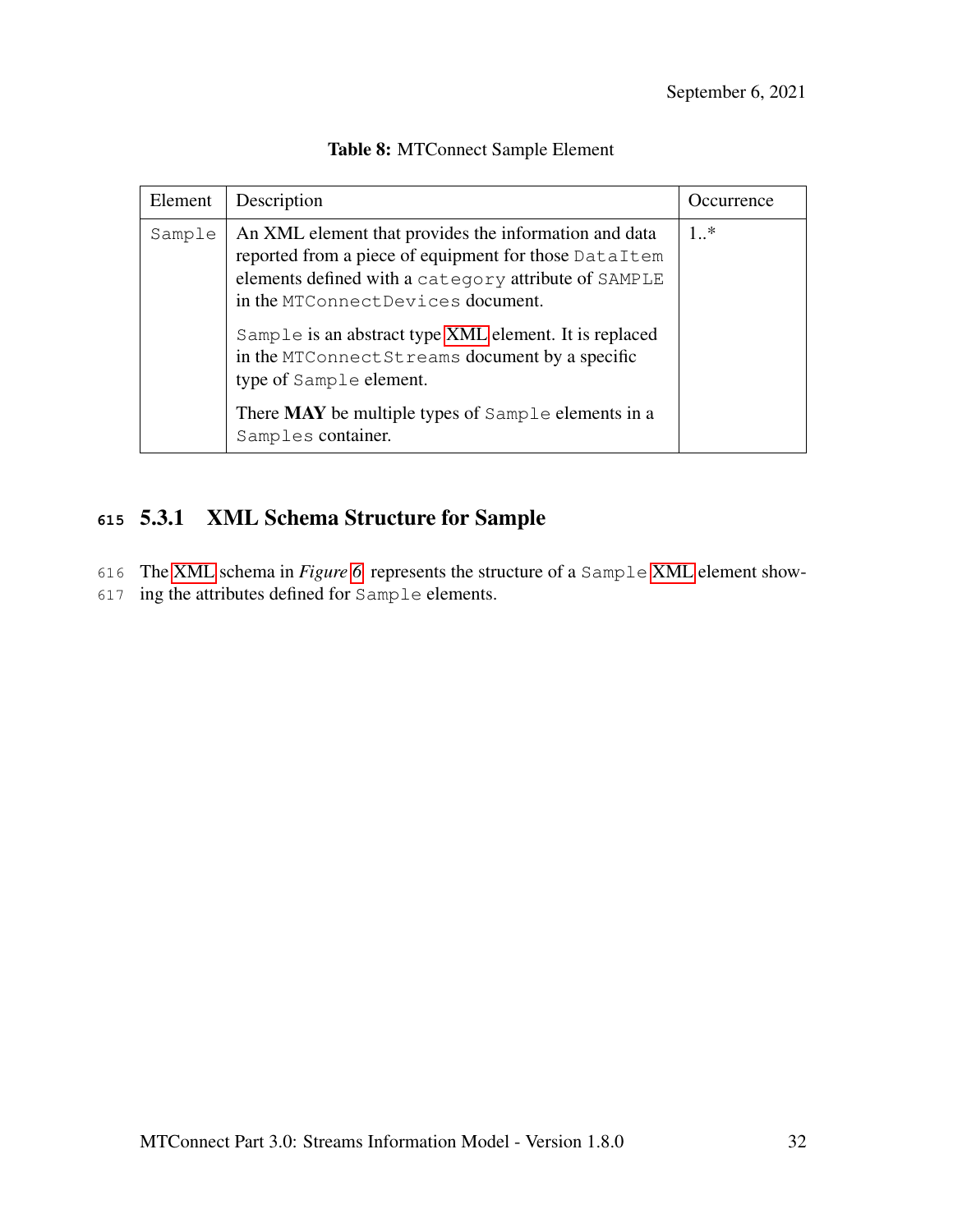<span id="page-37-0"></span>

Figure 6: Sample Schema Diagram

# **<sup>618</sup>** 5.3.2 Attributes for Sample

619 The *Table [9](#page-37-1)* defines the attributes used to provide additional information for a Sample

<span id="page-37-1"></span>620 [XML](#page-8-0) element.

|  | <b>Table 9:</b> Attributes for Sample |  |  |
|--|---------------------------------------|--|--|
|--|---------------------------------------|--|--|

| Attribute | Description                                                                                                                | <i>Occurrence</i> |
|-----------|----------------------------------------------------------------------------------------------------------------------------|-------------------|
| sequence  | A number representing the sequential position<br>of an occurrence of the Sample in the data<br>buffer of an <i>Agent</i> . |                   |
|           | sequence is a required attribute.                                                                                          |                   |
|           | sequence <b>MUST</b> have a value represented as<br>an unsigned 64-bit value from 1 to $2^{64} - 1$ .                      |                   |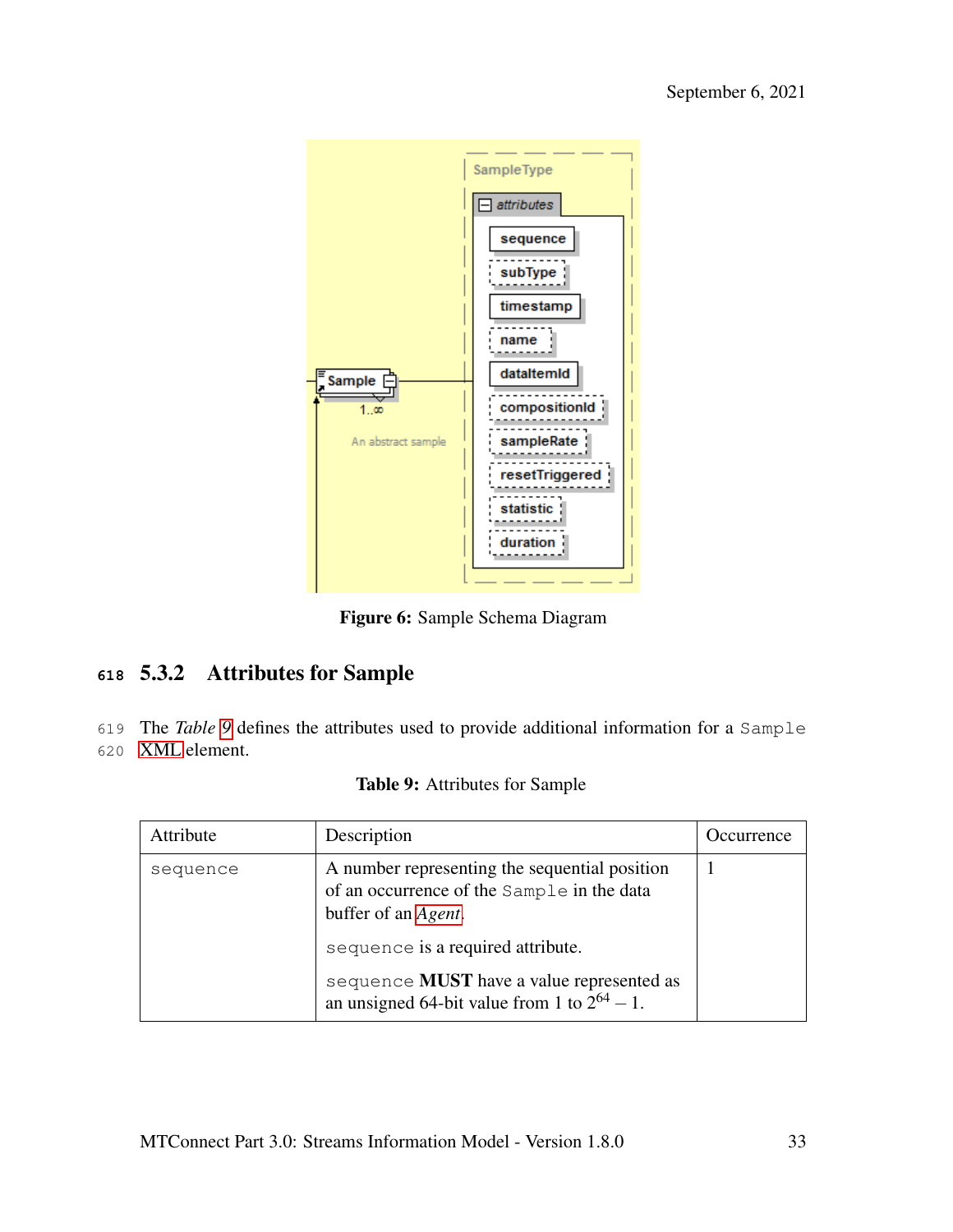| Continuation of Table 9 |                                                                                                                                                                                                                                              |              |  |
|-------------------------|----------------------------------------------------------------------------------------------------------------------------------------------------------------------------------------------------------------------------------------------|--------------|--|
| Attribute               | Description                                                                                                                                                                                                                                  | Occurrence   |  |
| subType                 | The subType of the <i>Data Entity</i> .<br>subType is an optional attribute.                                                                                                                                                                 | 0.1          |  |
|                         | subType <b>MUST</b> match the subType<br>attribute of the DataItem element as defined<br>in the MTConnectDevices document that<br>the Sample element represents.                                                                             |              |  |
| timestamp               | The most accurate time available to a piece of<br>equipment that represents the point in time that<br>the data reported for the Sample was measured.                                                                                         | $\mathbf{1}$ |  |
|                         | When the Sample element represents a<br>DataItem element defined in the<br>MTConnectDevices document with a<br>representation or statistic attribute,<br>timestamp <b>MUST</b> represent the time that the<br>data collection was completed. |              |  |
|                         | timestamp is a required attribute.                                                                                                                                                                                                           |              |  |
| name                    | The name of the Sample element.<br>name is an optional attribute.                                                                                                                                                                            | 0.1          |  |
|                         | name MUST match the name attribute of the<br>DataItem element defined in the<br>MTConnectDevices document that the<br>Sample element represents.                                                                                             |              |  |
|                         | An NMTOKEN XML type.                                                                                                                                                                                                                         |              |  |
| dataItemId              | The unique identifier for the Sample element.                                                                                                                                                                                                | $\mathbf{1}$ |  |
|                         | dataItemId is a required attribute.                                                                                                                                                                                                          |              |  |
|                         | dataItemId MUST match the id attribute of<br>the DataItem element defined in the<br>MTConnectDevices document that the<br>Sample element represents.                                                                                         |              |  |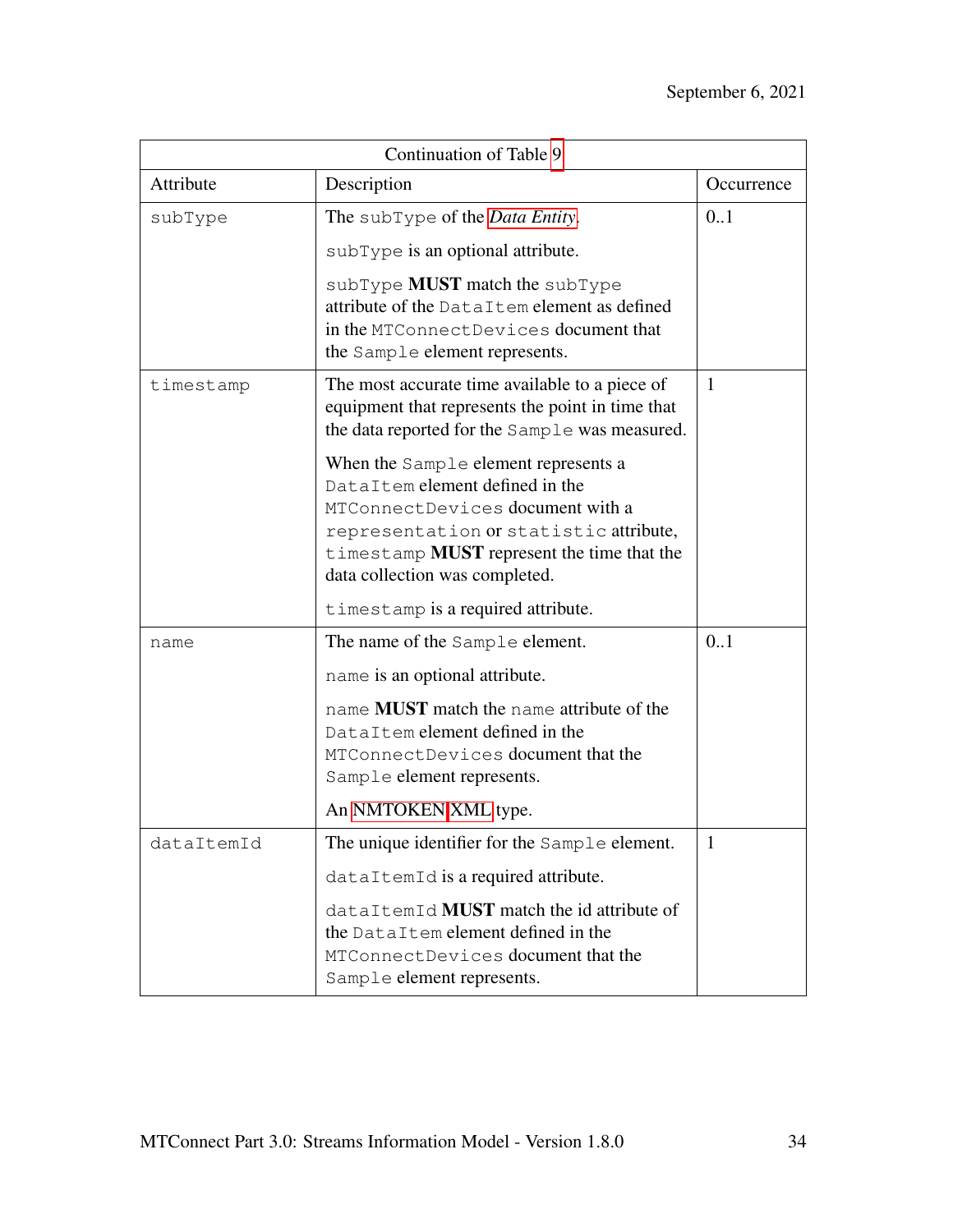| Continuation of Table 9 |                                                                                                                                                                                                                                                                                                                                        |            |  |
|-------------------------|----------------------------------------------------------------------------------------------------------------------------------------------------------------------------------------------------------------------------------------------------------------------------------------------------------------------------------------|------------|--|
| Attribute               | Description                                                                                                                                                                                                                                                                                                                            | Occurrence |  |
| sampleRate              | The rate at which successive samples of the<br>value of a data item are recorded.<br>sampleRate is expressed in terms of samples<br>per second.                                                                                                                                                                                        | 0.1        |  |
|                         | sampleRate is an optional attribute.                                                                                                                                                                                                                                                                                                   |            |  |
|                         | If the sampleRate is smaller than one, the<br>number can be represented as a decimal type<br>floating-point number. For example, a rate of 1<br>per 10 seconds would be 0.1                                                                                                                                                            |            |  |
|                         | sampleRate MUST be provided when the<br>representation attribute of the DataItem<br>element defined in the MTConnectDevices<br>document that this Sample element represents<br>is TIME_SERIES.                                                                                                                                         |            |  |
|                         | For DataItem elements where the<br>representation attribute defined in the<br>MTConnectDevices document that this<br>Sample element represents is not<br>TIME_SERIES, it <b>MUST</b> be assumed that the<br>data reported is represented by a single value<br>and sampleRate MUST NOT be reported in<br>the MTConnectStreams document. |            |  |
| statistic               | The type of statistical calculation defined by the<br>statistic attribute of the DataItem<br>element defined in the MTConnectDevices<br>document that this Sample element represents.<br>statistic is an optional attribute.                                                                                                           | 0.1        |  |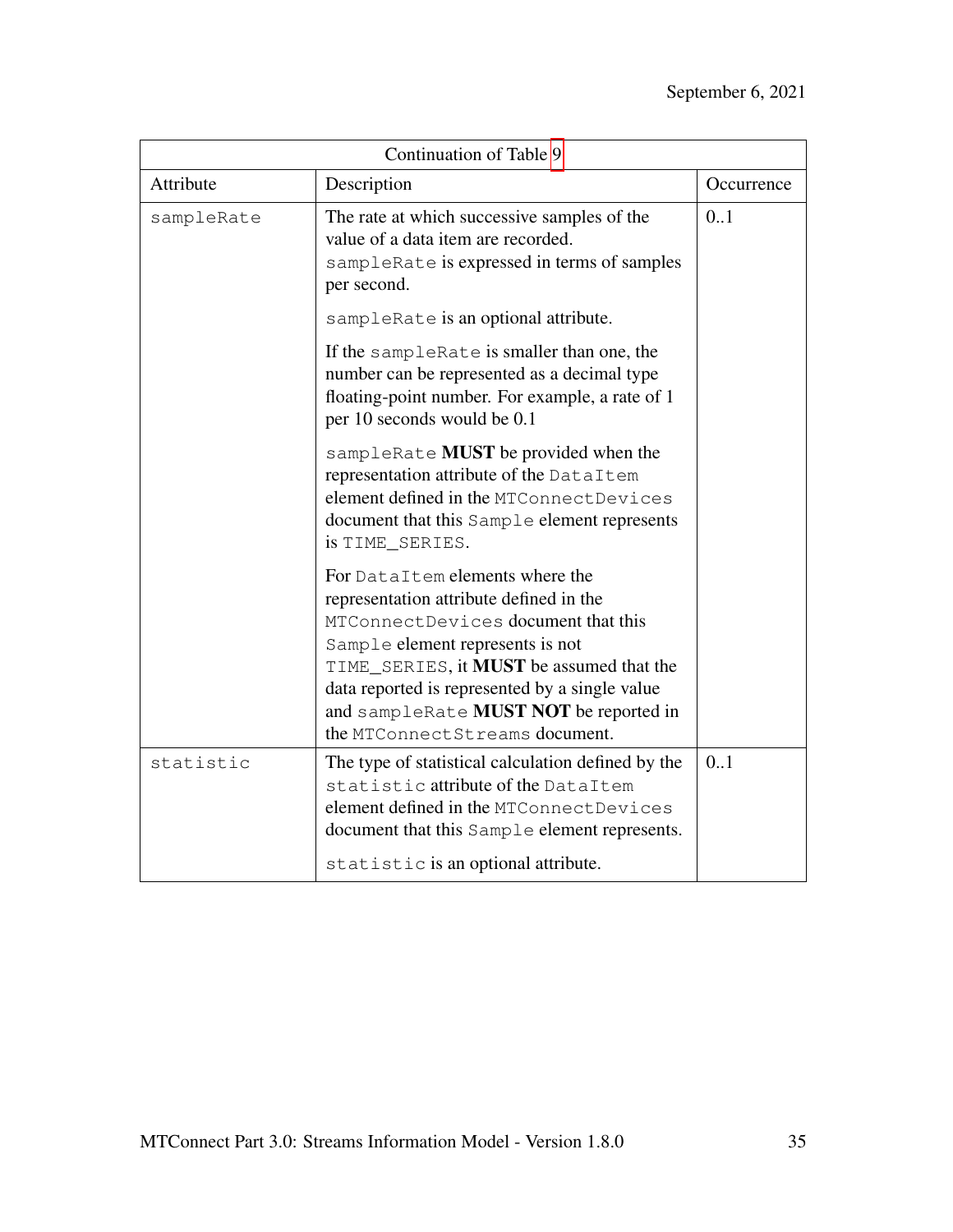| Continuation of Table 9 |                                                                                                                                                                                                                                                                                                    |            |  |
|-------------------------|----------------------------------------------------------------------------------------------------------------------------------------------------------------------------------------------------------------------------------------------------------------------------------------------------|------------|--|
| Attribute               | Description                                                                                                                                                                                                                                                                                        | Occurrence |  |
| duration                | The time-period over which the data was<br>collected.                                                                                                                                                                                                                                              | 0.1        |  |
|                         | duration is an optional attribute.                                                                                                                                                                                                                                                                 |            |  |
|                         | duration MUST be provided when<br>thestatistic attribute of the DataItem<br>element is defined in the<br>MTConnectDevices document that this<br>Sample element represents.                                                                                                                         |            |  |
| resetTriggered          | For those DataItem elements that report data<br>that may be periodically reset to an initial value,<br>resetTriggered identifies when a reported<br>value has been reset and what has caused that<br>reset to occur.                                                                               | 0.1        |  |
|                         | resetTriggered is an optional attribute.                                                                                                                                                                                                                                                           |            |  |
|                         | resetTriggered MUST only be provided<br>for the specific occurrence of a Data Entity<br>reported in the MTConnect Streams<br>document when the reset occurred and MUST<br><b>NOT</b> be provided for any other occurrence of<br>the <i>Data Entity</i> reported in a<br>MTConnectStreams document. |            |  |
| compositionId           | The identifier of the Composition element<br>defined in the MTConnectDevices<br>document associated with the data reported for<br>the Sample element.                                                                                                                                              | 0.1        |  |
|                         | compositionId is an optional attribute.                                                                                                                                                                                                                                                            |            |  |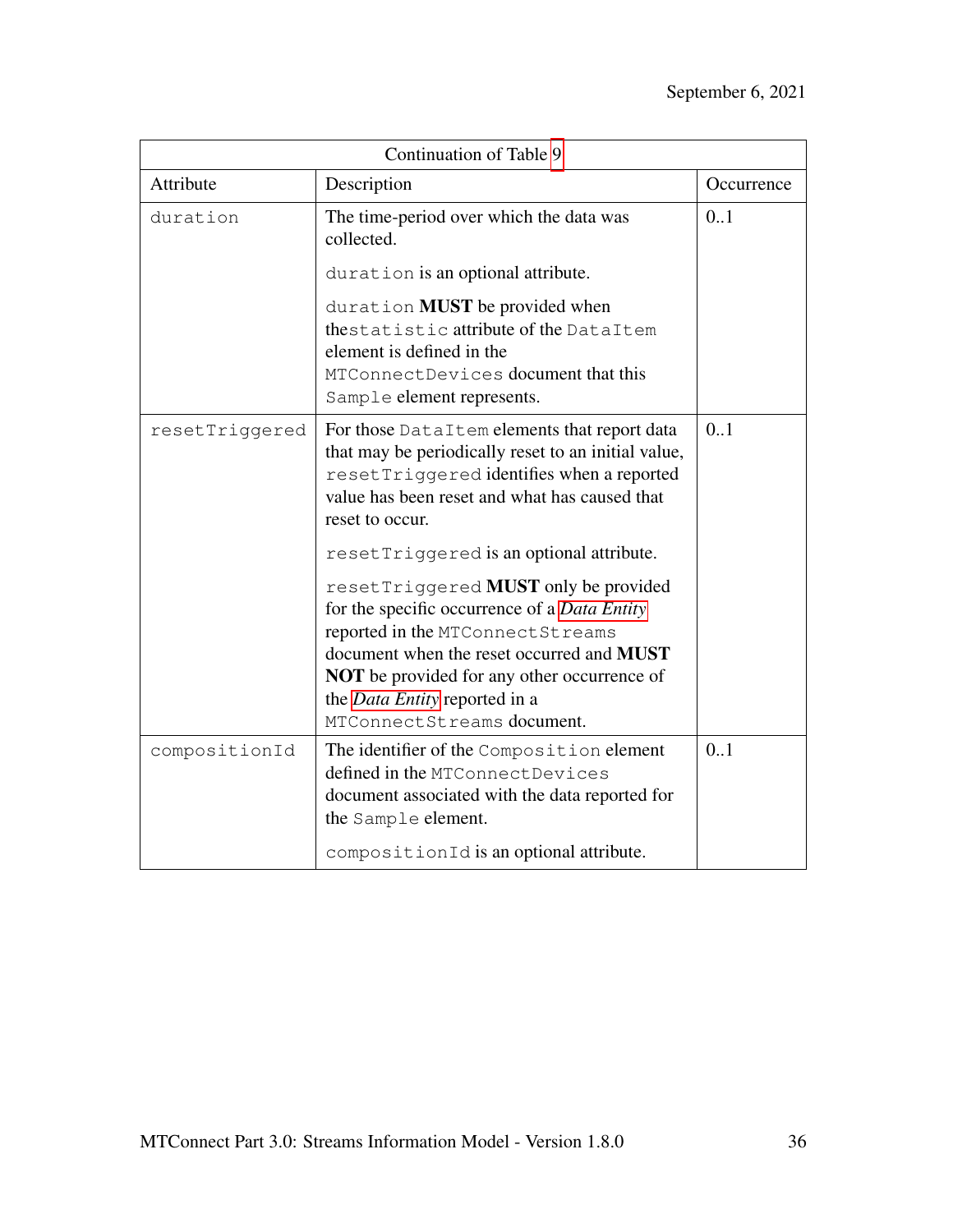### 5.3.2.1 duration Attribute for Sample

622 Sample elements that represent the result of a computed value of a statistic **MUST** con- tain a duration attribute. For these *[Data Entities](#page-9-0)*, the timestamp associated with the Sample MUST reference the time the data collection was completed. timestamp MUST NOT represent any other time associated with the data collection or the calcula- tion of the statistic. The actual time the interval began can be computed by subtracting the duration from the timestamp.

628 Two Sample elements  $\bf{MAX}$  have overlapping time periods when statistics are computed at different frequencies. For example, there may be two *[Data Entities](#page-9-0)* reporting a statistic representing the average value for the readings of the same measured signal calculated over one and five minute intervals. These *[Data Entities](#page-9-0)* can both have the same start time for their calculations (e.g., 05:10:00), but the timestamp and duration will be 05:11:00 and 60 seconds, respectively, for the *[Data Entity](#page-9-0)* reporting the one-minute average and 05:15:00 and 300 seconds, respectively, for the *[Data Entity](#page-9-0)* reporting the five-minute av- erage. This allows for varying statistical methods to be applied with different interval lengths each having different values for the timestamp and duration attributes.

### 5.3.2.2 resetTriggered Attribute for Sample

 Some *[Data Entities](#page-9-0)* MAY have their reported value reset to an initial value. These reset actions may be based upon a specific elapsed time or may be triggered by a physical or logical reset action that causes the reset to occur. Examples of *[Data Entities](#page-9-0)* that MAY have their reported value reset to an initial value are *[Data Entities](#page-9-0)* representing a counter, a timer, or a statistic.

 resetTriggered defines the type of reset action that caused the value of the reported 644 data to be reset. The value reported for reset Triggered MAY be defined by the ResetTrigger element for the *[Data Entity](#page-9-0)* in the MTConnectDevices document 646 that this Sample element represents. If the ResetTrigger element is not defined in the 647 MTConnectDevices document, a resetTriggered attribute **SHOULD** be reported in the MTConnectStreams document if the type of reset action can be determined and reported by the piece of equipment.

 resetTriggered MUST only be reported for the first occurrence of a *[Data Entity](#page-9-0)* after a reset action has occurred and MUST NOT be provided for any other occurrence of the *[Data Entity](#page-9-0)* reported in a MTConnectStreams document. When a reset occurs, the piece of equipment MUST report an occurrence of the *[Data Entity](#page-9-0)* that was reset even if that occurrence of the *[Data Entity](#page-9-0)* would normally be suppressed based on the filtering criteria established in the MTConnectDevices document that this Sample element represents.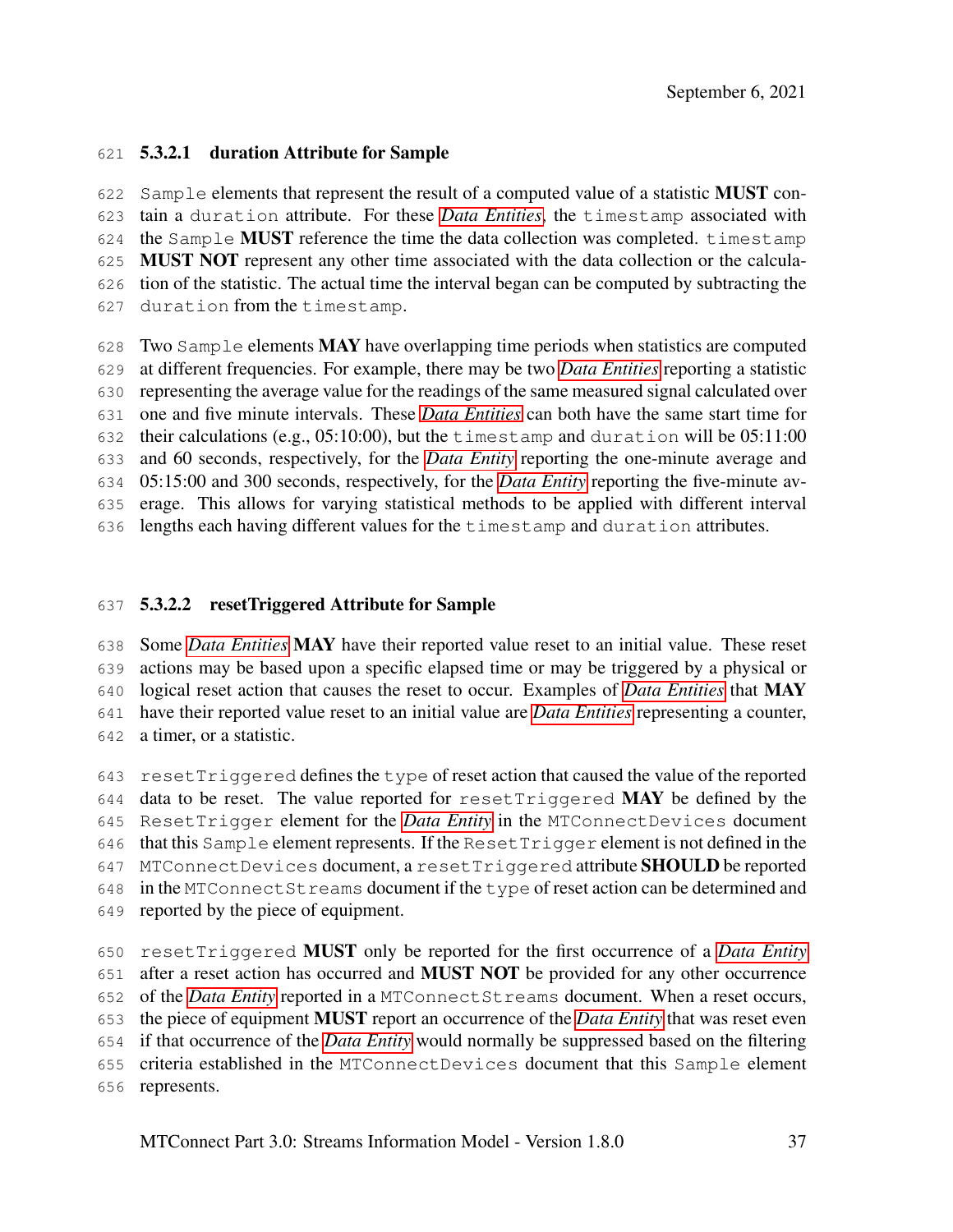#### <span id="page-42-0"></span>657 The *Table [10](#page-42-0)* provides the values that MAY be reported for resetTriggered:

| Value for resetTriggered | Description                                                                                                                                                           |
|--------------------------|-----------------------------------------------------------------------------------------------------------------------------------------------------------------------|
| ACTION_COMPLETE          | The value of the <i>Data Entity</i> that is measuring an action or<br>operation was reset upon completion of that action or<br>operation.                             |
| ANNUAL                   | The value of the <i>Data Entity</i> was reset at the end of a<br>12-month period.                                                                                     |
| <b>DAY</b>               | The value of the <i>Data Entity</i> was reset at the end of a<br>24-hour period.                                                                                      |
| MAINTENANCE              | The value of the <i>Data Entity</i> was reset upon completion of a<br>maintenance event.                                                                              |
| MANUAL                   | The value of the <i>Data Entity</i> was reset based on a physical<br>reset action.                                                                                    |
| MONTH                    | The value of the <i>Data Entity</i> was reset at the end of a<br>monthly period.                                                                                      |
| POWER ON                 | The value of the <i>Data Entity</i> was reset when power was<br>applied to the piece of equipment after a planned or<br>unplanned interruption of power has occurred. |
| SHIFT                    | The value of the <i>Data Entity</i> was reset at the end of a work<br>shift.                                                                                          |
| WEEK                     | The value of the <i>Data Entity</i> was reset at the end of a 7-day<br>period.                                                                                        |

#### Table 10: Values for resetTriggered

### **<sup>658</sup>** 5.3.3 Valid Data Values for Sample

659 All Sample elements reported in an MTConnectStreams [XML](#page-8-0) document MUST pro-660 vide a value in the [CDATA](#page-7-1) of the *[Data Entity](#page-9-0)*.

661 The value returned in the [CDATA](#page-7-1) MUST be reported as either a *[Valid Data Value](#page-14-0)* rep-

662 resenting the information reported from a piece of equipment or UNAVAILABLE when a 663 *[Valid Data Value](#page-14-0)* cannot be determined.

664 The *[Valid Data Value](#page-14-0)* reported for a Sample represents the reading of the value of a 665 continuously variable or analog data source.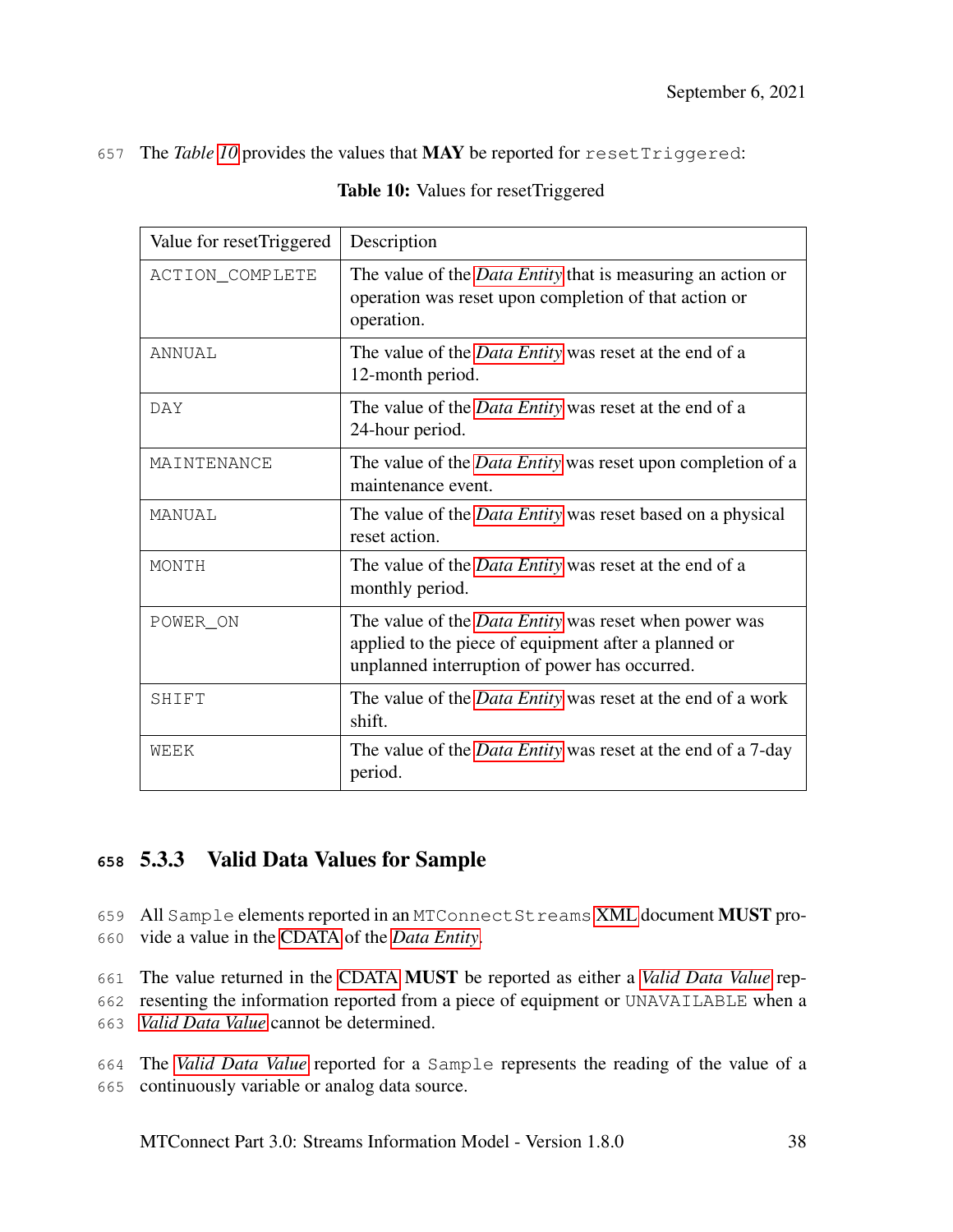The representation attribute for a SAMPLE category DataItem element defined in the MTConnectDevices document specifies how an *[Agent](#page-8-1)* MUST record instances

of the data associated with that data item and how often that data MUST be reported as a

Sample element in the MTConnectStreams document.

670 The data reported for a Sample element associated with a SAMPLE category DataItem

element with a representation of VALUE can be measured at any point-in-time and

MUST always produce a result with a single data value.

 Note: If a representation attribute is not specified in the MTConnectDe- vices document for a DataItem element, it MUST be assumed that the data reported in the MTConnectStreams document for the *[Data Entity](#page-9-0)* has a representation type of VALUE.

677 In the case of a Sample element associated with a SAMPLE category DataItem element 678 with a representation attribute of TIME\_SERIES, the data provided **MUST** be a series of data values representing multiple sequential samples of the measured value that will be provided only at the end of the completion of a sampling period. (See Section *Section [5.6.1](#page-51-0) - [Observations for DataItem with representation of TIME\\_SERIES](#page-51-0)* for more

information on TIME\_SERIES type data).

 In the case of a Sample element associated with a SAMPLE category DataItem element [w](#page-11-0)ith a representation attribute of DATA\_SET, the data reported for each *[key-value](#page-11-0) [pair](#page-11-0)* MUST be provided in the same *[Valid Data Values](#page-14-0)* and units as specified by the type attribute for the DataItem element.

 When an *[Agent](#page-8-1)* responds to a *[Current Request](#page-9-1)*, the information returned in the MTCon- nectStreams document for a *[Data Entity](#page-9-0)* defined to represent a *[Data Set](#page-9-2)* MUST in- [c](#page-9-1)lude the full set of *[key-value pairs](#page-11-0)* that are valid for that *[Data Entity](#page-9-0)*. If the *[Current](#page-9-1) [Request](#page-9-1)* includes an at query parameter, the *[Agent](#page-8-1)* MUST provide the set of *[key-value](#page-11-0) [pairs](#page-11-0)* that are valid at the specified *[sequence number](#page-12-0)*.

 When an *[Agent](#page-8-1)* responds to a *[Sample Request](#page-12-1)*, the information returned in the MTCon- nectStreams document for a *[Data Entity](#page-9-0)* defined to represent a *[Data Set](#page-9-2)* MUST in-clude only those *[key-value pairs](#page-11-0)*that are valid for the *[Data Entity](#page-9-0)* at each *[sequence number](#page-12-0)*.

 Data values provided for a Sample MUST always be a floating-point number. In the MTConnect Standard, floating-point numbers are defined as [XML](#page-8-0) xs:float type numbers as defined by W3C. Any of the following number formats are valid [XML](#page-8-0) floating type numbers: 1267.43233E12, -1E4, 12.78e-2, 12, 137.2847, 0, and INF.

 Note: For some Sample elements, the *[Valid Data Value](#page-14-0)* MAY be restricted to spe- cific formats. See Section 6.1 of this document for a description of any restric-tions of the acceptable format for *[Valid Data Value](#page-14-0)*.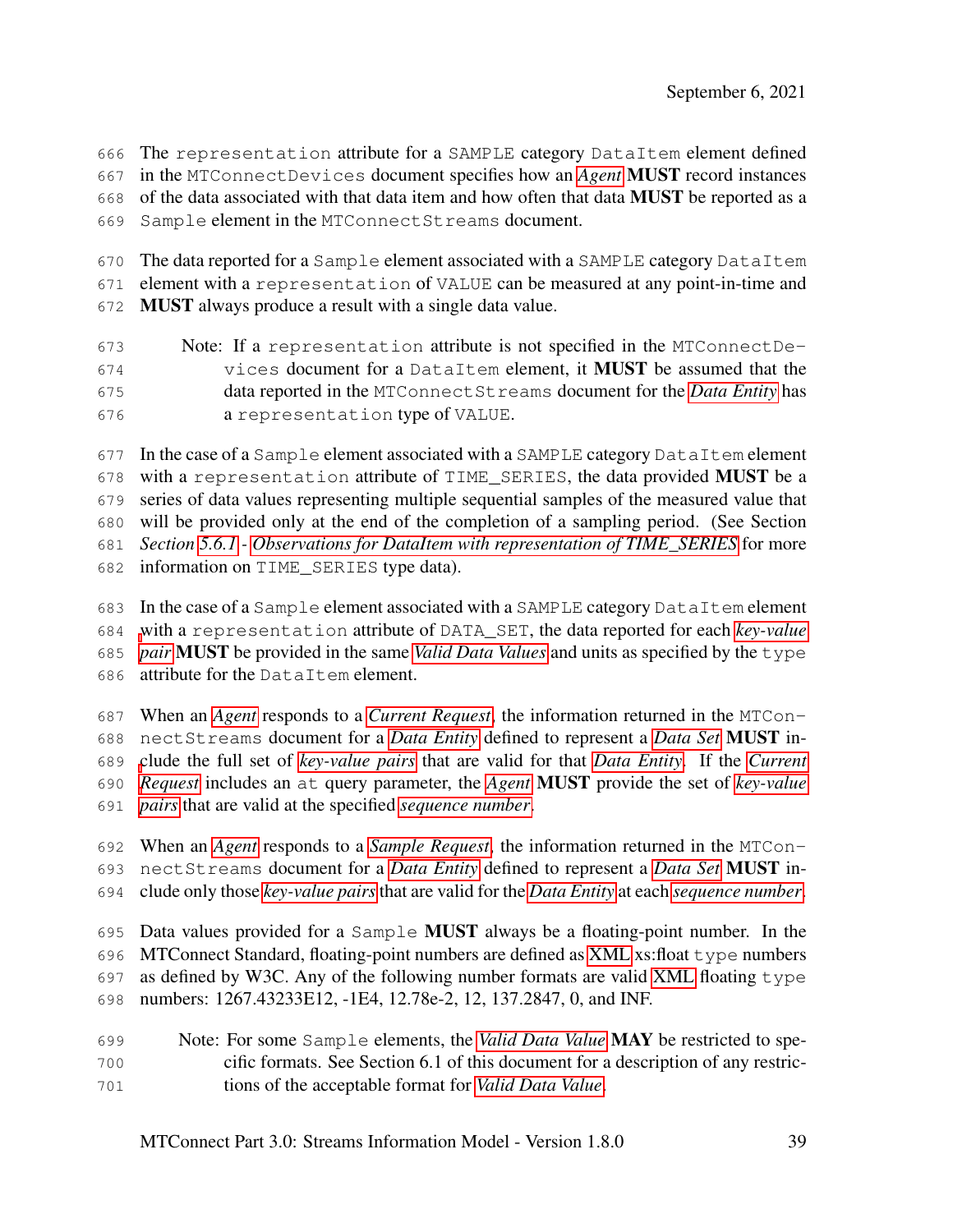For Sample elements, a client software application can determine the appropriate accu- racy of the value reported for the *[Data Entity](#page-9-0)* by applying the significantDigits attribute defined for the corresponding DataItem element defined in the MTConnectDevices

- document.
- The *[Valid Data Value](#page-14-0)* reported as [CDATA](#page-7-1) for a Sample element MUST be formatted as [p](#page-9-0)art of the content between the element tags in the [XML](#page-8-0) element representing that *[Data](#page-9-0)*
- <span id="page-44-0"></span>*[Entity](#page-9-0)*. As an example, a Position is formatted as shown in *Example [5](#page-44-0)*.

Example 5: Example showing CDATA of a DataItem Element

```
709 1 <Position sequence="112" name="Xabs"
710 2 timestamp="2016-07-28T02:06:01.364428Z"
711 3 dataItemId="10">123.3333</Position>
```
In this example, the 123.3333 is the [CDATA](#page-7-1) for Position. All [CDATA](#page-7-1) in a Sam-

ple element is typed, which means that the value reported for the *[Data Entity](#page-9-0)* MUST be

formatted as defined in Section 6.1 for each *[Data Entity](#page-9-0)* so that it can be validated.

# 5.3.4 Unavailability of Valid Data Values for Sample

- If an *[Agent](#page-8-1)* cannot determine a *[Valid Data Value](#page-14-0)* for a Sample element, the value returned
- for the [CDATA](#page-7-1) for the *[Data Entity](#page-9-0)* MUST be reported as UNAVAILABLE.

 *Example [6](#page-44-1)* demonstrates how an *[Agent](#page-8-1)* reports the value for a Sample in the [CDATA](#page-7-1) when it is unable to determine a *[Valid Data Value](#page-14-0)*:

Example 6: Example of CDATA when Data Entity is UNAVAILABLE

```
720 1 <Samples>
721 2 <PathPosition dataItemId="p2"
722 3 timestamp="2009-03-04T19:45:50.458305"
723 4 subType="ACTUAL" name="Zact"
724 5 sequence="15065113">UNAVAILABLE</PathPosition>
725 6 <Temperature dataItemId="t6"
726 7 timestamp="2009-03-04T19:45:50.458305" name="temp"
727 8 sequence="150651134">UNAVAILABLE</Temperature>
728 9 </Samples>
```
## 5.4 Events Container

Events is a [XML](#page-8-0) container type element. Events organizes the *[Data Entities](#page-9-0)* returned

in the MTConnectStreams [XML](#page-8-0) document for those DataItem elements defined

with a category attribute of EVENT in the MTConnectDevices document.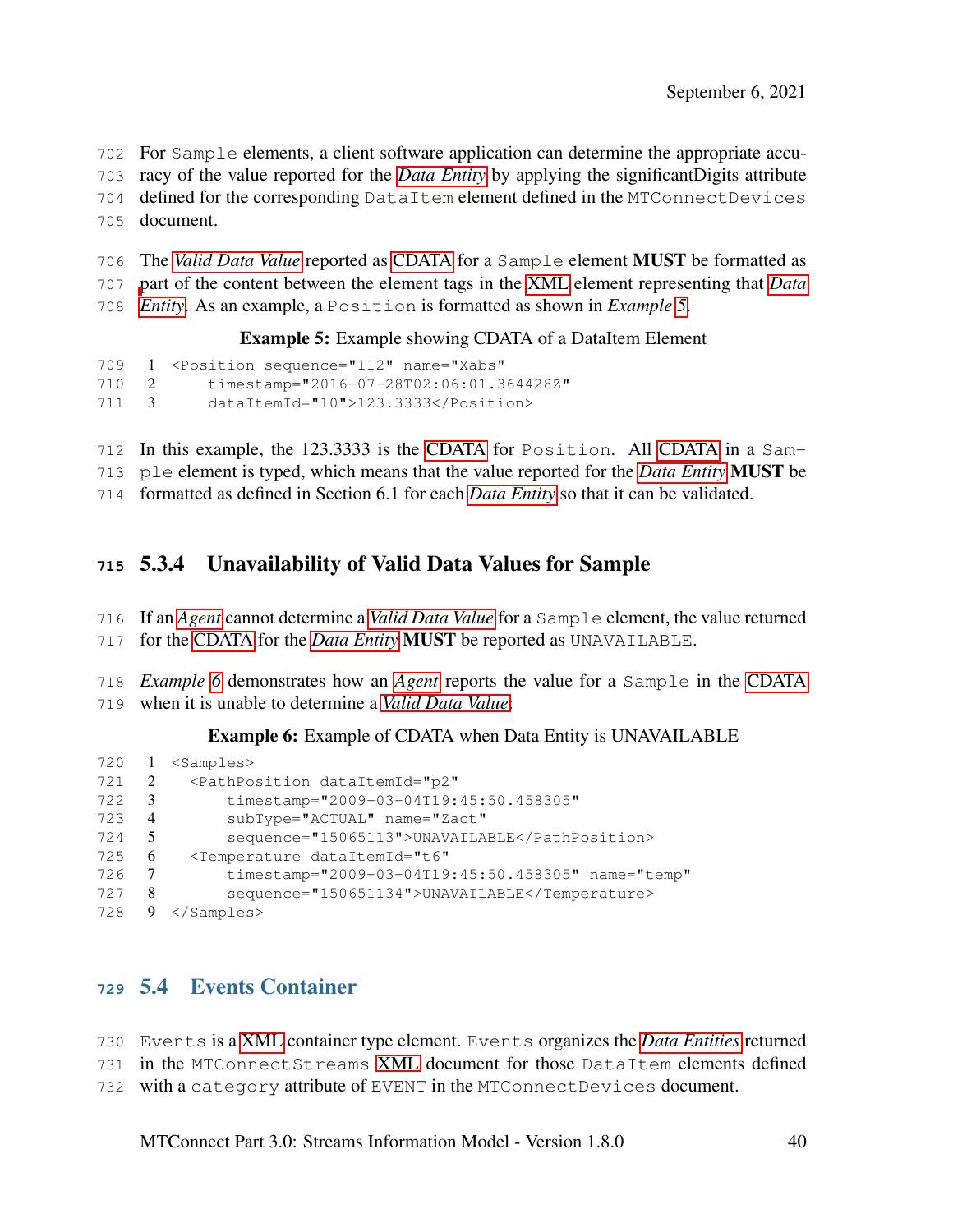733 A separate Events container will be provided for the data returned for the DataItem

734 elements associated with each *[Structural Element](#page-13-0)* of a piece of equipment defined in the

735 MTConnectDevices document.

| Element | Description                                                                                                                                                                                                                                                                              | Occurrence |
|---------|------------------------------------------------------------------------------------------------------------------------------------------------------------------------------------------------------------------------------------------------------------------------------------------|------------|
| Events  | An XML container type element that organizes the data<br>reported in the MTConnect Streams document for<br>DataItem elements defined in the<br>MTConnectDevices document with a category<br>attribute of EVENT.                                                                          | 0.1        |
|         | A separate Events container <b>MUST</b> be provided for<br>each Component Stream element for which data is<br>returned for a DataItem element defined in the<br>MTConnectDevices document with a category<br>attribute of EVENT.<br>If provided in the document, an Events XML container |            |
|         | <b>MUST</b> contain at least one Event element.                                                                                                                                                                                                                                          |            |

| <b>Table 11: MTConnect Event Element</b> |  |
|------------------------------------------|--|
|------------------------------------------|--|

# **<sup>736</sup>** 5.5 Event Data Entities

737 An Event [XML](#page-8-0) element provides the information and data provided from a piece of

738 equipment for those DataItem elements defined with a category attribute of EVENT 739 in the MTConnectDevices document.

 Event is an abstract type [XML](#page-8-0) element and will never appear directly in the MTCon- nectStreams [XML](#page-8-0) document. As an abstract type [XML](#page-8-0) element, Event will be [r](#page-10-0)eplaced in the [XML](#page-8-0) document by a specific type of Event specified by the *[Element](#page-10-0) [Name](#page-10-0)* for that *[Data Entity](#page-9-0)*. The different types of Event elements are defined in *Sec- tion [6.2](#page-97-0) - [Event Element Names](#page-97-0)*. Examples of [XML](#page-8-0) elements representing Event include Block and Execution.

746 Event is similar to Sample, but its value can change with unpredictable frequency.

747 Events do not report intermediate values. As an example, when Availability tran-

748 sitions from UNAVAILABLE to AVAILABLE, there is no intermediate state that can be

749 inferred.

750 Event elements MAY report data values defined by a controlled vocabulary as speci-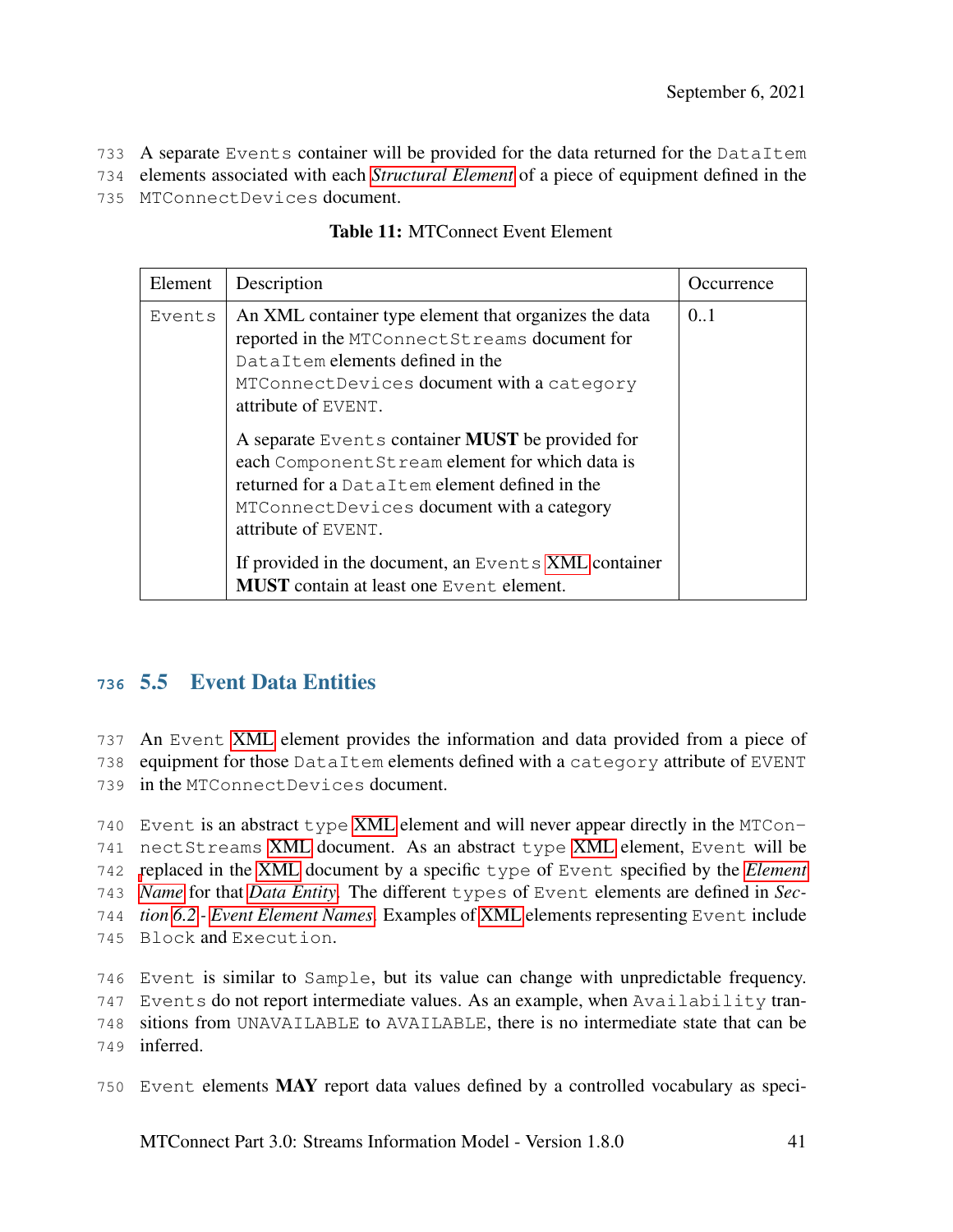751 fied in *Section [6.2](#page-97-0) - [Event Element Names](#page-97-0)*, by numeric values, or by a character string 752 representing text or a message provided by the piece of equipment.

| Element | Description                                                                                                                                                                                                 | Occurrence |
|---------|-------------------------------------------------------------------------------------------------------------------------------------------------------------------------------------------------------------|------------|
| Event   | An XML element which provides the information and data<br>reported from a piece of equipment for those DataItem<br>elements defined with a category attribute of EVENT in<br>the MTConnectDevices document. | $1.$ *     |
|         | Event is an abstract type XML element. It is replaced in<br>the MTConnectStreams document by a specific type<br>of Event element.                                                                           |            |
|         | There $MAX$ be multiple types of Event elements in a<br>Events container.                                                                                                                                   |            |

#### Table 12: MTConnect Event Element

## **<sup>753</sup>** 5.5.1 XML Schema Structure for Event

- 754 The [XML](#page-8-0) schema in *Figure [7](#page-46-0)* represents the structure of an Event [XML](#page-8-0) element show-
- <span id="page-46-0"></span>755 ing the attributes defined for Event elements.



Figure 7: Event Schema Diagram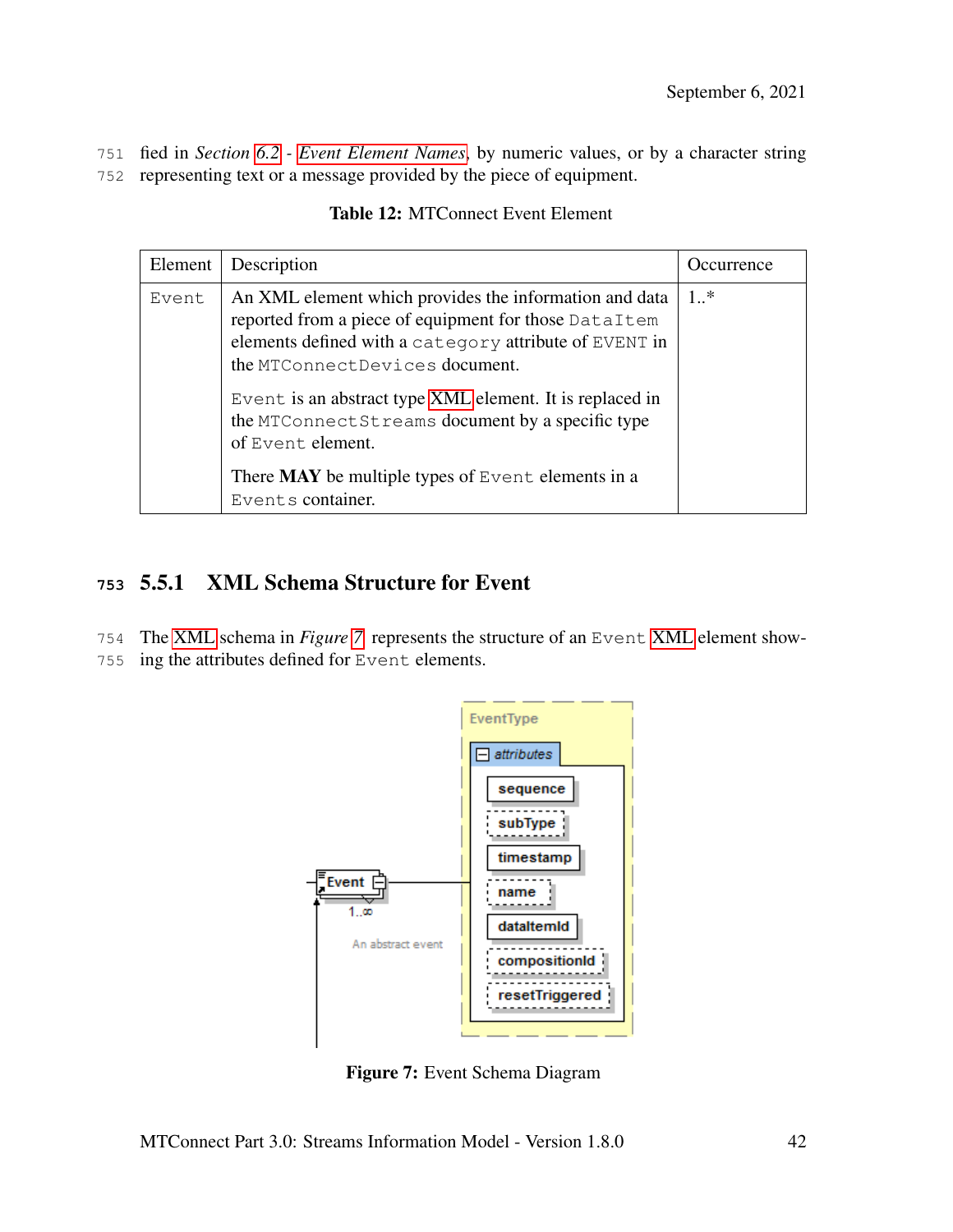# **<sup>756</sup>** 5.5.2 Attributes for Event

757 *Table [13](#page-47-0)* defines the attributes that MAY be used to provide additional information for an

<span id="page-47-0"></span>758 Event [XML](#page-8-0) element.

| Attribute | Description                                                                                                                                                                                                                                                     | Occurrence |
|-----------|-----------------------------------------------------------------------------------------------------------------------------------------------------------------------------------------------------------------------------------------------------------------|------------|
| sequence  | A number representing the sequential position<br>of an occurrence of the Event in the data buffer<br>of an Agent.<br>sequence is a required attribute.<br>sequence <b>MUST</b> have a value represented as<br>an unsigned 64-bit value from 1 to $2^{64} - 1$ . | 1          |
| subType   | The subType of the <i>Data Entity</i> .<br>sub Type is an optional attribute.<br>$subType$ MUST match the $subType$<br>attribute of the DataItem element as defined<br>in the MTConnectDevices document that<br>the Event element represents.                   | 0.1        |
| timestamp | The most accurate time available to a piece of<br>equipment that represents the point in time that<br>the data reported for the Event was measured.<br>timestamp is a required attribute.                                                                       | 1          |
| name      | The name of the Event element.<br>name is an optional attribute.<br>name <b>MUST</b> match the name attribute of the<br>DataItem element defined in the<br>MTConnectDevices document that the<br>Event element represents.<br>An NMTOKEN XML type.              | 0.1        |

Table 13: Attributes for Event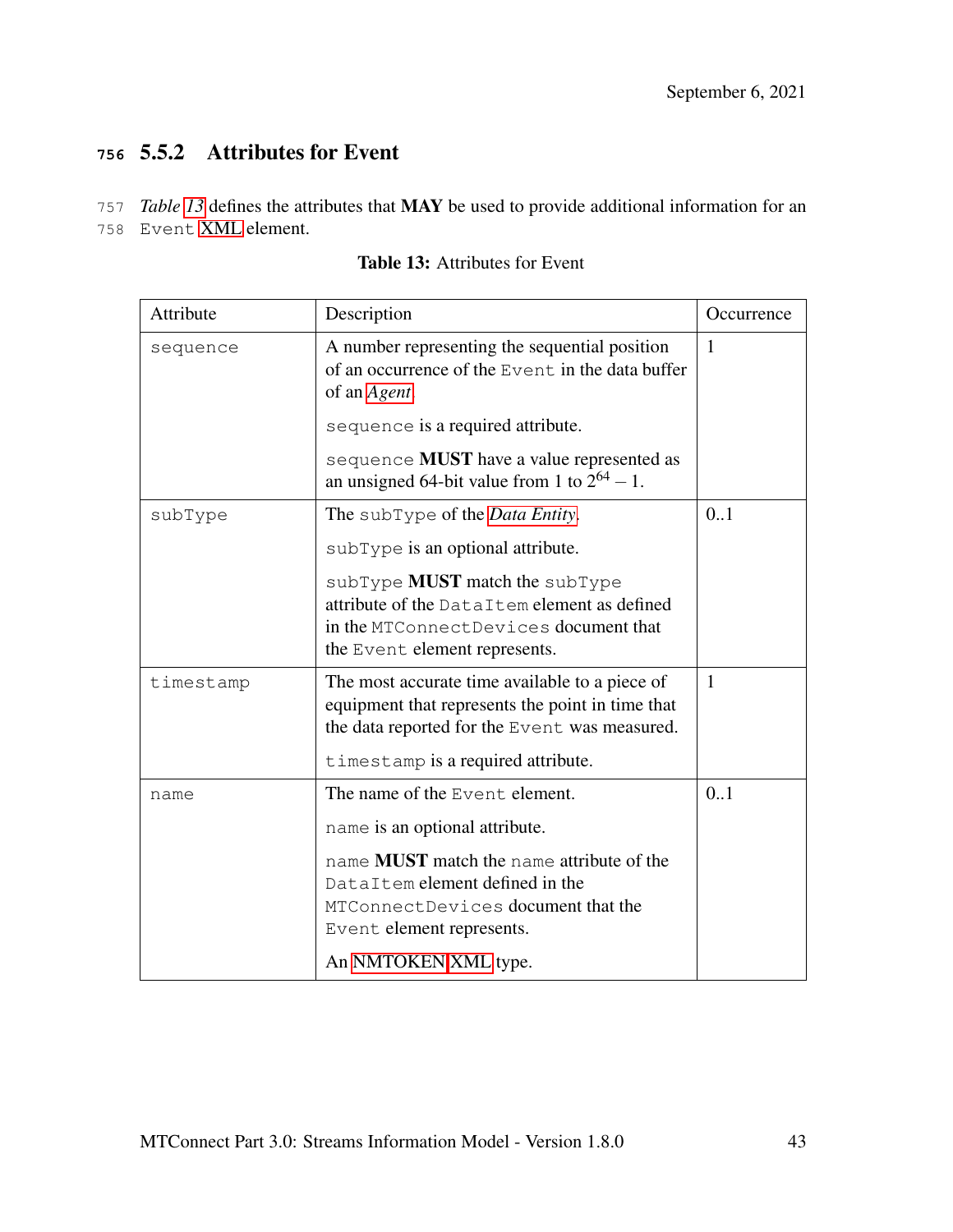| Continuation of Table 13 |                                                                                                                                                                                                                                                                                                    |              |  |
|--------------------------|----------------------------------------------------------------------------------------------------------------------------------------------------------------------------------------------------------------------------------------------------------------------------------------------------|--------------|--|
| Attribute                | Description                                                                                                                                                                                                                                                                                        | Occurrence   |  |
| dataItemId               | The unique identifier for the Event element.                                                                                                                                                                                                                                                       | $\mathbf{1}$ |  |
|                          | dataItemId is a required attribute.                                                                                                                                                                                                                                                                |              |  |
|                          | dataItemId MUST match the id attribute of<br>the DataItem element defined in the<br>MTConnectDevices document that the<br>Event element represents.                                                                                                                                                |              |  |
| resetTriggered           | For those DataItem elements that report data<br>that may be periodically reset to an initial value,<br>resetTriggered identifies when a reported<br>value has been reset and what has caused that<br>reset to occur.                                                                               | 0.1          |  |
|                          | resetTriggered is an optional attribute.                                                                                                                                                                                                                                                           |              |  |
|                          | resetTriggered MUST only be provided<br>for the specific occurrence of a Data Entity<br>reported in the MTConnect Streams<br>document when the reset occurred and <b>MUST</b><br>NOT be provided for any other occurrence of<br>the <i>Data Entity</i> reported in a<br>MTConnectStreams document. |              |  |
| compositionId            | The identifier of the Composition element<br>defined in the MTConnectDevices<br>document associated with the data reported for<br>the Event element.                                                                                                                                               | 0.1          |  |
|                          | compositionId is an optional attribute.                                                                                                                                                                                                                                                            |              |  |

# **<sup>759</sup>** 5.5.3 Valid Data Values for Event

760 Event elements reported in an MTConnectStreams [XML](#page-8-0) document MUST provide 761 a value in the [CDATA](#page-7-1) of the *[Data Entity](#page-9-0)*.

762 The value reported in the [CDATA](#page-7-1) MUST be reported as either a *[Valid Data Value](#page-14-0)* rep-

763 resenting the information reported from a piece of equipment or UNAVAILABLE when a

764 *[Valid Data Value](#page-14-0)* cannot be determined.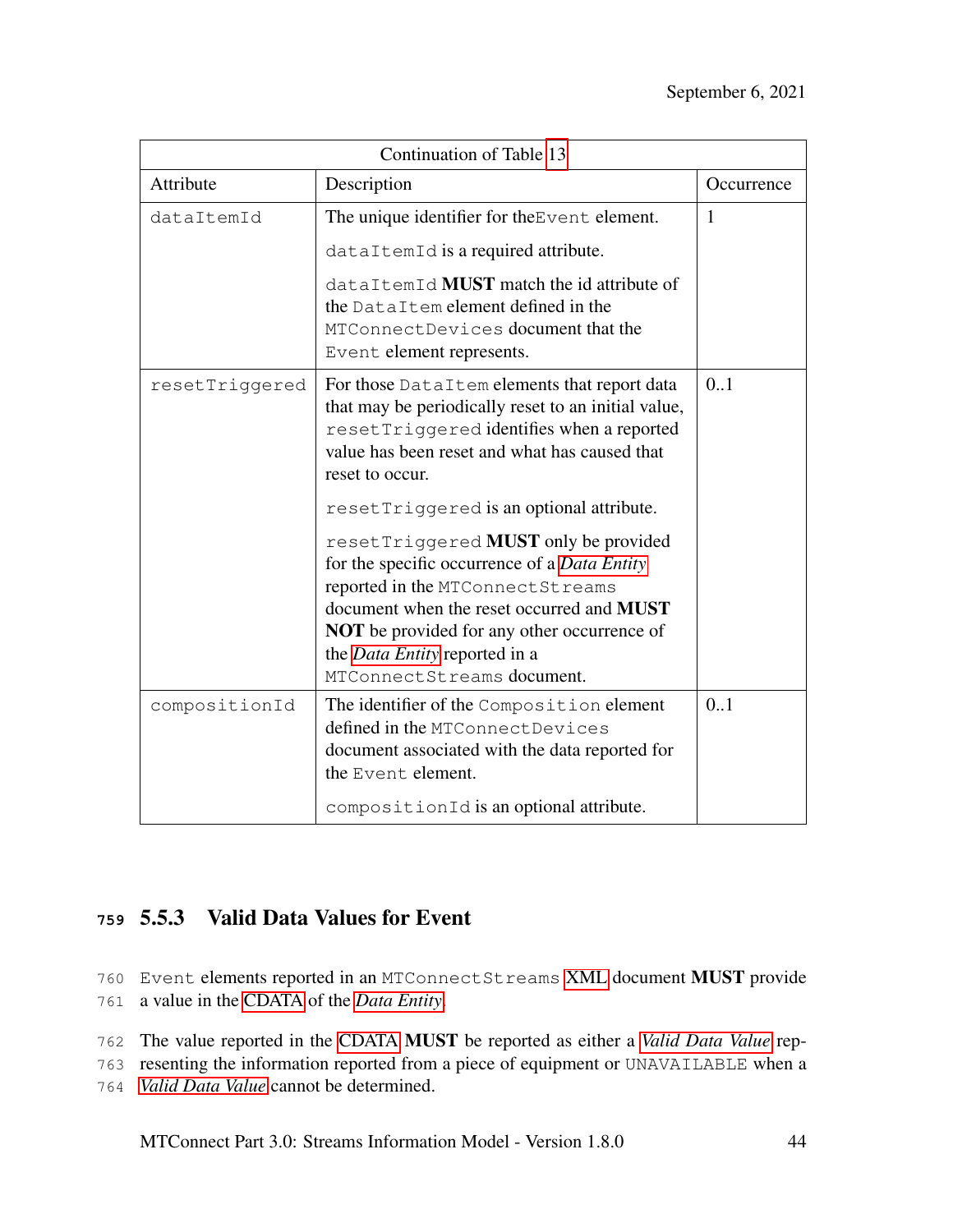The *[Valid Data Value](#page-14-0)* reported for an Event represents a distinct piece of information

provided from a piece of equipment. Unlike Sample, Event does not report intermediate

values that vary over time. Event reports information that, when provided at any specific

point in time, represents the current state of the piece of equipment.

The representation attribute for an EVENT category data item defined in the MT-

ConnectDevices document specifies how an *[Agent](#page-8-1)* MUST record instances of data

771 associated with that data item and how that data **MUST** be reported as an Event element

in the MTConnectStreams document.

The data reported for an Event element associated with an EVENT category data item

with a representation attribute of VALUE MUST be either an integer, a floating-

point number, a descriptive value (text string) representing one of two or more state values

defined for that data item, or a text string representing a message.

If a representation attribute is not specified for a data item in an MTConnectDe-

778 vices document, the designation for the representation attribute **MUST** be inter-

preted as VALUE.

In the case of an Event element associated with a EVENT category DataItem element

[w](#page-11-0)ith a representation attribute of DATA\_SET, the data reported for each *[key-value](#page-11-0)*

*[pair](#page-11-0)* MUST be provided in the same *[Valid Data Values](#page-14-0)* and units as specified by the type

attribute for the DataItem element.

 When an *[Agent](#page-8-1)* responds to a *[Current Request](#page-9-1)*, the information returned in the MTCon- nectStreams document for a *[Data Entity](#page-9-0)* defined to represent a *[Data Set](#page-9-2)* MUST in- [c](#page-9-1)lude the full set of *[key-value pairs](#page-11-0)* that are valid for that *[Data Entity](#page-9-0)*. If the *[Current](#page-9-1) [Request](#page-9-1)* includes an at query parameter, the *[Agent](#page-8-1)* MUST provide the set of *[key-value](#page-11-0) [pairs](#page-11-0)* that are valid at the specified *[sequence number](#page-12-0)*.

 When an *[Agent](#page-8-1)* responds to a *[Sample Request](#page-12-1)*, the information returned in the MTCon- nectStreams document for a *[Data Entity](#page-9-0)* defined to represent a *[Data Set](#page-9-2)* MUST in- clude only those *[key-value pairs](#page-11-0)* that are valid for the *[Data Entity](#page-9-0)* at each *[sequence number](#page-12-0)* The *[Valid Data Value](#page-14-0)* reported as CDATA for an Event element MUST be formatted as [p](#page-9-0)art of the content between the element tags in the [XML](#page-8-0) element representing that *[Data](#page-9-0) [Entity](#page-9-0)*. As an example, Event elements are formatted as shown in *Example [7](#page-49-0)*:

### Example 7: Example of Event Element

```
795 1 <PartCount dataItemId="pc4"
796 2 timestamp="2009-02-26T02:02:36.48303"
797 3 name="pcount" sequence="185">238</PartCount>
798 4 <ControllerMode dataItemId="p3"
799 5 timestamp="2009-02-26T02:02:35.716224"
800 6 name="mode" sequence="192">AUTOMATIC</ControllerMode>
801 7 <Block dataItemId="cn2" name="block" sequence="206"
```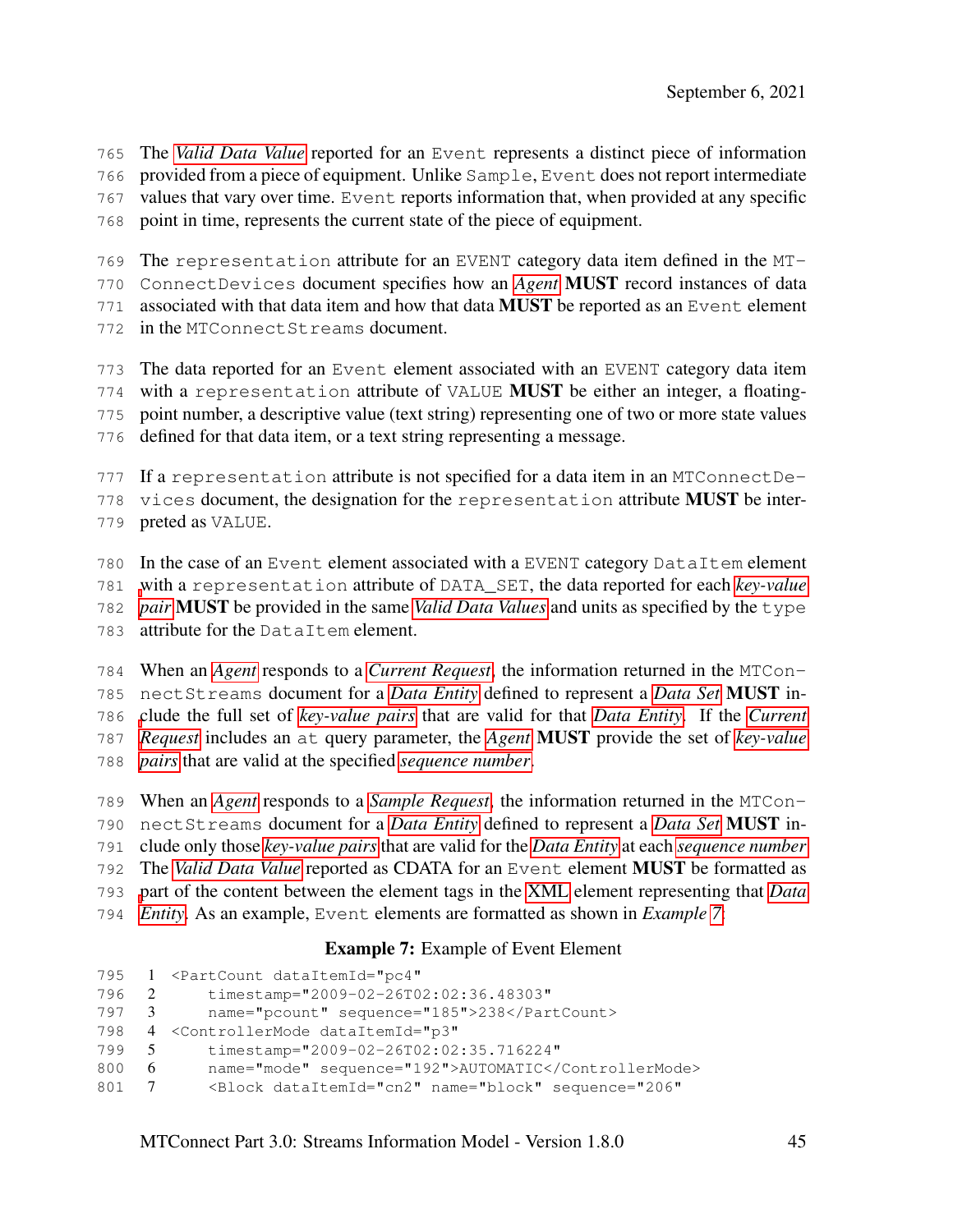8 timestamp="2009-02-26T02:02:37.394055">G0Z1</Block>

In these examples, 238 is the [CDATA](#page-7-1) for PartCount and is a numeric value; AUTO-

MATIC is the [CDATA](#page-7-1) for the ControllerMode and is a descriptive value representing

a state for the *[Data Entity](#page-9-0)*; and G0Z1 is a text string representing a message describing the

program code associated with the Block *[Data Entity](#page-9-0)*.

# 5.5.4 Unavailability of Valid Data Value for Event

- If an *[Agent](#page-8-1)* cannot determine a *[Valid Data Value](#page-14-0)* for an Event element, the value returned for the [CDATA](#page-7-1) for the *[Data Entity](#page-9-0)* MUST be reported as UNAVAILABLE.
- The example in *Example [8](#page-50-0)* demonstrates how an *[Agent](#page-8-1)* reports the value for an Event in
- the [CDATA](#page-7-1) when it is unable to determine a *[Valid Data Value](#page-14-0)*:

<span id="page-50-0"></span>Example 8: Example of Event Element when data value is UNAVAILABLE

```
812 1 <Events>
813 2 <ControllerMode dataItemId="p3"
814 3 timestamp="2009-02-26T02:02:35.716224" name="mode"
815 4 sequence="182">UNAVAILABLE</ControllerMode>
816 5 </Events>
```
# 5.6 Representations

 [A](#page-11-1) representation specifies the format and structure of the information for an *[obser-](#page-11-1) [vation](#page-11-1)*. The default representation is VALUE indicating the format as specified in *MTConnect Standard: Part 3.0 - Streams Information Model*.

 [A](#page-11-1) representation, other than VALUE, will modify the *[Element Name](#page-10-0)* of the *[obser-](#page-11-1)[vation](#page-11-1)* by appending the pascal case of the representation as follows:

- 823  $\bullet$  A DataItem with type TEMPERATURE and representation of TIME  $-$  SERIES becomes TemperatureTimeSeries 825 • DEPRECATED A DataItem with type PART\_COUNT and representa-826 tion of DISCRETE (**DEPRECATED** in *Version 1.5*) becomes PartCount- Discrete 828 • A DataItem with type VARIABLE and representation of DATA\_SET be-
- comes VariableDataSet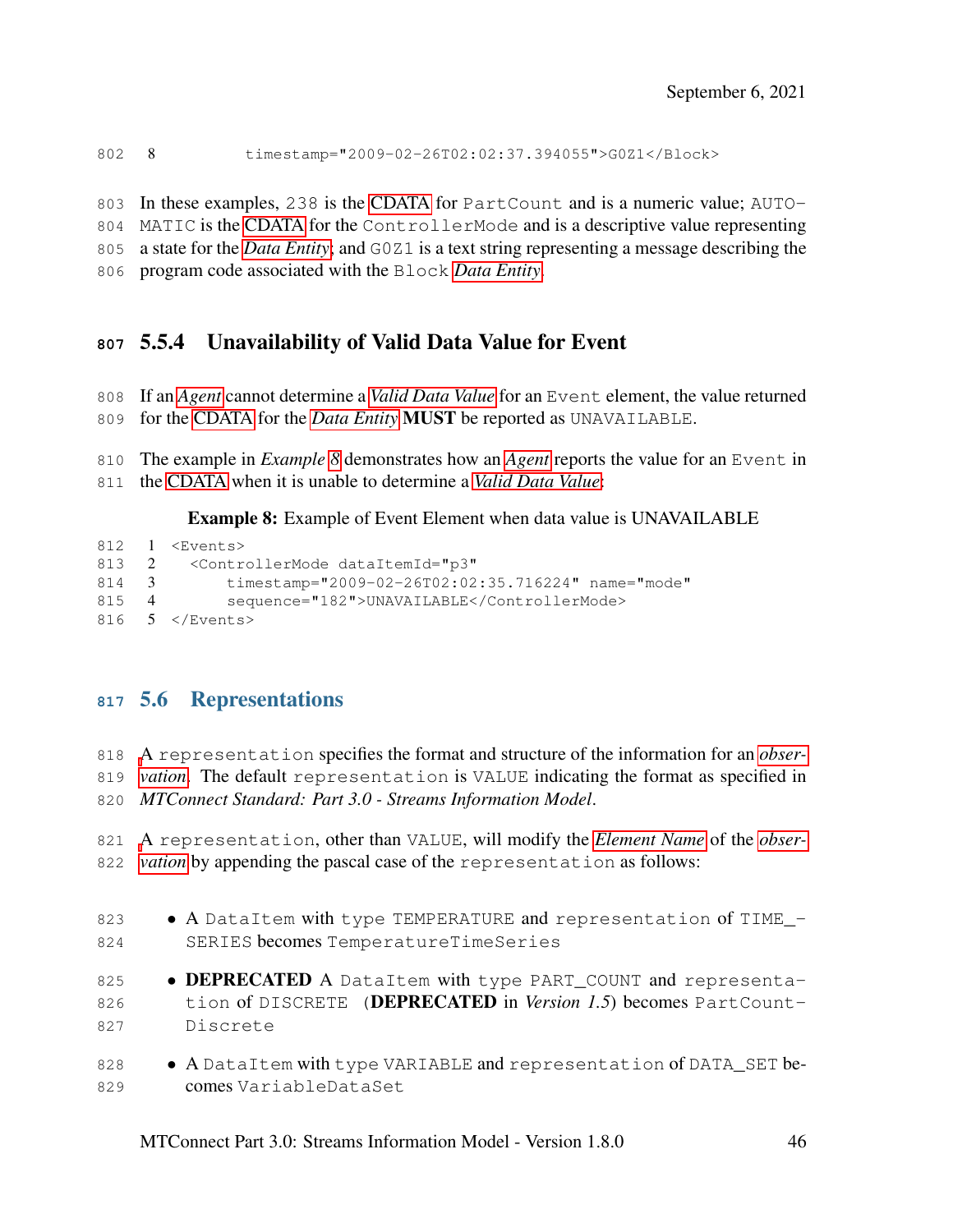- 830 A DataItem with type WORK\_OFFSET and representation of TABLE be-comes WorkOffsetTable
- 832 The following constraints apply to each representation:
- 833  $\bullet$  A DataItem with representation TIME SERIES MUST have a cate-gory SAMPLE
- 835 DEPRECATED A DataItem with representation DISCRETE (DEPRECATED 836 in *Version 1.5*) **MUST** have a category EVENT
- 837 A DataItem with representation DATA\_SET **MUST** have a category EVENT or SAMPLE
- 839 A DataItem with representation TABLE **MUST** have a category EVENT or SAMPLE

## <span id="page-51-0"></span> 5.6.1 Observations for DataItem with representation of TIME\_SE-RIES

843 A DataItem with TIME SERIES representation MUST have a category of SAMPLE.

A *Time Series [observation](#page-11-1)* MUST have a sampleCount attribute.

 *[T](#page-11-1)ime Series [observation](#page-11-1)* MUST report multiple values at fixed intervals in a single *[obser-](#page-11-1) [vation](#page-11-1)*. At minimum, one of DataItem or *[observation](#page-11-1)* MUST specify the sampleR- ate in *hertz* (values/second); fractional rates are permitted. When the *[observation](#page-11-1)* and the DataItem specify the sampleRate, the *[observation](#page-11-1)* sampleRate supersedes the DataItem.

 The *[observation](#page-11-1)* MUST set the timestamp to the time the last value was observed. The 852 duration **MAY** indicate the time interval from the first to the last value in the series.

 In [XML,](#page-8-0) the format of the *Time Series [observation](#page-11-1)* MUST be space-separated floating-point numbers.

#### 5.6.1.1 XML Schema for Time Series Observation

*Figure [8](#page-52-0)* shows the attributes that can be applied to all TIME\_SERIES *[observations](#page-11-1)*.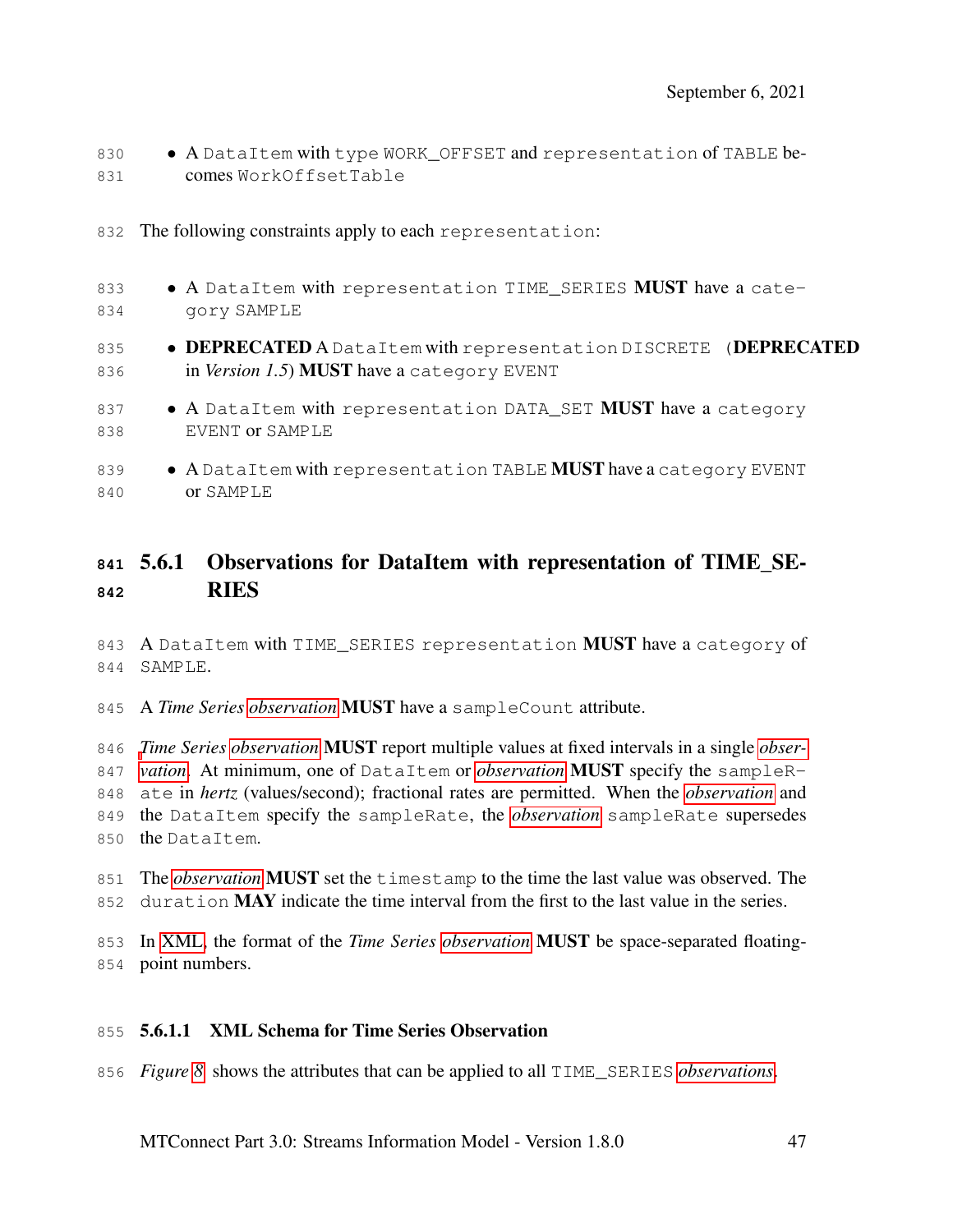<span id="page-52-0"></span>

Figure 8: AbsTimeSeries Schema Diagram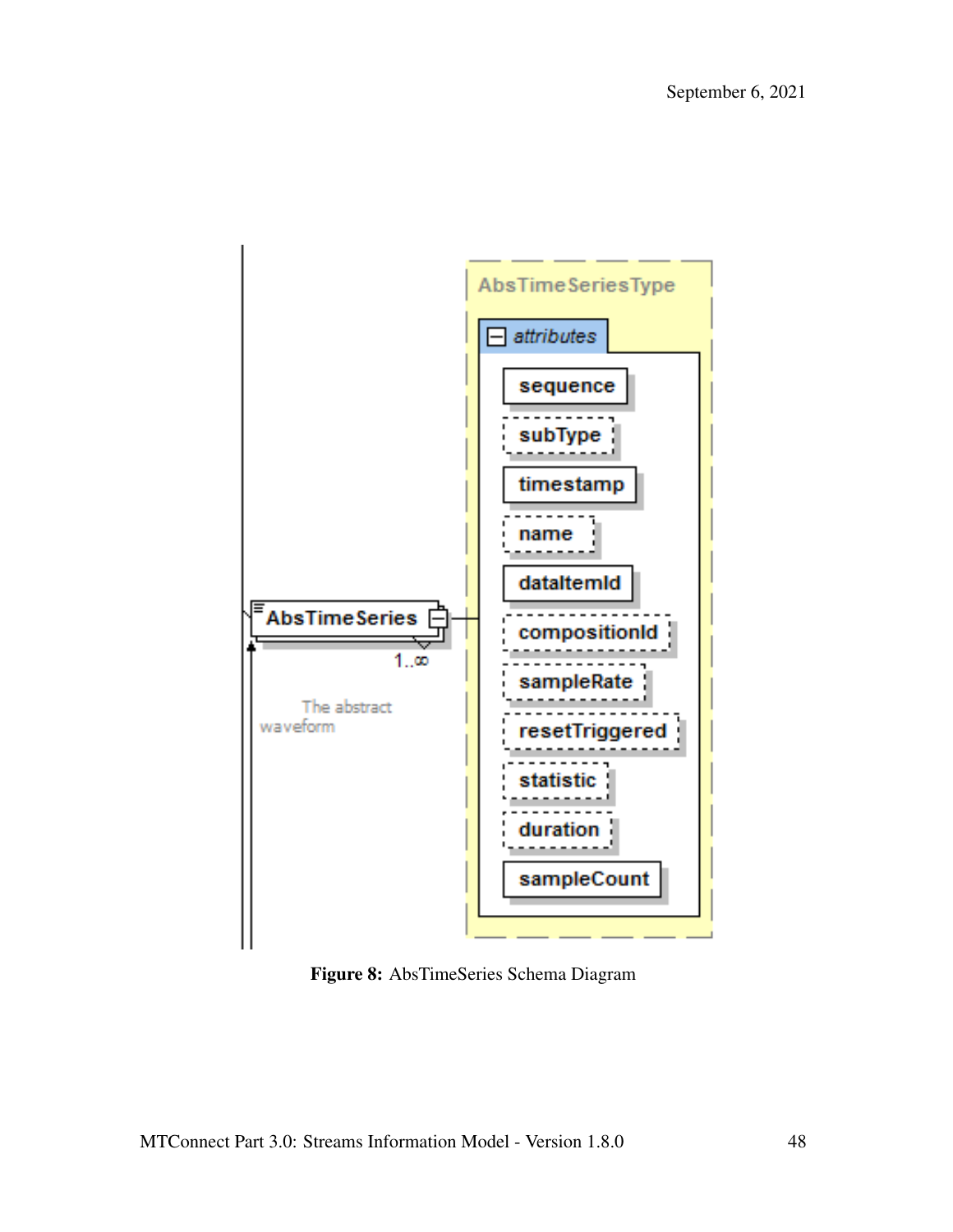#### 5.6.1.2 Attributes for Time Series Observation

*Table [14](#page-53-0)* defines the additional attribute provided for a DataItem of category SAM-

<span id="page-53-0"></span>859 PLE with a representation attribute of TIME SERIES.

| Attribute | Description                                                       | Occurrence |
|-----------|-------------------------------------------------------------------|------------|
|           | sampleCount The number of values given for the <i>observation</i> |            |

### Table 14: Attributes for Time Series Observation

# 5.6.2 Observations for DataItem with representation of DISCRETE (DEPRECATED)

- *MTConnect* Version 1.5 replaced representation DISCRETE (DEPRECATED in *Version 1.5*) with a discrete *attribute* for DataItem.
- DISCRETE (DEPRECATED in *Version 1.5*) MUST only be used with a DataItem with a category of EVENT.
- Each occurrence of the *[observation](#page-11-1)* MAY have the same value as the previous occurrence,
- 867 and **MUST NOT** suppress duplicates.
- 868 Examples of DISCRETE (DEPRECATED in *Version 1.5*) information as follows: A
- PartCount reporting the completion of each part using a 1 to indicate completion of a
- single part, a Message that occurs each time a door opens.

# 5.6.3 Observations for DataItem with representation of DATA\_SET

872 A DataItem with DATA SET representation MUST have a category of SAM-PLE or EVENT.

- A *[Data Set](#page-9-2) [observation](#page-11-1)* MUST have a count attribute.
- *[Data Set](#page-9-2) [observation](#page-11-1)* reports multiple values as a set of *[key-value pairs](#page-11-0)* where each *[key](#page-10-1)*
- MUST be unique. The representation of the *[key-value pair](#page-11-0)* in [XML](#page-8-0) is an Entry. The
- value of each Entry MUST have the same constraints and format as the *[observation](#page-11-1)*
- 878 defined for the VALUE representation for the DataItem type.
- 879 The meaning of each Entry MAY be provided as the DataItem EntryDefinition.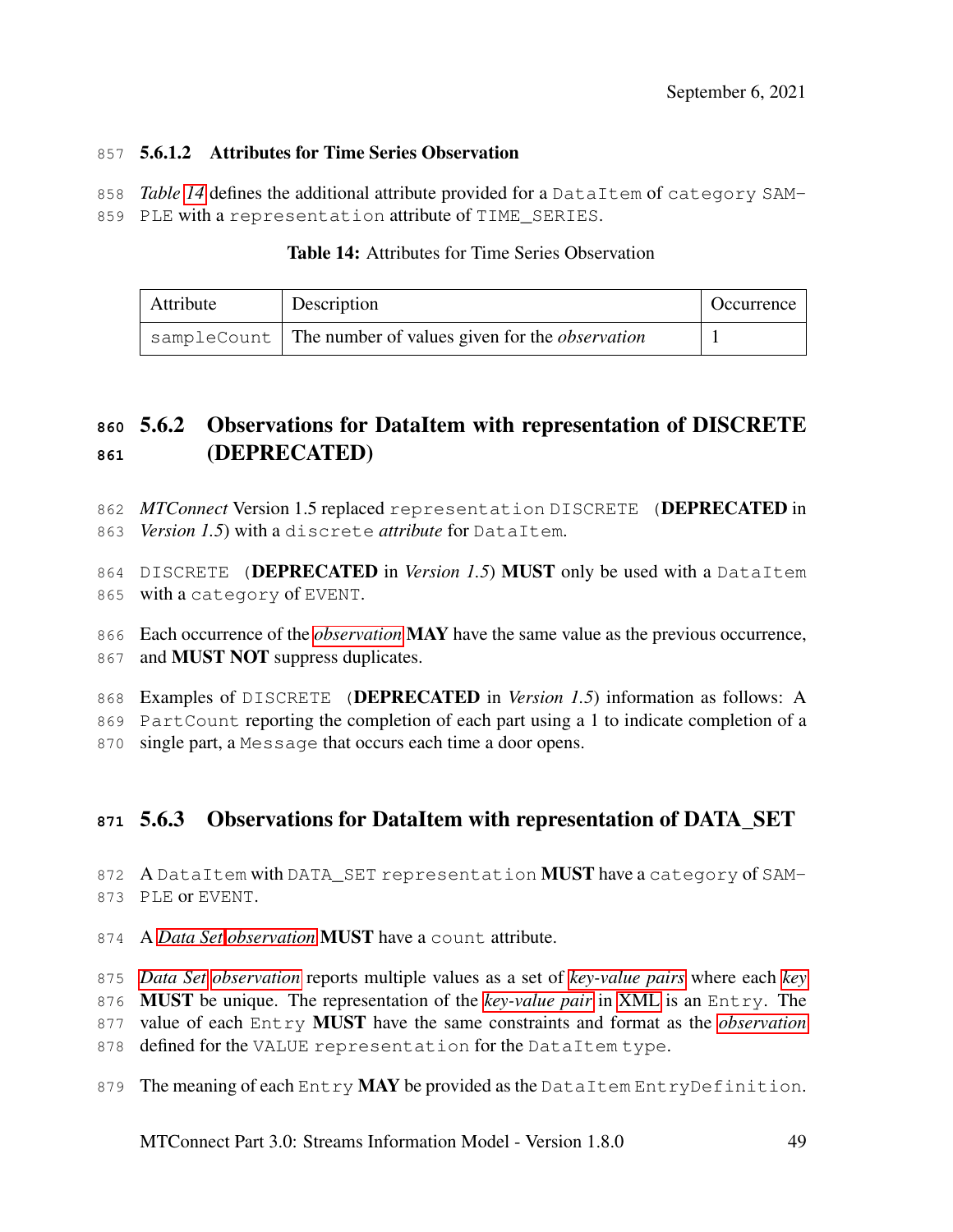#### 880 5.6.3.1 XML Schema for Data Set Observation

- 881 *Figure [9](#page-54-0)* represents the *[XML Schema](#page-14-1)* of a DataItem with a representation at-
- <span id="page-54-0"></span>882 tribute of DATA\_SET.



Figure 9: Sample Data Set Schema Diagram

<span id="page-54-1"></span>883 *Table [15](#page-54-1)* defines the additional attribute provided for a DataItem with a represen-884 tation attribute of DATA\_SET.

|  |  |  |  | <b>Table 15:</b> Attributes for Data Set Observation |
|--|--|--|--|------------------------------------------------------|
|--|--|--|--|------------------------------------------------------|

|       | Attribute Description                                     | Occurrence |
|-------|-----------------------------------------------------------|------------|
| count | The number of Entry elements for the <i>observation</i> . |            |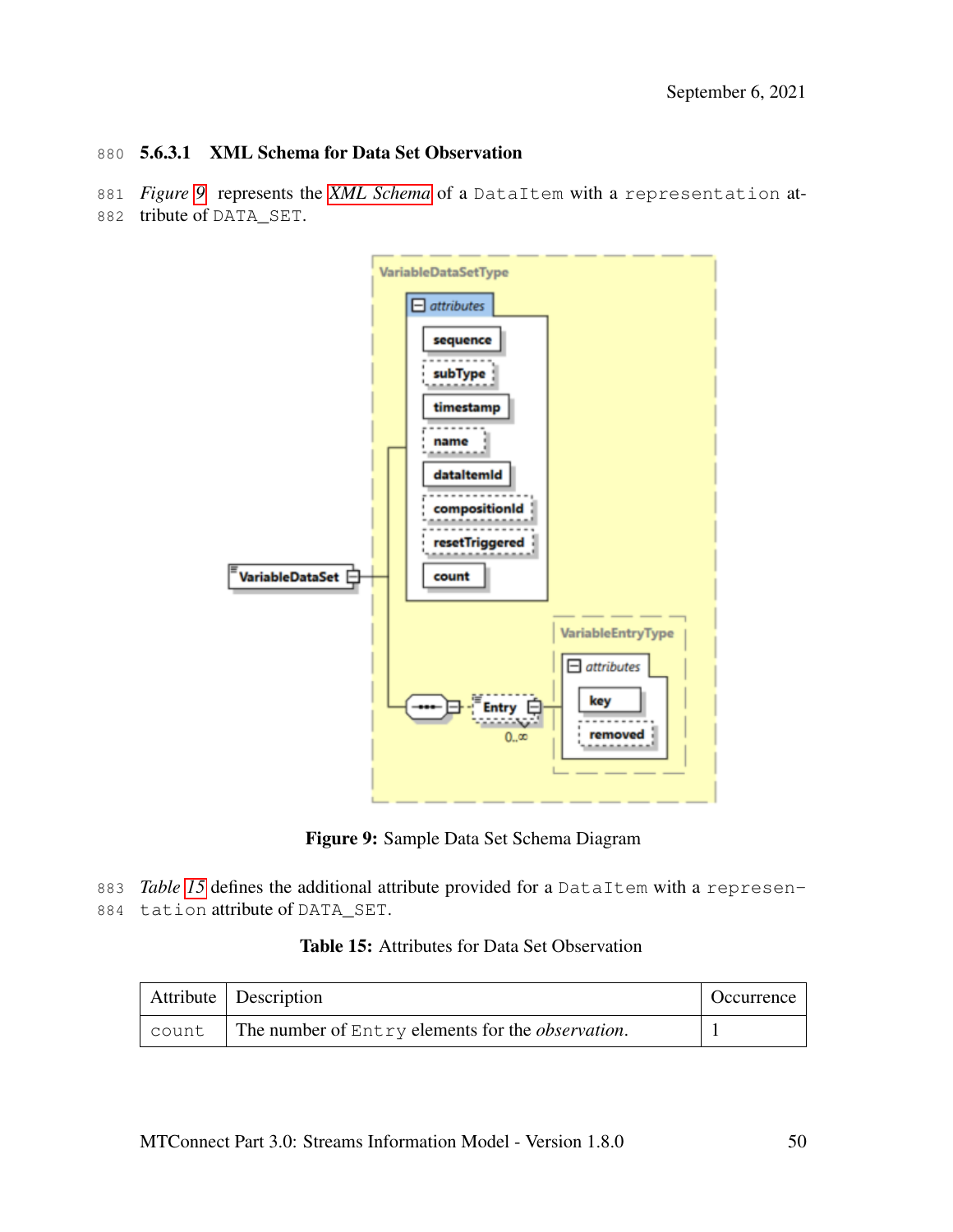<span id="page-55-0"></span>885 *Table [16](#page-55-0)* defines the elements provided for a DataItem with a representation at-886 tribute of DATA\_SET.

| Element   Description                                                            | <b>Occurrence</b> |
|----------------------------------------------------------------------------------|-------------------|
| Entry A key-value pair published as part of a Data Set observation. $\vert 0.^*$ |                   |

Table 16: Elements for Data Set Observation

### 887 5.6.3.2 Entry Element for Data Set Observation

- 888 *Figure [10](#page-55-1)* represents the *[XML Schema](#page-14-1)* structure for a Entry [XML](#page-8-0) element that represents
- 889 the information published for a *[key-value pair](#page-11-0)*. Any number of Entry elements MAY be
- 890 provided for a *[Data Entity](#page-9-0)* defined with a representation attribute of DATA\_SET.

<span id="page-55-1"></span>

Generated by XMLSpy

www.altova.com

Figure 10: Entry Element Schema Diagram

891 Notes: The VariableDataSet is an example of a DataItem with type VARI-892 ABLE and representation DATA\_SET.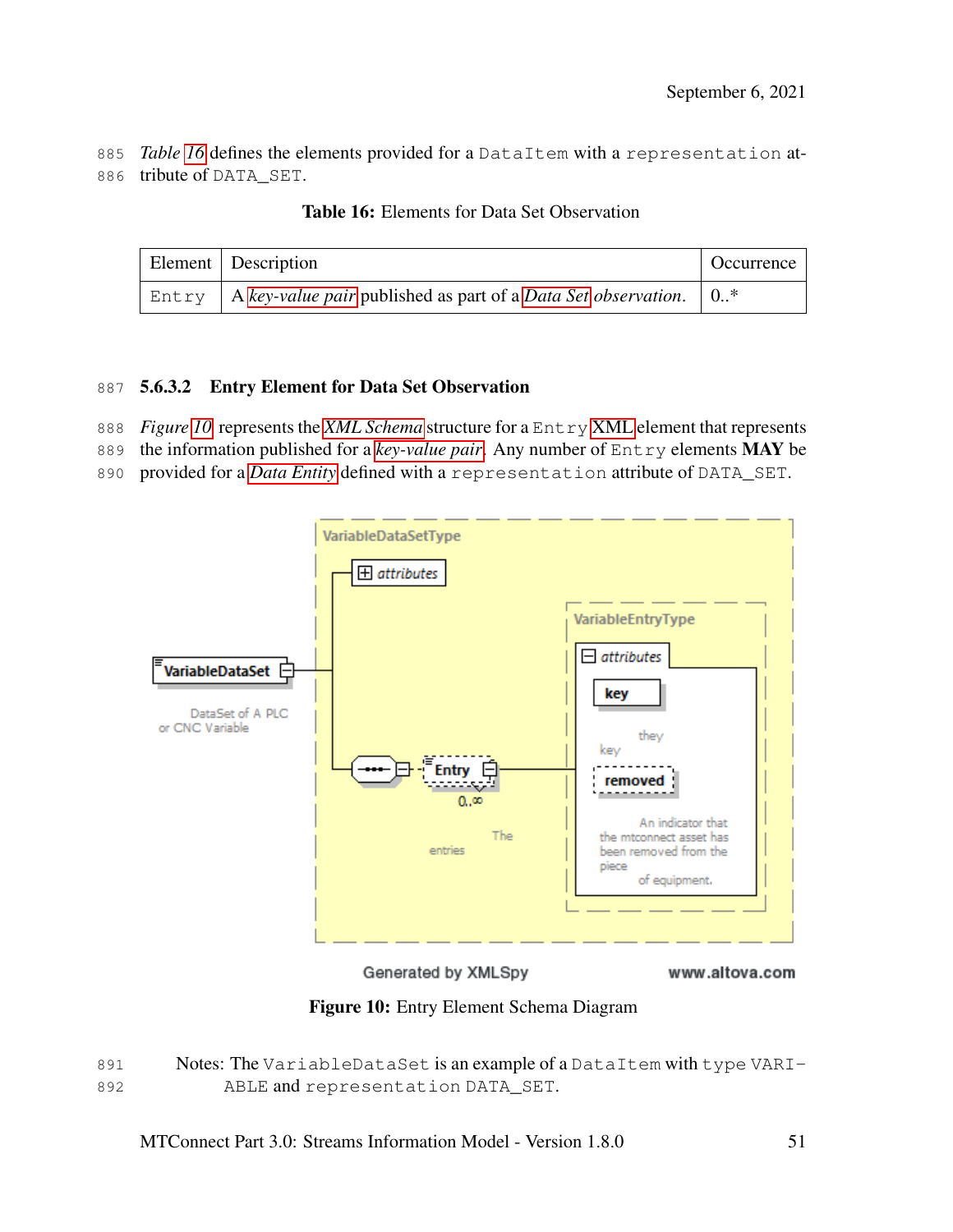893 The following is an example in [XML](#page-8-0) of Entry elements for a DataItem with type 894 VARIABLE:

Example 9: Example of multiple key-value pairs Reported for a Data Entity

```
895 1 <VariableDataSet timestamp="..." sequence="..." count="2">
896 2 <Entry key="a101">100.21</Entry>
897 3 <Entry key="a102">609</Entry>
898 4 <Entry key="a103" removed="true" />
899 5 </VariableDataSet>
```
#### <span id="page-56-1"></span>900 5.6.3.3 Attributes for Entry Element for Data Set Observation

<span id="page-56-0"></span>901 *Table [17](#page-56-0)* defines the attributes provided for a Entry [XML](#page-8-0) element.

| Attribute | Description                                                                              | <i>Occurrence</i> |
|-----------|------------------------------------------------------------------------------------------|-------------------|
| key       | A unique identifier for each key-value pair.                                             | ı                 |
|           | The value provided for $\text{key}$ <b>MUST</b> be unique in a set of<br>Entry elements. |                   |
|           | The value provided for key <b>MUST</b> be an XML<br>NMTOKEN type.                        |                   |
| removed   | Boolean removal indicator of a key-value pair that <b>MUST</b><br>be true or false.      | 0.1               |
|           | true indicates the Entry is removed.                                                     |                   |
|           | false (default) indicates the $Entry$ is present.                                        |                   |

Table 17: Attributes for Entry

#### 902 5.6.3.4 Constraints for Entry Values

903 The value of each Entry MUST have the same restrictions as the value of an *[observation](#page-11-1)* 904 with representaton of VALUE.

905 An Entry MAY be further constrained by the DataItem definition (see *MTConnect*

906 *Standard: Part 2.0 - Devices Information Model*), for example a VariableDataSet

907 having a string value MAY have a floating-point Temperature value. A restriction

908 MUST NOT be broadened or removed, for example, the value "READY" MUST NOT

909 occur with a TemperatureDataSet constrained to floating-point numbers.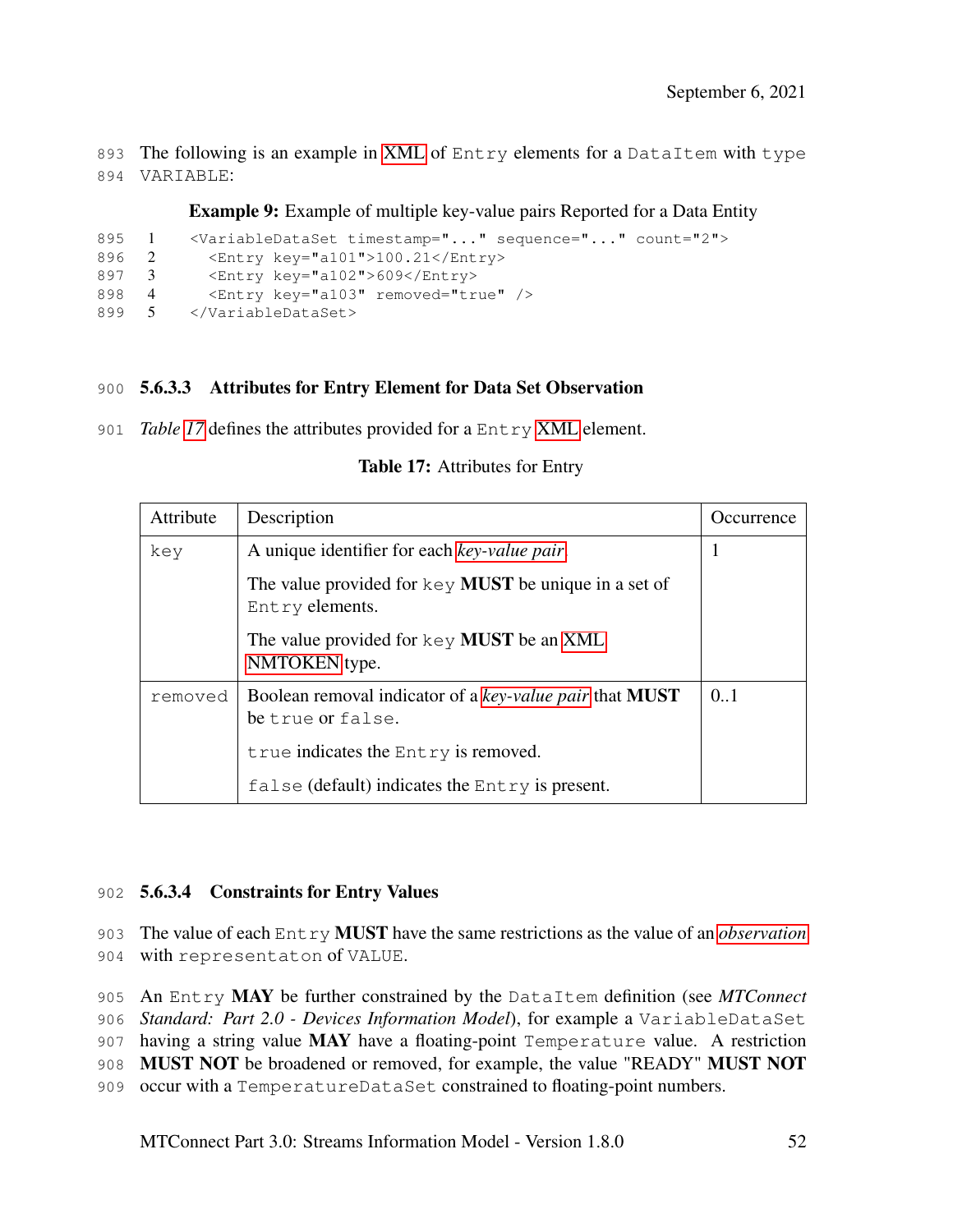The *MTConnect Standard: Part 2.0 - Devices Information Model* DataItem Defini-

911 tion MAY provide the type and units of an Entry for a key.

# 5.6.4 Management of Data Set Observations

 An *[Agent](#page-8-1)* MUST maintain the current state of the *[Data Set](#page-9-2)* as described in *MTConnect Standard Part 1.0 - Overview and Fundamentals Section Part 1: Management of Stream-ing Data Storage*.

- One or more *[key-value pairs](#page-11-0)* MAY be added, removed, or changed in an *[observation](#page-11-1)*. An *[Agent](#page-8-1)* MUST publish the changes to one or more *[key-value pairs](#page-11-0)* as a single *[observation](#page-11-1)*. An *[Agent](#page-8-1)* MUST indicate the removal of a *[key-value pair](#page-11-0)* from a *[Data Set](#page-9-2)* using the 919 removed attribute equal true.
- When the DataItem discrete attribute is false or is not present, an *[Agent](#page-8-1)* in re-

sponse to a *sample request* MUST only publish the changed *[key-value pair](#page-11-0)* since the pre-

- vious state of the *[Data Set](#page-9-2)*.
- When the DataItem discrete attribute is true, an *[Agent](#page-8-1)*, in response to a *sample request*, MUST report all *[key-value pairs](#page-11-0)* ignoring the state of the *[Data Set](#page-9-2)*.

 When an *[Agent](#page-8-1)* responds to a *[Current Request](#page-9-1)*, the *response document* MUST include the full set of *[key-value pairs](#page-11-0)*. If the *[Current Request](#page-9-1)* includes an at *query parameter*, the *[Agent](#page-8-1)* MUST provide the set of *[key-value pairs](#page-11-0)* at the *[sequence number](#page-12-0)*.

 When an *[observation](#page-11-1) [reset](#page-12-2)* occurs, the *[Data Set](#page-9-2)* MUST remove all *[key-value pairs](#page-11-0)* making the set empty. The *[observation](#page-11-1)* MAY simultaneously populate the *[Data Set](#page-9-2)* with new *[key-value pairs](#page-11-0)*. The previous entries MUST NOT be included and MUST NOT have 931 removed attribute equal true.

 When the *[observation](#page-11-1)* is UNAVAILABLE the *[Data Set](#page-9-2)* MUST remove all *[key-value pairs](#page-11-0)* making the set empty.

## 5.6.5 Observations for DataItem with representation of TABLE

 A *[Table](#page-13-1)* represents two-dimensional sets of *[key-value pairs](#page-11-0)* where the Entry represents rows containing sets of *[key-value pairs](#page-11-0)* given by Cell elements. The *[Table](#page-13-1)* has the same behavior as the *[Data Set](#page-9-2)* for change tracking, clearing, and history. When an Entry changes. All Cell elements update at the same time; they are not tracked separately like Entry.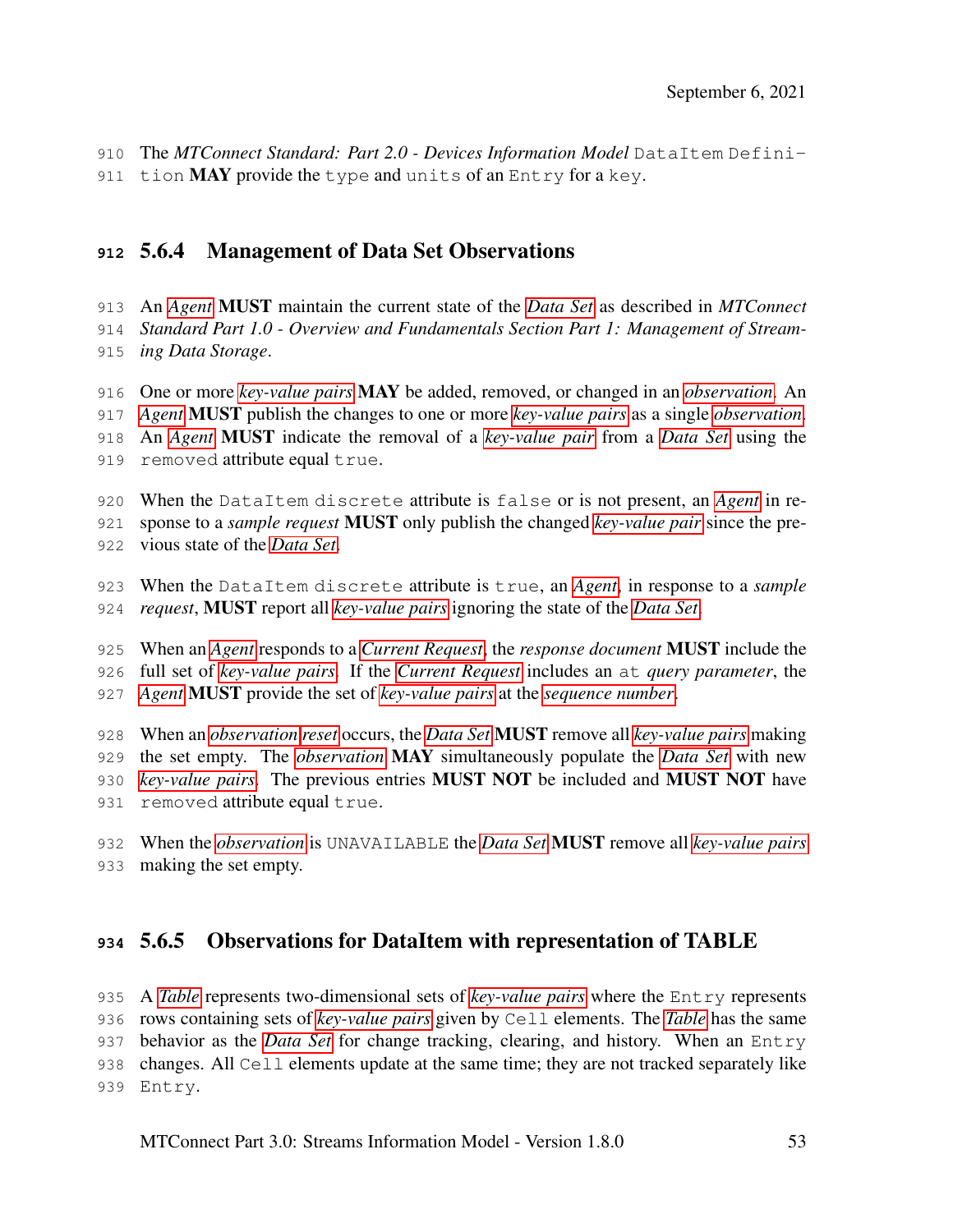940 The meaning of each Entry and Cell MAY be provided as the DataItem Entry-Definition and CellDefinition.

 [T](#page-11-1)he Entry key attribute MUST be the unique identity of the Entry within an *[obser-](#page-11-1) [vation](#page-11-1)*. The Cell key attribute MUST be the unique identity of the Cell within an Entry.

#### 5.6.5.1 Structure of Table Observations

*Figure [11](#page-59-0)* represents the XML schema representing DataItem defined in the *MTConnect*

- *Standard: Part 2.0 Devices Information Model* with a representation attribute of
- TABLE.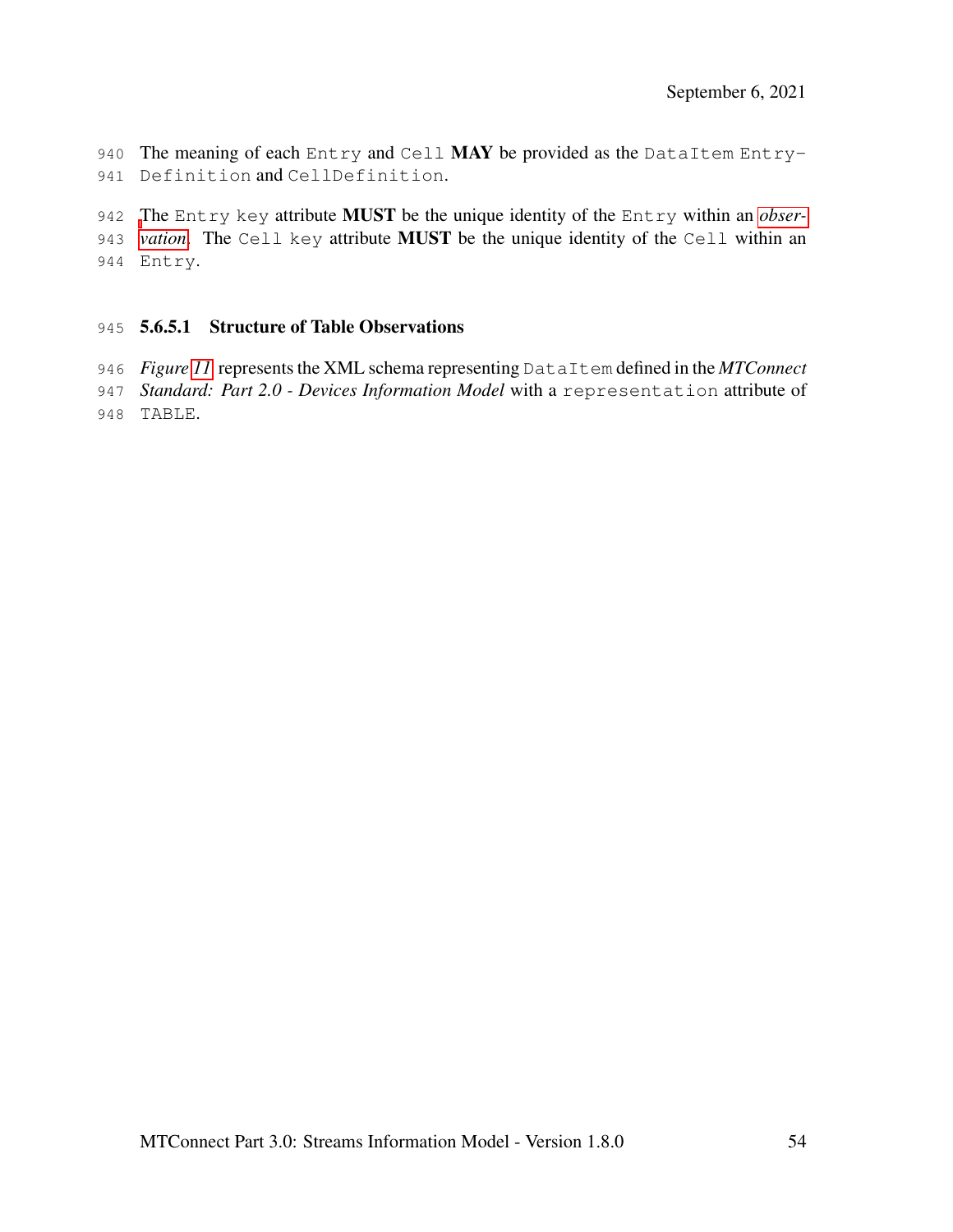<span id="page-59-0"></span>

Figure 11: Table Schema Diagram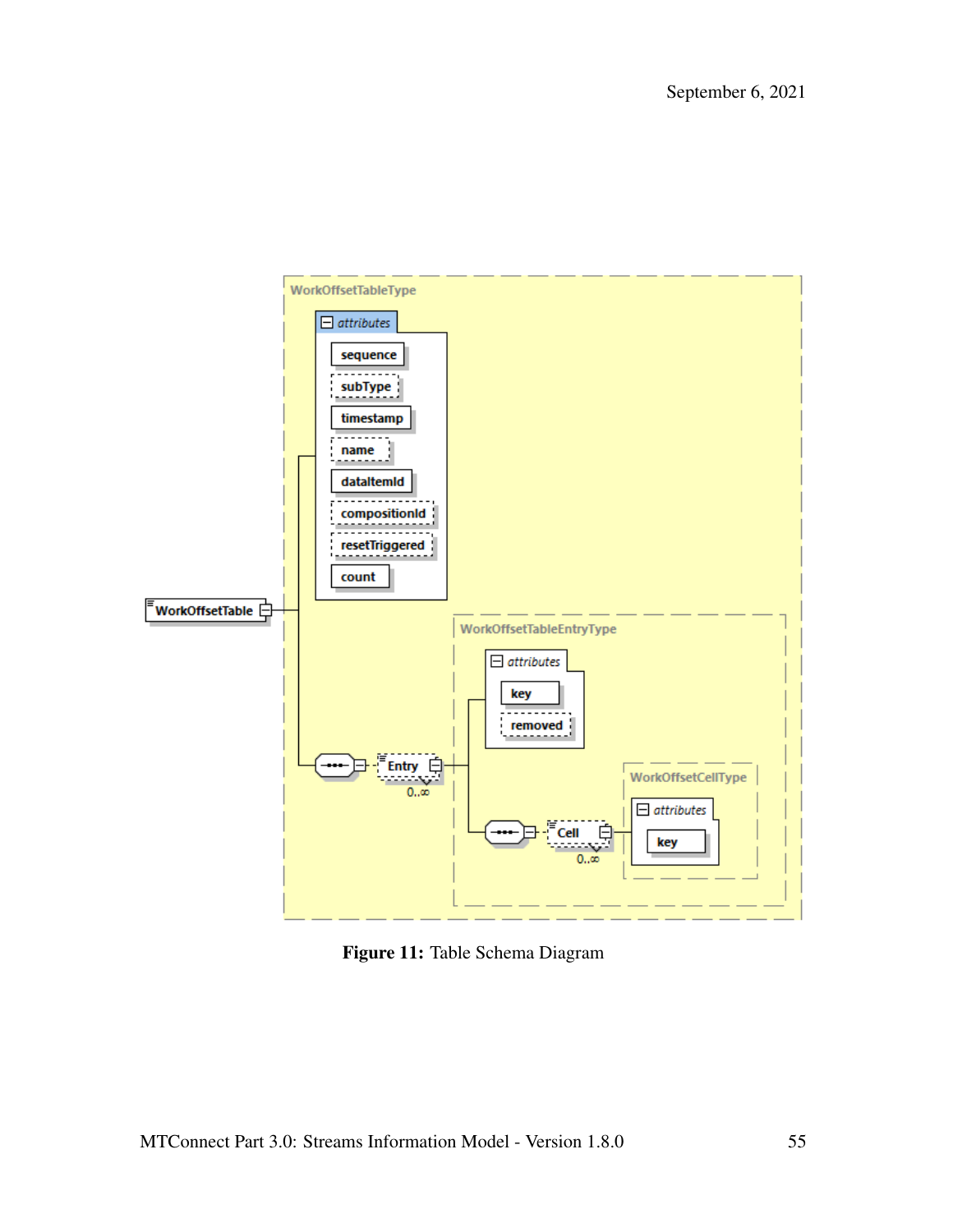#### 949 5.6.5.2 Attributes of Table Observations

### Table 18: Attributes for Table

|       | Attribute   Description                                                    | Occurrence |
|-------|----------------------------------------------------------------------------|------------|
| count | Represents the number of key-value pairs represented as<br>Entry elements. |            |
|       | count MUST be provided when the DataItem<br>representation is TABLE.       |            |

#### 950 5.6.5.3 Elements of Table Observations

<span id="page-60-0"></span>951 *[T](#page-11-1)able [19](#page-60-0)* An Entry is the only child element that MAY be associated with a *[Table](#page-13-1) [obser-](#page-11-1)*952 *[vation](#page-11-1)*.

#### Table 19: Elements for Table

| Element Description                                                | Occurrence |
|--------------------------------------------------------------------|------------|
| Entry $\mid$ A key-value-pair containing a set of key-value pairs. | $0.$ *     |

#### 953 5.6.5.3.1 Structure for Table Entry for an Observation

954 An Entry represents a *Row* subdivided into Cell elements when representing tabular

955 data. The meaning of an Entry MAY be given in the DataItem EntryDefinition 956 associated with its unique key.

### 957 5.6.5.3.2 Attributes for Table Entry for an Observation

958 See *Section [5.6.3.3](#page-56-1) - [Attributes for Entry Element for Data Set Observation](#page-56-1)*.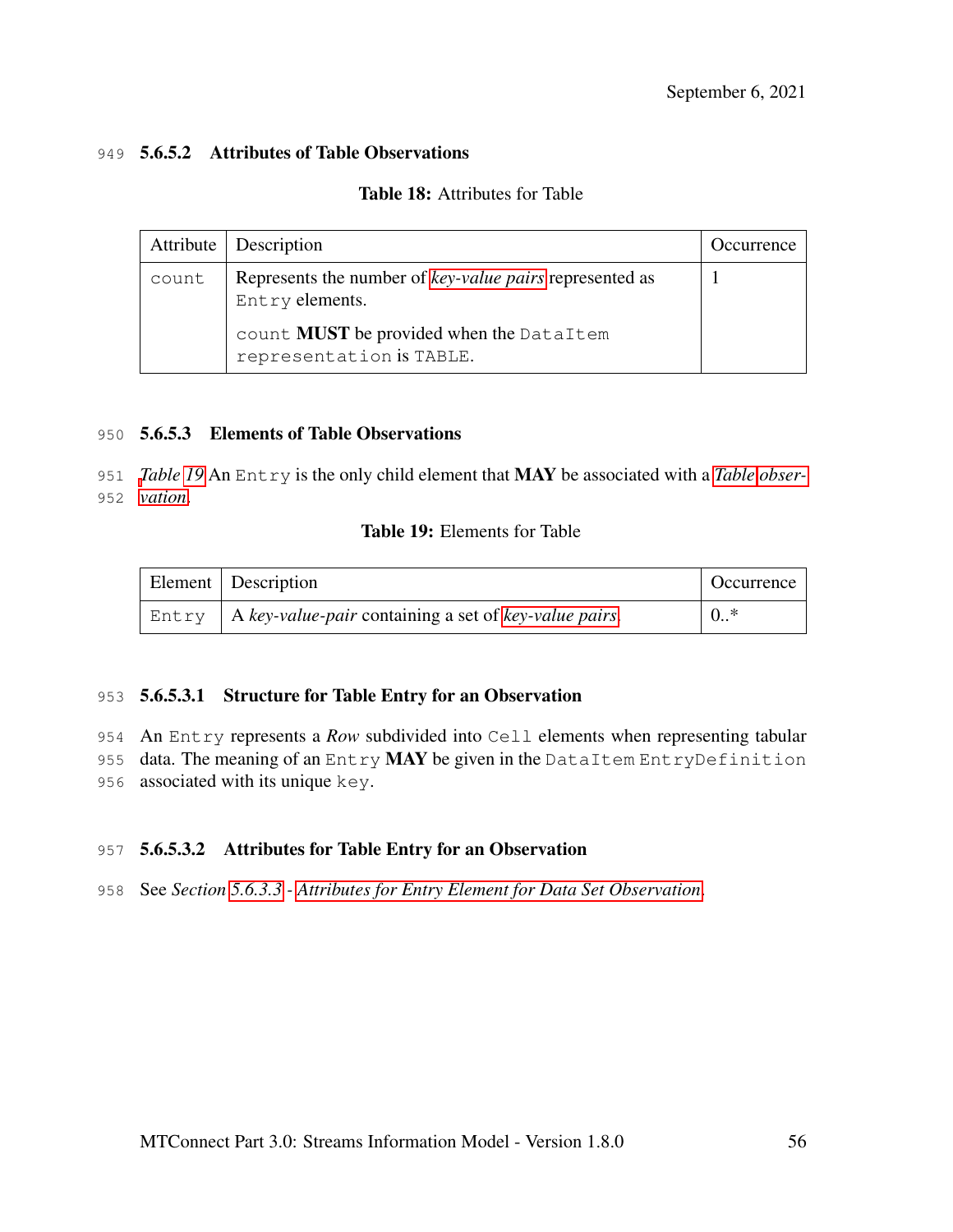### 959 5.6.5.3.3 Elements for Table Cell for an Observation

| <b>Table 20:</b> Elements for Table Cell |  |
|------------------------------------------|--|
|------------------------------------------|--|

|      | Element   Description                                                                   | Occurrence |
|------|-----------------------------------------------------------------------------------------|------------|
| Cell | An element representing a key-value pair published as part of $\vert 0.^*$<br>an Entry. |            |

### 960 5.6.5.3.4 Structure for Table Cell for an Entry

- 961 A Cell represents a *Column* within a *Row* of a tabular data. The DataItem CellDef-
- 962 inition MAY give the meaning of the Cell associated with its unique key.
- 963 Any number of Cell elements MAY be provided for an Entry for a *[Table](#page-13-1) [observation](#page-11-1)*.

964 The type of the DataItem constrains the *CDATA* of the Cell as specified in *MTCon-*

965 *nect Standard: Part 2.0 - Devices Information Model*.

### 966 5.6.5.3.5 Attributes for Table Cell for an Observation

<span id="page-61-0"></span>967 *Table [21](#page-61-0)* defines the attributes provided for a Cell XML element for an Entry.

|  | <b>Table 21:</b> Attributes for Table Cell |  |
|--|--------------------------------------------|--|
|--|--------------------------------------------|--|

| Attribute | Description                                                                             | Occurrence |
|-----------|-----------------------------------------------------------------------------------------|------------|
| key       | A unique identifier for each key-value pair.                                            |            |
|           | The value provided for $\text{key}$ <b>MUST</b> be unique in a set of<br>Cell elements. |            |
|           | The value provided for key MUST be an XML NMTOKEN<br>type.                              |            |

### 968 5.6.5.3.6 Constraints for Cell Values

969 The value of each Cell MUST have the same restrictions as the value of an *[observation](#page-11-1)*

970 with representaton of VALUE.

971 An Cell MAY be further constrained by the DataItem definition (see *MTConnect Stan-*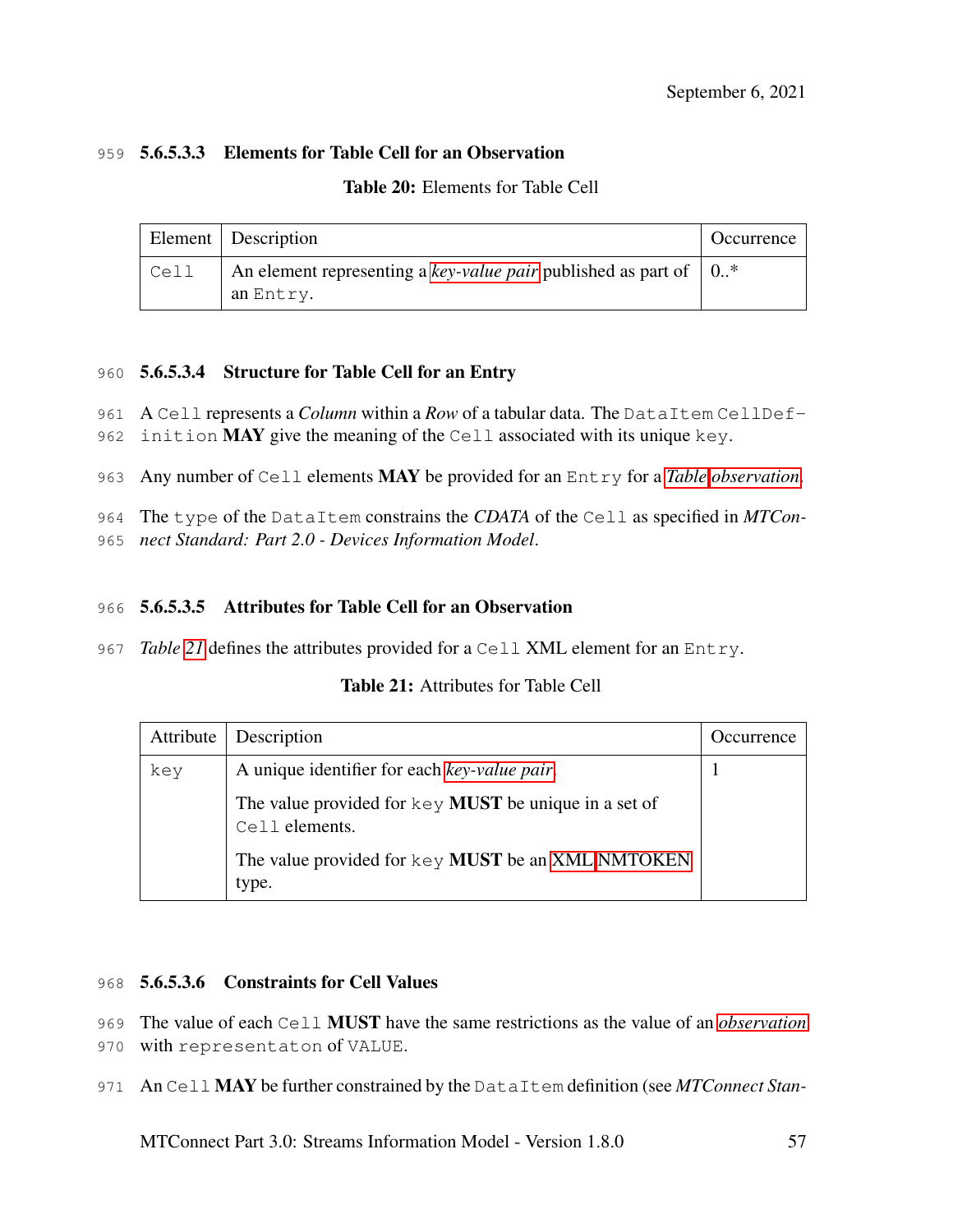- *dard: Part 2.0 Devices Information Model*), for example a VariableDataSet having
- 973 a string value MAY have a floating-point Temperature value. A restriction MUST
- NOT be broadened or removed, for example, the value "READY" MUST NOT occur
- with a TemperatureDataSet constrained limited to floating-point numbers.
- The *MTConnect Standard: Part 2.0 Devices Information Model* DataItem Defini-
- 977 tion  $\text{MAX}$  provide the type and units of a Cell for a key.

#### 5.6.5.3.7 Example Table Observation

Example 10: Example of WorkpieceOffset observation for a TABLE representation

```
979 1 <WorkpieceOffsetTable dataItemId="wp1" timestamp="TIME" name="wpo"
980 2 sequence="15" count="3">
981 3 <Entry key="G53.1"><Cell key="X">1</Cell><Cell key="Y">2</Cell>
982 4 <Cell key="Z">3</Cell></Entry>
983 5 <Entry key="G53.2"><Cell key="X">4</Cell><Cell key="Y">5</Cell><br>984 6 <Cell key="Z">6</Cell></Entry>
              984 6 <Cell key="Z">6</Cell></Entry>
985 7 <Entry key="G53.3"><Cell key="U">10</Cell><Cell key="X">7</Cell>
986 8 <Cell key="Y">8</Cell><Cell key="Z">9</Cell></Entry>
987 9 </WorkpieceOffsetTable>
```
## 5.7 Condition Container

Condition is a [XML](#page-8-0) container type element. Condition organizes the *[Data Entities](#page-9-0)*

returned in the MTConnectStreams [XML](#page-8-0) document for those DataItem elements

defined with a category attribute of CONDITION in the MTConnectDevices docu-

ment.

993 A separate Condition container will be provided for the data returned for the DataItem

elements associated with each *[Structural Element](#page-13-0)* of a piece of equipment defined in the

MTConnectDevices document.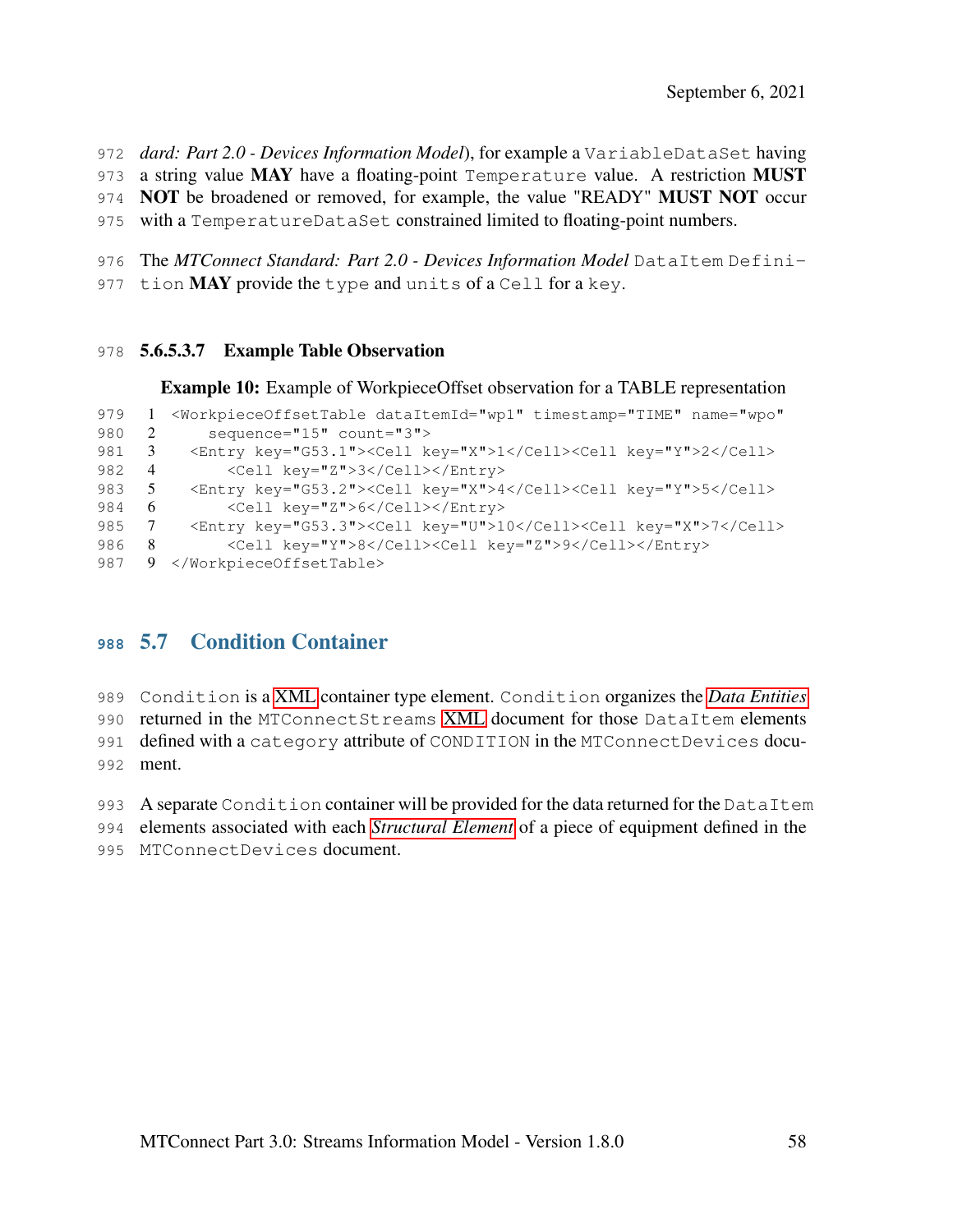| Element   | Description                                                                                                                                                                                                                                                                      | Occurrence |
|-----------|----------------------------------------------------------------------------------------------------------------------------------------------------------------------------------------------------------------------------------------------------------------------------------|------------|
| Condition | An XML container type element that organizes the<br>data reported in the MTConnect Streams document<br>for DataItem elements defined in the<br>MTConnectDevices document with a category<br>attribute of CONDITION.                                                              | 0.1        |
|           | A separate Condition container MUST be<br>provided for each Component Stream element for<br>which data is returned for a DataItem element<br>defined in the MTConnectDevices document with<br>a category attribute of CONDITION.<br>If provided in the document, a Condition XML |            |
|           | container <b>MUST</b> contain at least one Condition<br>element.                                                                                                                                                                                                                 |            |

Table 22: MTConnect Condition Element Container

# **<sup>996</sup>** 5.8 Condition Data Entity

997 A Condition [XML](#page-8-0) element provides the information and data provided from a piece of

998 equipment for those DataItem elements defined with a category attribute of CON-

999 DITION in the MTConnectDevices document.

1000 Condition provides information reported by a piece of equipment describing its health 1001 and ability to function.

 Condition is an abstract type [XML](#page-8-0) element and will never appear directly in the MT- ConnectStreams [XML](#page-8-0) document. As an abstract type [XML](#page-8-0) element, Condition will be replaced in the [XML](#page-8-0) document by a *[Data Entity](#page-9-0)* representing the CONDITION category DataItem element defined in the MTConnectDevices document that this Condition element represents.

 [T](#page-9-0)he *[Data Entities](#page-9-0)* represented by Condition are structured differently than the *[Data](#page-9-0) [Entities](#page-9-0)* representing Sample and Event. The *[Element Name](#page-10-0)* for each Condition element reported in the MTConnectStreams document defines the *[Fault State](#page-10-2)* of the *[Data Entity](#page-9-0)*. A Condition element is identified by the *[Structural Element](#page-13-0)* to which it is associated, along with the type and dataItemId defined for the element. *Section [6.3](#page-153-0) - [Types of Condition Elements](#page-153-0)* provides details on the different types of Condition elements.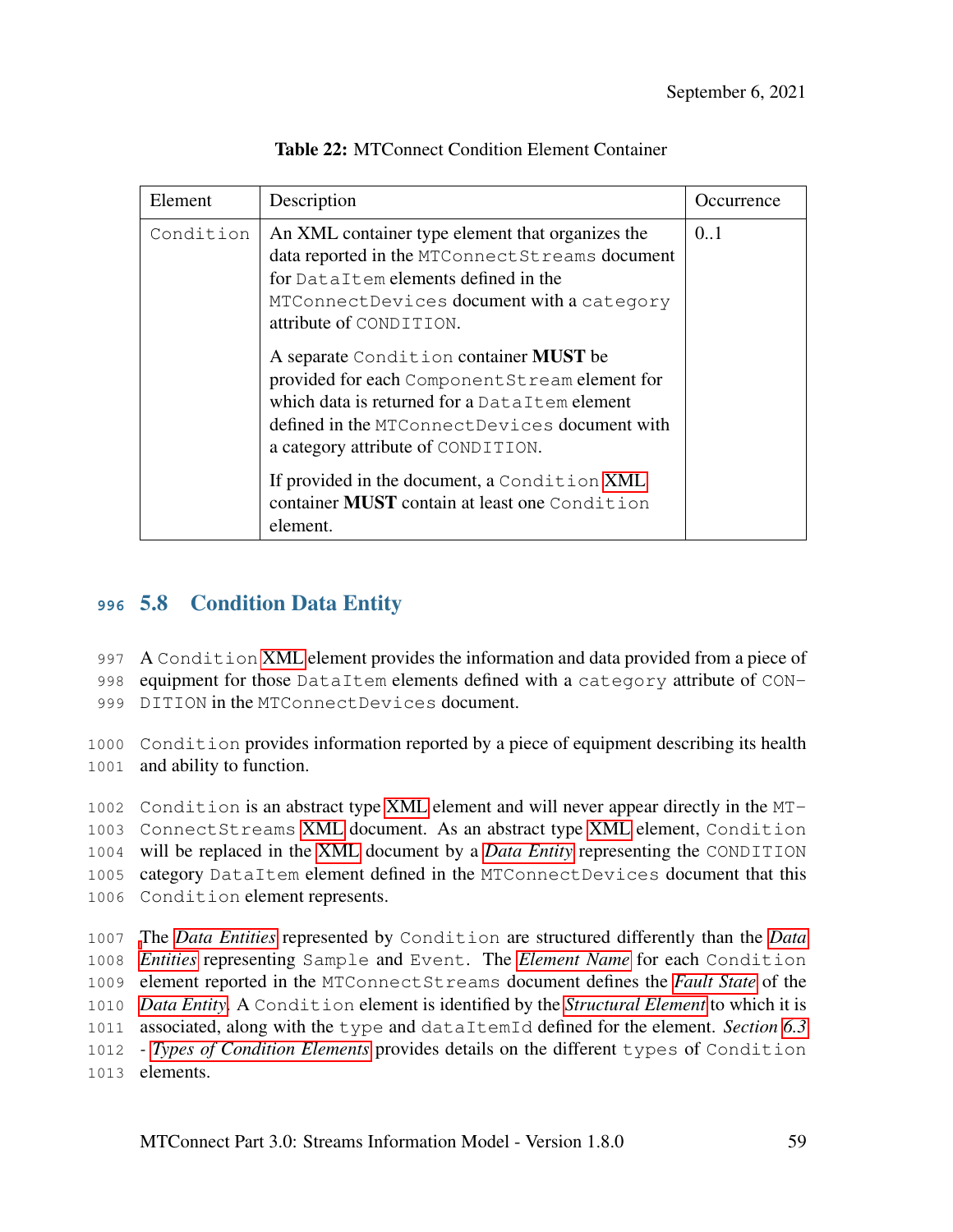| Element   | Description                                                                                                                                                                                                                   | Decurrence |
|-----------|-------------------------------------------------------------------------------------------------------------------------------------------------------------------------------------------------------------------------------|------------|
| Condition | An XML element which provides the information and<br>data reported from a piece of equipment for those<br>DataItem elements defined with a category<br>attribute of CONDITION in the<br>MTConnectDevices document.            | $1.$ *     |
|           | Condition is an abstract type XML element. It is<br>replaced in the MTConnect Streams document by a<br>specific type of Condition element.<br>There MAY be multiple types of Condition<br>elements in a Conditions container. |            |

 CONDITION type DataItem elements defined in the MTConnectDevices document MAY report multiple simultaneous *[Fault States](#page-10-2)* in the MTConnectStreams document. This is unlike a SAMPLE or EVENT DataItem element that can only report a single occurrence of a Sample or Event element in the MTConnectStreams document at any one point in time.

 For example, a controller on a piece of equipment may detect and report multiple for- mat errors in a motion program. Each error represents a separate *[Fault State](#page-10-2)* from the controller. Each *[Fault State](#page-10-2)* is represented as a separate Condition element in the MT- ConnectStreams document since each *[Fault State](#page-10-2)* MUST be identified and tracked individually in the document.

## **<sup>1024</sup>** 5.8.1 Element Names for Condition

1025 [C](#page-10-0)ondition elements are reported differently from other *[Data Entity](#page-9-0)* types. The *[El-](#page-10-0)*1026 *[ement Name](#page-10-0)* reported for a Condition element represents the *[Fault State](#page-10-2)* (Normal, 1027 Warning, or Fault) associated with each Condition.

1028 Examples of [XML](#page-8-0) elements representing Condition elements for each of the possible 1029 *[Fault States](#page-10-2)* are shown in *Example [11](#page-64-0)*:

### Example 11: Example of Condition Element Fault States

```
1030 1 <Normal type="MOTION_PROGRAM" dataItemId="cc2" sequence="25"
1031 2 timestamp="2010-04-06T06:19:35.153141"</Normal>
1032 3 <Fault type="COMMUNICATIONS" dataItemId="cc1" sequence="26"
```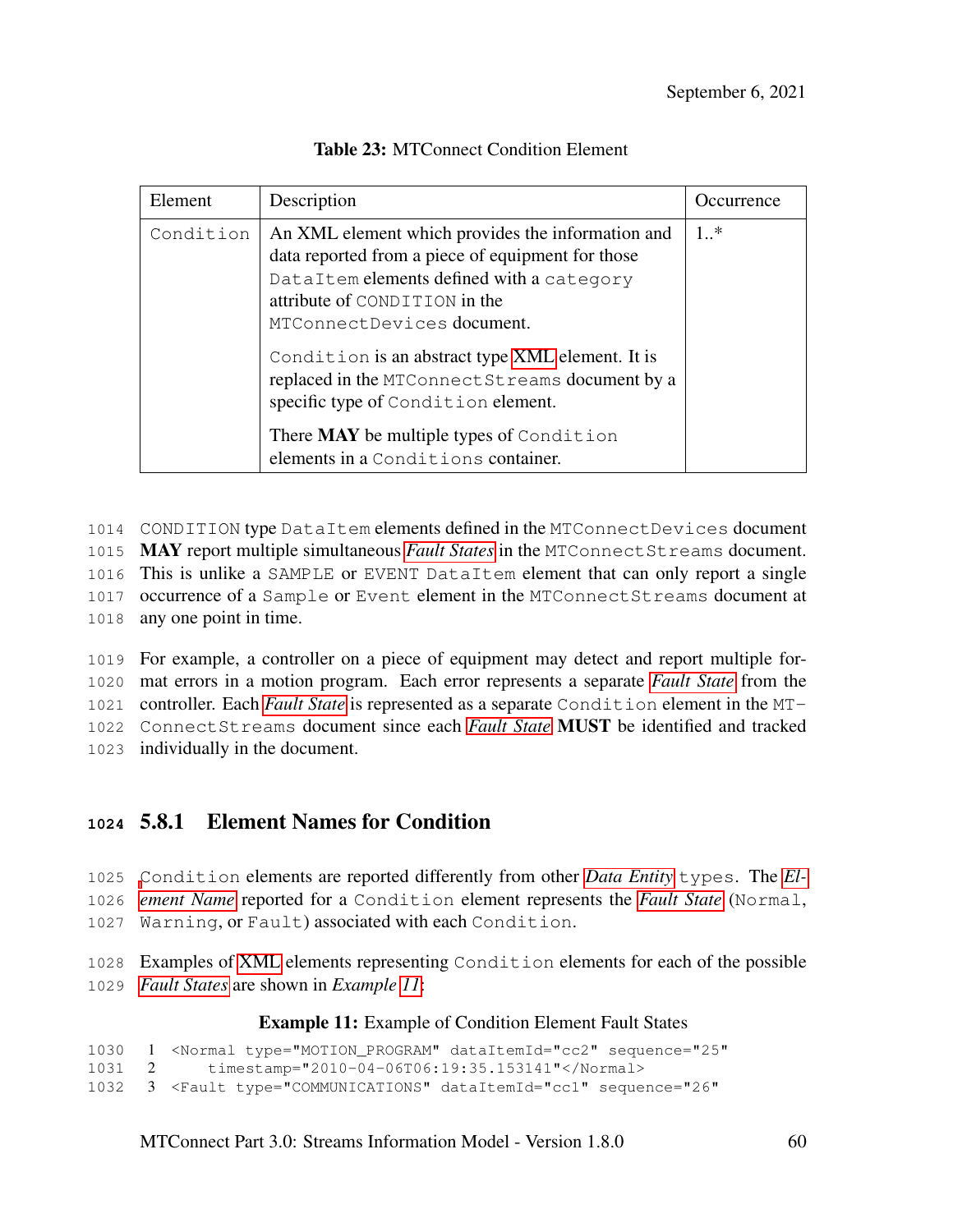```
1033 4 nativeCode="IO1231" timestamp="2010-04-
1034 5 06T06:19:35.153141">Communications error</Fault>
1035 6 <Warning type="LOGIC_PROGRAM" dataItemId="pm6" sequence="32"
1036 7 timestamp="2010-04-06T06:19:35.153141"<Warning/>
```
### 5.8.2 XML Schema Structure for Condition

<span id="page-65-0"></span> The [XML](#page-8-0) schema in *Figure [12](#page-65-0)* represents the structure of a Condition [XML](#page-8-0) element showing the attributes defined for Condition elements.



Figure 12: Condition Schema Diagram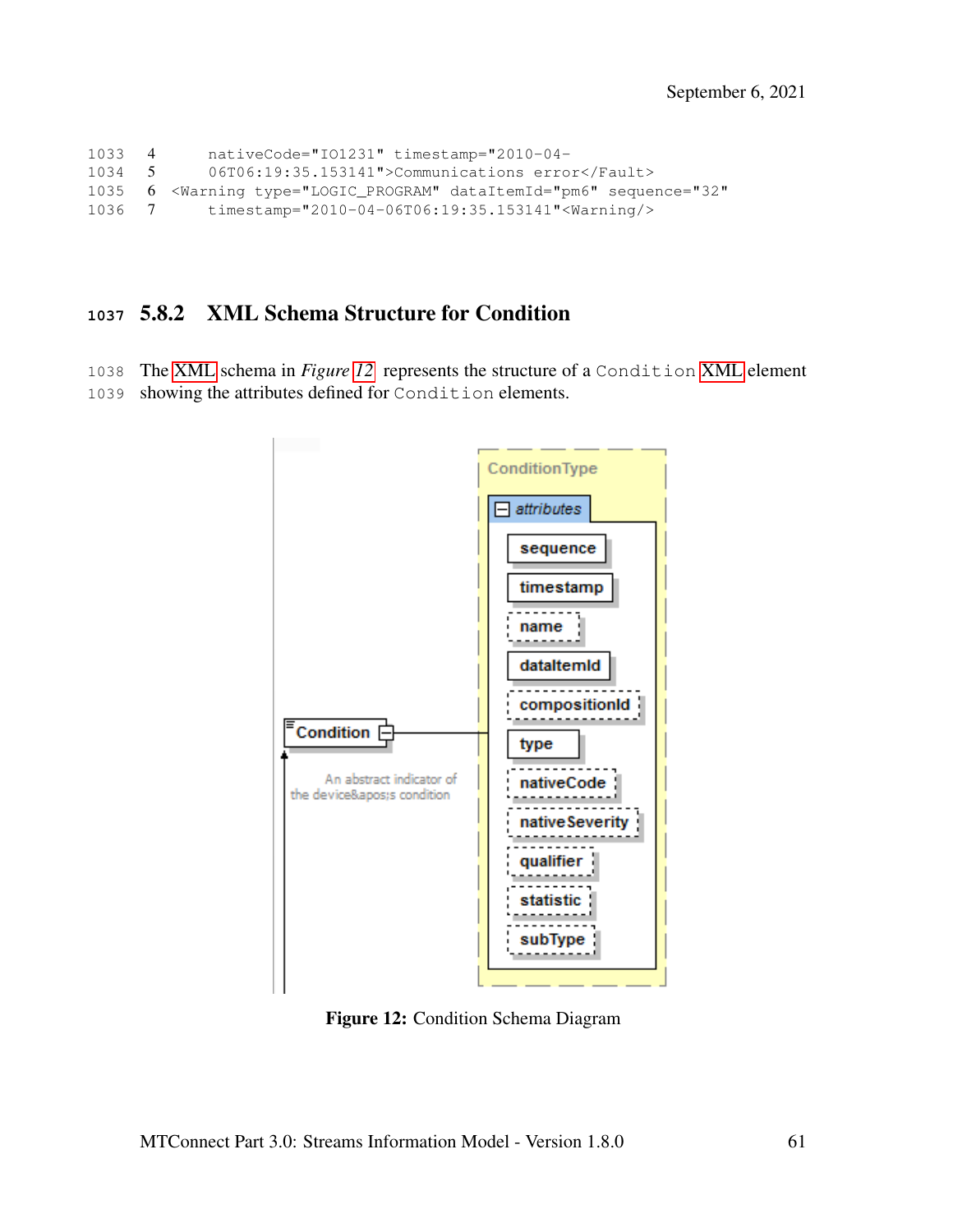# **<sup>1040</sup>** 5.8.3 Attributes for Condition

1041 *Table [24](#page-66-0)* defines the attributes used to provide additional information for a Condition 1042 [XML](#page-8-0) element.

<span id="page-66-0"></span>

| Attribute  | Description                                                                                                                                                | Occurrence   |
|------------|------------------------------------------------------------------------------------------------------------------------------------------------------------|--------------|
| sequence   | A number representing the sequential position<br>of an occurrence of the Condition in the data<br>buffer of an MTConnect Agent.                            | $\mathbf{1}$ |
|            | sequence is a required attribute.                                                                                                                          |              |
|            | sequence MUST have a value represented as<br>an unsigned 64-bit value from 1 to $2^{64} - 1$ .                                                             |              |
| timestamp  | The most accurate time available to a piece of<br>equipment that represents the point in time that<br>the data reported for the Condition was<br>measured. | $\mathbf{1}$ |
|            | timestamp is a required attribute.                                                                                                                         |              |
| name       | The name of the Condition element.<br>name is an optional attribute.                                                                                       | 0.1          |
|            | name <b>MUST</b> match the name attribute of the<br>DataItem element defined in the<br>MTConnectDevices document that the<br>Condition element represents. |              |
|            | An NMTOKEN XML type.                                                                                                                                       |              |
| dataItemId | The unique identifier for the Condition<br>element.                                                                                                        | 1            |
|            | dataItemId is a required attribute.                                                                                                                        |              |
|            | dataItemId MUST match the id attribute of<br>the DataItem element defined in the<br>MTConnectDevices document that the<br>Condition element represents.    |              |

Table 24: Attributes for Condition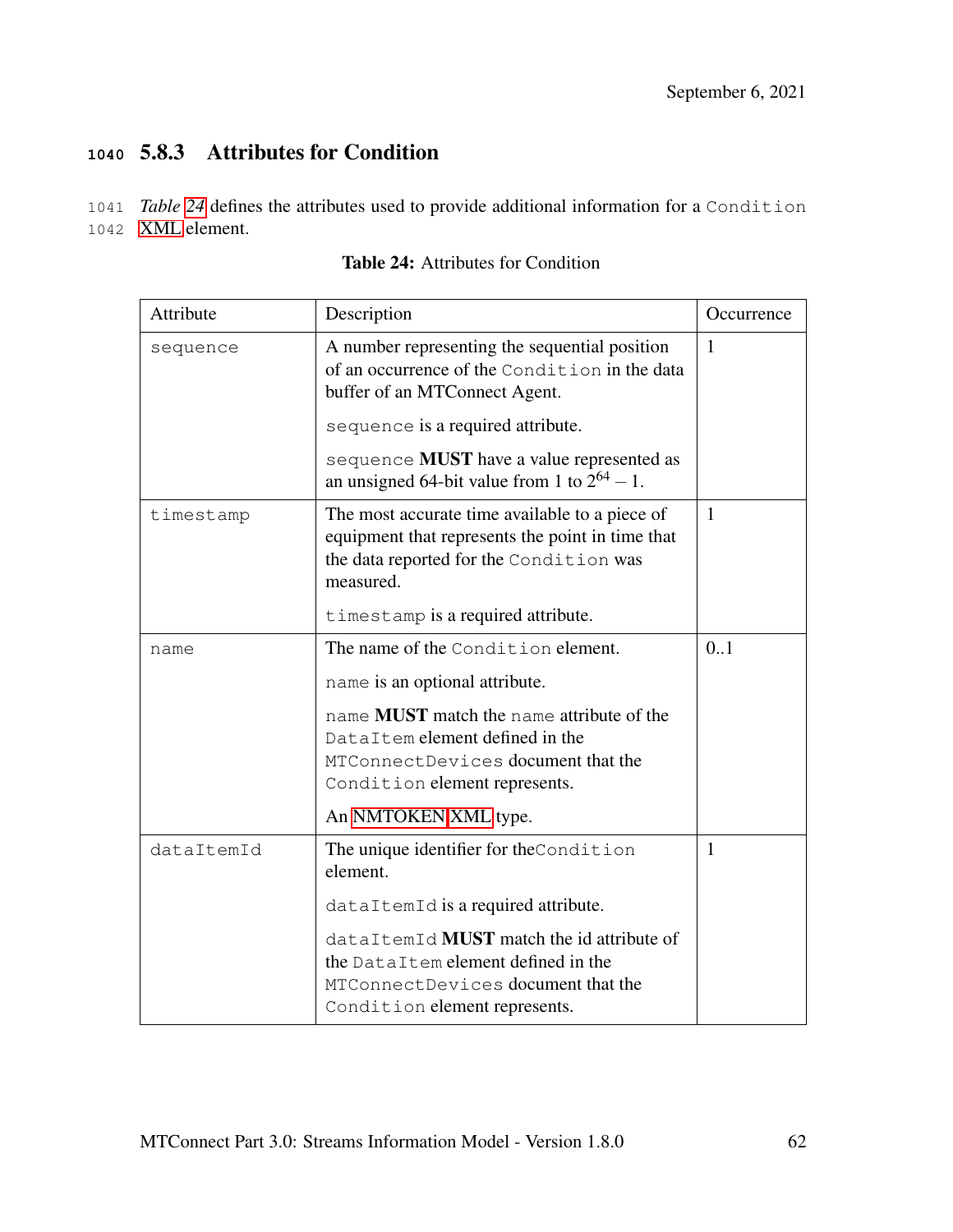| Continuation of Table 24 |                                                                                                                                                                              |            |
|--------------------------|------------------------------------------------------------------------------------------------------------------------------------------------------------------------------|------------|
| Attribute                | Description                                                                                                                                                                  | Occurrence |
| type                     | An identifier of the $type$ of fault represented<br>by the Condition element.                                                                                                | 1          |
|                          | type is a required attribute.                                                                                                                                                |            |
|                          | type <b>MUST</b> match the type attribute of the<br>DataItem element defined in the<br>MTConnectDevices document that this<br>Condition element represents.                  |            |
| nativeCode               | The native code (usually an alpha-numeric<br>value) generated by the controller of a piece of<br>equipment providing a reference identifier for a<br>Condition.              | 0.1        |
|                          | nativeCode is an optional attribute.                                                                                                                                         |            |
|                          | This is the same information an operator or<br>maintenance personnel may see as a reference<br>code designating a specific fault code provided<br>by the piece of equipment. |            |
| nativeSeverity           | If the piece of equipment designates a severity<br>level to a fault, nativeSeverity reports that<br>severity information to a client software<br>application.                | 0.1        |
|                          | nativeSeverity is an optional attribute.                                                                                                                                     |            |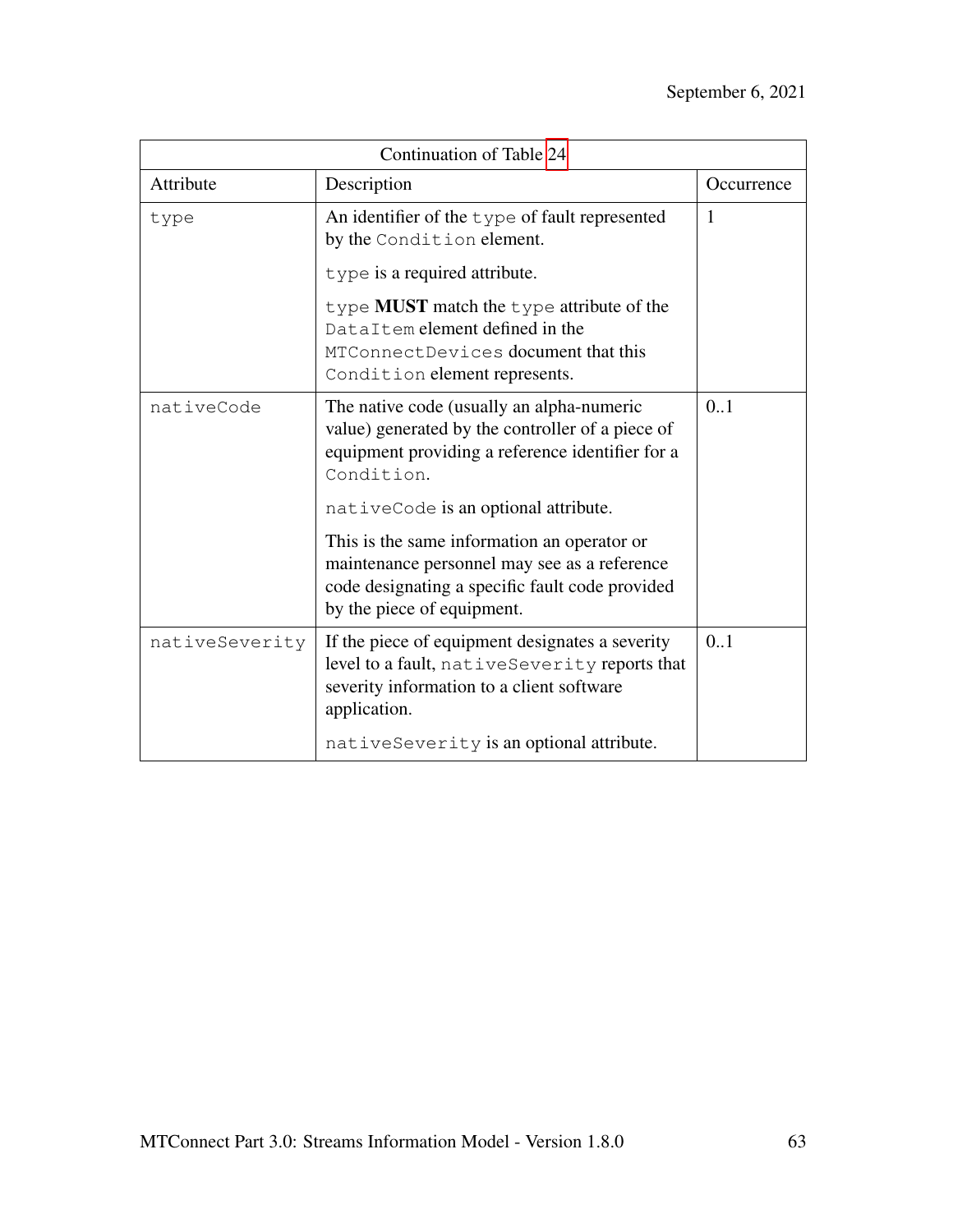| Continuation of Table 24 |                                                                                                                                                                            |            |
|--------------------------|----------------------------------------------------------------------------------------------------------------------------------------------------------------------------|------------|
| Attribute                | Description                                                                                                                                                                | Occurrence |
| qualifier                | qualifier provides additional information<br>regarding a Fault State associated with the<br>measured value of a process variable.                                          | 0.1        |
|                          | qualifier is an optional attribute.                                                                                                                                        |            |
|                          | qualifier defines whether the Fault State<br>represented by the Condition indicates a<br>measured value that is above or below an<br>expected value of a process variable. |            |
|                          | If the <i>Fault State</i> represents a measured value<br>that is greater than the expected value for the<br>process variable, qualifier MUST report a<br>value of HIGH.    |            |
|                          | If the <i>Fault State</i> represents a measured value<br>that is less than the expected value for the<br>process variable, qualifier MUST report a<br>value of LOW.        |            |
| statistic                | statistic provides additional information<br>describing the meaning of the Condition<br>element.                                                                           | 0.1        |
|                          | statistic is an optional attribute.                                                                                                                                        |            |
|                          | statistic MUST match the statistic<br>attribute of the DataItem element defined in<br>the MTConnectDevices document that this<br>Condition element represents.             |            |
| subType                  | subType provides additional information<br>describing the meaning of the Condition<br>element.                                                                             | 0.1        |
|                          | sub Type is an optional attribute.                                                                                                                                         |            |
|                          | subType MUST match the subType<br>attribute of the DataItem element defined in<br>the MTConnectDevices document that this<br>Condition element represents.                 |            |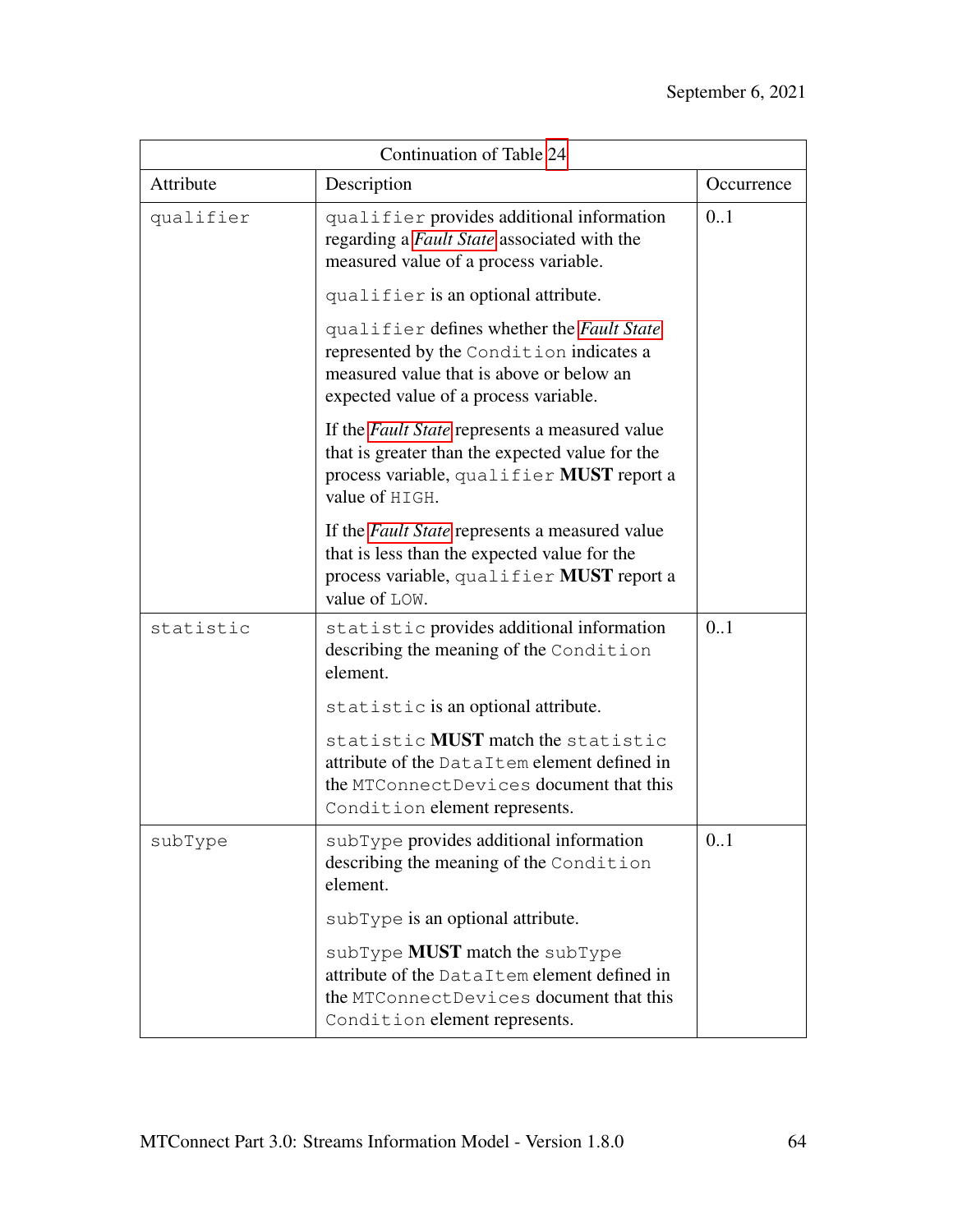| Continuation of Table 24 |                                                                                                                                                                                                     |            |
|--------------------------|-----------------------------------------------------------------------------------------------------------------------------------------------------------------------------------------------------|------------|
| Attribute                | Description                                                                                                                                                                                         | Occurrence |
| compositionId            | The identifier of the Composition element<br>defined in the MTConnectDevices<br>document associated with the data reported for<br>the Condition element.<br>compositionId is an optional attribute. | 0.1        |
| xs:lang                  | An optional attribute that specifies the language<br>of the CDATA returned for the Condition.                                                                                                       | 0.1        |
|                          | Refer to IETF RFC 4646<br>(http://www.ietf.org/rfc/rfc4646.txt) or<br>successor for a full definition of the values for<br>this attribute.<br>xs: Lang does not appear in the schema<br>diagram.    |            |

### 1043 5.8.3.1 qualifier Attribute for Condition

1044 Many Condition elements report the *[Fault State](#page-10-2)* associated with the measured value of 1045 a process variable.

1046 qualifier provides an indication whether the measured value is above or below an 1047 expected value of a process variable.

1048 As an example, a Condition element with a type attribute of AMPERAGE may differ-

1049 entiate between a higher than expected amperage and a lower than expected amperage by 1050 using the qualifier attribute.

1051 When a qualifier of either HIGH or LOW is used with Fault and Warning, the 1052 *[Fault States](#page-10-2)* can be differentiated as follows:

- 1053 Fault,LOW
- 1054 Warning,LOW
- 1055 Normal
- 1056 Warning,HIGH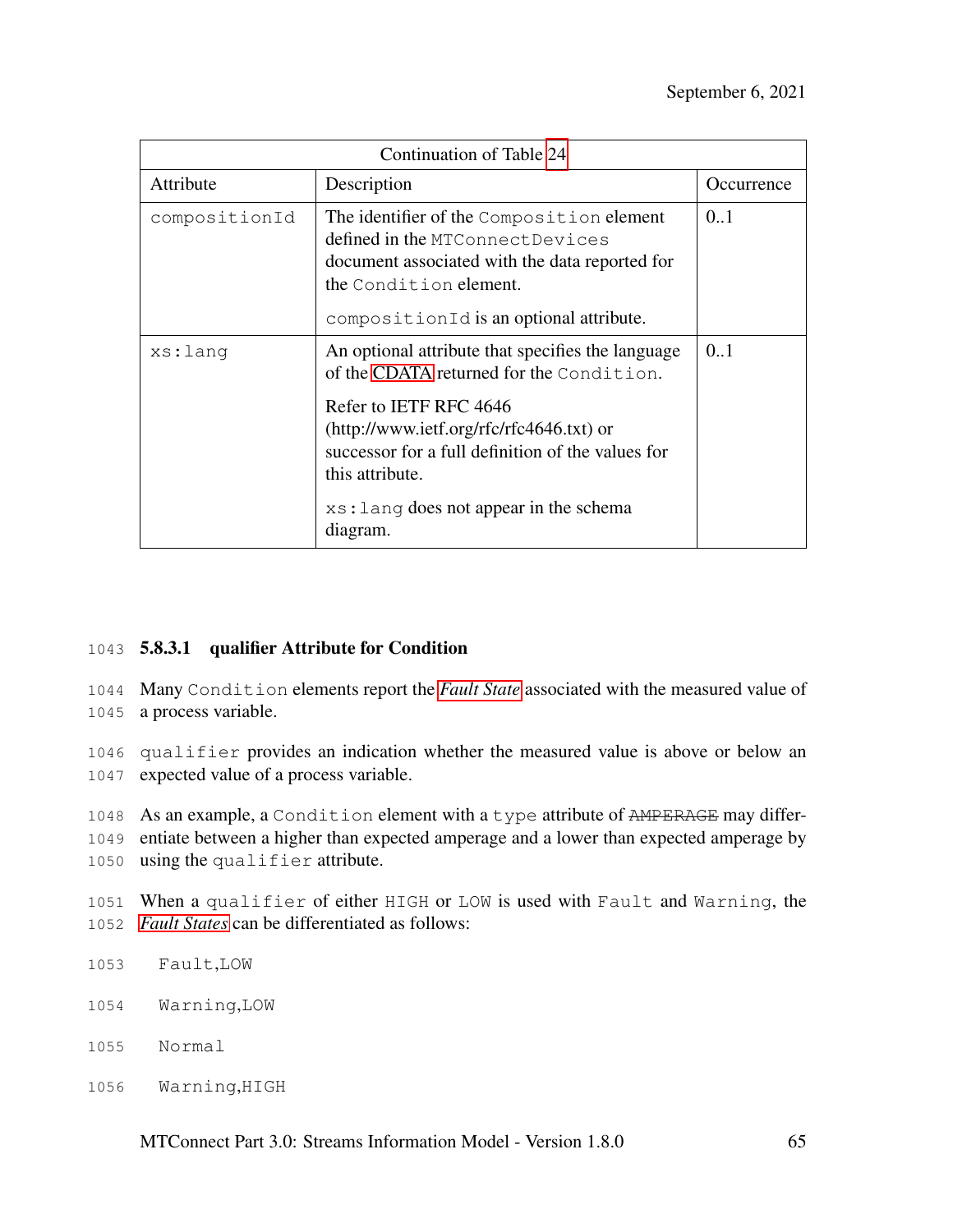Fault,HIGH

 *Example [12](#page-70-0)* is an example of an [XML](#page-8-0) element representing Condition using quali-fier:

**Example 12:** Example of a Condition Element using qualifier

```
1060 1 <Warning type="FILL LEVEL" dataItemId="pm6"
1061 2 qualifier="HIGH" sequence="32"
1062 3 timestamp="2009-11-13T08:32:18">...</Warning>
```
# 5.8.4 Valid Data Value for Condition

1064 Condition elements reported in an MTConnectStreams [XML](#page-8-0) document MAY pro- vide a value in the [CDATA](#page-7-1) of the *[Data Entity](#page-9-0)* when additional information regarding the *[Fault State](#page-10-2)* is available.

 A *[Valid Data Value](#page-14-0)* for the [CDATA](#page-7-1) included in a Condition element MAY be any text [s](#page-9-0)tring. A *[Valid Data Value](#page-14-0)* is not required to be reported for a Condition category *[Data](#page-9-0) [Entity](#page-9-0)*. The *[Fault State](#page-10-2)* and the attributes provided in a Condition element MAY be sufficient to fully describe the *[Data Entity](#page-9-0)*.

 The *[Valid Data Value](#page-14-0)* reported as [CDATA](#page-7-1) for a Condition element MUST be formatted [a](#page-9-0)s part of the content between the element tags in the [XML](#page-8-0) element representing that *[Data](#page-9-0) [Entity](#page-9-0)*. As an example, Condition elements are formatted as shown in *Example [13](#page-70-1)*:

Example 13: Example of CDATA for Condition

```
1074 1 <Warning type="FILL_LEVEL" dataItemId="pm6"
1075 2 qualifier="HIGH" sequence="32" timestamp=
1076 3 "2009-11-13T08:32:18">Fill Level on Tank
1077 4 #12 is reaching a high level</Warning>
```
 In this example, the "Fill Level on Tank #12 is reaching a high level" is the [CDATA](#page-7-1) for the *[Data Entity](#page-9-0)*.

# 5.9 Unavailability of Fault State for Condition

- When an *[Agent](#page-8-1)* cannot determine a valid *[Fault State](#page-10-2)* for a Condition element, it MUST
- report the *[Element Name](#page-10-0)* for the *[Data Entity](#page-9-0)* as Unavailable.
- *Example [14](#page-71-0)* demonstrates how an *[Agent](#page-8-1)* reports a Condition category *[Data Entity](#page-9-0)* when
- it is unable to determine a valid *[Fault State](#page-10-2)*: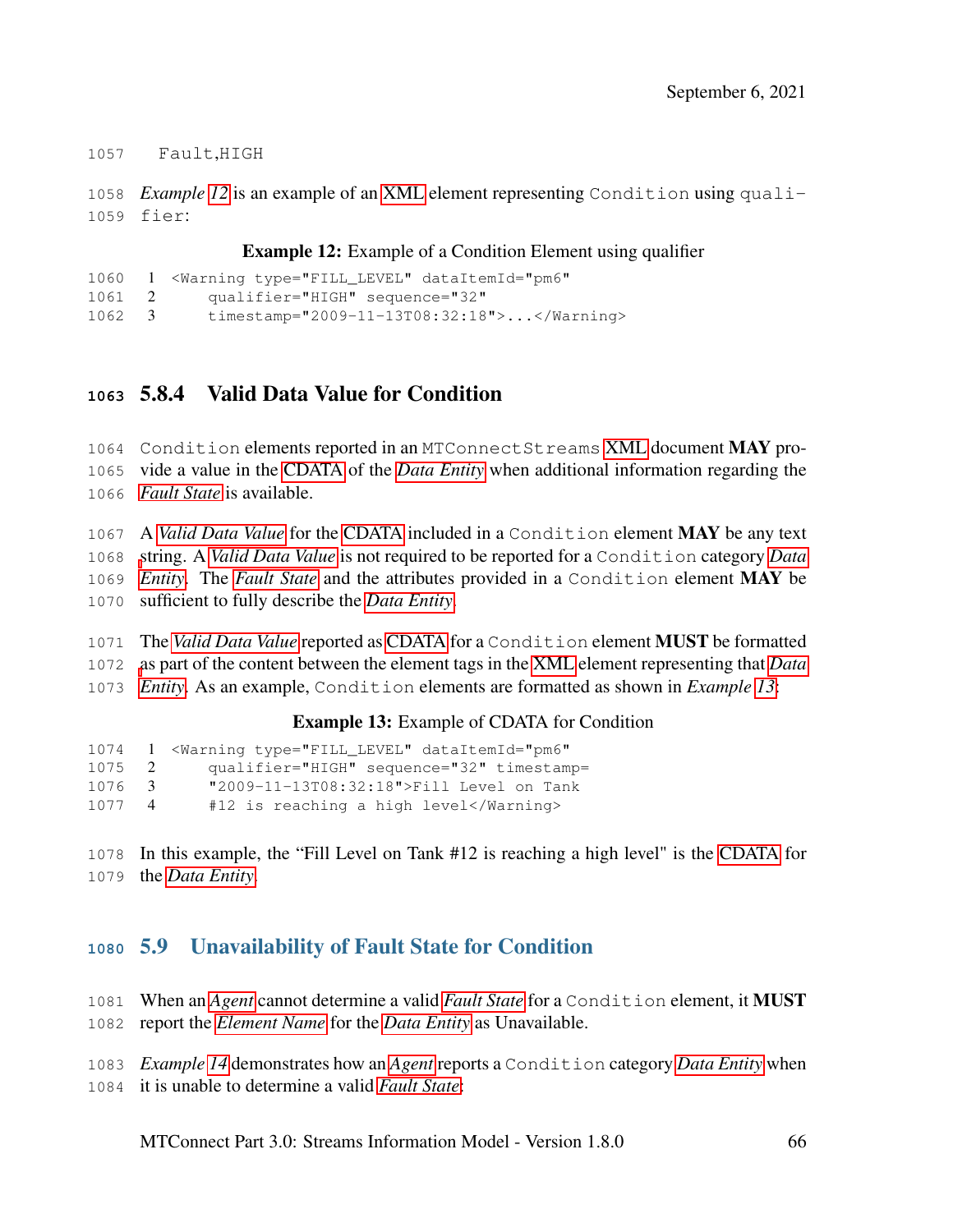### <span id="page-71-0"></span>Example 14: Example of Condition when Fault State is UNAVAILABLE

| 1085 |     | <unavailable <="" dataitemid="cc2" th="" type="MOTION PROGRAM"></unavailable> |
|------|-----|-------------------------------------------------------------------------------|
| 1086 | 2   | sequence="25" timestamp=                                                      |
| 1087 | 3   | "2009-11-13T08:32:18">                                                        |
| 1088 | 4   | <unavailable <="" dataitemid="cc1" td="" type="COMMUNICATIONS"></unavailable> |
| 1089 | 5   | sequence="26" timestamp=                                                      |
| 1090 | 6   | "2009-11-13T08:32:18">                                                        |
| 1091 | 7   | <unavailable <="" dataitemid="cc3" td="" type="LOGIC PROGRAM"></unavailable>  |
| 1092 | 8   | sequence="28" timestamp=                                                      |
| 1093 | 9   | "2009-11-13T08:32:18">                                                        |
| 1094 | 10  | <unavailable <="" dataitemid="pm6" td="" type="LOGIC PROGRAM"></unavailable>  |
| 1095 | -11 | $sequence="32" time stamp =$                                                  |
| 1096 | -12 | "2009-11-13T08:32:18">                                                        |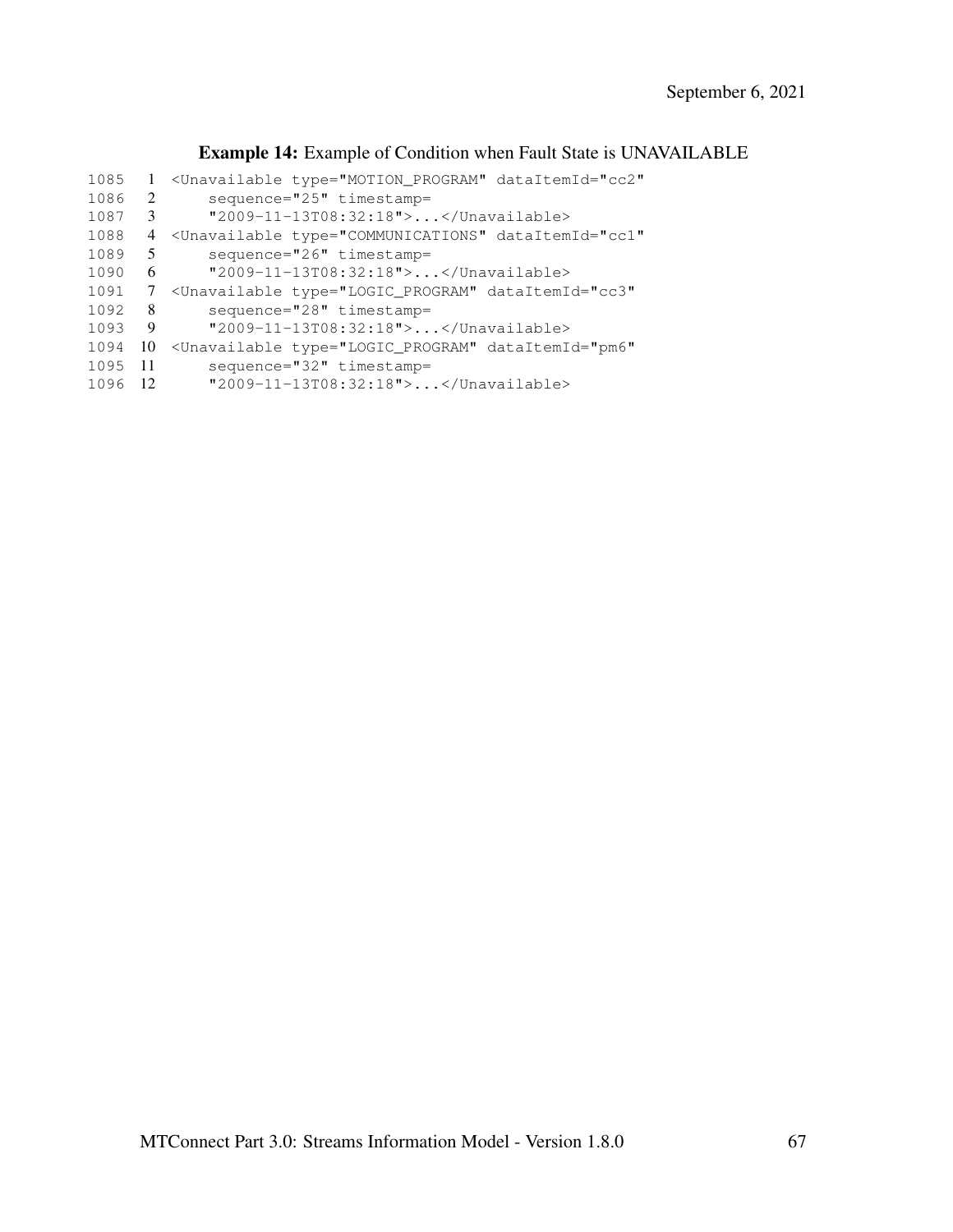# **<sup>1097</sup>** 6 Listing of Data Entities

 *[Data Entities](#page-9-0)* that report data in MTConnectStreams documents are represented by Sample, Event, or Condition elements based upon the category and type at- tributes defined for the corresponding DataItem [XML](#page-8-0) element in the MTConnectDe-vices document.

- 1102 Each *[Data Entity](#page-9-0)* in the MTConnectStreams document has an *[Element Name](#page-10-0)*, as de-
- 1103 fined in the following sections, based upon the corresponding category attribute defined
- 1104 for that DataItem element in the MTConnectDevices document.

## **<sup>1105</sup>** 6.1 Sample Element Names

1106 *Table [25](#page-72-0)* lists the [XML](#page-8-0) elements that can be placed in the Samples container of the 1107 ComponentStream element.

1108 The *Table [25](#page-72-0)* shows both the type attribute for each SAMPLE category DataItem ele-

1109 [m](#page-10-0)ent as defined in the MTConnectDevices document and the corresponding *[Element](#page-10-0)*

1110 *[Name](#page-10-0)* for the *[Data Entity](#page-9-0)* that MUST be reported as a Sample element in the MTCon-

<span id="page-72-0"></span>1111 nectStreams document.

| DataItem Type       | <b>Element Name</b> | Description                                                                                                              |
|---------------------|---------------------|--------------------------------------------------------------------------------------------------------------------------|
| <b>ACCELERATION</b> | Acceleration        | The positive rate of change<br>of velocity.                                                                              |
|                     |                     | If a subType is not<br>specified, the reported value<br>for the data <b>MUST</b> default<br>to the subType of<br>ACTUAL. |
|                     |                     | Subtypes of<br>Acceleration are<br>ACTUAL, COMMANDED and<br>PROGRAMMED.                                                  |
|                     |                     | Acceleration <b>MUST</b> be<br>reported in units of<br>MILLIMETER/SECOND <sup>2</sup> .                                  |

#### Table 25: Element Names for Sample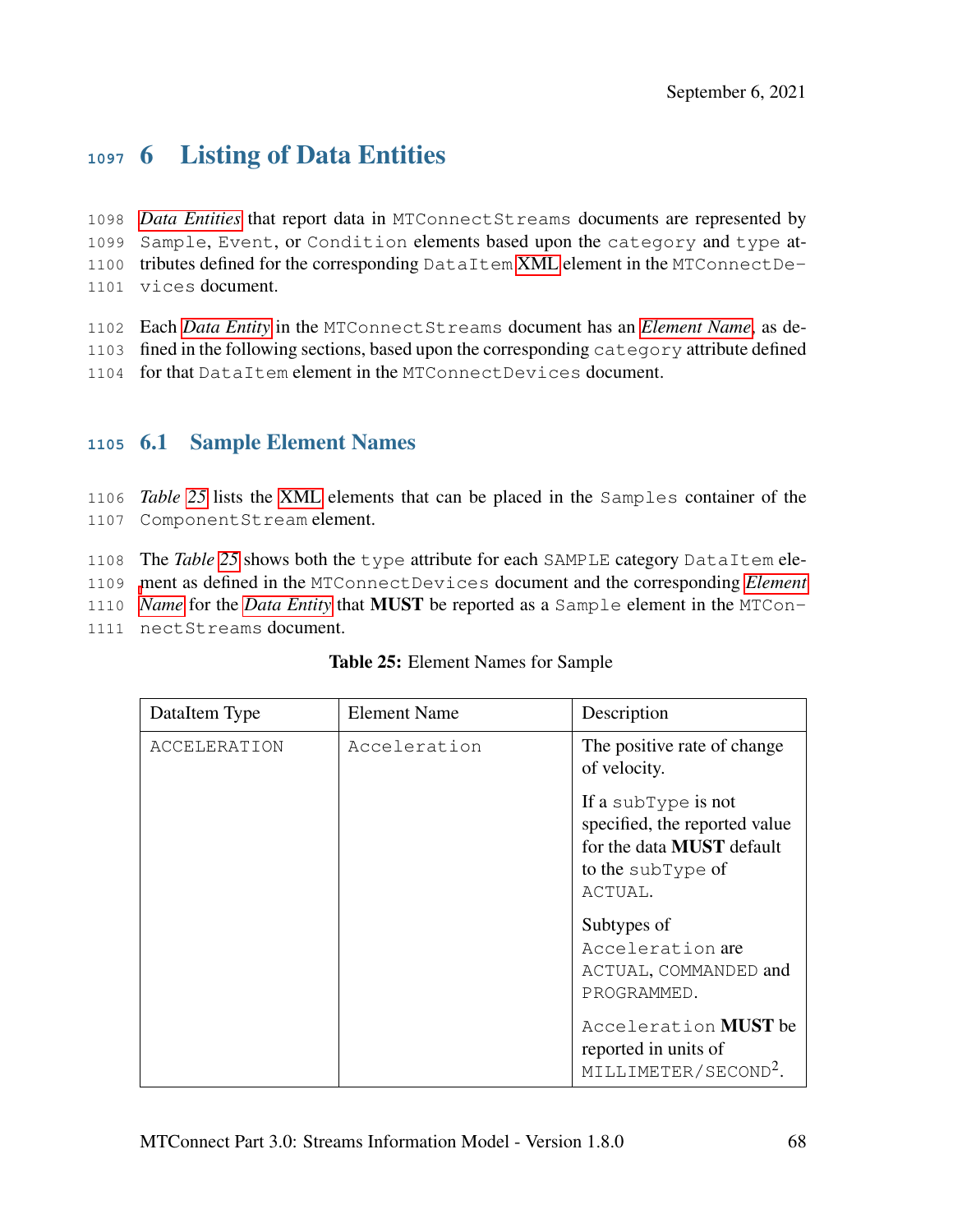| Continuation of Table 25: Element Names for Sample |                     |                                                                                                                                      |
|----------------------------------------------------|---------------------|--------------------------------------------------------------------------------------------------------------------------------------|
| DataItem Type                                      | <b>Element Name</b> | Description                                                                                                                          |
| ACCUMULATED_TIME                                   | AccumulatedTime     | The measurement of<br>accumulated time for an<br>activity or event.                                                                  |
|                                                    |                     | AccumulatedTime<br><b>MUST</b> be reported in units<br>of SECOND.                                                                    |
|                                                    |                     | <b>DEPRECATION</b><br><b>WARNING</b> : May be<br>deprecated in the future.<br>Recommend using<br>ProcessTimer and<br>EquipmentTimer. |
| <b>AMPERAGE</b>                                    | Amperage            | <b>DEPRECATED</b> in Version<br>1.6. Replaced by<br>AMPERAGE_AC and<br>AMPERAGE_DC.                                                  |
| AMPERAGE_AC                                        | AmperageAC          | The measurement of an<br>electrical current that<br>reverses direction at regular<br>short intervals.                                |
|                                                    |                     | Subtypes of<br>AMPERAGE_AC are<br>ACTUAL, COMMANDED and<br>PROGRAMMED.                                                               |
|                                                    |                     | AmperageAC is reported in<br>units of AMPERE.                                                                                        |
| AMPERAGE_DC                                        | AmperageDC          | The measurement of an<br>electric current flowing in<br>one direction only.                                                          |
|                                                    |                     | Subtypes of<br>AMPERAGE_DC are<br>ACTUAL, COMMANDED and<br>PROGRAMMED.                                                               |
|                                                    |                     | AmperageDC is reported in<br>units of AMPERE.                                                                                        |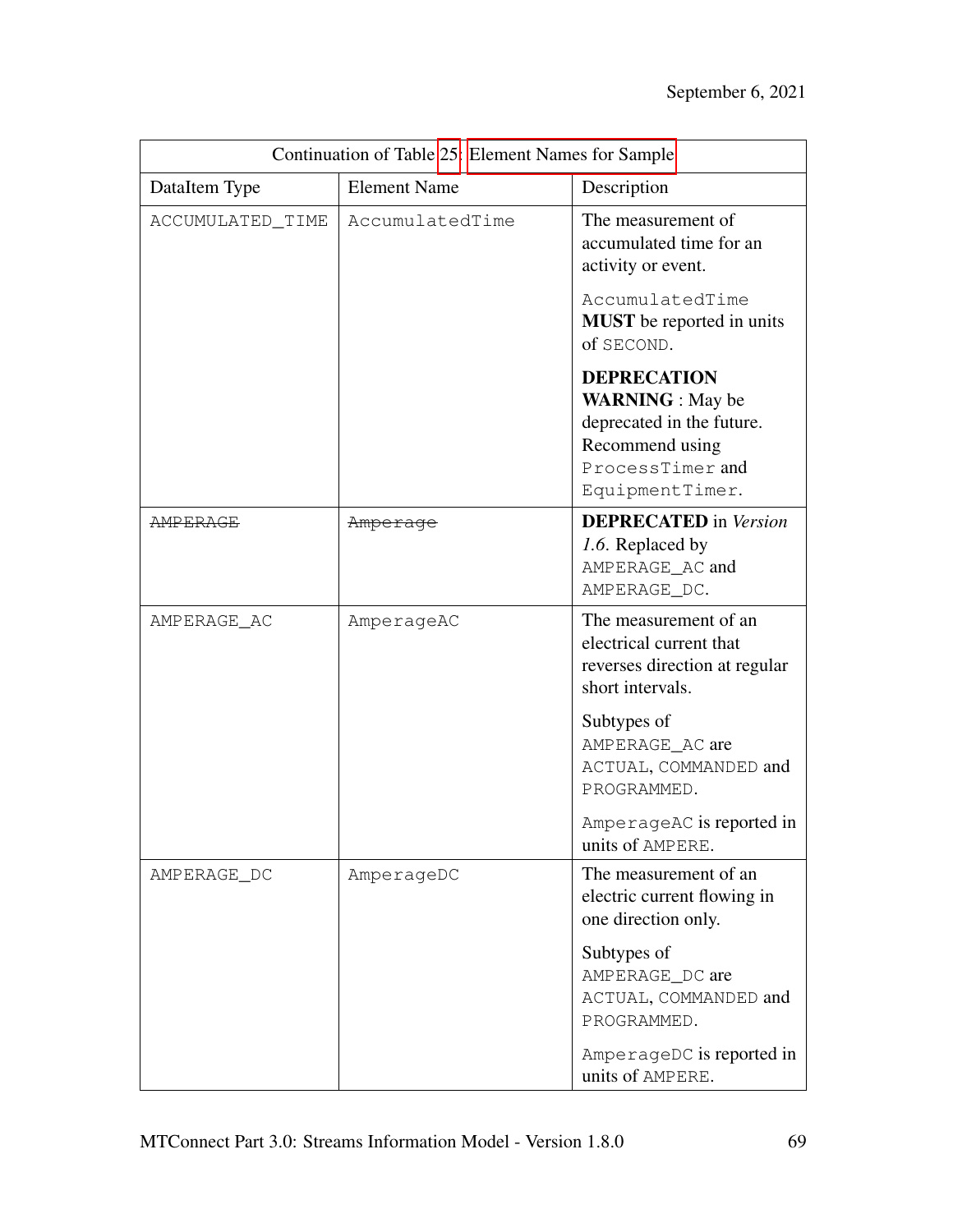| Continuation of Table 25: Element Names for Sample |                     |                                                                                                                   |
|----------------------------------------------------|---------------------|-------------------------------------------------------------------------------------------------------------------|
| DataItem Type                                      | <b>Element Name</b> | Description                                                                                                       |
| <b>ANGLE</b>                                       | Angle               | The measurement of angular<br>position.                                                                           |
|                                                    |                     | Subtypes of Angle are<br>ACTUAL and COMMANDED.                                                                    |
|                                                    |                     | If a subType is not<br>specified, the reported value<br>for the data MUST default<br>to the subType of<br>ACTUAL. |
|                                                    |                     | Angle <b>MUST</b> be reported<br>in units of DEGREE.                                                              |
| ANGULAR_-<br><b>ACCELERATION</b>                   | AngularAcceleration | The positive rate of change<br>of angular velocity.                                                               |
|                                                    |                     | If a subType is not<br>specified, the reported value<br>for the data MUST default<br>to the subType of<br>ACTUAL. |
|                                                    |                     | Subtypes of<br>AngularAcceleration<br>are ACTUAL, COMMANDED<br>and PROGRAMMED.                                    |
|                                                    |                     | AngularAcceleration<br><b>MUST</b> be reported in units<br>of $DEGREE / SECOND2$                                  |
| ANGULAR_-<br>DECELERATION                          | AngularDeceleration | Negative rate of change of<br>angular velocity.                                                                   |
|                                                    |                     | Subtypes of<br>AngularDeceleration<br>are ACTUAL, COMMANDED<br>and PROGRAMMED.                                    |
|                                                    |                     | AngularDeceleration<br><b>MUST</b> be reported in units<br>of DEGREE/SECOND <sup>2</sup> .                        |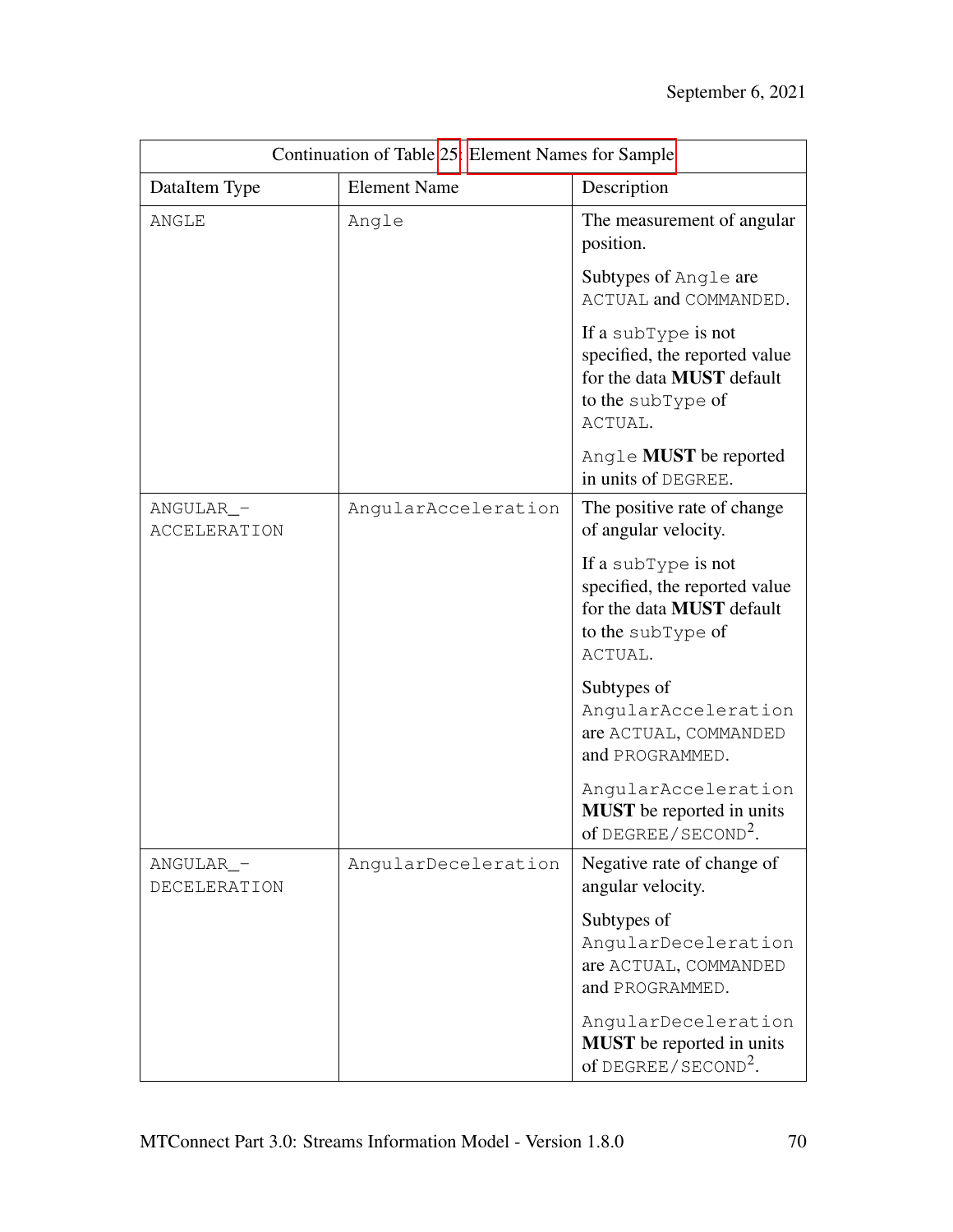| Continuation of Table 25: Element Names for Sample |                     |                                                                                                                                                                                                                                                  |
|----------------------------------------------------|---------------------|--------------------------------------------------------------------------------------------------------------------------------------------------------------------------------------------------------------------------------------------------|
| DataItem Type                                      | <b>Element Name</b> | Description                                                                                                                                                                                                                                      |
| ANGULAR_VELOCITY                                   | AngularVelocity     | The measurement of the rate<br>of change of angular<br>position.                                                                                                                                                                                 |
|                                                    |                     | AngularVelocity<br><b>MUST</b> be reported in units<br>of DEGREE/SECOND.                                                                                                                                                                         |
| ASSET_UPDATE_-<br>RATE                             | AssetUpdateRate     | The average rate of change<br>of values for assets in the<br>MTConnect streams. The<br>average is computed over a<br>rolling window defined by<br>the implementation.<br>AssetUpdateRate<br><b>MUST</b> be reported in units<br>of COUNT/SECOND. |
| AXIS_FEEDRATE                                      | AxisFeedrate        | The measurement of the<br>feedrate of a linear axis.                                                                                                                                                                                             |
|                                                    |                     | Subtypes of<br>AxisFeedrate are<br>ACTUAL, COMMANDED,<br>JOG, PROGRAMMED, and<br>RAPID.                                                                                                                                                          |
|                                                    |                     | If a subType is not<br>specified, the reported value<br>for the data <b>MUST</b> default<br>to the subType of<br>PROGRAMMED.                                                                                                                     |
|                                                    |                     | AxisFeedrate <b>MUST</b> be<br>reported in units of<br>MILLIMETER/SECOND.                                                                                                                                                                        |
| CAPACITY_FLUID                                     | CapacityFluid       | The fluid capacity of an<br>object or container.                                                                                                                                                                                                 |
|                                                    |                     | CapacityFluid MUST<br>be reported in units of<br>MILLILITER.                                                                                                                                                                                     |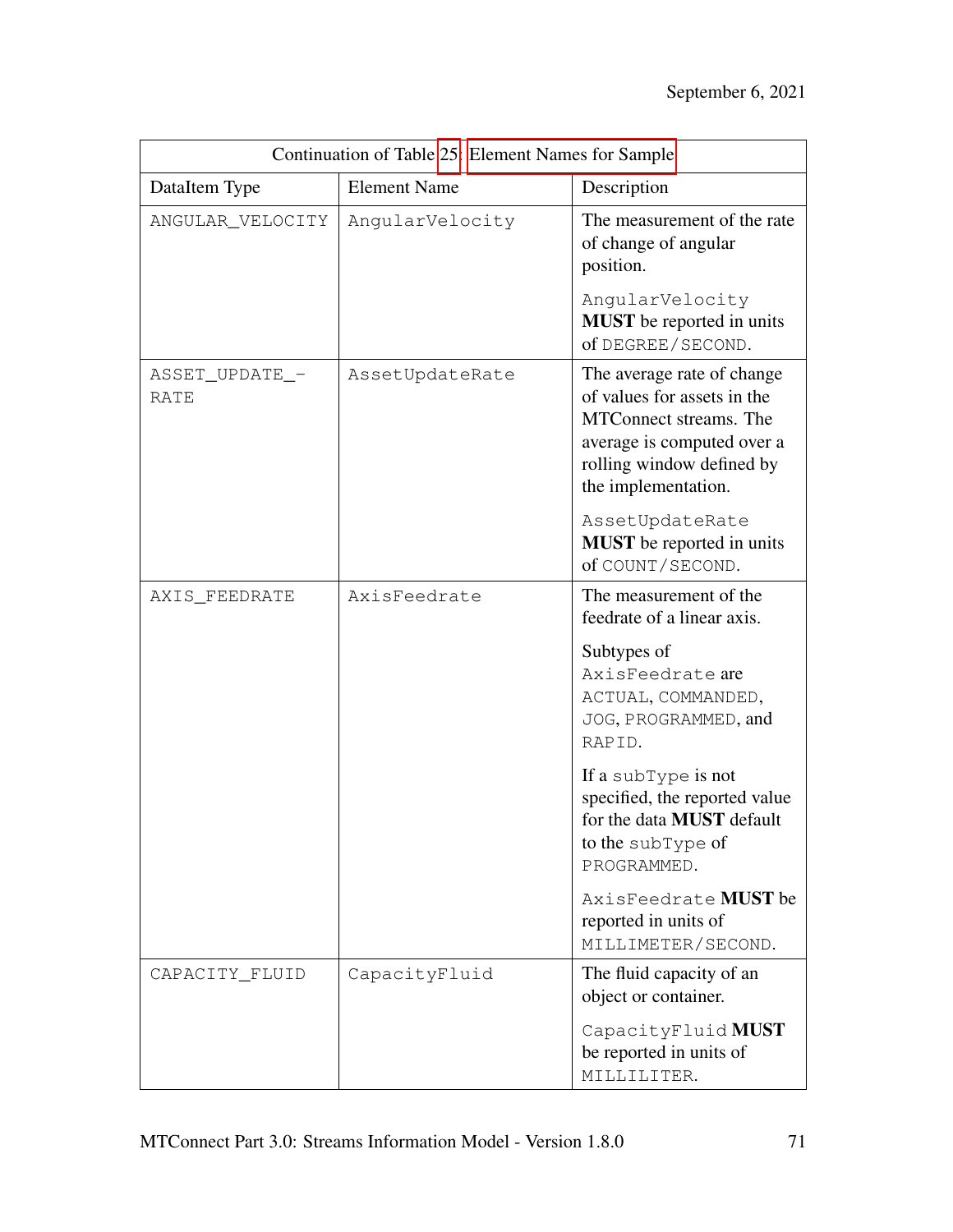| Continuation of Table 25: Element Names for Sample |                     |                                                                                                                                         |
|----------------------------------------------------|---------------------|-----------------------------------------------------------------------------------------------------------------------------------------|
| DataItem Type                                      | <b>Element Name</b> | Description                                                                                                                             |
| CAPACITY_SPATIAL                                   | CapacitySpatial     | The geometric capacity of<br>an object or container.                                                                                    |
|                                                    |                     | CapacitySpatial<br><b>MUST</b> be reported in units<br>of CUBIC_MILLIMETER.                                                             |
| CONCENTRATION                                      | Concentration       | The measurement of the<br>percentage of one<br>component within a mixture<br>of components                                              |
|                                                    |                     | Concentration MUST<br>be reported in units of<br>PERCENT.                                                                               |
| CONDUCTIVITY                                       | Conductivity        | The measurement of the<br>ability of a material to<br>conduct electricity.                                                              |
|                                                    |                     | Conductivity MUST be<br>reported in units of<br>SIEMENS/METER.                                                                          |
| CUTTING_SPEED                                      | CuttingSpeed        | The speed difference<br>(relative velocity) between<br>the cutting mechanism and<br>the surface of the workpiece<br>it is operating on. |
|                                                    |                     | Subtypes of<br>CUTTING_SPEED are<br>ACTUAL, COMMANDED, and<br>PROGRAMMED.                                                               |
|                                                    |                     | If no subType is specified,<br>the reported value must<br>default to PROGRAMMED.                                                        |
|                                                    |                     | CuttingSpeed is<br>reported in units of<br>MILLIMETER/SECOND.                                                                           |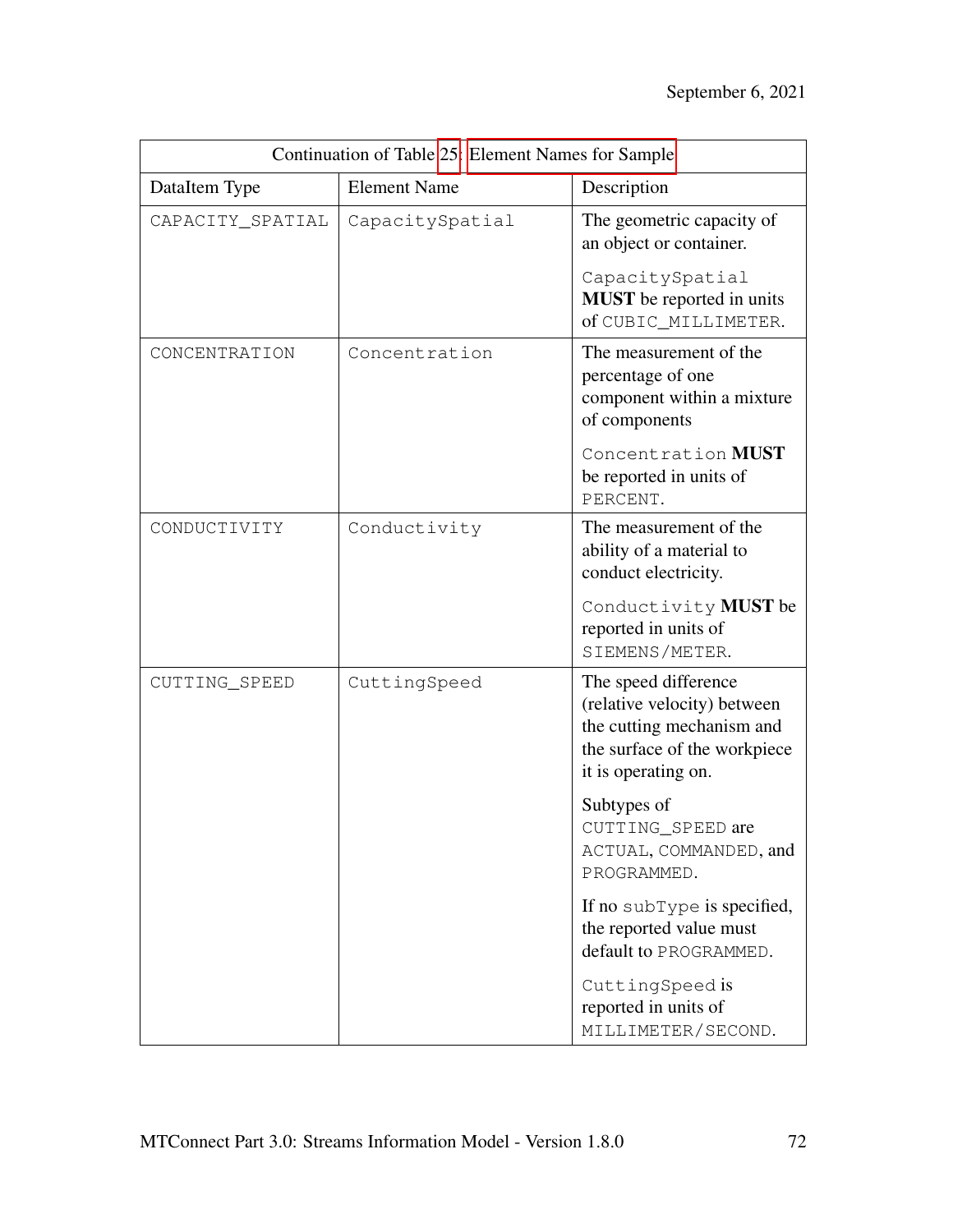| Continuation of Table 25: Element Names for Sample |                                       |                                                                                                                        |
|----------------------------------------------------|---------------------------------------|------------------------------------------------------------------------------------------------------------------------|
| DataItem Type                                      | <b>Element Name</b>                   | Description                                                                                                            |
| <b>DECELERATION</b>                                | Deceleration                          | Negative rate of change of<br>velocity.                                                                                |
|                                                    |                                       | Subtypes of<br>Deceleration are<br>ACTUAL, COMMANDED and<br>PROGRAMMED.                                                |
|                                                    |                                       | Deceleration MUST be<br>reported in units of<br>MILLIMETER/SECOND <sup>2</sup> .                                       |
| DENSITY                                            | Density                               | The volumetric mass of a<br>material per unit volume of<br>that material.                                              |
|                                                    |                                       | Density MUST be<br>reported in units of<br>MILLIGRAM/CUBIC_-<br>MILLIMETER.                                            |
| DEPOSITION_-<br>ACCELERATION_-<br>VOLUMETRIC       | DepositionAccelera-<br>tionVolumetric | The rate of change in spatial<br>volume of material<br>deposited in an additive<br>manufacturing process.              |
|                                                    |                                       | Subtypes of<br>DepositionAccelera-<br>tionVolumetricare<br>ACTUAL and COMMANDED.                                       |
|                                                    |                                       | If a subType is not<br>specified, the reported value<br>for the data MUST default<br>to the subtype of ACTUAL.         |
|                                                    |                                       | DepositionAccelera-<br>tionVolumetric MUST<br>be reported in units of<br>$CUBIC$ -<br>MILLIMETER/SECOND <sup>2</sup> . |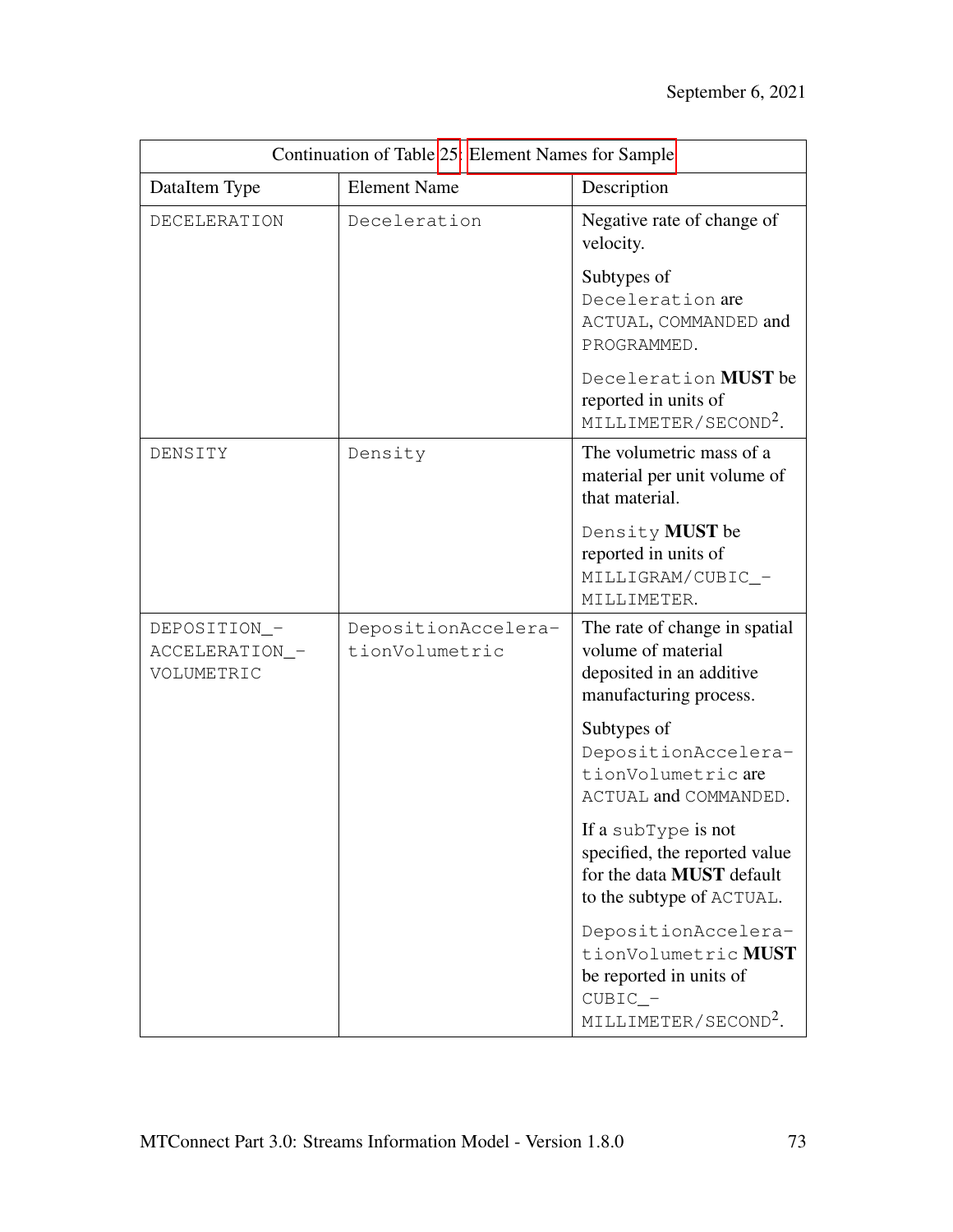| Continuation of Table 25: Element Names for Sample |                     |                                                                                                                       |
|----------------------------------------------------|---------------------|-----------------------------------------------------------------------------------------------------------------------|
| DataItem Type                                      | <b>Element Name</b> | Description                                                                                                           |
| DEPOSITION_-<br>DENSITY                            | DepositionDensity   | The density of the material<br>deposited in an additive<br>manufacturing process per<br>unit of volume.               |
|                                                    |                     | Subtypes of<br>DepositionDensity<br>are ACTUAL and<br>COMMANDED.                                                      |
|                                                    |                     | If a subType is not<br>specified, the reported value<br>for the data <b>MUST</b> default<br>to the subtype of ACTUAL. |
|                                                    |                     | DepositionDensity<br><b>MUST</b> be reported in units<br>of MILLIGRAM/CUBIC_-<br>MILLIMETER.                          |
| DEPOSITION_MASS                                    | DepositionMass      | The mass of the material<br>deposited in an additive<br>manufacturing process.                                        |
|                                                    |                     | Subtypes of<br>DepositionMass are<br>ACTUAL and COMMANDED.                                                            |
|                                                    |                     | If a subType is not<br>specified, the reported value<br>for the data <b>MUST</b> default<br>to the subtype of ACTUAL. |
|                                                    |                     | DepositionMass MUST<br>be reported in units of<br>MILLIGRAM.                                                          |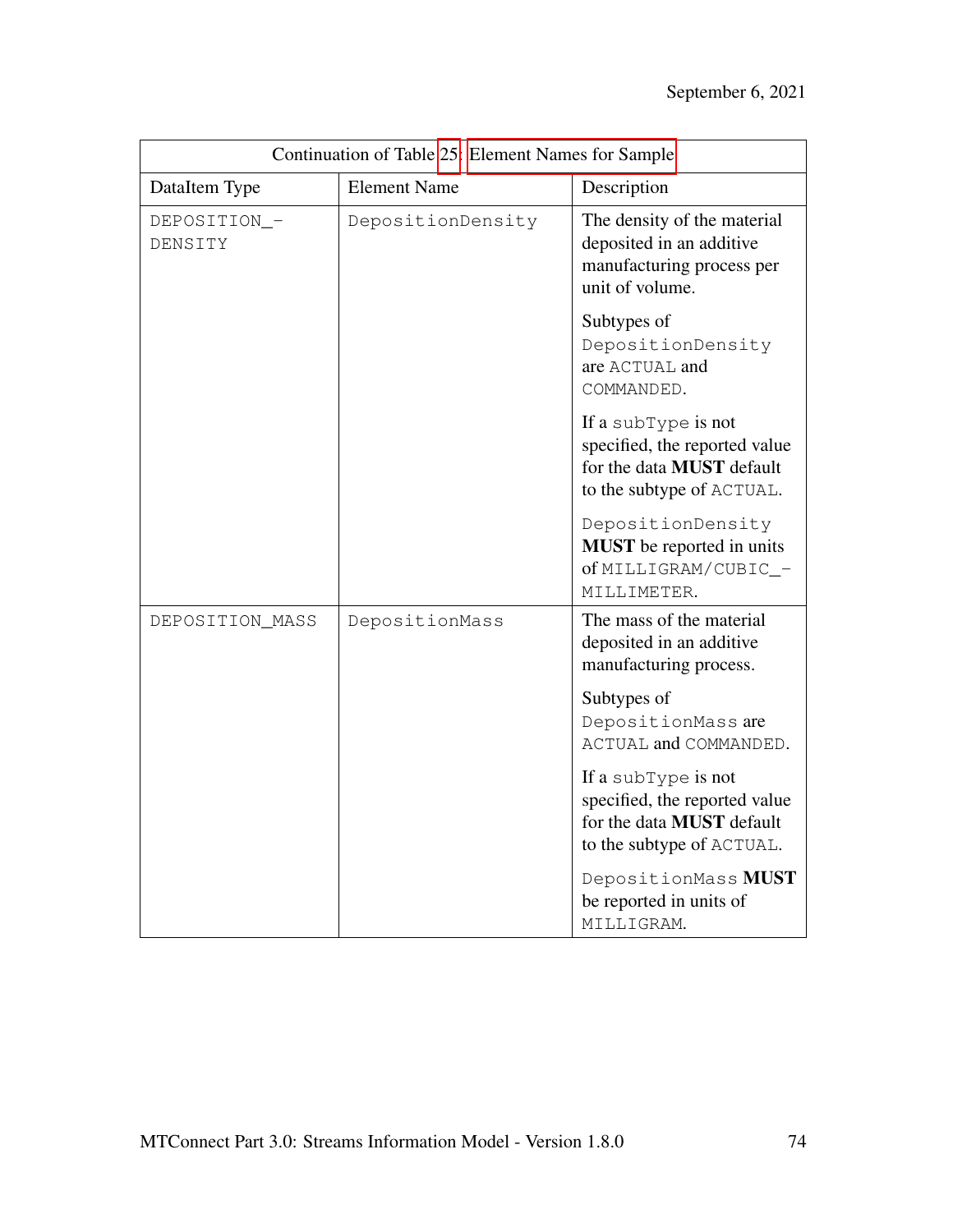| Continuation of Table 25: Element Names for Sample |                                                  |                                                                                                                       |
|----------------------------------------------------|--------------------------------------------------|-----------------------------------------------------------------------------------------------------------------------|
| DataItem Type                                      | <b>Element Name</b>                              | Description                                                                                                           |
| DEPOSITION_-<br>RATE_VOLUMETRIC                    | DepositionRateVolumet Therate at which a spatial | volume of material is<br>deposited in an additive<br>manufacturing process.                                           |
|                                                    |                                                  | Subtypes of Deposi-<br>tionRateVolumetric<br>are ACTUAL and<br>COMMANDED.                                             |
|                                                    |                                                  | If a subType is not<br>specified, the reported value<br>for the data <b>MUST</b> default<br>to the subtype of ACTUAL. |
|                                                    |                                                  | DepositionRateVolu-<br>metric MUST be reported<br>in units of CUBIC MIL-<br>LIMETER/SECOND.                           |
| DEPOSITION_-<br>VOLUME                             | DepositionVolume                                 | The spatial volume of<br>material deposited in an<br>additive manufacturing<br>process.                               |
|                                                    |                                                  | Subtypes of<br>DepositionVolume are<br>ACTUAL and COMMANDED.                                                          |
|                                                    |                                                  | If a subType is not<br>specified, the reported value<br>for the data MUST default<br>to the subtype of ACTUAL.        |
|                                                    |                                                  | DepositionVolume<br><b>MUST</b> be reported in units<br>of CUBIC_MILLIMETER.                                          |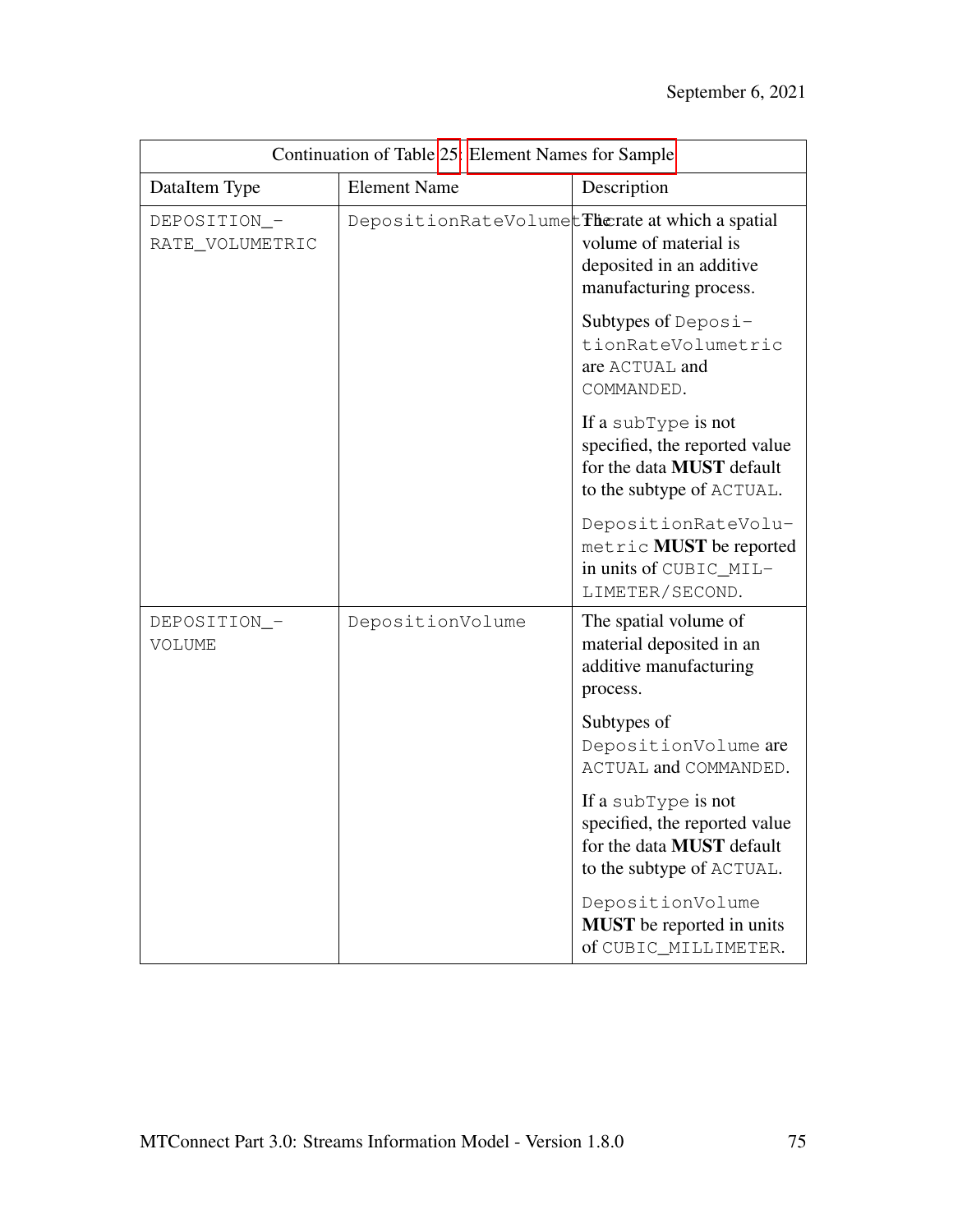| Continuation of Table 25: Element Names for Sample |                     |                                                                                                                                                 |
|----------------------------------------------------|---------------------|-------------------------------------------------------------------------------------------------------------------------------------------------|
| DataItem Type                                      | <b>Element Name</b> | Description                                                                                                                                     |
| <b>DIAMETER</b>                                    | Diameter            | The measured dimension of<br>a diameter.                                                                                                        |
|                                                    |                     | Diameter MUST be<br>reported in units of<br>MILLIMETER.                                                                                         |
| DISPLACEMENT                                       | Displacement        | The measurement of the<br>change in position of an<br>object.                                                                                   |
|                                                    |                     | Displacement MUST be<br>reported in units of<br>MILLIMETER.                                                                                     |
| ELECTRICAL_-<br>ENERGY                             | ElectricalEnergy    | The value of Wattage used<br>or generated by a component<br>over an interval of time.                                                           |
|                                                    |                     | ElectricalEnergy<br><b>MUST</b> be reported in units<br>of WATT_SECOND.                                                                         |
| EQUIPMENT_TIMER                                    | EquipmentTimer      | The measurement of the<br>amount of time a piece of<br>equipment or a sub-part of a<br>piece of equipment has<br>performed specific activities. |
|                                                    |                     | Subtypes of<br>EquipmentTimer are<br>LOADED, WORKING,<br>OPERATING, POWERED,<br>and DELAY.                                                      |
|                                                    |                     | A subType <b>MUST</b> always<br>be specified.                                                                                                   |
|                                                    |                     | EquipmentTimer MUST<br>be reported in units of<br>SECOND.                                                                                       |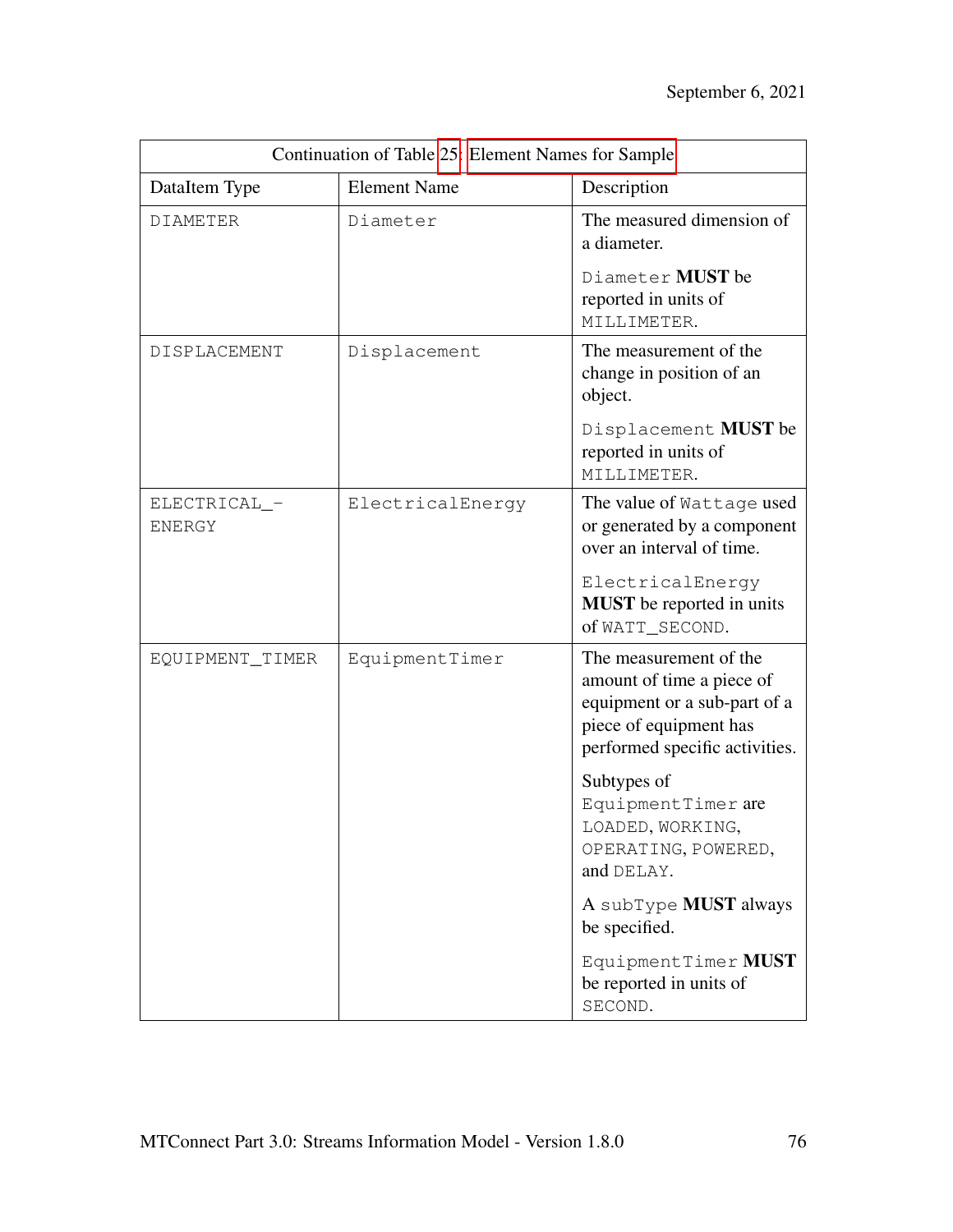| Continuation of Table 25: Element Names for Sample |                     |                                                                                                                              |
|----------------------------------------------------|---------------------|------------------------------------------------------------------------------------------------------------------------------|
| DataItem Type                                      | <b>Element Name</b> | Description                                                                                                                  |
| FILL_LEVEL                                         | FillLevel           | The measurement of the<br>amount of a substance<br>remaining compared to the<br>planned maximum amount<br>of that substance. |
|                                                    |                     | FillLevel MUST be<br>reported in units of<br>PERCENT.                                                                        |
| FLOW                                               | Flow                | The measurement of the rate<br>of flow of a fluid.                                                                           |
|                                                    |                     | Flow <b>MUST</b> be reported in<br>units of LITER/SECOND.                                                                    |
| FREQUENCY                                          | Frequency           | The measurement of the<br>number of occurrences of a<br>repeating event per unit<br>time.                                    |
|                                                    |                     | Frequency MUST be<br>reported in units of HERTZ.                                                                             |
| GLOBAL_POSITION                                    | GlobalPosition      | <b>DEPRECATED</b> in Version<br>1.1                                                                                          |
| HUMIDITY_-<br>ABSOLUTE                             | HumidityAbsolute    | The amount of water vapor<br>expressed in grams per<br>cubic meter.                                                          |
|                                                    |                     | Subtypes of<br>HumidityAbsolute are<br>ACTUAL and COMMANDED.                                                                 |
|                                                    |                     | If a subType is not<br>specified, the reported value<br>for the data <b>MUST</b> default<br>to the subtype of ACTUAL.        |
|                                                    |                     | HumidityAbsolute<br><b>MUST</b> be reported in units<br>of GRAM/CUBIC_METER.                                                 |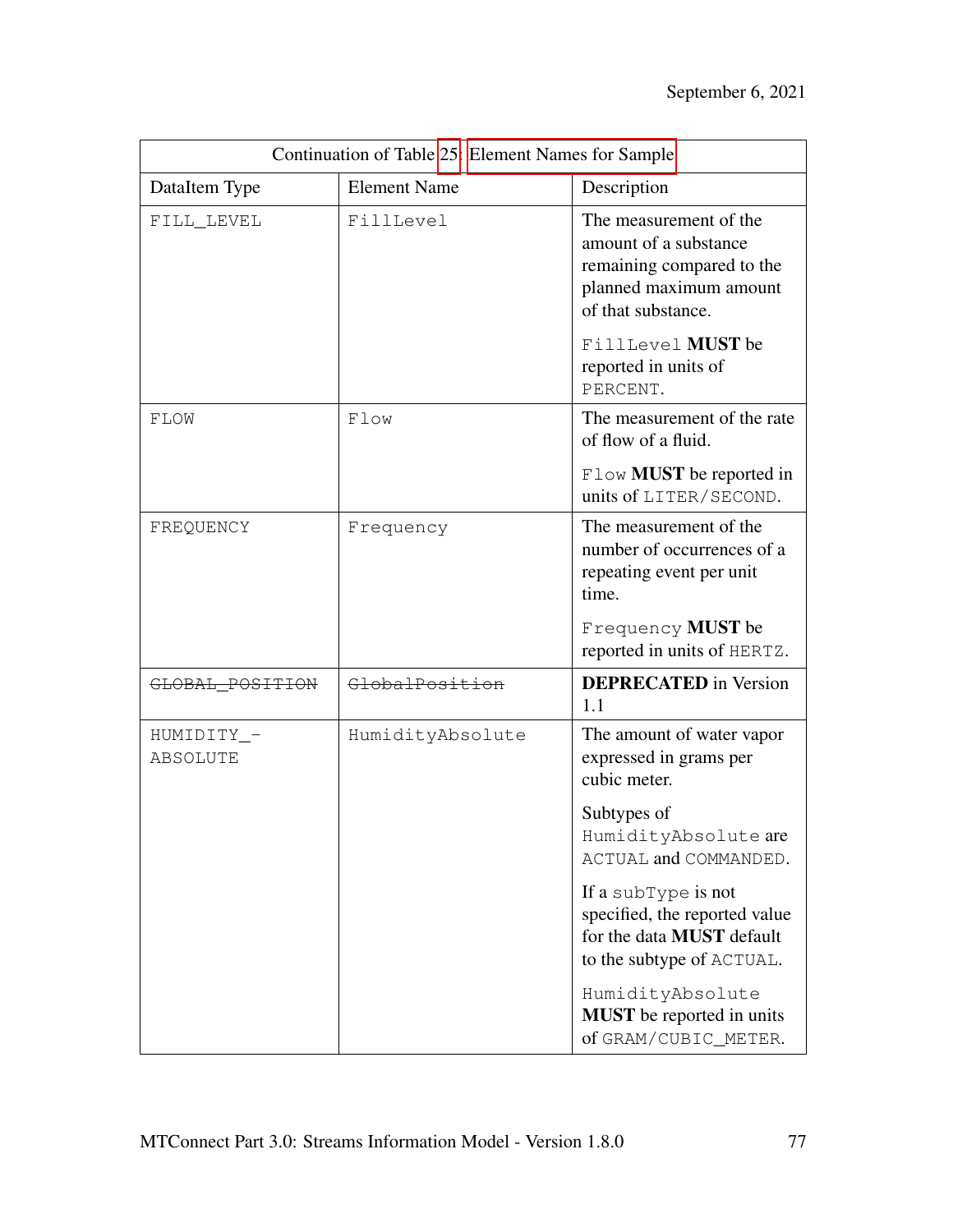| Continuation of Table 25: Element Names for Sample |                     |                                                                                                                                   |
|----------------------------------------------------|---------------------|-----------------------------------------------------------------------------------------------------------------------------------|
| DataItem Type                                      | <b>Element Name</b> | Description                                                                                                                       |
| HUMIDITY_-<br><b>RELATIVE</b>                      | HumidityRelative    | The amount of water vapor<br>present expressed as a<br>percent to reach saturation at<br>the same temperature.                    |
|                                                    |                     | Subtypes of<br>HumidityRelative are<br>ACTUAL and COMMANDED.                                                                      |
|                                                    |                     | If a subType is not<br>specified, the reported value<br>for the data <b>MUST</b> default<br>to the subtype of ACTUAL.             |
|                                                    |                     | HumidityRelative<br><b>MUST</b> be reported in units<br>of PERCENT.                                                               |
| HUMIDITY_-<br>SPECIFIC                             | HumiditySpecific    | The ratio of the water vapor<br>present over the total weight<br>of the water vapor and air<br>present expressed as a<br>percent. |
|                                                    |                     | Subtypes of<br>HumiditySpecificare<br>ACTUAL and COMMANDED.                                                                       |
|                                                    |                     | If a subType is not<br>specified, the reported value<br>for the data <b>MUST</b> default<br>to the subtype of ACTUAL.             |
|                                                    |                     | HumiditySpecific<br><b>MUST</b> be reported in units<br>of PERCENT.                                                               |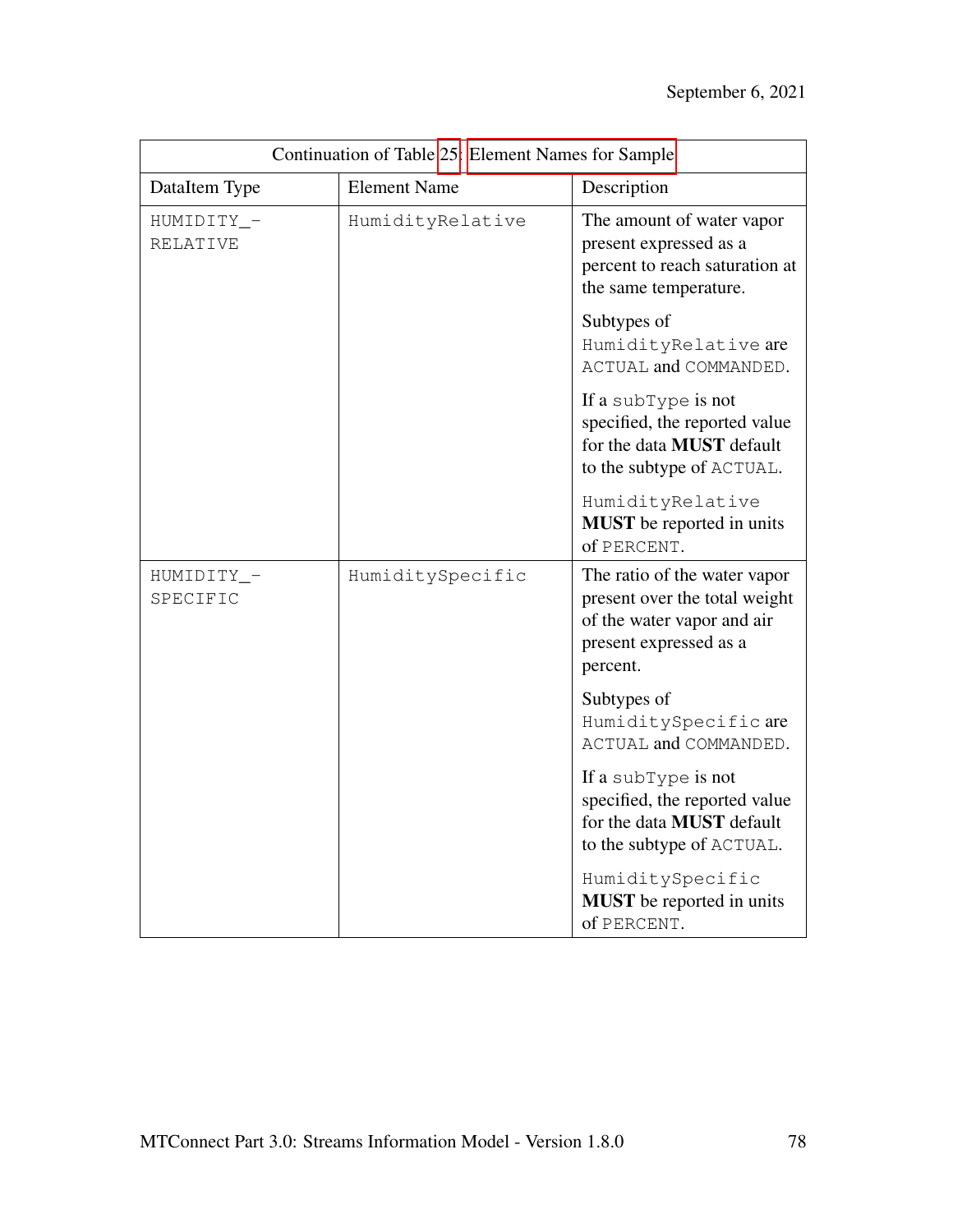| Continuation of Table 25: Element Names for Sample |                     |                                                                                                                             |
|----------------------------------------------------|---------------------|-----------------------------------------------------------------------------------------------------------------------------|
| DataItem Type                                      | <b>Element Name</b> | Description                                                                                                                 |
| LENGTH                                             | Length              | The measurement of the<br>length of an object.                                                                              |
|                                                    |                     | Subtypes of Length are<br>STANDARD, REMAINING,<br>and USEABLE.                                                              |
|                                                    |                     | If a subType is not<br>specified, the reported value<br>for the data <b>MUST</b> default<br>to the subType of<br>REMAINING. |
|                                                    |                     | Length <b>MUST</b> be reported<br>in units of MILLIMETER.                                                                   |
| <del>LEVEL</del>                                   | <b>Level</b>        | <b>DEPRECATED</b> in Version<br>1.2. See FILL_LEVEL                                                                         |
| LINEAR_FORCE                                       | LinearForce         | A <i>Force</i> applied to a mass in<br>one direction only.                                                                  |
|                                                    |                     | LinearForce MUST be<br>reported in units of<br>NEWTON.                                                                      |
| LOAD                                               | Load                | The measurement of the<br>actual versus the standard<br>rating of a piece of<br>equipment.                                  |
|                                                    |                     | Load MUST be reported in<br>units of PERCENT.                                                                               |
| MASS                                               | Mass                | The measurement of the<br>mass of an object(s) or an<br>amount of material.                                                 |
|                                                    |                     | Mass <b>MUST</b> be reported in<br>units of KILOGRAM.                                                                       |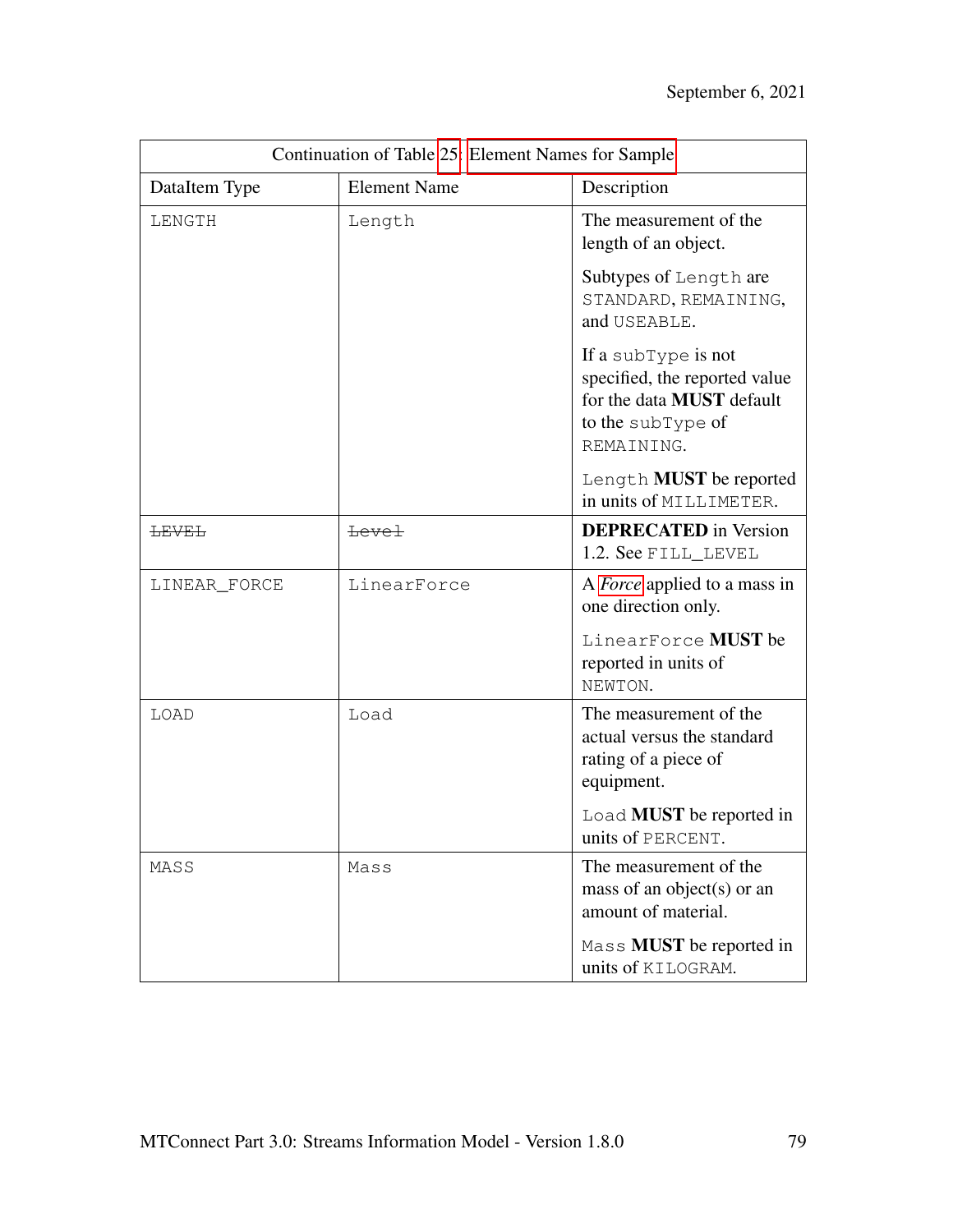| Continuation of Table 25: Element Names for Sample |                                                 |                                                                                                                                                                                                                                                                             |
|----------------------------------------------------|-------------------------------------------------|-----------------------------------------------------------------------------------------------------------------------------------------------------------------------------------------------------------------------------------------------------------------------------|
| DataItem Type                                      | <b>Element Name</b>                             | Description                                                                                                                                                                                                                                                                 |
| OBSERVATION_-<br>UPDATE_RATE                       | ObservationUpdateRateThe average rate of change | of values for data items in<br>the MTConnect streams.<br>The average is computed<br>over a rolling window<br>defined by the<br>implementation.<br>ObservationUpdateRate<br><b>MUST</b> be reported in units<br>of COUNT/SECOND.                                             |
| ORIENTATION                                        | Orientation                                     | A measured or calculated<br>orientation of a plane or<br>vector relative to a cartesian<br>coordinate system                                                                                                                                                                |
|                                                    |                                                 | The value of<br>Orientation MUST be<br>three space-delimited<br>floating-point numbers and<br><b>MUST</b> be in units of<br>DEGREE_3D. The values<br>represent the degrees of<br>rotation around the X, Y, and<br>Z axes respectively as the<br>ordered values A, B, and C. |
|                                                    |                                                 | If any of the rotations is not<br>known, it <b>MUST</b> be zero<br>(0).                                                                                                                                                                                                     |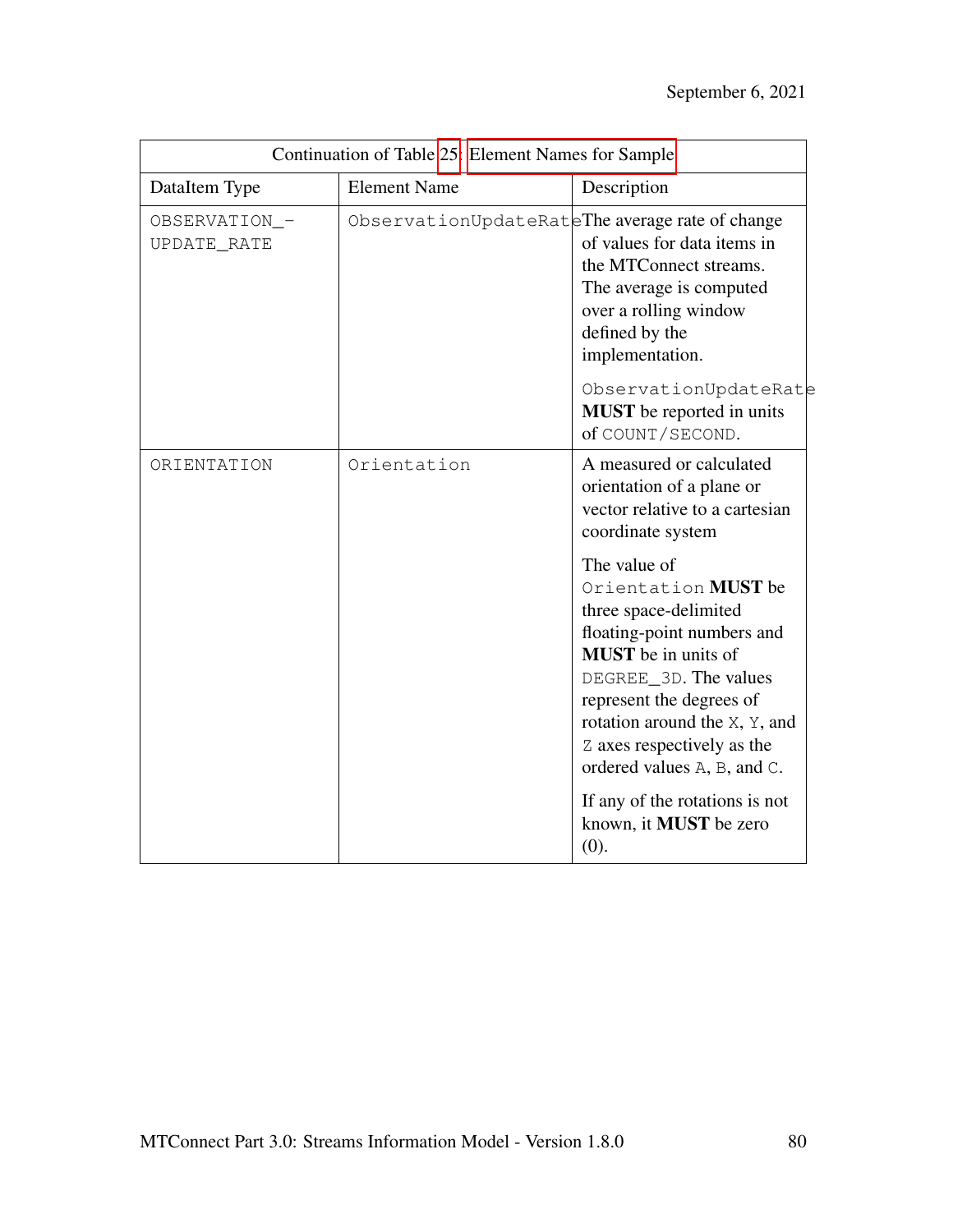| Continuation of Table 25: Element Names for Sample |                                |                                                                                                                              |
|----------------------------------------------------|--------------------------------|------------------------------------------------------------------------------------------------------------------------------|
| DataItem Type                                      | <b>Element Name</b>            | Description                                                                                                                  |
| PATH_FEEDRATE                                      | PathFeedrate                   | The measurement of the<br>feedrate for the axes, or a<br>single axis, associated with<br>a Path component-a vector.          |
|                                                    |                                | Subtypes of<br>PathFeedrate are<br>ACTUAL,<br>COMMANDED, JOG,<br>PROGRAMMED, and RAPID.                                      |
|                                                    |                                | If a subType is not<br>specified, the reported value<br>for the data <b>MUST</b> default<br>to the subType of<br>PROGRAMMED. |
|                                                    |                                | PathFeedrate MUST be<br>reported in units of<br>MILLIMETER/SECOND.                                                           |
| PATH_FEEDRATE_-<br>PER_REVOLUTION                  | PathFeedratePerRev-<br>olution | The feedrate for the axes, or<br>a single axis.                                                                              |
|                                                    |                                | PathFeedratePerRev-<br>olution is reported in<br>units of MILLIME-<br>TER/REVOLUTION.                                        |
|                                                    |                                | Subtypes of PathFee-<br>dratePerRevolution<br>are ACTUAL, COMMANDED,<br>and PROGRAMMED.                                      |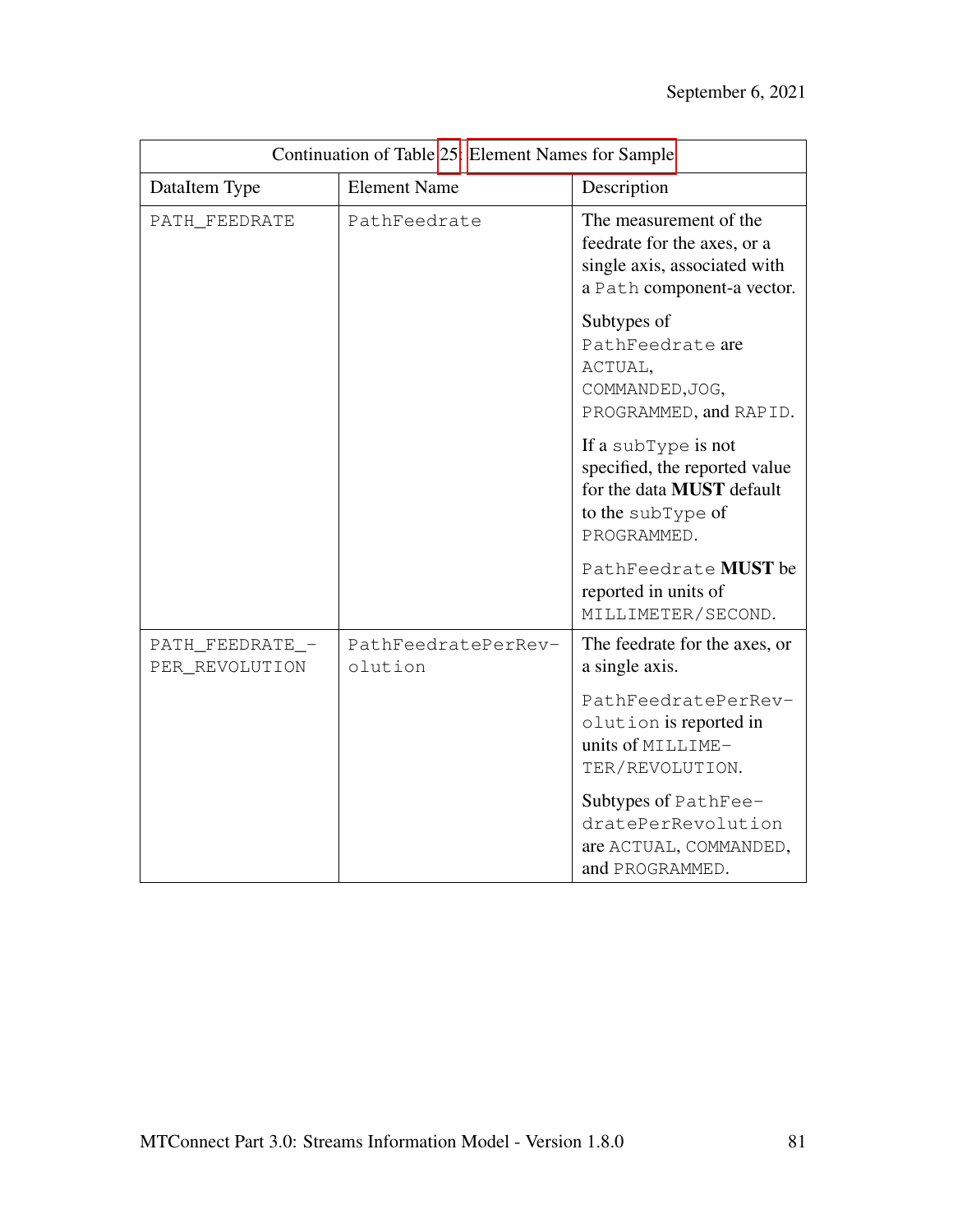| Continuation of Table 25: Element Names for Sample |                     |                                                                                                                                                                                                                                                                                                                                     |
|----------------------------------------------------|---------------------|-------------------------------------------------------------------------------------------------------------------------------------------------------------------------------------------------------------------------------------------------------------------------------------------------------------------------------------|
| DataItem Type                                      | <b>Element Name</b> | Description                                                                                                                                                                                                                                                                                                                         |
| PATH_POSITION                                      | PathPosition        | A measured or calculated<br>position of a control point<br>reported by a piece of<br>equipment expressed in<br>WORK coordinates. The<br>coordinate system will revert<br>to MACHINE coordinates if<br>WORK coordinates are not<br>available.                                                                                        |
|                                                    |                     | Subtypes of<br>PathPosition are<br>ACTUAL, PROGRAMMED,<br>COMMANDED, TARGET, and<br>PROBE.                                                                                                                                                                                                                                          |
|                                                    |                     | If a subType is not<br>specified, the reported value<br>for the data <b>MUST</b> default<br>to the subtype of ACTUAL.                                                                                                                                                                                                               |
|                                                    |                     | PathPosition MUST be<br>reported as a set of<br>space-delimited<br>floating-point numbers<br>representing a point in 3-D<br>space. The position of the<br>control point MUST be<br>reported in units of<br>MILLIMETER and listed in<br>order of X, Y, and Z<br>referenced to the coordinate<br>system of the piece of<br>equipment. |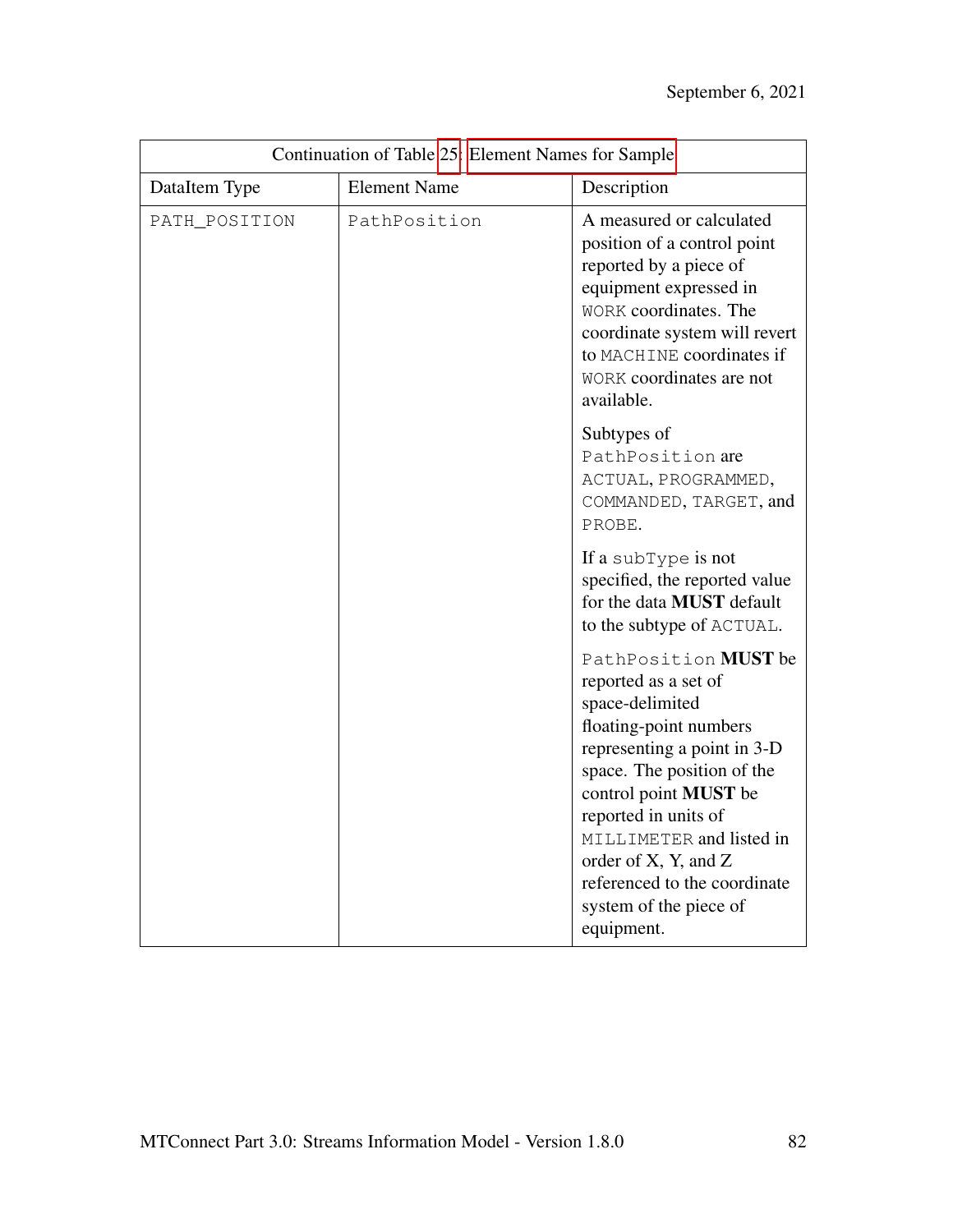| Continuation of Table 25: Element Names for Sample |                     |                                                                                                                                                                                                            |
|----------------------------------------------------|---------------------|------------------------------------------------------------------------------------------------------------------------------------------------------------------------------------------------------------|
| DataItem Type                                      | <b>Element Name</b> | Description                                                                                                                                                                                                |
| PATH_POSITION<br>(Continued)                       | PathPosition        | An example of the value<br>reported for<br>PathPosition would be:<br>$\epsilon$ PathPosition >10.123<br>55.232 100.981<br>$\langle$ PathPosition> Where X =<br>10.123, $Y = 55.232$ , and<br>$Z=100.981$ . |
| PH                                                 | PH                  | A measure of the acidity or<br>alkalinity of a solution.<br><b>PH MUST</b> be reported in<br>units of PH.                                                                                                  |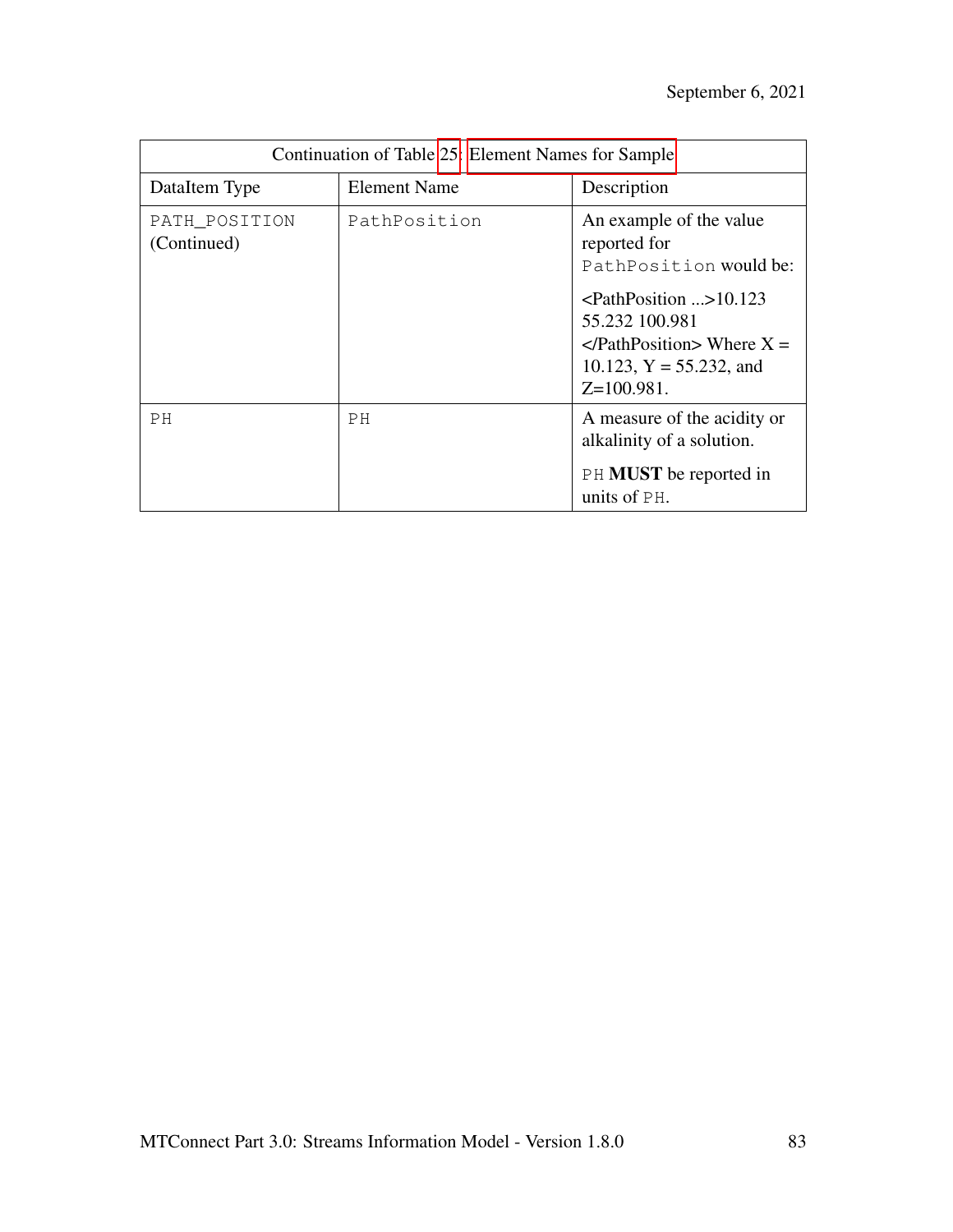| Continuation of Table 25: Element Names for Sample |                     |                                                                                                                                                                                                                       |
|----------------------------------------------------|---------------------|-----------------------------------------------------------------------------------------------------------------------------------------------------------------------------------------------------------------------|
| DataItem Type                                      | <b>Element Name</b> | Description                                                                                                                                                                                                           |
| POSITION                                           | Position            | A measured or calculated<br>position of a Component<br>element as reported by a<br>piece of equipment.                                                                                                                |
|                                                    |                     | Subtypes of Position are<br>ACTUAL, COMMANDED,<br>PROGRAMMED, and<br>TARGET.                                                                                                                                          |
|                                                    |                     | If a subType is not<br>specified, the reported value<br>for the data MUST default<br>to the subType of<br>ACTUAL.                                                                                                     |
|                                                    |                     | When Position is<br>provided representing a<br>measured value for the<br>physical axes of the piece of<br>equipment, the data <b>MUST</b><br>be provided in MACHINE<br>coordinates.                                   |
|                                                    |                     | When Position is<br>provided representing a<br>logical or calculated<br>position, the data <b>MUST</b> be<br>provided in WORK<br>coordinates and is associated<br>with a Path element of the<br>equipment controller. |
|                                                    |                     | Position MUST be<br>reported in units of<br>MILLIMETER.                                                                                                                                                               |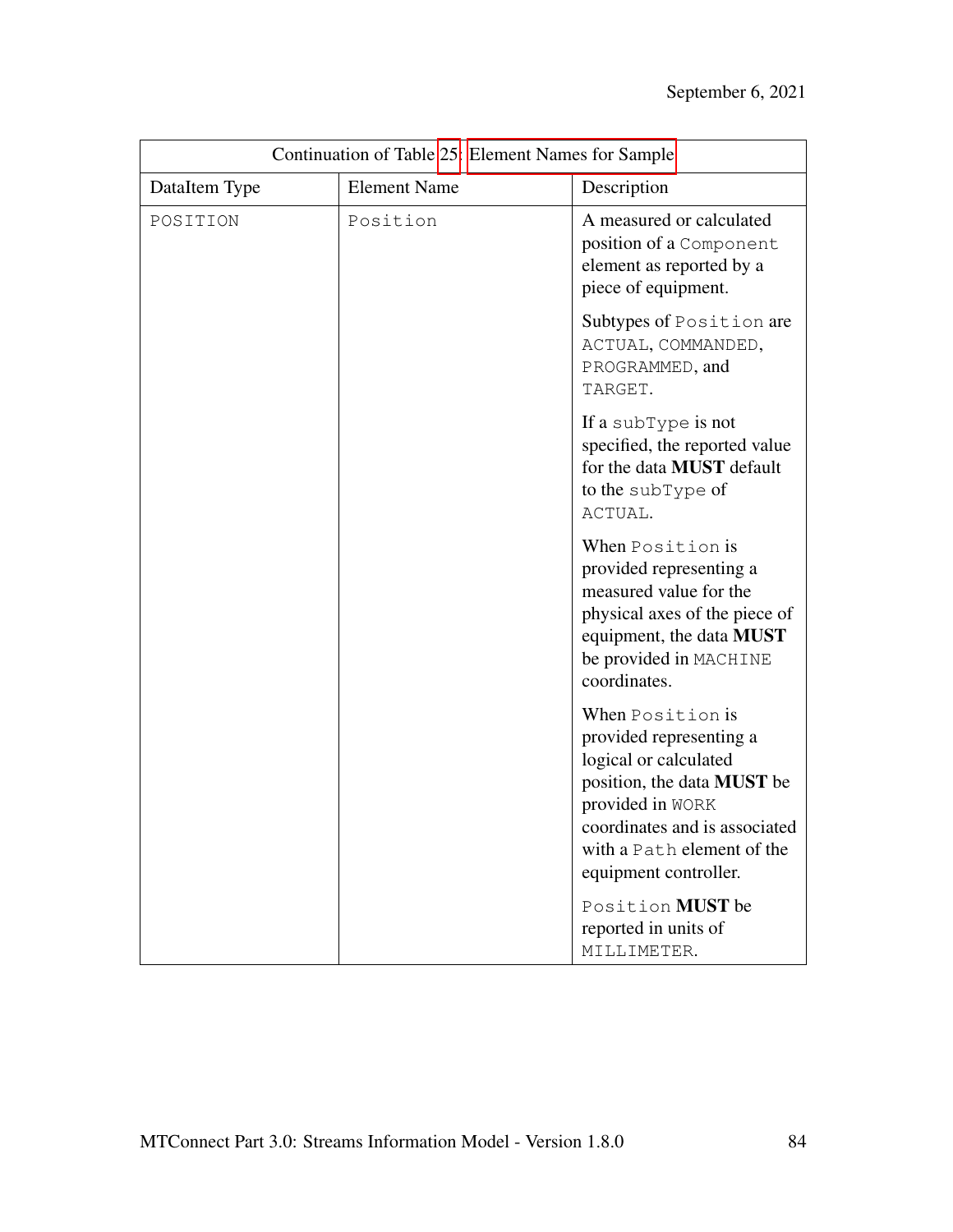| Continuation of Table 25: Element Names for Sample |                     |                                                                                                                                                                            |
|----------------------------------------------------|---------------------|----------------------------------------------------------------------------------------------------------------------------------------------------------------------------|
| DataItem Type                                      | <b>Element Name</b> | Description                                                                                                                                                                |
| POWER FACTOR                                       | PowerFactor         | The measurement of the<br>ratio of real power flowing<br>to a load to the apparent<br>power in that AC circuit.<br>PowerFactor MUST be<br>reported in units of<br>PERCENT. |
| PRESSURE                                           | Pressure            | The force per unit area<br>measured relative to<br>atmospheric pressure.<br>Commonly referred to as<br>gauge pressure.<br>Pressure MUST be<br>reported in units of         |
|                                                    |                     | PASCAL.                                                                                                                                                                    |
| PRESSURE_-<br>ABSOLUTE                             | PressureAbsolute    | The force per unit area<br>measured relative to a<br>vacuum.                                                                                                               |
|                                                    |                     | PressureAbsolute<br><b>MUST</b> be reported in units<br>of PASCAL.                                                                                                         |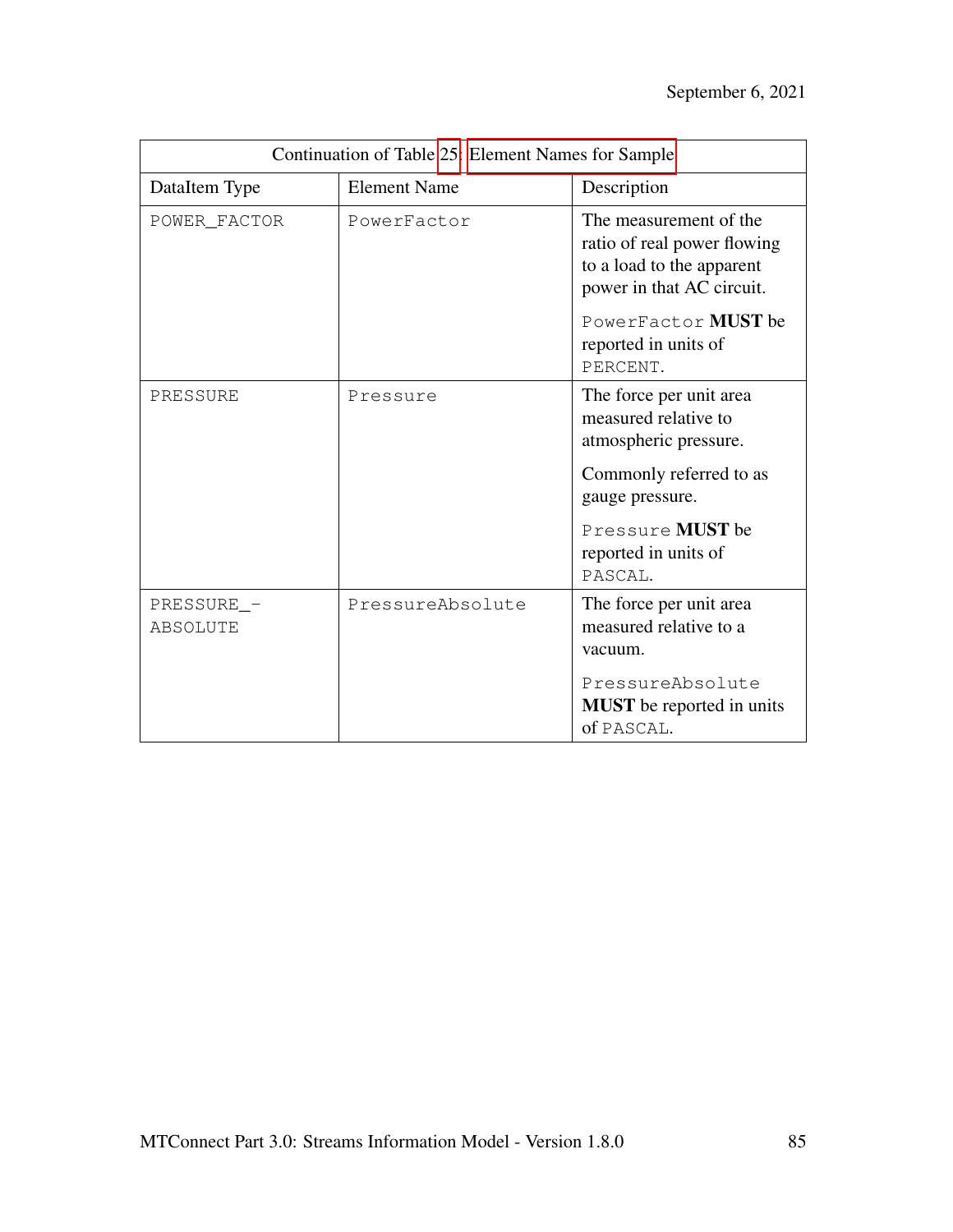| Continuation of Table 25: Element Names for Sample |                     |                                                                                                                                                                                                  |
|----------------------------------------------------|---------------------|--------------------------------------------------------------------------------------------------------------------------------------------------------------------------------------------------|
| DataItem Type                                      | <b>Element Name</b> | Description                                                                                                                                                                                      |
| PROCESS_TIMER                                      | ProcessTimer        | The measurement of the<br>amount of time a piece of<br>equipment has performed<br>different types of activities<br>associated with the process<br>being performed at that<br>piece of equipment. |
|                                                    |                     | Subtypes of<br>ProcessTimer are<br>PROCESS, and DELAY.                                                                                                                                           |
|                                                    |                     | A subType <b>MUST</b> always<br>be specified.                                                                                                                                                    |
|                                                    |                     | ProcessTimer MUST be<br>reported in units of<br>SECOND.                                                                                                                                          |
| PRESSURIZATION_-<br>RATE                           | PressurizationRate  | The change of pressure per<br>unit time.                                                                                                                                                         |
|                                                    |                     | Subtypes of<br>PressurizationRate<br>are ACTUAL, COMMANDED<br>and PROGRAMMED.                                                                                                                    |
|                                                    |                     | PressurizationRate<br><b>MUST</b> be reported in units<br>of PASCAL/SECOND.                                                                                                                      |
| RESISTANCE                                         | Resistance          | The measurement of the<br>degree to which a substance<br>opposes the passage of an<br>electric current.                                                                                          |
|                                                    |                     | Resistance MUST be<br>reported in units of OHM.                                                                                                                                                  |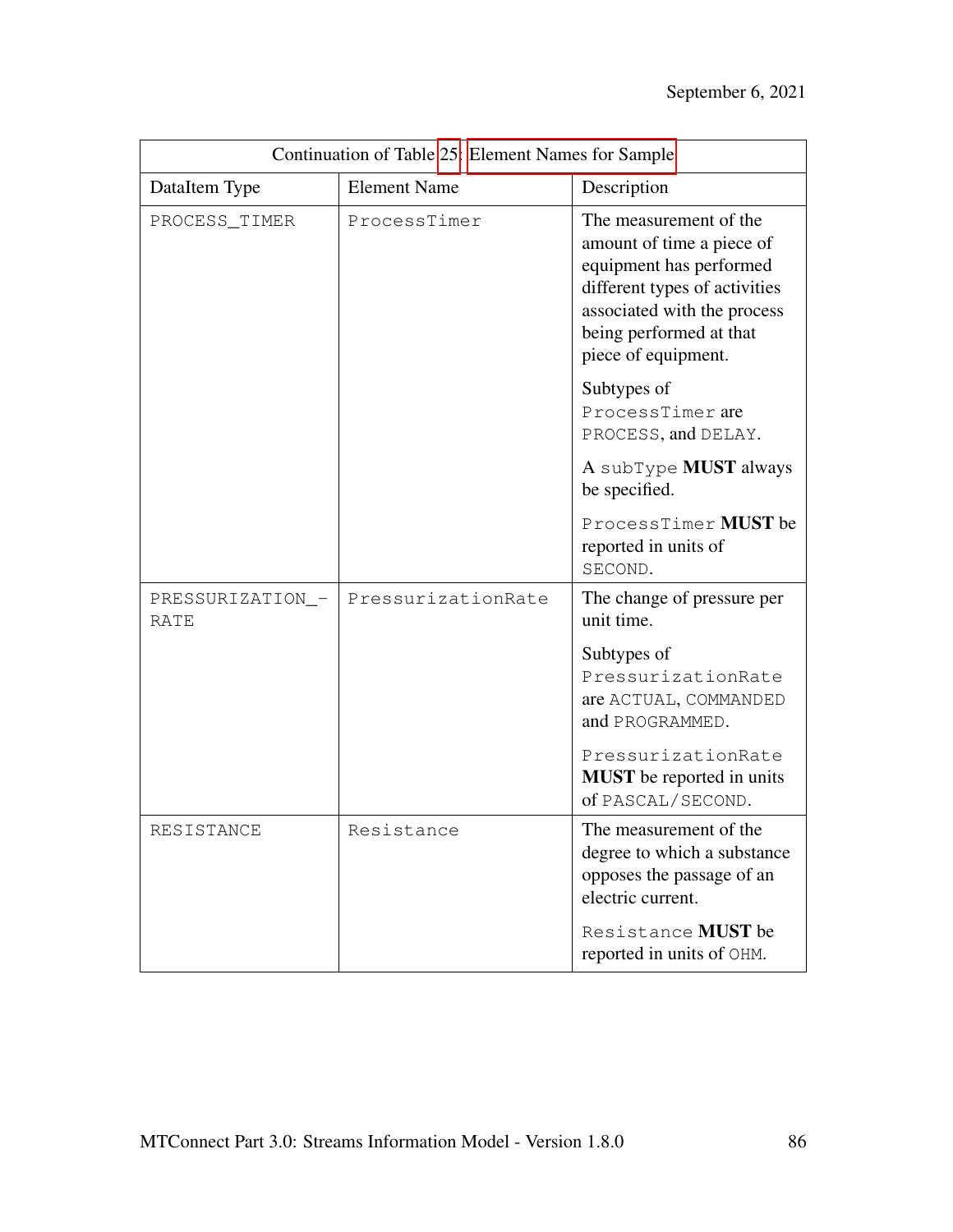| Continuation of Table 25: Element Names for Sample |                     |                                                                                                                     |
|----------------------------------------------------|---------------------|---------------------------------------------------------------------------------------------------------------------|
| DataItem Type                                      | <b>Element Name</b> | Description                                                                                                         |
| ROTARY_VELOCITY                                    | RotaryVelocity      | The measurement of the<br>rotational speed of a rotary<br>axis.                                                     |
|                                                    |                     | Subtypes of<br>RotaryVelocity are<br>ACTUAL, COMMANDED and<br>PROGRAMMED.                                           |
|                                                    |                     | If a subType is not<br>specified, the reported value<br>for the data MUST default<br>to the subType of<br>ACTUAL.   |
|                                                    |                     | RotaryVelocity MUST<br>be reported in units of<br>REVOLUTION/MINUTE.                                                |
| SOUND_LEVEL                                        | SoundLevel          | The measurement of a sound<br>level or sound pressure level<br>relative to atmospheric<br>pressure.                 |
|                                                    |                     | Subtypes of SoundLevel<br>are NO_SCALE, A_SCALE,<br>B_SCALE, C_SCALE and<br>D_SCALE.                                |
|                                                    |                     | If a subType is not<br>specified, the reported value<br>for the data MUST default<br>to the subType of<br>NO SCALE. |
|                                                    |                     | SoundLevel MUST be<br>reported in units of<br>DECIBEL.                                                              |
| SPINDLE_SPEED                                      | SpindleSpeed        | <b>DEPRECATED</b> in Version<br>1.2. Replaced by<br>ROTARY_VELOCITY                                                 |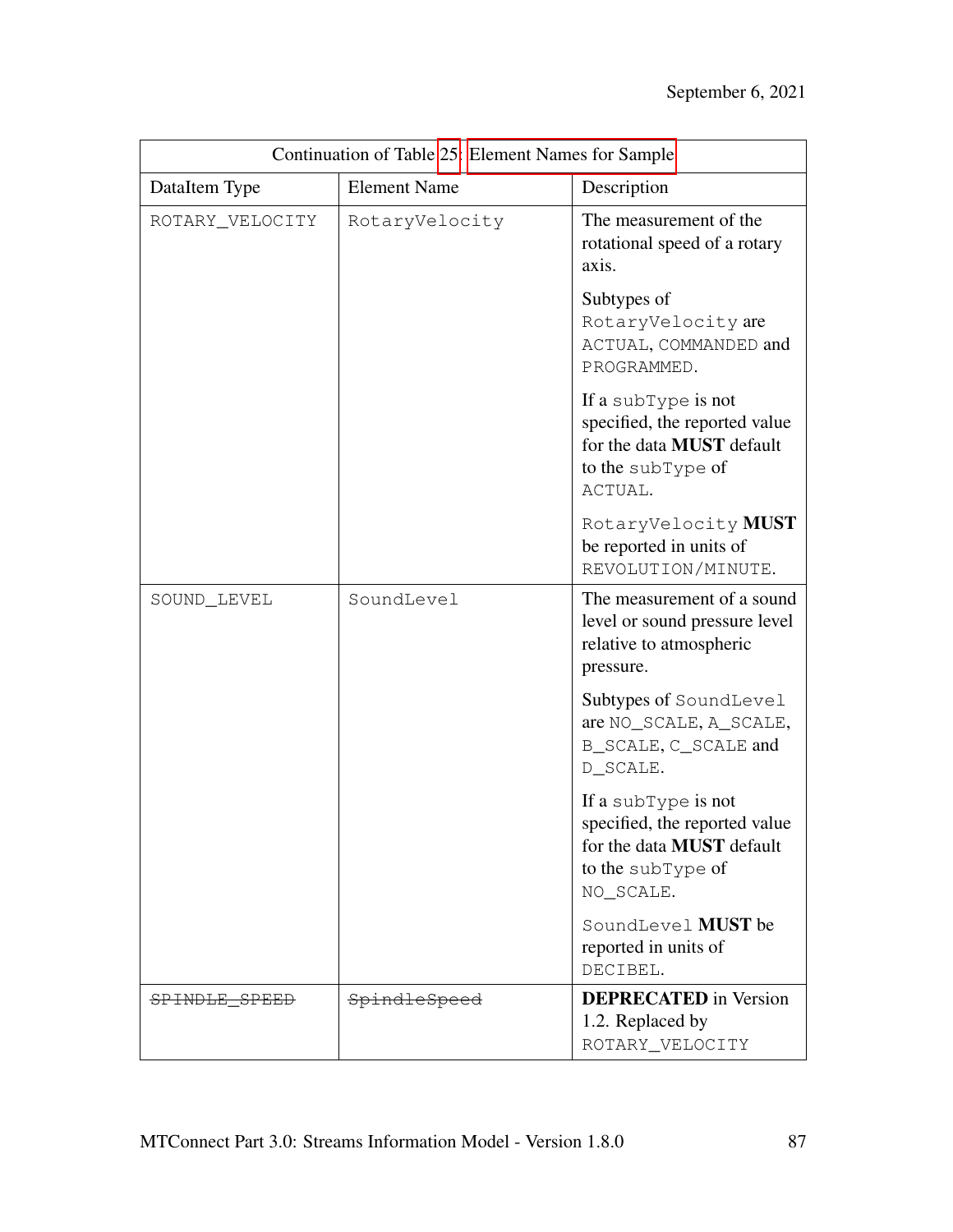| Continuation of Table 25: Element Names for Sample |                     |                                                                                                                       |
|----------------------------------------------------|---------------------|-----------------------------------------------------------------------------------------------------------------------|
| DataItem Type                                      | <b>Element Name</b> | Description                                                                                                           |
| STRAIN                                             | Strain              | The measurement of the<br>amount of deformation per<br>unit length of an object<br>when a load is applied.            |
|                                                    |                     | Strain MUST be reported<br>in units of PERCENT.                                                                       |
| TEMPERATURE                                        | Temperature         | The measurement of<br>temperature.                                                                                    |
|                                                    |                     | Subtypes of<br>Temperature are<br>ACTUAL and COMMANDED.                                                               |
|                                                    |                     | If a subType is not<br>specified, the reported value<br>for the data <b>MUST</b> default<br>to the subtype of ACTUAL. |
|                                                    |                     | Temperature MUST be<br>reported in units of<br>CELSIUS.                                                               |
| TENSION                                            | Tension             | The measurement of a force<br>that stretches or elongates an<br>object.                                               |
|                                                    |                     | Tension MUST be<br>reported in units of<br>NEWTON.                                                                    |
| TILT                                               | Tilt                | The measurement of angular<br>displacement.                                                                           |
|                                                    |                     | Tilt <b>MUST</b> be reported in<br>units of MICRO_RADIAN.                                                             |
| TORQUE                                             | Torque              | The measurement of the<br>turning force exerted on an<br>object or by an object.                                      |
|                                                    |                     | Torque <b>MUST</b> be reported<br>in units of<br>NEWTON_METER.                                                        |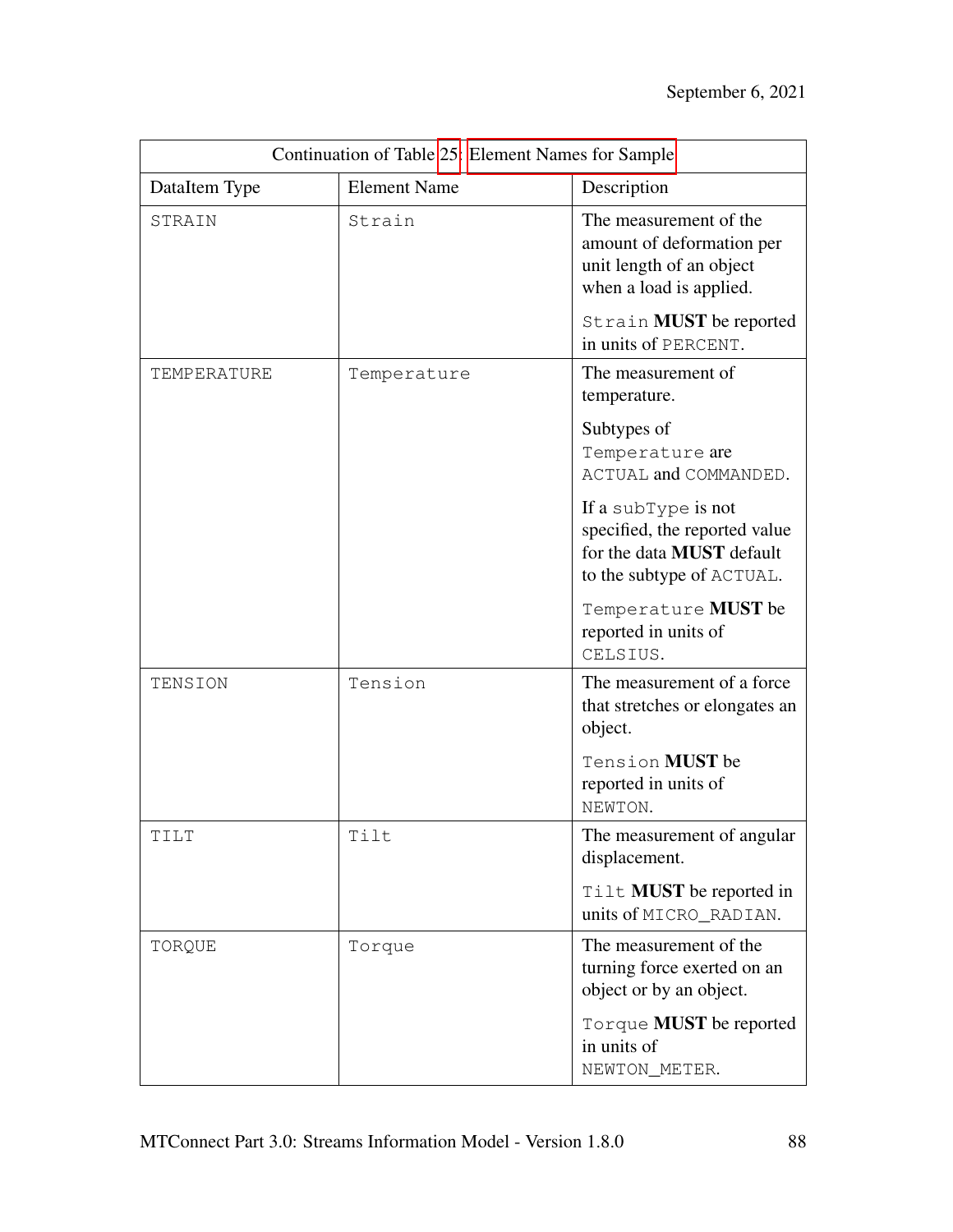| Continuation of Table 25: Element Names for Sample |                     |                                                                                                                                                                                                                  |
|----------------------------------------------------|---------------------|------------------------------------------------------------------------------------------------------------------------------------------------------------------------------------------------------------------|
| DataItem Type                                      | <b>Element Name</b> | Description                                                                                                                                                                                                      |
| VELOCITY                                           | Velocity            | The measurement of the rate<br>of change of position of a<br>Component.                                                                                                                                          |
|                                                    |                     | When provided as the<br>Velocity of the Axes<br>Component, it represents<br>the value of the velocity<br>vector for all given axes,<br>similar to PathFeedrate.                                                  |
|                                                    |                     | When provided as the<br>Velocity of an individual<br>Axis Component, it<br>represents the value of the<br>velocity for that specific axis<br>with no influence of the<br>relative velocity of any other<br>axes. |
|                                                    |                     | Velocity MUST be<br>reported in units of<br>MILLIMETER/SECOND.                                                                                                                                                   |
| VISCOSITY                                          | Viscosity           | The measurement of a fluids<br>resistance to flow.                                                                                                                                                               |
|                                                    |                     | Viscosity MUST be<br>reported in units of<br>PASCAL_SECOND.                                                                                                                                                      |
| <b>VOLTAGE</b>                                     | Voltage             | <b>DEPRECATED</b> in Version<br>1.6. Replaced by<br>VOLTAGE_AC and<br>VOLTAGE_DC.                                                                                                                                |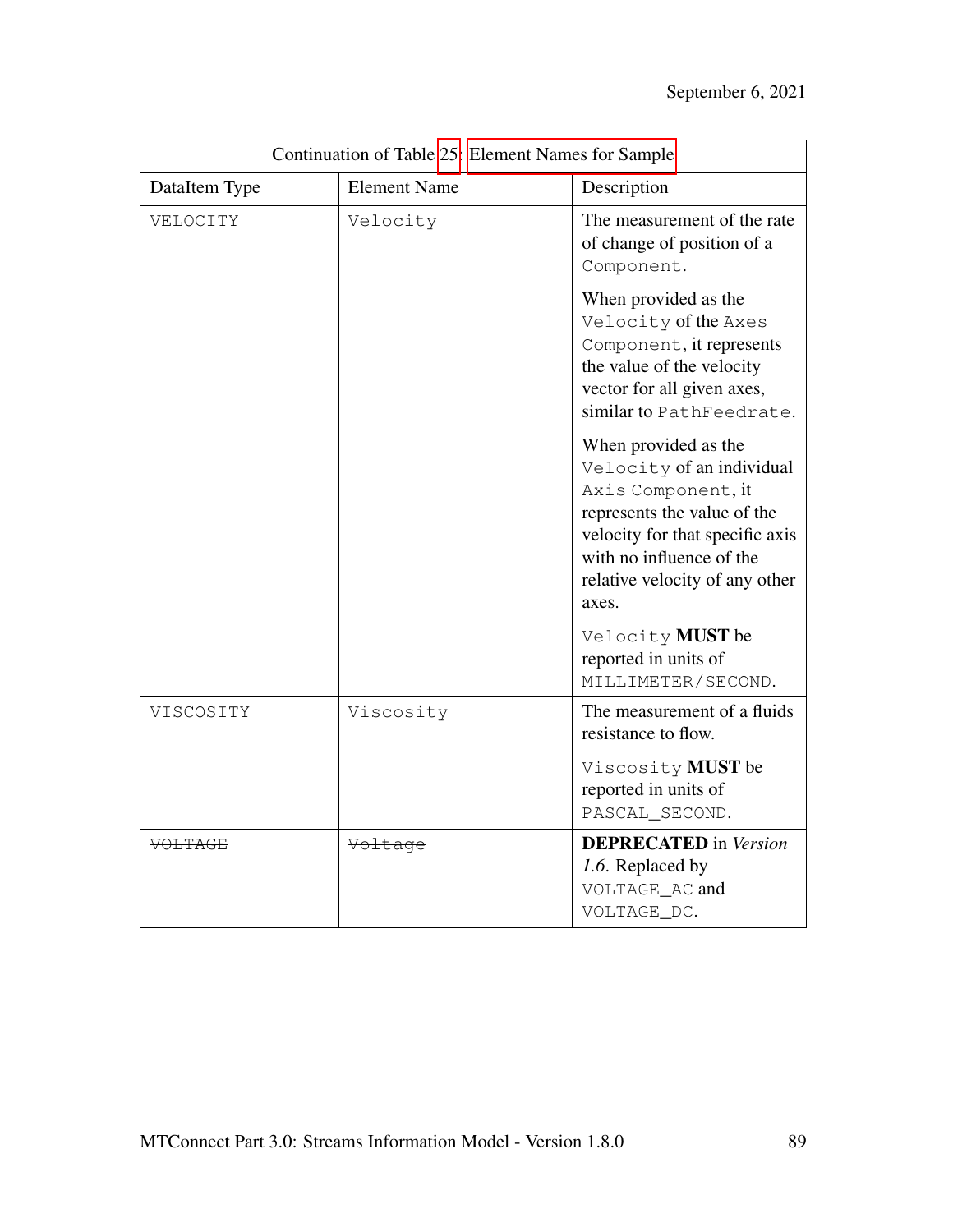| Continuation of Table 25: Element Names for Sample |                     |                                                                                                                                                                                                                                                         |
|----------------------------------------------------|---------------------|---------------------------------------------------------------------------------------------------------------------------------------------------------------------------------------------------------------------------------------------------------|
| DataItem Type                                      | <b>Element Name</b> | Description                                                                                                                                                                                                                                             |
| VOLTAGE AC                                         | VoltageAC           | The measurement of the<br>electrical potential between<br>two points in an electrical<br>circuit in which the current<br>periodically reverses<br>direction.                                                                                            |
|                                                    |                     | Subtypes of VOLTAGE_AC<br>are ACTUAL,<br>PROGRAMMED, and<br>COMMANDED.                                                                                                                                                                                  |
|                                                    |                     | VoltageAC MUST be in<br>units of VOLT.                                                                                                                                                                                                                  |
| VOLTAGE_DC                                         | VoltageDC           | The measurement of the<br>electrical potential between<br>two points in an electrical<br>circuit in which the current<br>is unidirectional.                                                                                                             |
|                                                    |                     | Subtypes of VOLTAGE_DC<br>are ACTUAL,<br>PROGRAMMED, and<br>COMMANDED.                                                                                                                                                                                  |
|                                                    |                     | VoltageDC MUST be in<br>units of VOLT.                                                                                                                                                                                                                  |
| VOLT_AMPERE                                        | VoltAmpere          | The measurement of the<br>apparent power in an<br>electrical circuit, equal to<br>the product of<br>root-mean-square (RMS)<br>voltage and RMS current<br>(commonly referred to as<br>VA).<br>VoltAmpere MUST be<br>reported in units of<br>VOLT_AMPERE. |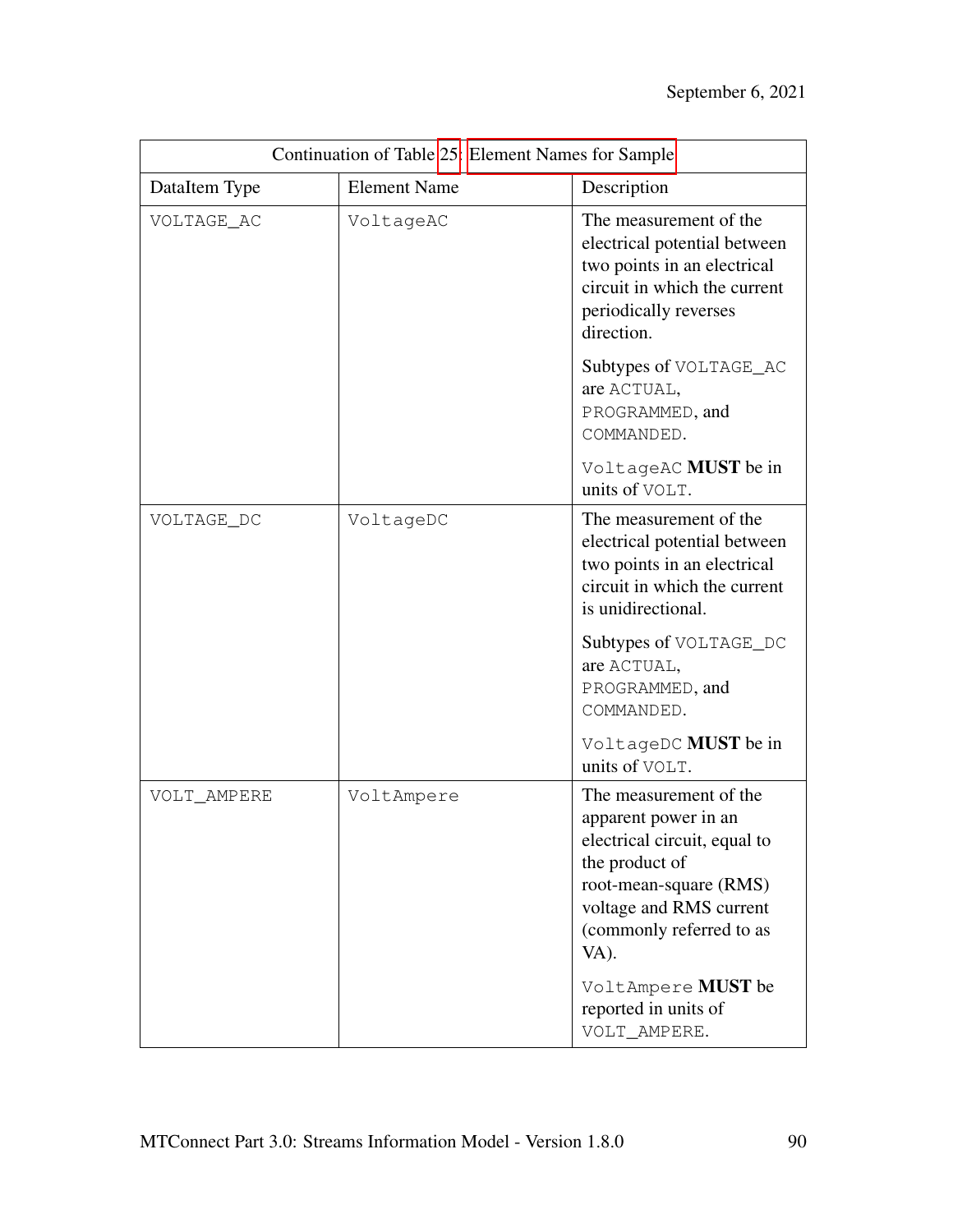| Continuation of Table 25: Element Names for Sample |                     |                                                                                                                       |
|----------------------------------------------------|---------------------|-----------------------------------------------------------------------------------------------------------------------|
| DataItem Type                                      | <b>Element Name</b> | Description                                                                                                           |
| VOLT_AMPERE_-<br><b>REACTIVE</b>                   | VoltAmpereReactive  | The measurement of<br>reactive power in an AC<br>electrical circuit (commonly<br>referred to as VAR).                 |
|                                                    |                     | VoltAmpereReactive<br><b>MUST</b> be reported in units<br>of VOLT AMPERE -<br>REACTIVE.                               |
| VOLUME_FLUID                                       | VolumeFluid         | The fluid volume of an<br>object or container.                                                                        |
|                                                    |                     | Subtypes of<br>VolumeFluidare<br>ACTUAL, START, ENDED,<br>CONSUMED, WASTE, and<br>PART.                               |
|                                                    |                     | If a subType is not<br>specified, the reported value<br>for the data <b>MUST</b> default<br>to the subtype of ACTUAL. |
|                                                    |                     | VolumeFluid MUST be<br>reported in units of<br>MILLILITER.                                                            |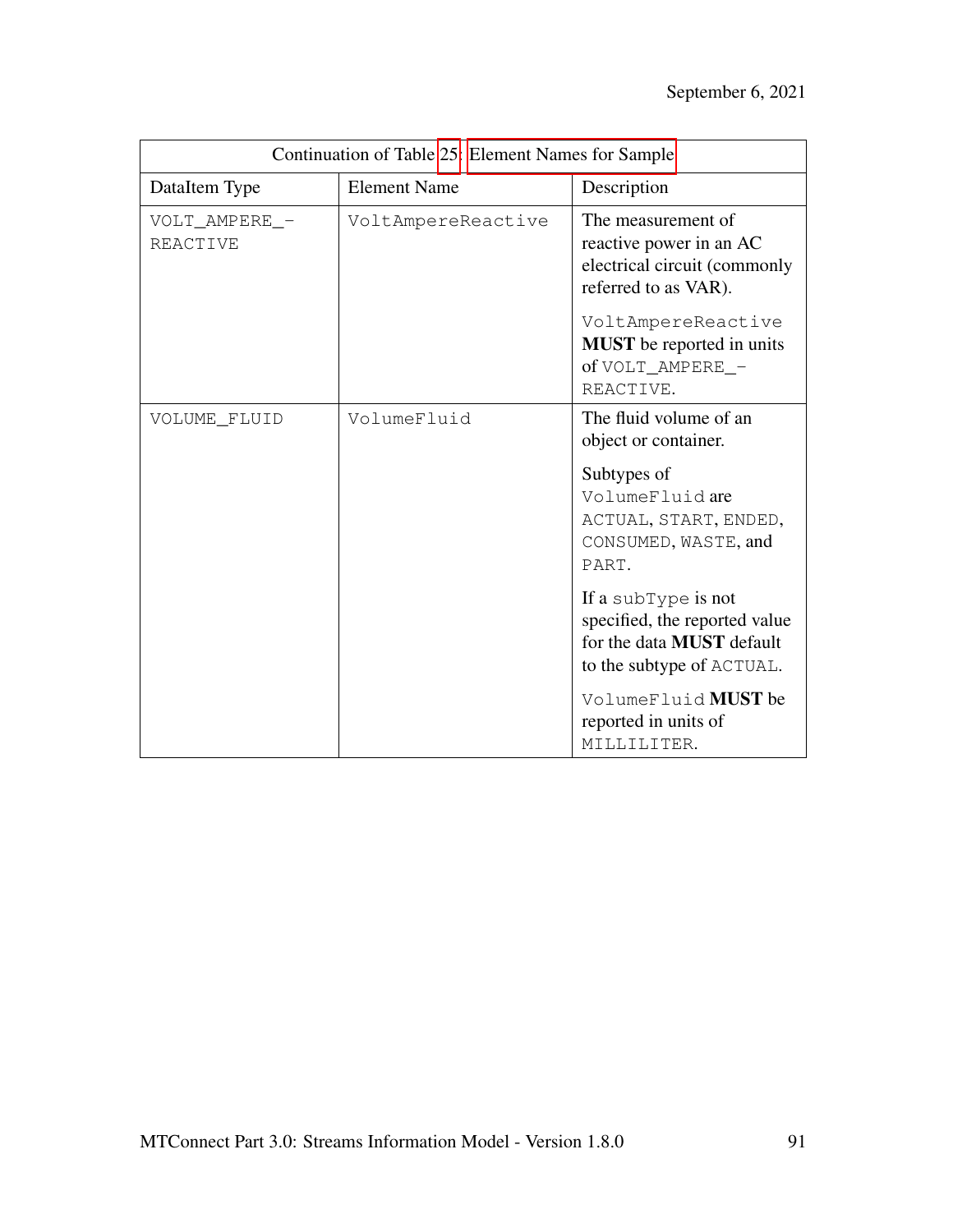| Continuation of Table 25: Element Names for Sample |                     |                                                                                                                          |
|----------------------------------------------------|---------------------|--------------------------------------------------------------------------------------------------------------------------|
| DataItem Type                                      | <b>Element Name</b> | Description                                                                                                              |
| VOLUME_SPATIAL                                     | VolumeSpatial       | The geometric volume of an<br>object or container.                                                                       |
|                                                    |                     | Subtypes of<br>VolumeSpatial are<br>ACTUAL, START, ENDED,<br>CONSUMED, WASTE, and<br>PART.                               |
|                                                    |                     | If a subType is not<br>specified, the reported value<br>for the data <b>MUST</b> default<br>to the subtype of ACTUAL.    |
|                                                    |                     | VolumeSpatial MUST<br>be reported in units of<br>CUBIC_MILLIMETER.                                                       |
| WATTAGE                                            | Wattage             | The measurement of power<br>flowing through or<br>dissipated by an electrical<br>circuit or piece of<br>equipment.       |
|                                                    |                     | Subtypes of Wattage are<br>ACTUAL and TARGET.                                                                            |
|                                                    |                     | If a subType is not<br>specified, the reported value<br>for the data <b>MUST</b> default<br>to the subType of<br>ACTUAL. |
|                                                    |                     | Wattage MUST be<br>reported in units of WATT.                                                                            |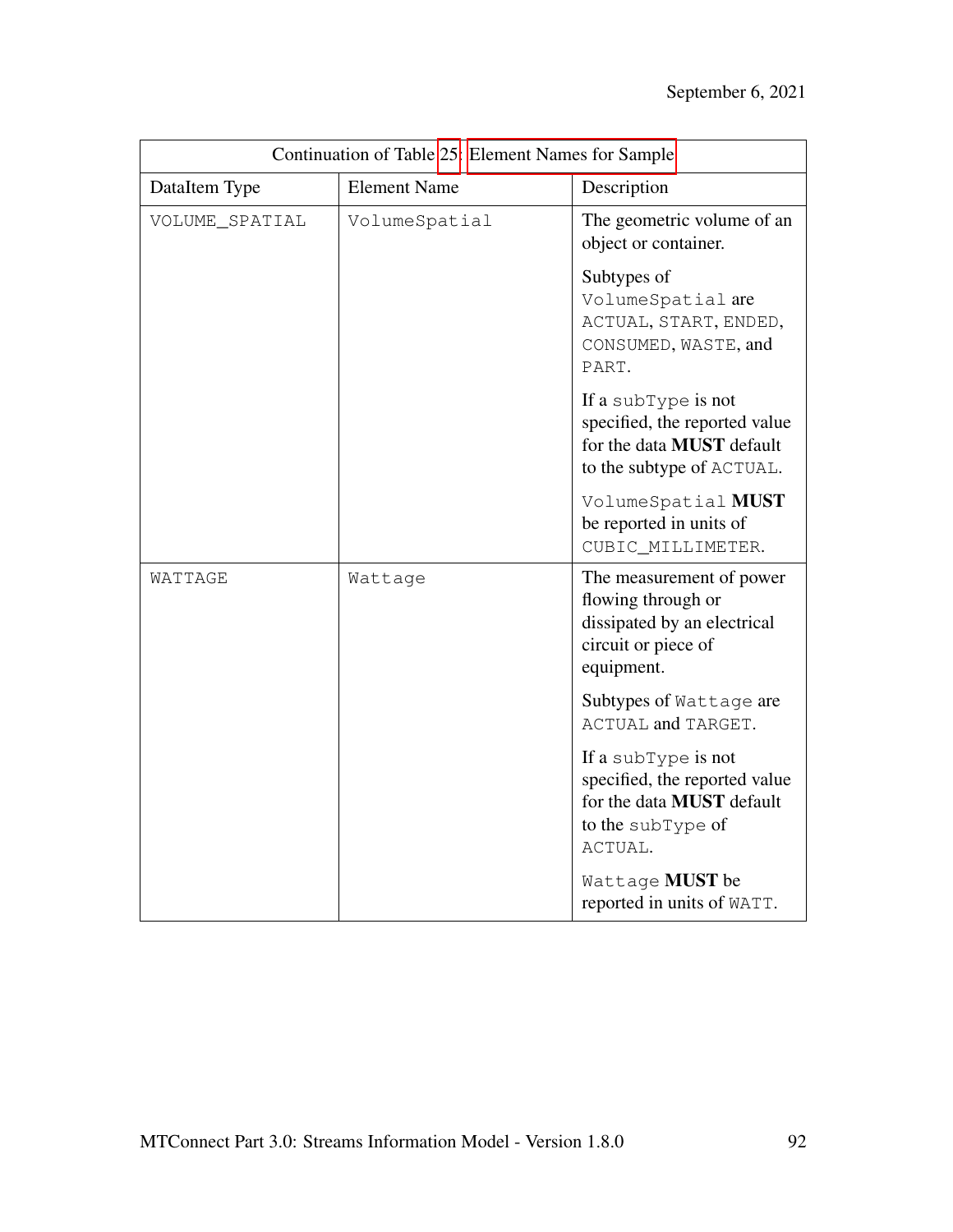| Continuation of Table 25: Element Names for Sample |                     |                                                                                                           |
|----------------------------------------------------|---------------------|-----------------------------------------------------------------------------------------------------------|
| DataItem Type                                      | <b>Element Name</b> | Description                                                                                               |
| X_DIMENSION                                        | XDimension          | Measured dimension of an<br>entity relative to the X<br>direction of the referenced<br>coordinate system. |
|                                                    |                     | XDimension <b>MUST</b> be<br>reported in units of<br>MILLIMETER.                                          |
| Y DIMENSION                                        | YDimension          | Measured dimension of an<br>entity relative to the Y<br>direction of the referenced<br>coordinate system. |
|                                                    |                     | YDimension <b>MUST</b> be<br>reported in units of<br>MILLIMETER.                                          |
| Z_DIMENSION                                        | ZDimension          | Measured dimension of an<br>entity relative to the Z<br>direction of the referenced<br>coordinate system. |
|                                                    |                     | ZDimension MUST be<br>reported in units of<br>MILLIMETER.                                                 |

| 1112 | Note: The Sample response format <b>MUST</b> be extended when the represen- |
|------|-----------------------------------------------------------------------------|
| 1113 | tation attribute for the data item is TIME_SERIES. See Section 5.6.1 -      |
| 1114 | Observations for DataItem with representation of TIME_SERIES for details on |
| 1115 | extending the response format.                                              |

## **<sup>1116</sup>** 6.2 Event Element Names

- 1117 *Table [26](#page-98-0)* lists the [XML](#page-8-0) elements that can be placed in the Events container of the Com-1118 ponentStream element.
- 1119 The *Table [25](#page-72-0)* shows both the type for each EVENT category DataItem element defined
- 1120 in the MTConnectDevices document and the corresponding *[Element Name](#page-10-0)* for the
- 1121 *[Data Entity](#page-9-0)* that MUST be reported as an Event element in the MTConnectStreams

MTConnect Part 3.0: Streams Information Model - Version 1.8.0 93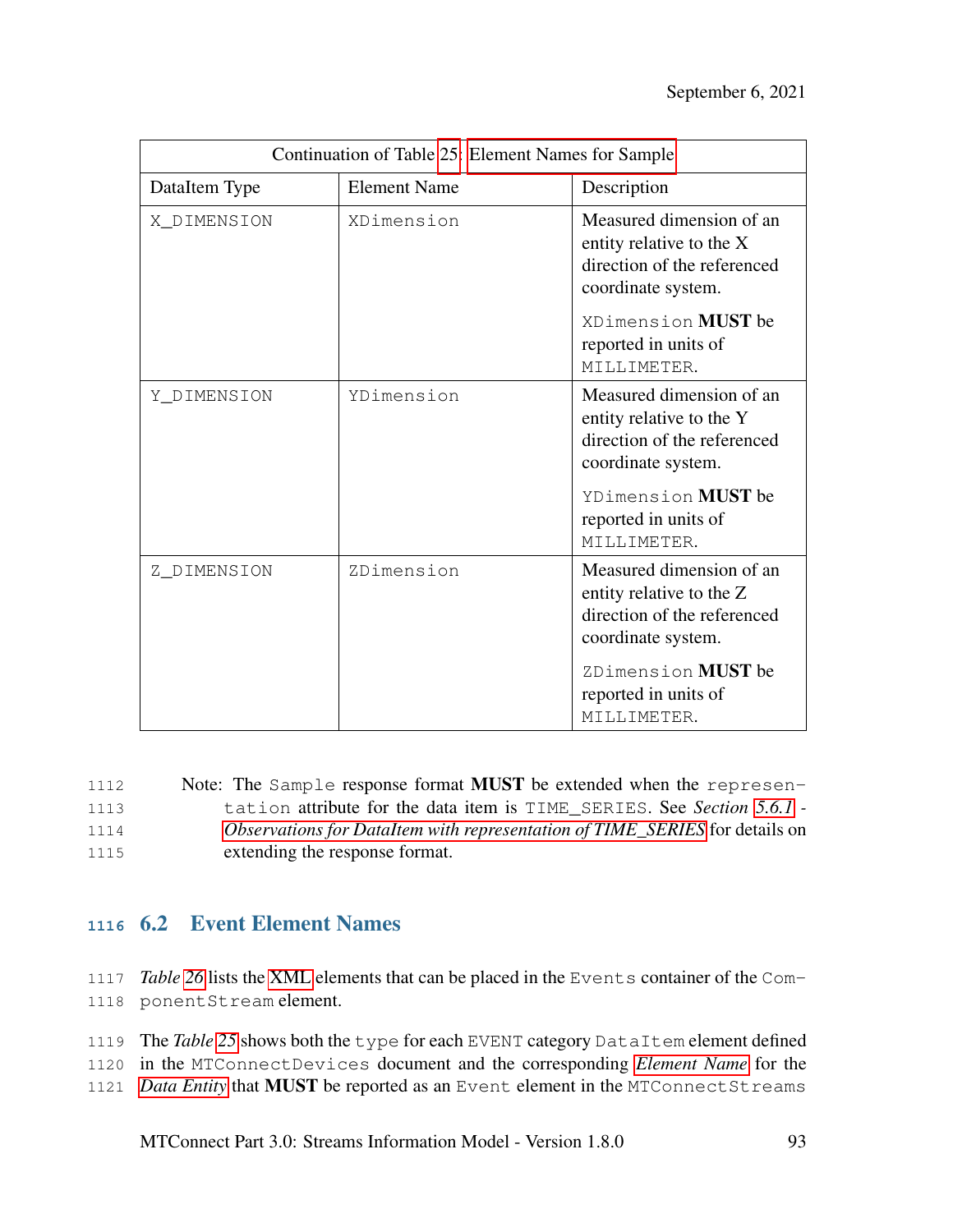- 1122 document.
- 1123 The table also defines the *[Valid Data Value](#page-14-0)* for those Event type data items where the
- <span id="page-98-0"></span>1124 reported values are restricted to a *[Controlled Vocabulary](#page-9-1)*.

| DataItem Type        | <b>Element Name</b> | Description                                                                                                                          |
|----------------------|---------------------|--------------------------------------------------------------------------------------------------------------------------------------|
| ACTIVATION_<br>COUNT | ActivationCount     | Accumulation of the number<br>of times a function has<br>attempted to, or is planned to<br>attempt to, activate or be.<br>performed. |
|                      |                     | When the discrete<br>attribute is true, the value<br>represents the count since the<br>previous occurrence of the<br>event.          |
|                      |                     | Subtypes of<br>ActivationCount are<br>ALL, GOOD, BAD, TARGET,<br>REMAINING, COMPLETE,<br>FAILED, and ABORTED.                        |
|                      |                     | The Valid Data Value MUST<br>be numeric.                                                                                             |

### Table 26: Element Names for Event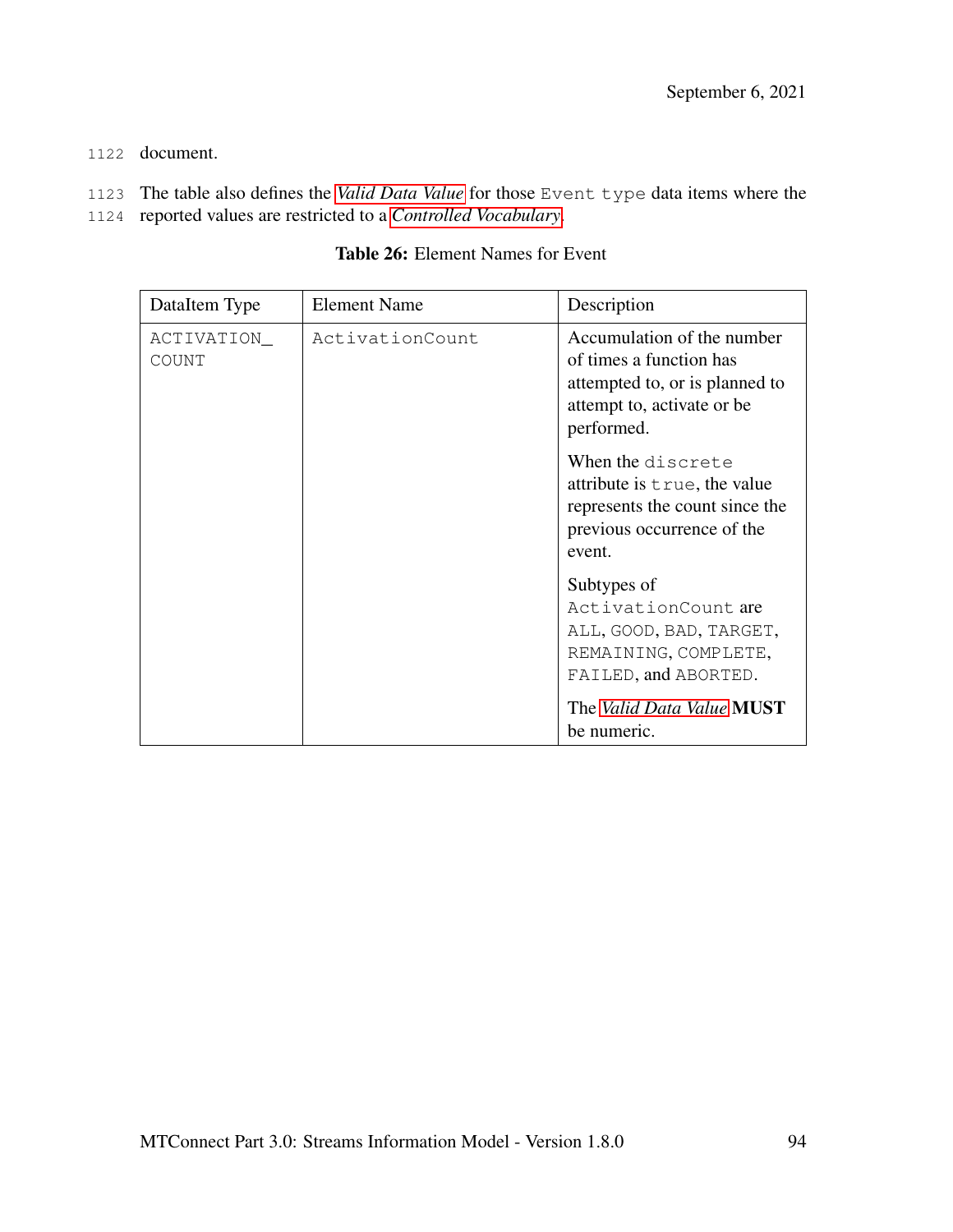| Continuation of Table 26: Element Names for Event |                     |                                                                                                                                                                                                                                                                                                                                                                                                                                            |
|---------------------------------------------------|---------------------|--------------------------------------------------------------------------------------------------------------------------------------------------------------------------------------------------------------------------------------------------------------------------------------------------------------------------------------------------------------------------------------------------------------------------------------------|
| DataItem Type                                     | <b>Element Name</b> | Description                                                                                                                                                                                                                                                                                                                                                                                                                                |
| ACTIVE_AXES                                       | ActiveAxes          | The set of axes currently<br>associated with a Path or<br>Controller Structural<br>Element.                                                                                                                                                                                                                                                                                                                                                |
|                                                   |                     | The Valid Data Value reported<br><b>SHOULD</b> be a<br>space-delimited set of axes<br>names. The names returned<br><b>SHOULD</b> match the name<br>attribute of the Linear or<br>Rotary Structural Elements<br>defined in the<br>MTConnectDevices<br>document that this Event<br>element represents. If name is<br>not available, nativeName<br><b>MUST</b> be returned to identify<br>the Linear or Rotary<br><b>Structural Elements.</b> |
|                                                   |                     | For example:                                                                                                                                                                                                                                                                                                                                                                                                                               |
|                                                   |                     | <activeaxes>X<br/>Y Z W S</activeaxes>                                                                                                                                                                                                                                                                                                                                                                                                     |
|                                                   |                     | where $X, Y, Z, W$ , and S are<br>the nativeName attributes<br>of the Structural Elements.                                                                                                                                                                                                                                                                                                                                                 |
|                                                   |                     | If it is not specified elsewhere<br>in the MTConnectDevices<br>document, it MUST be<br>assumed that all of the axes<br>are associated with the Path<br>component.                                                                                                                                                                                                                                                                          |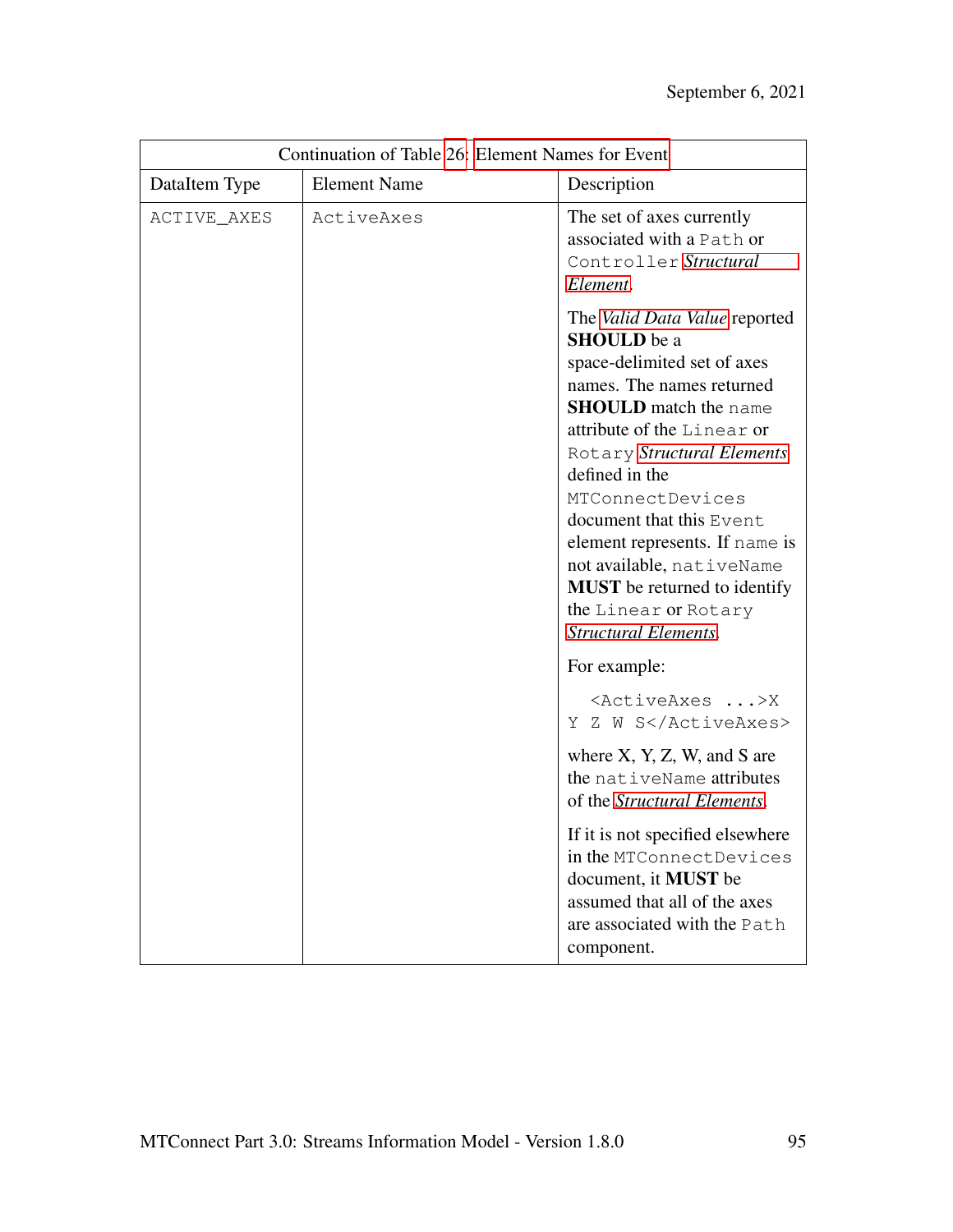| Continuation of Table 26: Element Names for Event |                        |                                                                                                                                 |
|---------------------------------------------------|------------------------|---------------------------------------------------------------------------------------------------------------------------------|
| DataItem Type                                     | <b>Element Name</b>    | Description                                                                                                                     |
| ACTUATOR_-<br>STATE                               | ActuatorState          | Represents the operational<br>state of an apparatus for<br>moving or controlling a<br>mechanism or system.                      |
|                                                   |                        | Valid Data Values:                                                                                                              |
|                                                   |                        | <b>ACTIVE: The actuator is</b><br>operating                                                                                     |
|                                                   |                        | INACTIVE: The actuator<br>is not operating                                                                                      |
| ADAPTER_-<br>SOFTWARE_-                           | AdapterSoftwareVersion | The originator's software<br>version of the Adapter.                                                                            |
| VERSION                                           |                        | The Valid Data Value MUST<br>be a string.                                                                                       |
| ADAPTER_URI                                       | AdapterURI             | The URI of the <i>Adapter</i> .                                                                                                 |
|                                                   |                        | The Valid Data Value MUST<br>be a string.                                                                                       |
| <b>ALARM</b>                                      | Alarm                  | <b>DEPRECATED</b> : Replaced<br>with CONDITION category<br>data items in Version 1.1.0.                                         |
| ALARM_LIMIT                                       | AlarmLimit             | A set of limits used to trigger<br>warning or alarm indicators.                                                                 |
|                                                   |                        | The Valid Data Value MUST<br>be a float.                                                                                        |
|                                                   |                        | The Entry key MUST be<br>one or more from the<br>following: UPPER_LIMIT,<br>UPPER_WARNING,<br>LOWER_WARNING, or<br>LOWER_LIMIT. |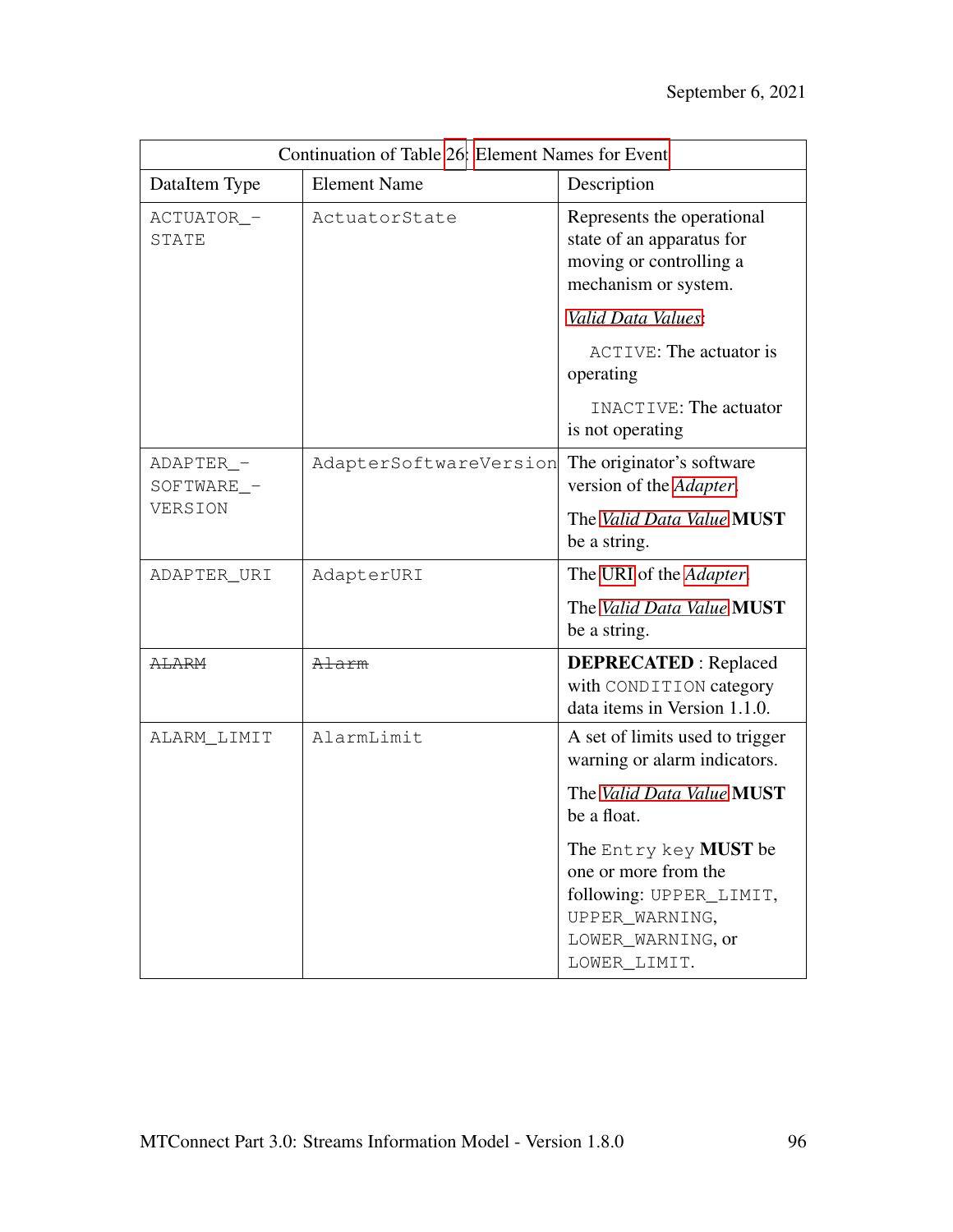| Continuation of Table 26: Element Names for Event |                     |                                                                                                                                           |
|---------------------------------------------------|---------------------|-------------------------------------------------------------------------------------------------------------------------------------------|
| DataItem Type                                     | <b>Element Name</b> | Description                                                                                                                               |
| APPLICATION                                       | Application         | The application on a<br>component.                                                                                                        |
|                                                   |                     | Subtypes of APPLICATION<br>are LICENSE, VERSION,<br>RELEASE_DATE,<br>INSTALL_DATE, and<br>MANUFACTURER.                                   |
|                                                   |                     | The Valid Data Value MUST<br>be a text string.                                                                                            |
| AVAILABILITY                                      | Availability        | Represents the Agent's ability<br>to communicate with the data<br>source.                                                                 |
|                                                   |                     | Availability MUST be<br>provided for each Device<br>Structural Element and MAY<br>be provided for any other<br><b>Structural Element.</b> |
|                                                   |                     | Valid Data Values:                                                                                                                        |
|                                                   |                     | AVAILABLE: The<br>Structural Element is active<br>and capable of providing data.                                                          |
|                                                   |                     | UNAVAILABLE: The<br>Structural Element is either<br>inactive or not capable of<br>providing data.                                         |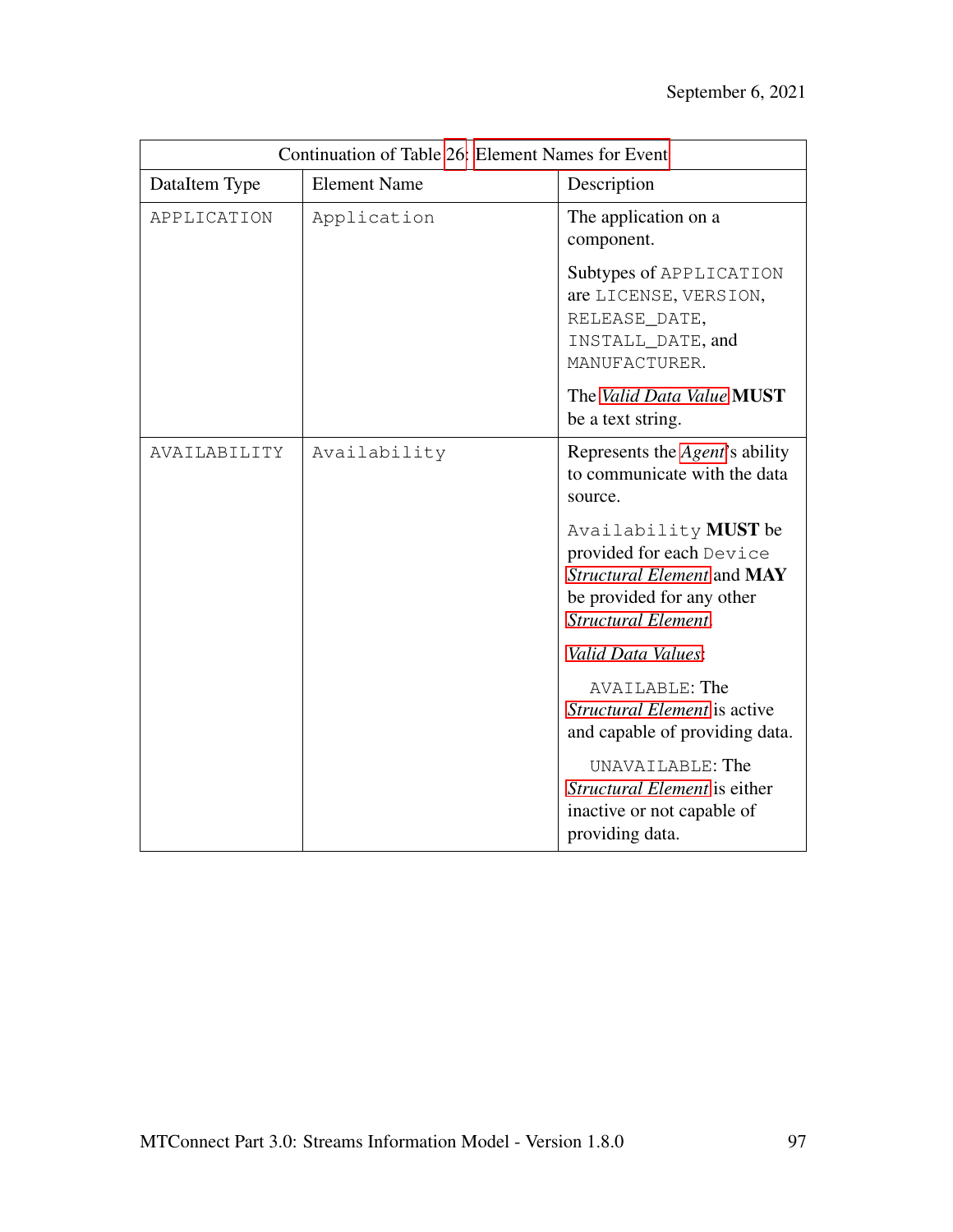| Continuation of Table 26: Element Names for Event |                     |                                                                                                                                                                                                      |
|---------------------------------------------------|---------------------|------------------------------------------------------------------------------------------------------------------------------------------------------------------------------------------------------|
| DataItem Type                                     | <b>Element Name</b> | Description                                                                                                                                                                                          |
| $AXIS$ -<br>COUPLING                              | AxisCoupling        | Describes the way the axes<br>will be associated to each<br>other.                                                                                                                                   |
|                                                   |                     | This is used in conjunction<br>with COUPLED AXES to<br>indicate the way they are<br>interacting.                                                                                                     |
|                                                   |                     | The coupling of the axes<br><b>MUST</b> be viewed from the<br>perspective of a specified axis.<br>Therefore, a MASTER<br>coupling indicates that this<br>axis is the master for the<br>COUPLED_AXES. |
|                                                   |                     | AxisCoupling MUST be<br>provided for each axis element<br>associated with a set of axes<br>defined by the<br>COUPLED_AXES data item<br>element defined in the<br>MTConnectDevices<br>document.       |
|                                                   |                     | Valid Data Values:                                                                                                                                                                                   |
|                                                   |                     | TANDEM: The axes are<br>physically connected to each<br>other and operate as a single<br>unit.                                                                                                       |
|                                                   |                     | SYNCHRONOUS: The axes<br>are not physically connected<br>to each other but are operating<br>together in lockstep.                                                                                    |
|                                                   |                     | MASTER: The axis is the<br>master of the CoupledAxes                                                                                                                                                 |
|                                                   |                     | SLAVE: The axis is a slave<br>to the CoupledAxes                                                                                                                                                     |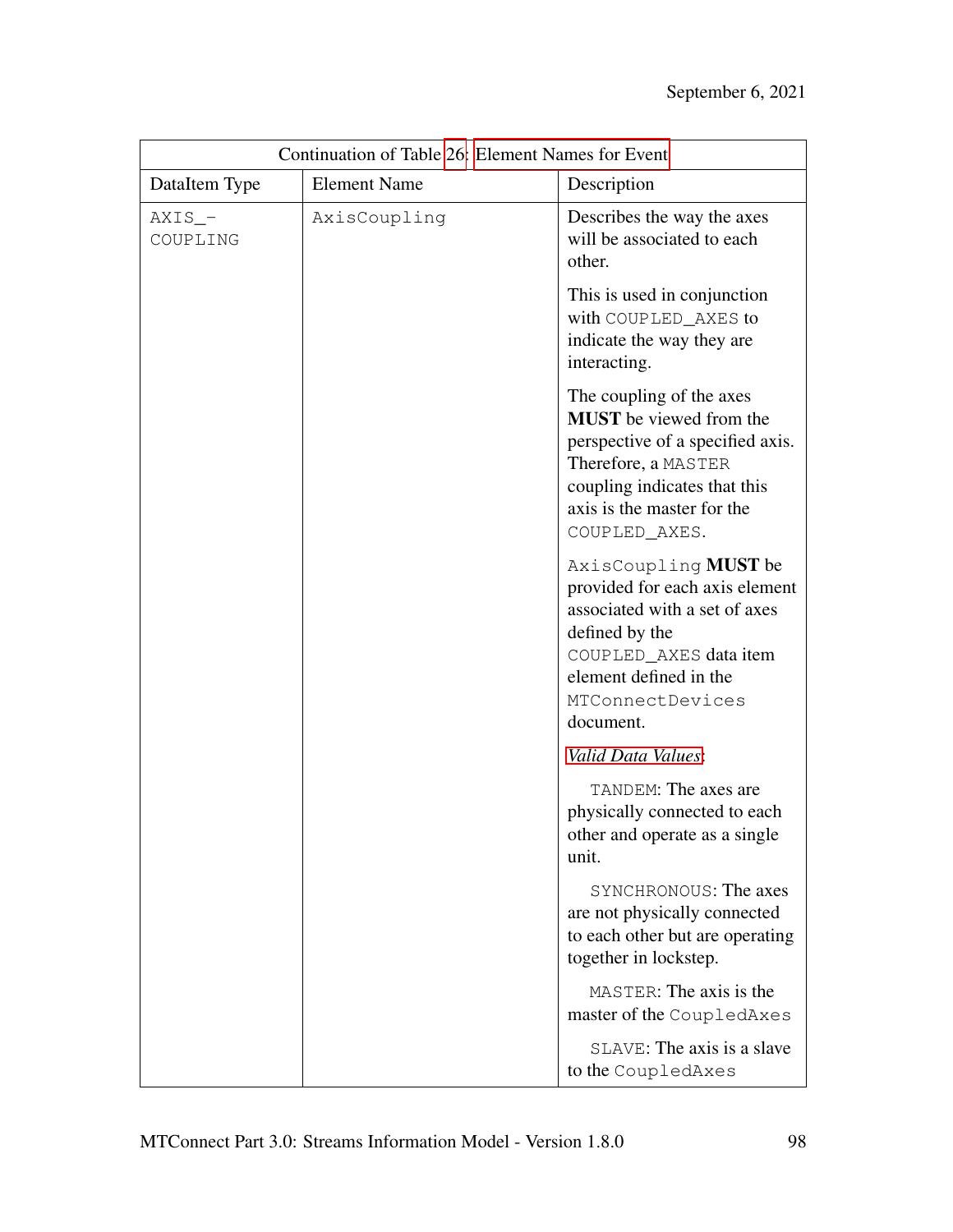| Continuation of Table 26: Element Names for Event |                      |                                                                                                                               |
|---------------------------------------------------|----------------------|-------------------------------------------------------------------------------------------------------------------------------|
| DataItem Type                                     | <b>Element Name</b>  | Description                                                                                                                   |
| $AXIS$ <sup>-</sup><br>FEEDRATE_-<br>OVERRIDE     | AxisFeedrateOverride | The value of a signal or<br>calculation issued to adjust the<br>feedrate of an individual linear<br>type axis.                |
|                                                   |                      | The value provided for<br>AxisFeedrateOverride<br>is expressed as a percentage of<br>the designated feedrate for the<br>axis. |
|                                                   |                      | Subtypes of<br>AxisFeedrateOverride<br>are JOG, PROGRAMMED, and<br>RAPID.                                                     |
|                                                   |                      | If a subType is not specified,<br>the reported value for the data<br><b>MUST</b> default to the<br>subType of PROGRAMMED.     |
|                                                   |                      | The Valid Data Value MUST<br>be a floating-point number.                                                                      |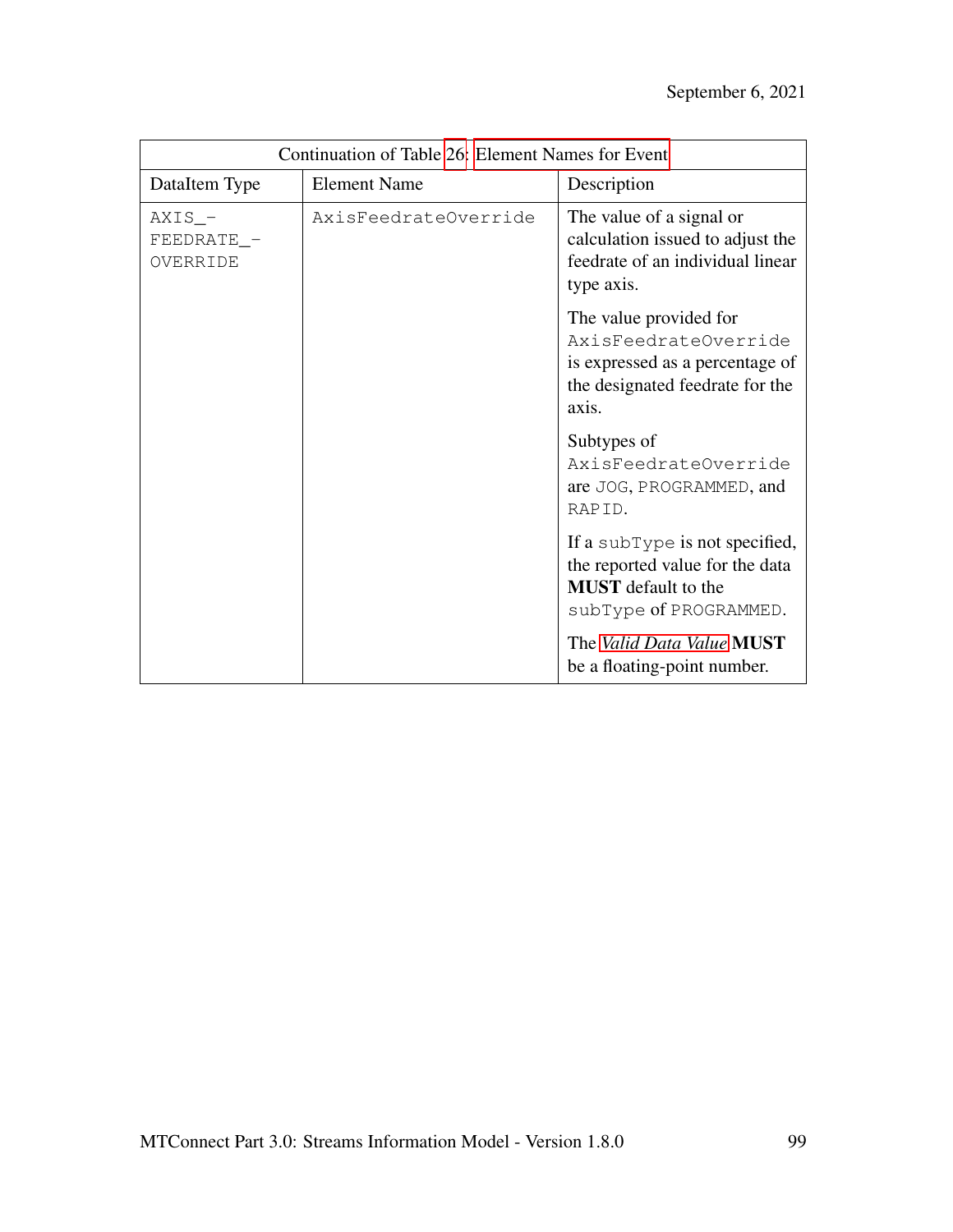| Continuation of Table 26: Element Names for Event |                     |                                                                                                                                                                       |
|---------------------------------------------------|---------------------|-----------------------------------------------------------------------------------------------------------------------------------------------------------------------|
| DataItem Type                                     | <b>Element Name</b> | Description                                                                                                                                                           |
| $AXIS$ –<br>INTERLOCK                             | AxisInterlock       | An indicator of the state of the<br>axis lockout function when<br>power has been removed and<br>the axis is allowed to move<br>freely.                                |
|                                                   |                     | Valid Data Values:                                                                                                                                                    |
|                                                   |                     | <b>ACTIVE: The axis lockout</b><br>function is activated, power<br>has been removed from the<br>axis, and the axis is allowed to<br>move freely.                      |
|                                                   |                     | INACTIVE: The axis lockout<br>function has not been<br>activated, the axis may be<br>powered, and the axis is<br>capable of being controlled by<br>another component. |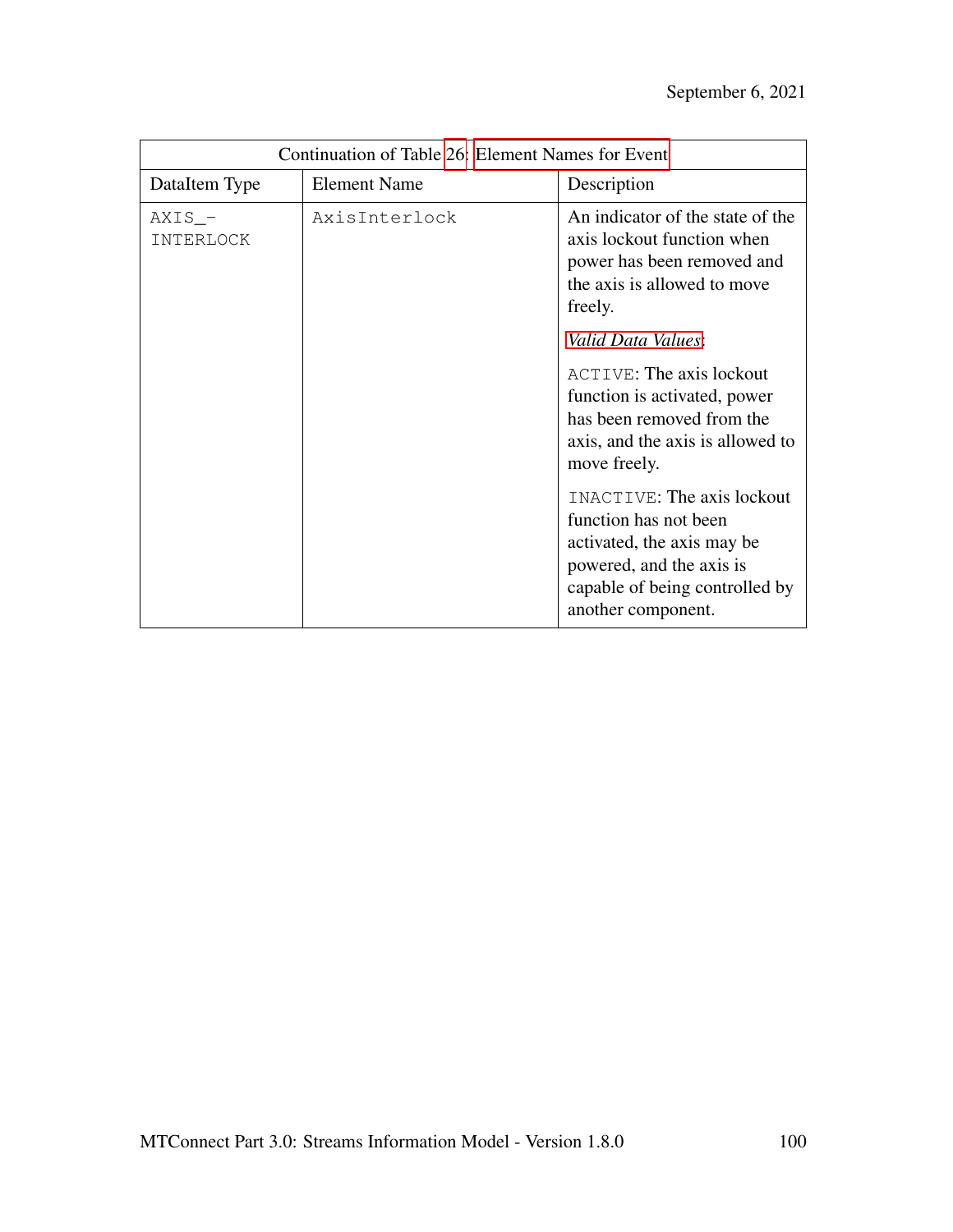| Continuation of Table 26: Element Names for Event |                     |                                                                                                                                                                                                                |
|---------------------------------------------------|---------------------|----------------------------------------------------------------------------------------------------------------------------------------------------------------------------------------------------------------|
| DataItem Type                                     | <b>Element Name</b> | Description                                                                                                                                                                                                    |
| AXIS_STATE                                        | AxisState           | An indicator of the controlled<br>state of a Linear or<br>Rotary component<br>representing an axis.                                                                                                            |
|                                                   |                     | Valid Data Values:                                                                                                                                                                                             |
|                                                   |                     | HOME: The axis is in its<br>home position.                                                                                                                                                                     |
|                                                   |                     | TRAVEL: The axis is in<br>motion                                                                                                                                                                               |
|                                                   |                     | PARKED: The axis has<br>been moved to a fixed position<br>and is being maintained in that<br>position either electrically or<br>mechanically. Action is<br>required to release the axis<br>from this position. |
|                                                   |                     | STOPPED: The axis is<br>stopped                                                                                                                                                                                |
| <b>BLOCK</b>                                      | <b>Block</b>        | The line of code or command<br>being executed by a<br>Controller Structural<br>Element.                                                                                                                        |
|                                                   |                     | <b>Block MUST</b> include the<br>entire expression for a line of<br>program code, including all<br>parameters                                                                                                  |
|                                                   |                     | The Valid Data Value MUST<br>be a text string.                                                                                                                                                                 |
| BLOCK_COUNT                                       | BlockCount          | The total count of the number<br>of blocks of program code that<br>have been executed since<br>execution started.                                                                                              |
|                                                   |                     | The Valid Data Value MUST<br>be an integer.                                                                                                                                                                    |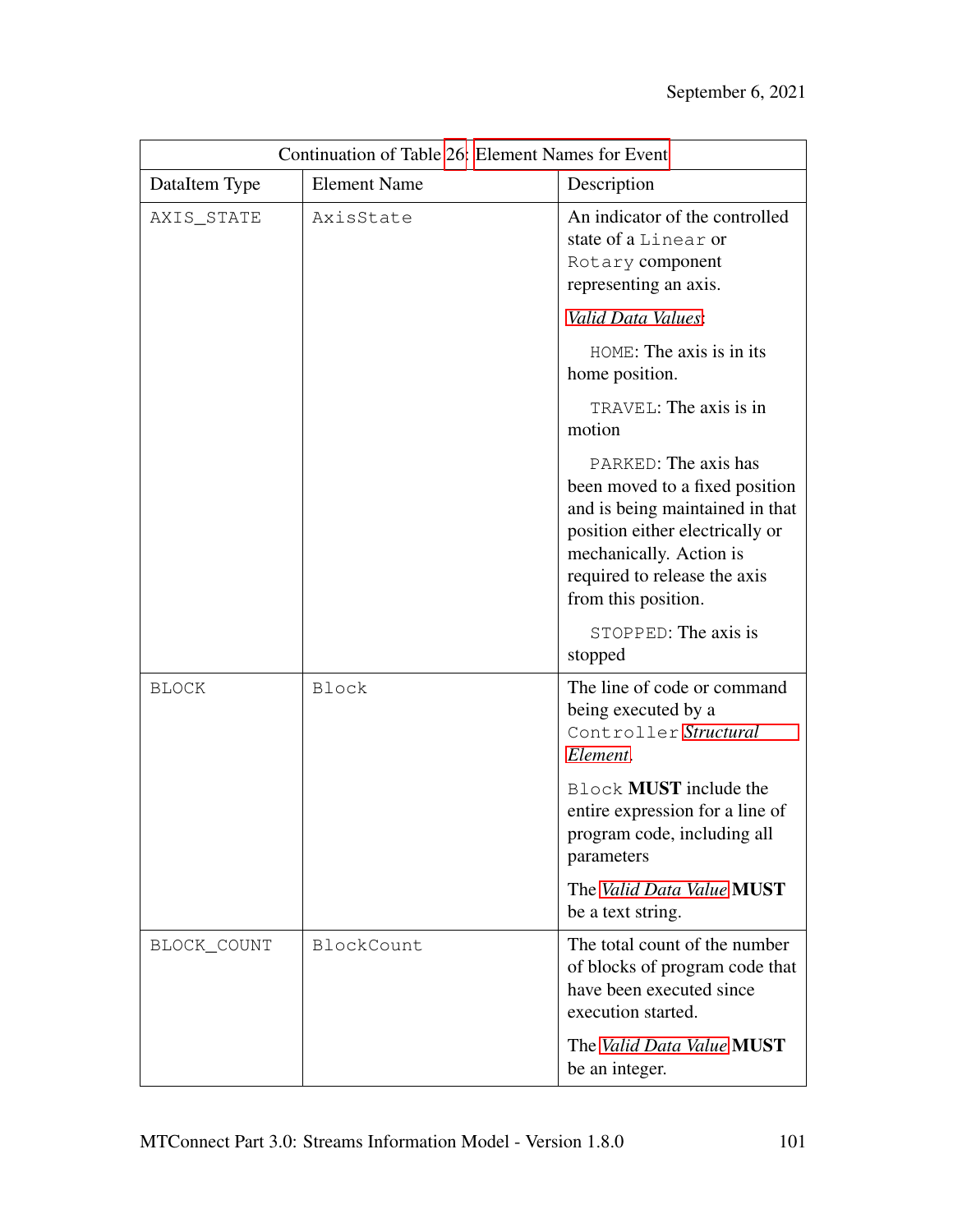| Continuation of Table 26: Element Names for Event |                     |                                                                                                                                                                                                  |
|---------------------------------------------------|---------------------|--------------------------------------------------------------------------------------------------------------------------------------------------------------------------------------------------|
| DataItem Type                                     | <b>Element Name</b> | Description                                                                                                                                                                                      |
| CHUCK_-<br>INTERLOCK                              | ChuckInterlock      | An indication of the state of<br>an interlock function or<br>control logic state intended to<br>prevent the associated CHUCK<br>component from being<br>operated.                                |
|                                                   |                     | A CHUCK component or<br>composition element may be<br>controlled by more than one<br>type of Chuck Interlock<br>function. When the                                                               |
|                                                   |                     | ChuckInterlock function<br>is provided by an operator<br>controlled interlock that can<br>inhibit the ability to initiate an<br>unclamp action of an<br>electronically controlled<br>chuck, this |
|                                                   |                     | ChuckInterlock function<br><b>SHOULD</b> be further<br>characterized by specifying a<br>subType of<br>MANUAL_UNCLAMP.                                                                            |
|                                                   |                     | Valid Data Values:                                                                                                                                                                               |
|                                                   |                     | <b>ACTIVE: The chuck</b><br>cannot be unclamped                                                                                                                                                  |
|                                                   |                     | INACTIVE: The chuck<br>can be unclamped.                                                                                                                                                         |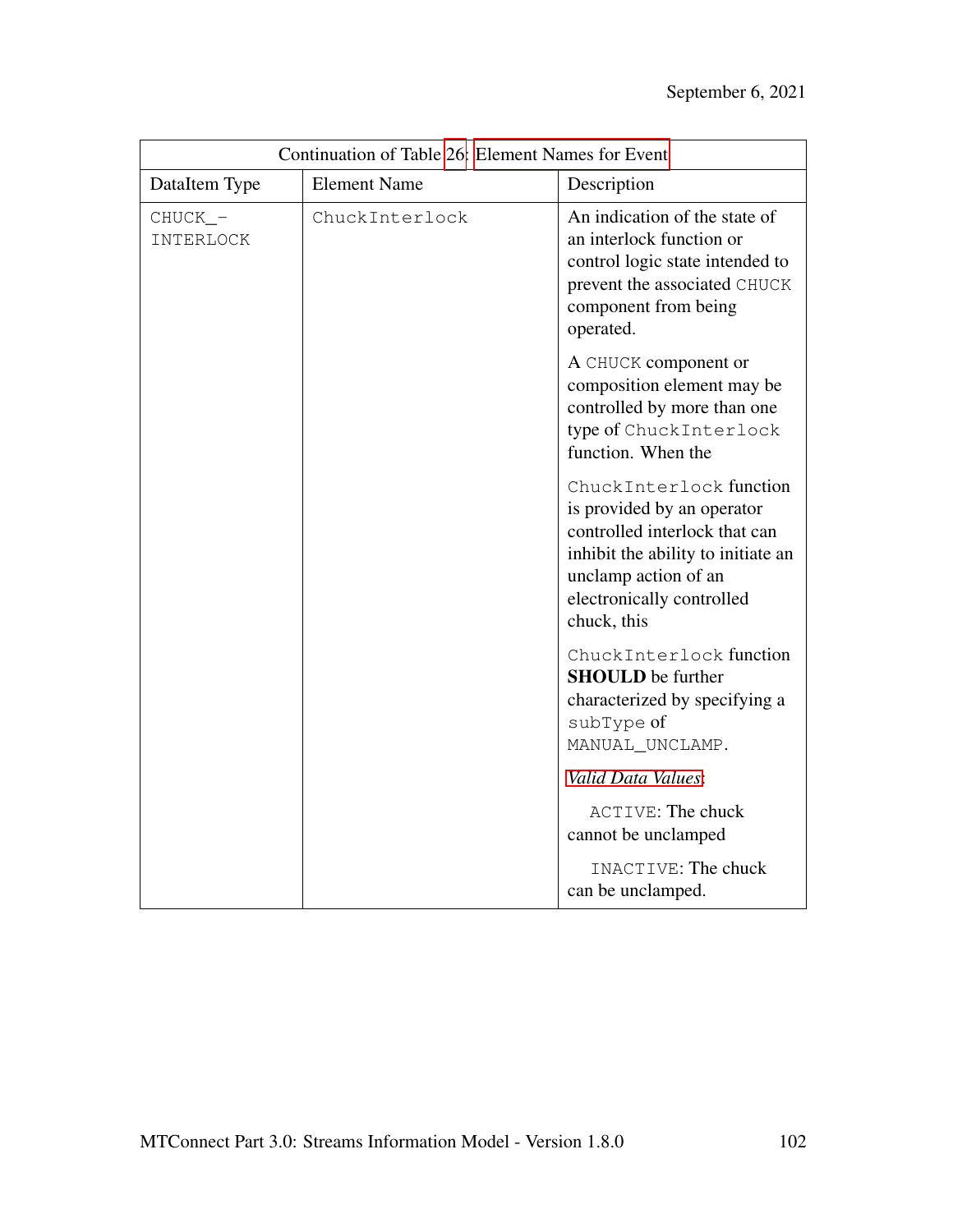| Continuation of Table 26: Element Names for Event |                     |                                                                                                                                                                                                                                                     |
|---------------------------------------------------|---------------------|-----------------------------------------------------------------------------------------------------------------------------------------------------------------------------------------------------------------------------------------------------|
| DataItem Type                                     | <b>Element Name</b> | Description                                                                                                                                                                                                                                         |
| CHUCK_STATE                                       | ChuckState          | An indication of the operating<br>state of a mechanism that<br>holds a part or stock material<br>during a manufacturing<br>process. It may also represent<br>a mechanism that holds any<br>other mechanism in place<br>within a piece of equipment. |
|                                                   |                     | Valid Data Values:                                                                                                                                                                                                                                  |
|                                                   |                     | OPEN: The CHUCK<br>component or composition<br>element is open to the point of<br>a positive confirmation                                                                                                                                           |
|                                                   |                     | CLOSED: The CHUCK<br>component or composition<br>element is closed to the point<br>of a positive confirmation                                                                                                                                       |
|                                                   |                     | UNLATCHED: The CHUCK<br>component or composition<br>element is not closed to the<br>point of a positive<br>confirmation and not open to<br>the point of a positive<br>confirmation. It is in an<br>intermediate position.                           |
| CLOCK_TIME                                        | ClockTime           | The value provided by a<br>timing device at a specific<br>point in time.                                                                                                                                                                            |
|                                                   |                     | ClockTime MUST be<br>reported in W3C ISO 8601<br>format.                                                                                                                                                                                            |
| <b>CODE</b>                                       | Code                | <b>DEPRECATED</b> in Version<br>1.1.                                                                                                                                                                                                                |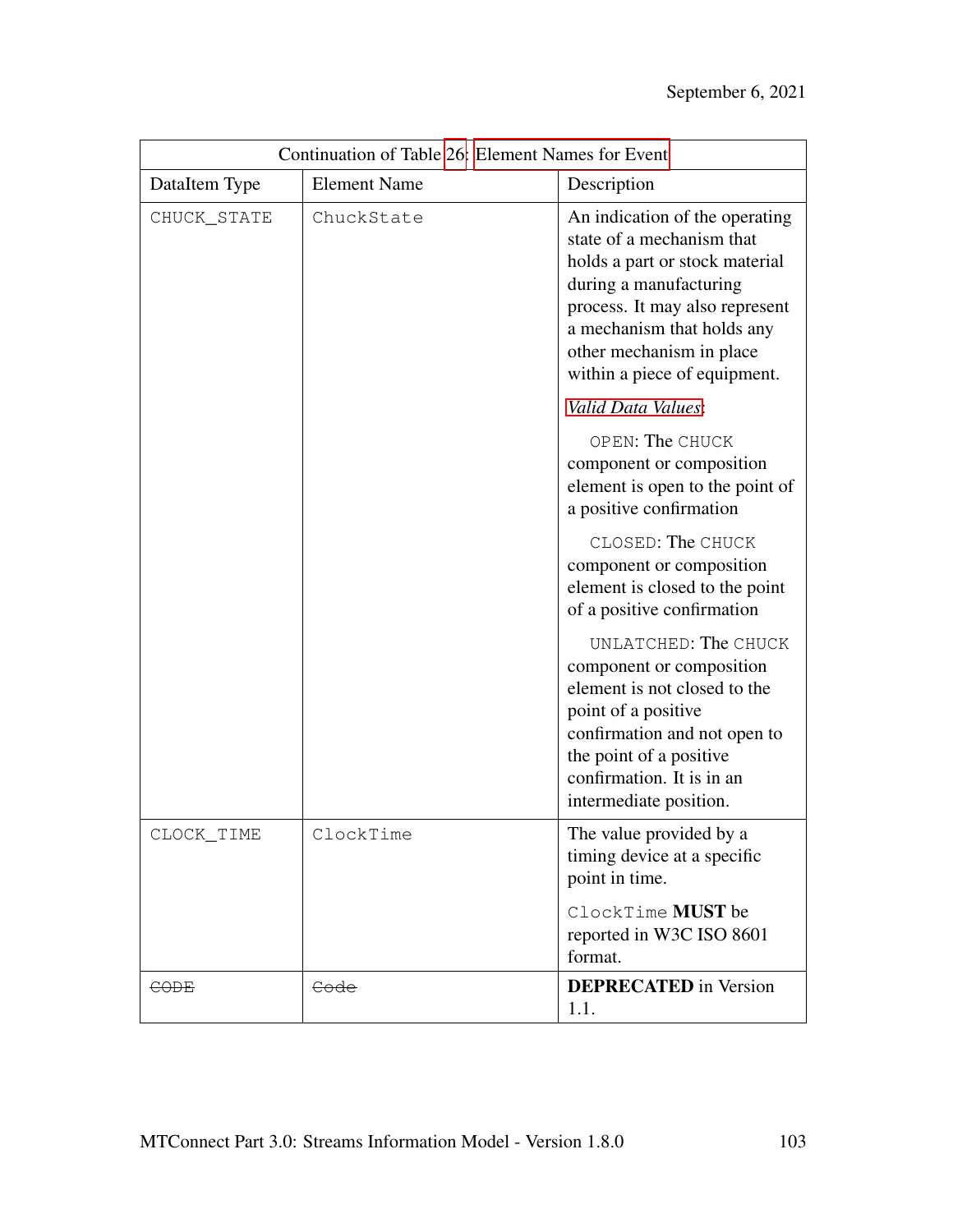| Continuation of Table 26: Element Names for Event |                     |                                                                                                                                                       |
|---------------------------------------------------|---------------------|-------------------------------------------------------------------------------------------------------------------------------------------------------|
| DataItem Type                                     | <b>Element Name</b> | Description                                                                                                                                           |
| COMPOSITION_-<br>STATE                            | CompositionState    | An indication of the operating<br>condition of a mechanism<br>represented by a<br>Composition type element.                                           |
|                                                   |                     | Subtypes of<br>CompositionState are<br>ACTION, LATERAL,<br>MOTION, SWITCHED, and<br>VERTICAL.                                                         |
|                                                   |                     | A subType <b>MUST</b> be<br>provided.                                                                                                                 |
|                                                   |                     | Valid Data Values for<br>subType ACTION are:                                                                                                          |
|                                                   |                     | ACTIVE: The<br>Composition element is<br>operating                                                                                                    |
|                                                   |                     | INACTIVE: The<br>Composition element is<br>not operating.                                                                                             |
|                                                   |                     | Valid Data Values for<br>subType LATERAL are:                                                                                                         |
|                                                   |                     | RIGHT: The position of<br>the Composition element<br>is oriented to the right to the<br>point of a positive<br>confirmation                           |
|                                                   |                     | LEFT : The position of the<br>Composition element is<br>oriented to the left to the point<br>of a positive confirmation                               |
|                                                   |                     | TRANSITIONING: The<br>position of the<br>Composition element is<br>not oriented to the right to the<br>point of a positive<br>confirmation and is not |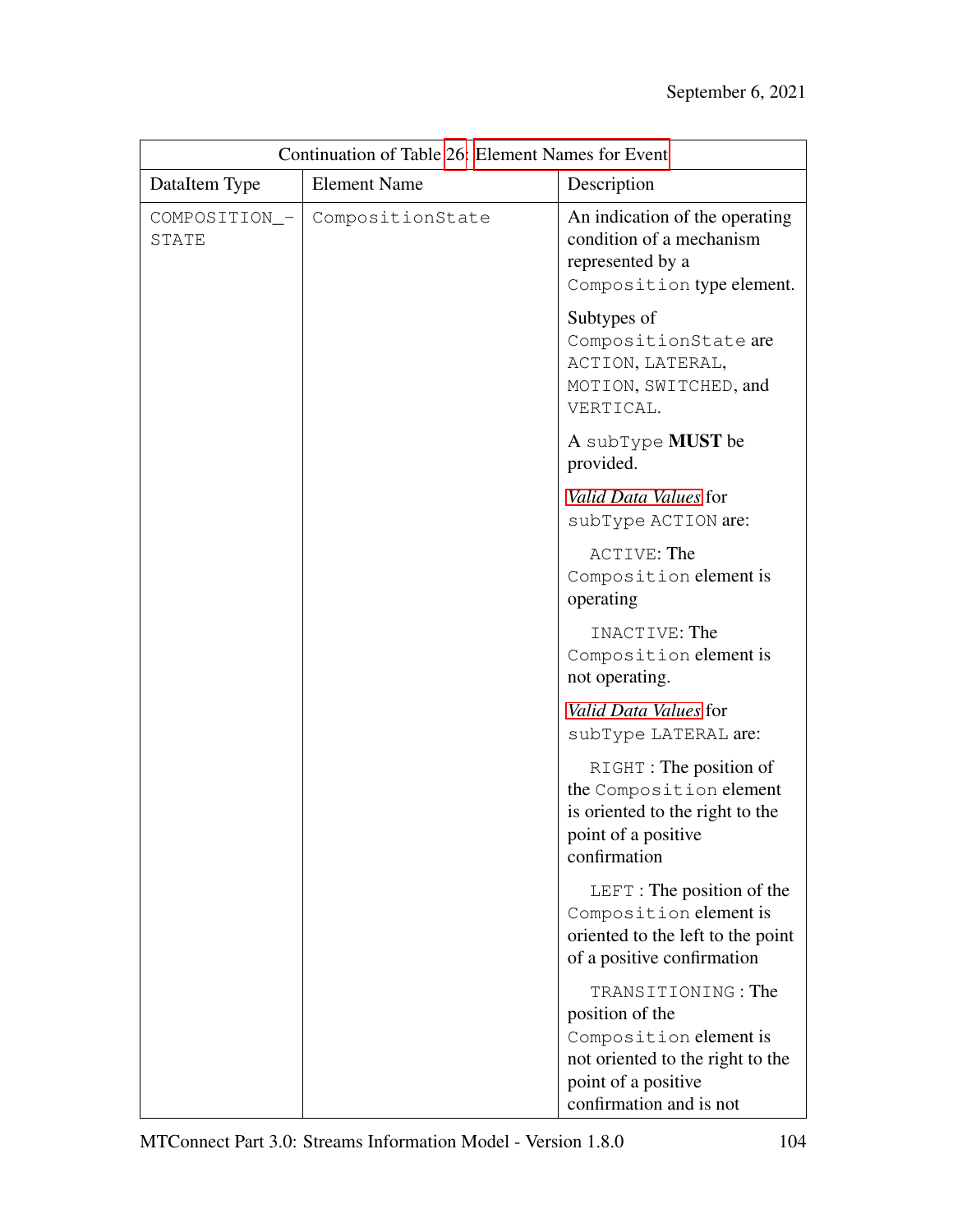| Continuation of Table 26: Element Names for Event |                     |                                                                                                                                                                                                                                                                                          |
|---------------------------------------------------|---------------------|------------------------------------------------------------------------------------------------------------------------------------------------------------------------------------------------------------------------------------------------------------------------------------------|
| DataItem Type                                     | <b>Element Name</b> | Description                                                                                                                                                                                                                                                                              |
| COMPOSITION_-<br>STATE<br>(Continued)             | CompositionState    | oriented to the left to the point<br>of a positive confirmation. It is<br>in an intermediate position.                                                                                                                                                                                   |
|                                                   |                     | Valid Data Values for<br>subType SWITCHED are:                                                                                                                                                                                                                                           |
|                                                   |                     | ON: The activation state of<br>the Composition element<br>is in an ON condition, it is<br>operating, or it is powered.                                                                                                                                                                   |
|                                                   |                     | OFF : The activation state<br>of the Composition<br>element is in an OFF<br>condition, it is not operating,<br>or it is not powered. Valid<br>Data Values for subType<br>VERTICAL are:                                                                                                   |
|                                                   |                     | $UP:$ The position of the<br>Composition element is<br>oriented in an upward<br>direction to the point of a<br>positive confirmation                                                                                                                                                     |
|                                                   |                     | DOWN : The position of the<br>Composition element is<br>oriented in a downward<br>direction to the point of a<br>positive confirmation                                                                                                                                                   |
|                                                   |                     | TRANSITIONING: The<br>position of the<br>Composition element is<br>not oriented in an upward<br>direction to the point of a<br>positive confirmation and is<br>not oriented in a downward<br>direction to the point of a<br>positive confirmation. It is in<br>an intermediate position. |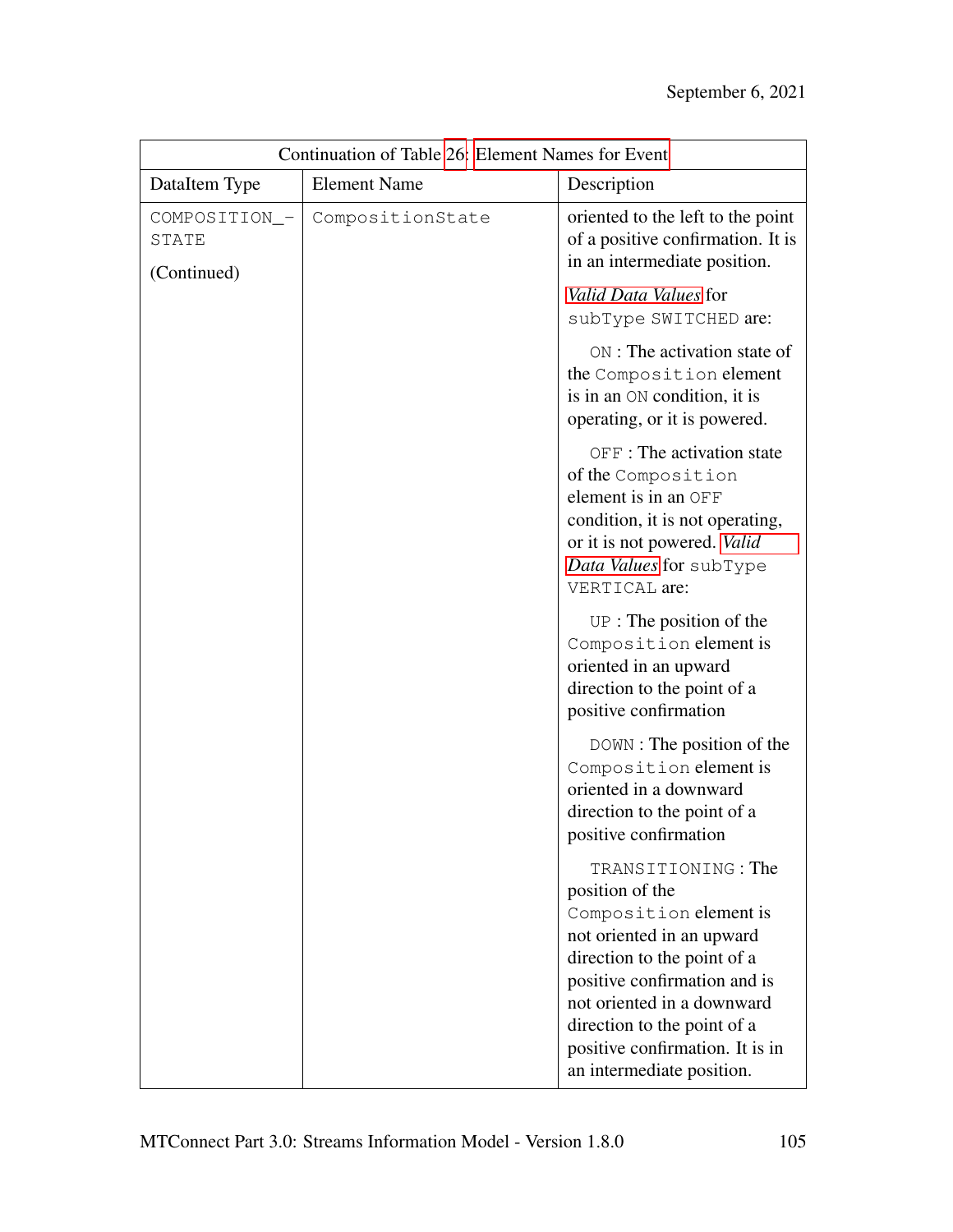| Continuation of Table 26: Element Names for Event |                     |                                                                                                                                                                                                                           |
|---------------------------------------------------|---------------------|---------------------------------------------------------------------------------------------------------------------------------------------------------------------------------------------------------------------------|
| DataItem Type                                     | <b>Element Name</b> | Description                                                                                                                                                                                                               |
| COMPOSITION_-<br>STATE<br>(Continued)             | CompositionState    | <i>Valid Data Values</i> for<br>subType MOTION are:<br>OPEN: The position of the                                                                                                                                          |
|                                                   |                     | Composition element is<br>open to the point of a positive<br>confirmation                                                                                                                                                 |
|                                                   |                     | CLOSED: The position of<br>the Composition element<br>is closed to the point of a<br>positive confirmation                                                                                                                |
|                                                   |                     | UNLATCHED: The position<br>of the Composition<br>element is not open to the<br>point of a positive<br>confirmation and is not closed<br>to the point of a positive<br>confirmation. It is in an<br>intermediate position. |
| CONNECTION_-<br>STATUS                            | ConnectionStatus    | The status of the connection<br>between an <i>Adapter</i> and an<br>Agent.                                                                                                                                                |
|                                                   |                     | Valid Data Values:                                                                                                                                                                                                        |
|                                                   |                     | CLOSED: represents no<br>connection at all.                                                                                                                                                                               |
|                                                   |                     | LISTEN: represents the<br>Agent waiting for a connection<br>request from an Adapter.                                                                                                                                      |
|                                                   |                     | ESTABLISHED:<br>represents an open connection.<br>The normal state for the data<br>transfer phase of the<br>connection.                                                                                                   |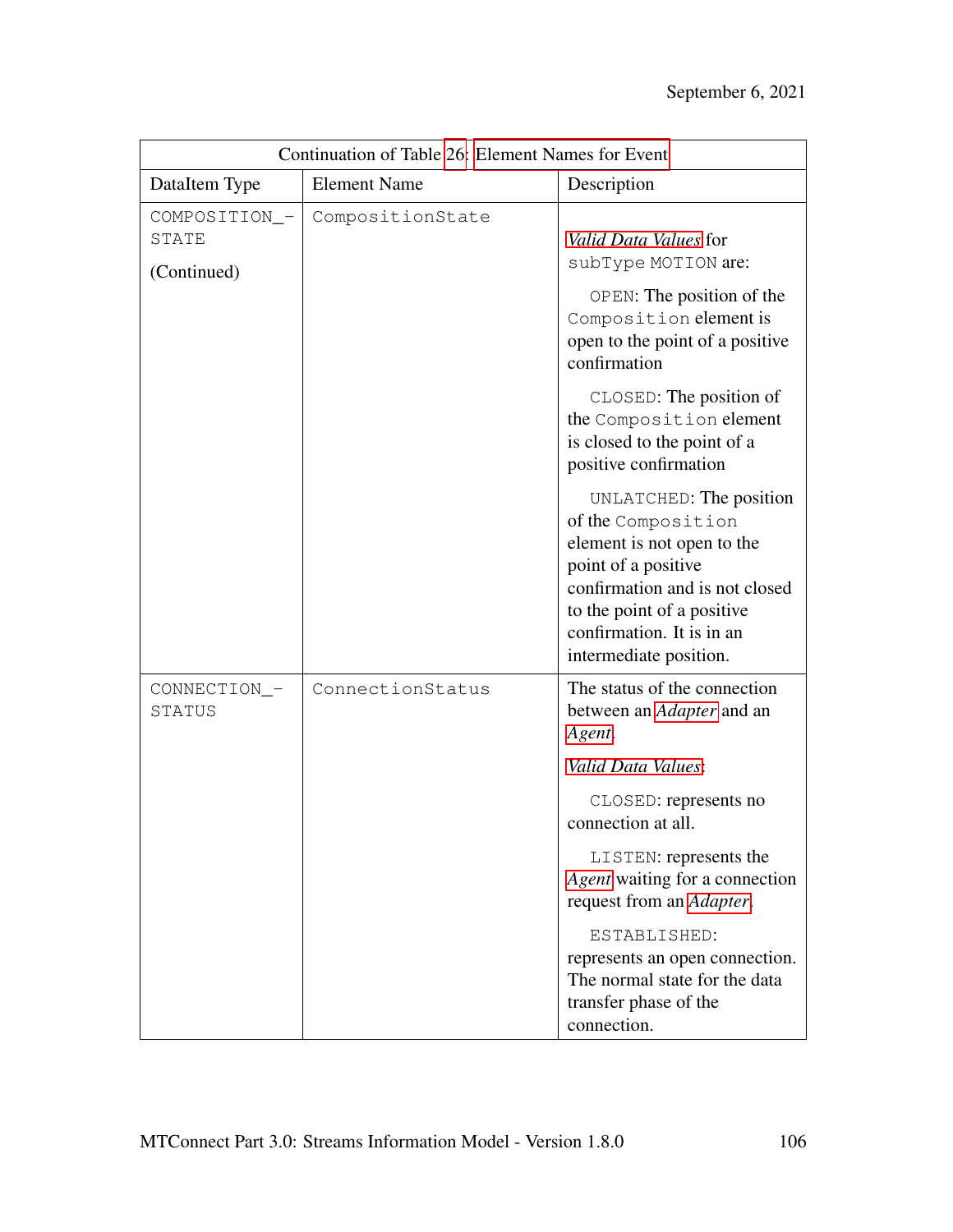| Continuation of Table 26: Element Names for Event |              |                                                                                             |
|---------------------------------------------------|--------------|---------------------------------------------------------------------------------------------|
| DataItem Type                                     | Element Name | Description                                                                                 |
| CONTROL_-<br><b>T.TMTT</b>                        | ControlLimit | A set of limits used to indicate<br>whether a process variable is<br>stable and in control. |
|                                                   |              | The <i>Valid Data Value</i> <b>MUST</b><br>be a float.                                      |
|                                                   |              | The Entry key MUST be<br>one or more from the                                               |
|                                                   |              | following: UPPER_LIMIT,                                                                     |
|                                                   |              | UPPER_WARNING,                                                                              |
|                                                   |              | NOMINAL,                                                                                    |
|                                                   |              | LOWER_WARNING, or                                                                           |
|                                                   |              | LOWER LIMIT.                                                                                |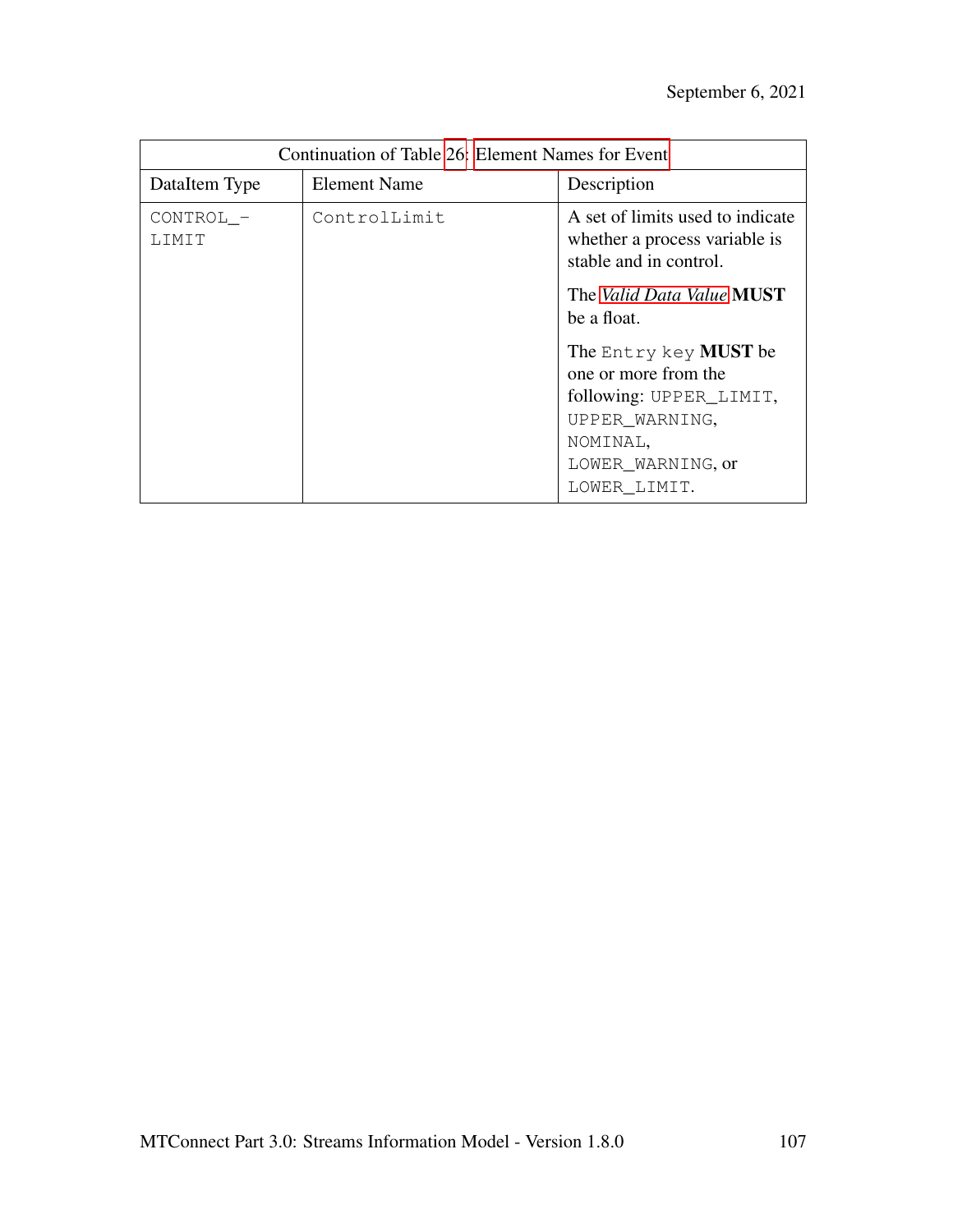| Continuation of Table 26: Element Names for Event |                     |                                                                                                                                                                                                                                                                             |
|---------------------------------------------------|---------------------|-----------------------------------------------------------------------------------------------------------------------------------------------------------------------------------------------------------------------------------------------------------------------------|
| DataItem Type                                     | <b>Element Name</b> | Description                                                                                                                                                                                                                                                                 |
| CONTROLLER_-<br>MODE                              | ControllerMode      | The current operating mode of<br>the Controller<br>component.                                                                                                                                                                                                               |
|                                                   |                     | Valid Data Values:                                                                                                                                                                                                                                                          |
|                                                   |                     | AUTOMATIC: The<br>controller is configured to<br>automatically execute a<br>program.                                                                                                                                                                                        |
|                                                   |                     | MANUAL: The controller is<br>not executing an active<br>program. It is capable of<br>receiving instructions from an<br>external source – typically an<br>operator. The controller<br>executes operations based on<br>the instructions received from<br>the external source. |
|                                                   |                     | MANUAL_DATA_INPUT:<br>The operator can enter a series<br>of operations for the controller<br>to perform. The controller will<br>execute this specific series of<br>operations and then stop.                                                                                |
|                                                   |                     | SEMI_AUTOMATIC: The<br>controller is operating in a<br>mode that restricts the active<br>program from processing its<br>next process step without<br>operator intervention.                                                                                                 |
|                                                   |                     | EDIT: The controller is<br>currently functioning as a<br>programming device and is<br>not capable of executing an<br>active program.                                                                                                                                        |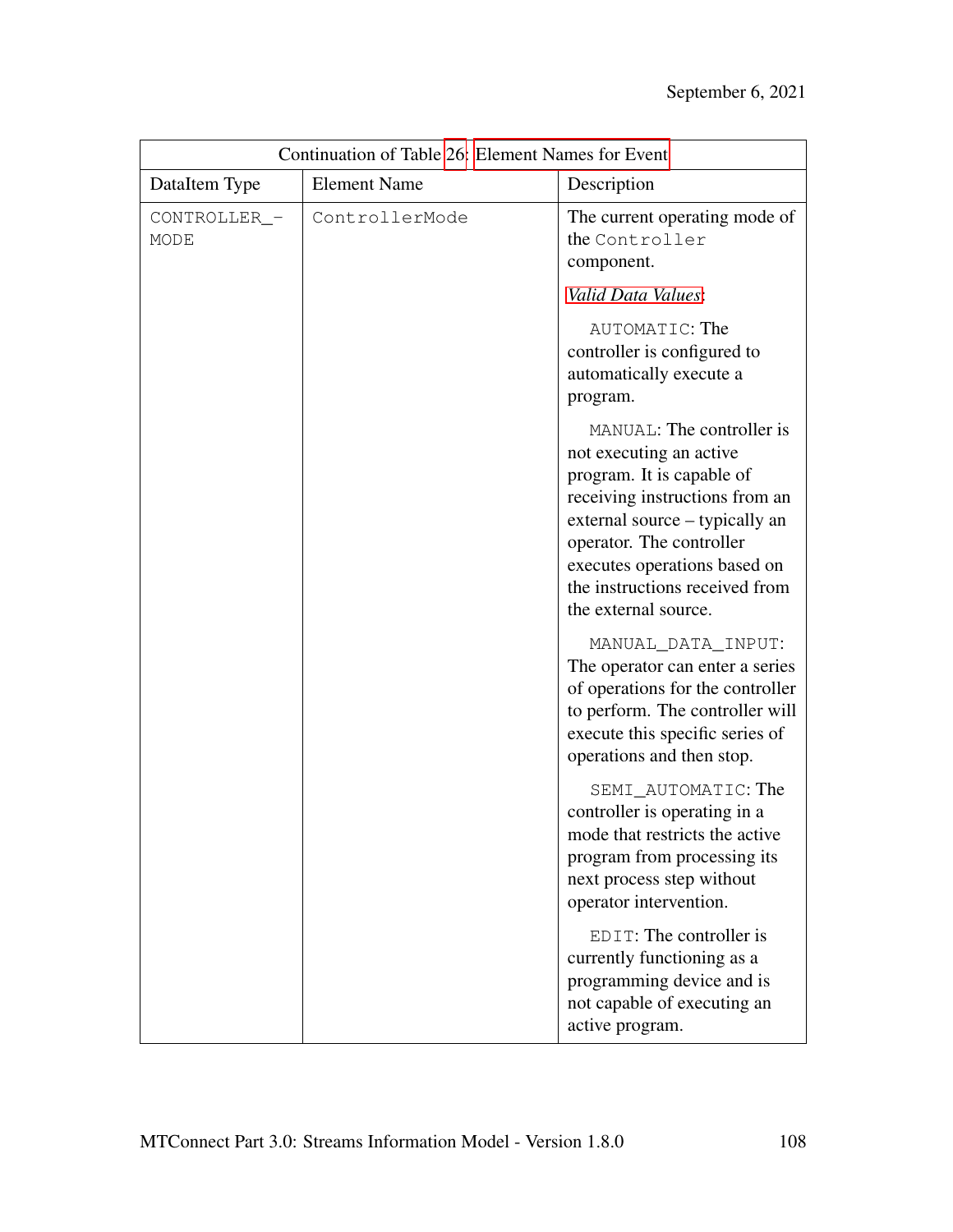| Continuation of Table 26: Element Names for Event |                        |                                                                                                                                        |
|---------------------------------------------------|------------------------|----------------------------------------------------------------------------------------------------------------------------------------|
| DataItem Type                                     | <b>Element Name</b>    | Description                                                                                                                            |
| CONTROLLER -<br>$MODE$ –<br>OVERRIDE              | ControllerModeOverride | A setting or operator selection<br>that changes the behavior of a<br>piece of equipment.                                               |
|                                                   |                        | Subtypes of Controller-<br>ModeOverride are<br>DRY_RUN, SINGLE_BLOCK,<br>MACHINE_AXIS_LOCK,<br>OPTIONAL_STOP, and<br>TOOL_CHANGE_STOP. |
|                                                   |                        | A subType MUST always<br>be specified.                                                                                                 |
|                                                   |                        | Valid Data Values:                                                                                                                     |
|                                                   |                        | ON : The indicator of the<br>ControllerModeOver-<br>ride is in the ON state and<br>the mode override is active.                        |
|                                                   |                        | $OFF$ : The indicator of the<br>ControllerModeOver-<br>ride is in the OFF state and<br>the mode override is inactive.                  |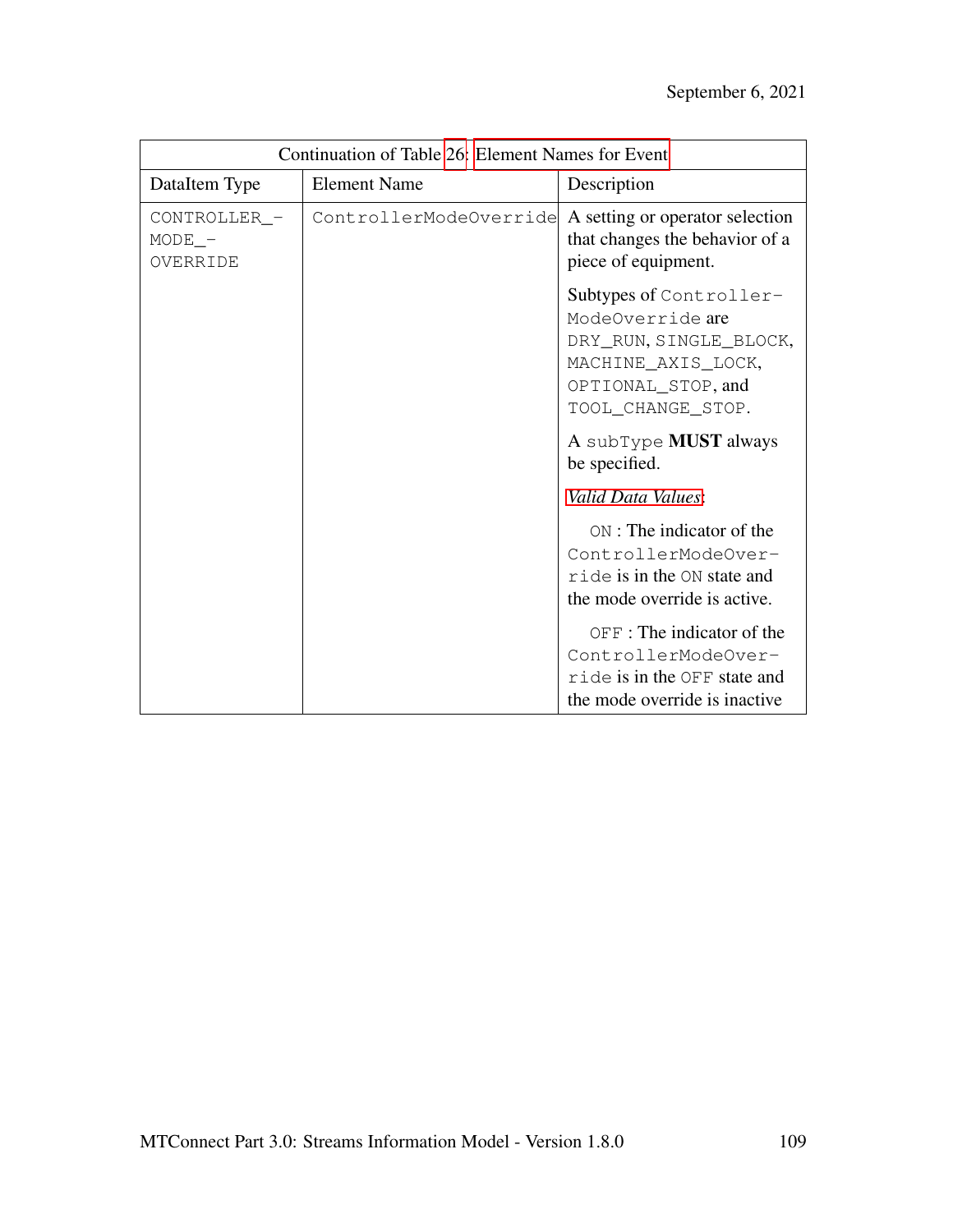| Continuation of Table 26: Element Names for Event |                     |                                                                                                                                                                                                                                                                                                                                                                                                                                            |
|---------------------------------------------------|---------------------|--------------------------------------------------------------------------------------------------------------------------------------------------------------------------------------------------------------------------------------------------------------------------------------------------------------------------------------------------------------------------------------------------------------------------------------------|
| DataItem Type                                     | <b>Element Name</b> | Description                                                                                                                                                                                                                                                                                                                                                                                                                                |
| COUPLED_AXES                                      | CoupledAxes         | Refers to the set of associated<br>axes.                                                                                                                                                                                                                                                                                                                                                                                                   |
|                                                   |                     | Used in conjunction with<br>AxisCoupling to describe<br>how the CoupledAxes<br>relate to each other.                                                                                                                                                                                                                                                                                                                                       |
|                                                   |                     | The Valid Data Value reported<br><b>SHOULD</b> be a<br>space-delimited set of axes<br>names. The names returned<br><b>SHOULD</b> match the name<br>attribute of the Linear or<br>Rotary Structural Elements<br>defined in the<br>MTConnectDevices<br>document that this Event<br>element represents. If name is<br>not available, nativeName<br><b>MUST</b> be returned to identify<br>the Linear or Rotary<br><b>Structural Elements.</b> |
|                                                   |                     | Example:<br><coupledaxes>Y1<br/>Y2</coupledaxes>                                                                                                                                                                                                                                                                                                                                                                                           |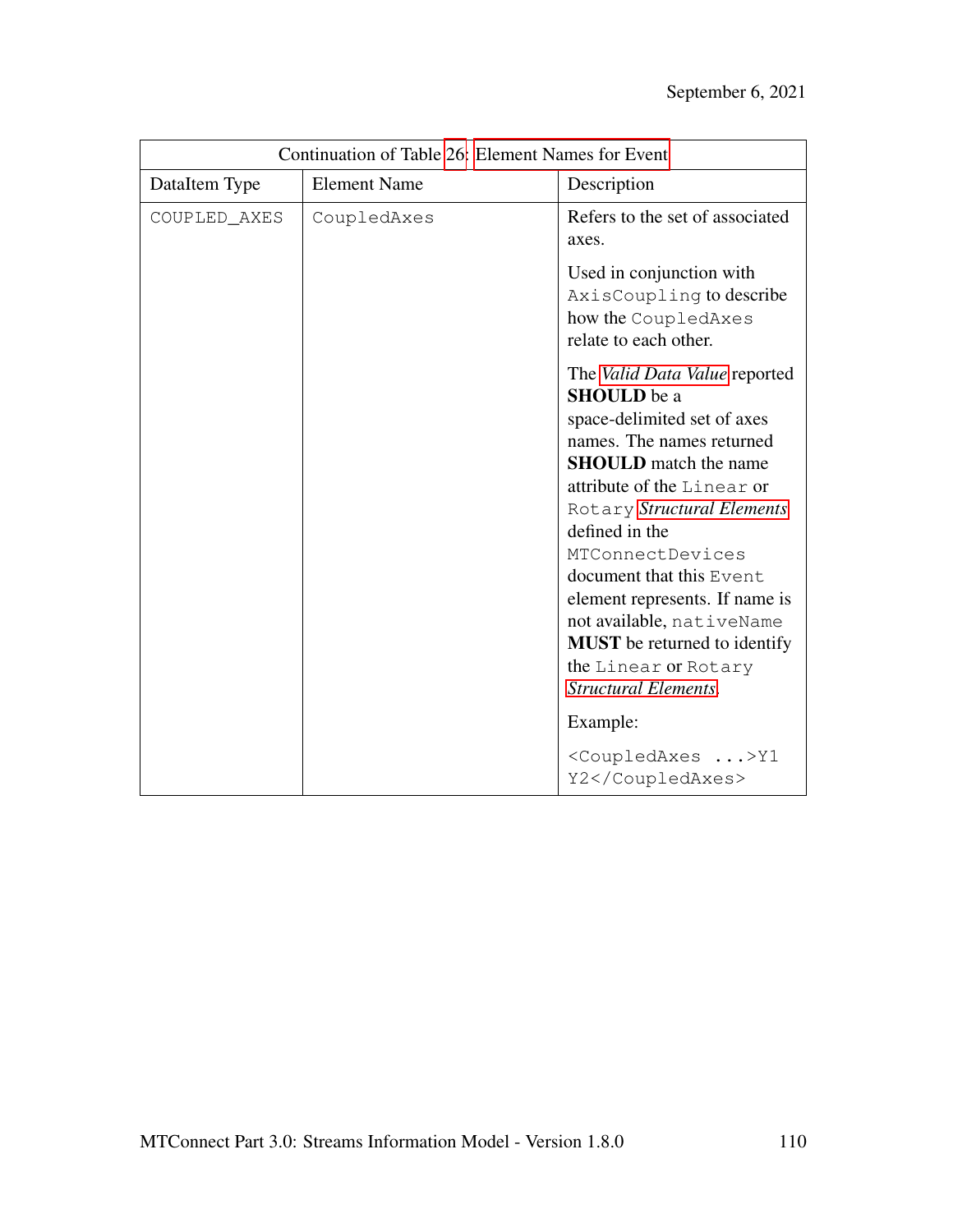| Continuation of Table 26: Element Names for Event |                     |                                                                                                                             |
|---------------------------------------------------|---------------------|-----------------------------------------------------------------------------------------------------------------------------|
| DataItem Type                                     | <b>Element Name</b> | Description                                                                                                                 |
| CYCLE_COUNT                                       | CycleCount          | Accumulation of the number<br>of times a cyclic function has<br>attempted to, or is planned to<br>attempt to execute.       |
|                                                   |                     | When the discrete<br>attribute is true, the value<br>represents the count since the<br>previous occurrence of the<br>event. |
|                                                   |                     | Subtypes of CycleCount<br>are ALL, GOOD, BAD,<br>TARGET, REMAINING,<br>COMPLETE, FAILED, and<br>ABORTED.                    |
|                                                   |                     | The Valid Data Value MUST<br>be numeric.                                                                                    |
| DATE_CODE                                         | DateCode            | The time and date code<br>associated with a material or<br>other physical item.                                             |
|                                                   |                     | Subtypes of DateCode are<br>MANUFACTURE,<br>EXPIRATION, and<br>FIRST_USE.                                                   |
|                                                   |                     | A subType MUST always<br>be specified.                                                                                      |
|                                                   |                     | DateCode MUST be<br>reported in ISO 8601 format.                                                                            |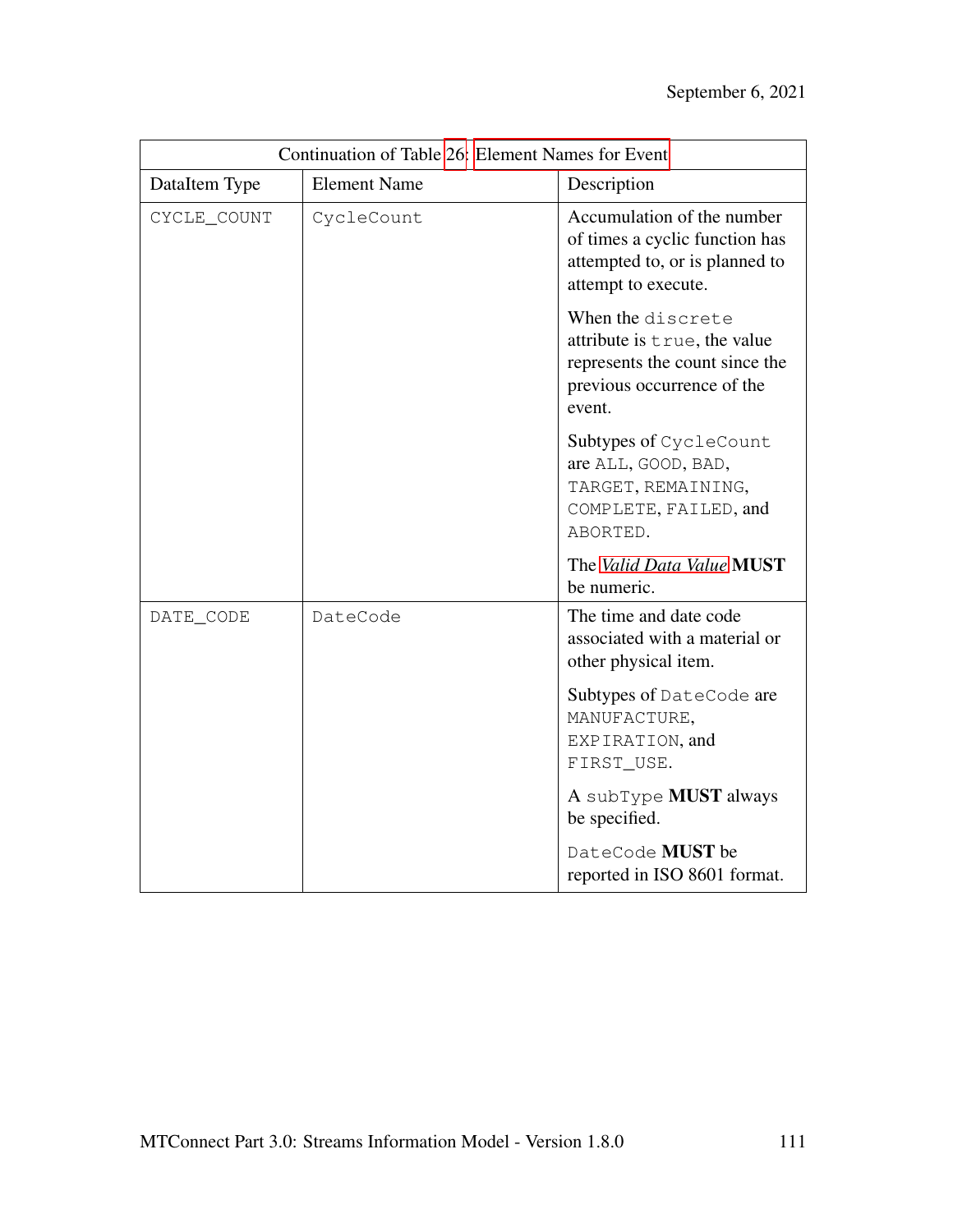| Continuation of Table 26: Element Names for Event |                     |                                                                                                                                 |
|---------------------------------------------------|---------------------|---------------------------------------------------------------------------------------------------------------------------------|
| DataItem Type                                     | <b>Element Name</b> | Description                                                                                                                     |
| DEACTIVATION_<br>COUNT                            | DeactivationCount   | Accumulation of the number<br>of times a function has<br>attempted to, or is planned to<br>attempt to, de-activate or<br>cease. |
|                                                   |                     | When the discrete<br>attribute is true, the value<br>represents the count since the<br>previous occurrence of the<br>event.     |
|                                                   |                     | Subtypes of<br>DeactivationCount are<br>ALL, GOOD, BAD, TARGET,<br>REMAINING, COMPLETE,<br>FAILED, and ABORTED.                 |
|                                                   |                     | The Valid Data Value MUST<br>be numeric.                                                                                        |
| DEVICE_ADDED                                      | DeviceAdded         | DeviceAdded is an Event<br>that provides the UUID of a<br>new device added to an<br><b>MTConnect Agent.</b>                     |
|                                                   |                     | Valid Data Value is the value<br>of the Device's UUID that<br>was added to the MTConnect<br>Agent.                              |
| DEVICE_-<br>CHANGED                               | DeviceChanged       | DeviceChanged is an<br>Event that provides the<br>UUID of the device whose<br>Metadata has changed.                             |
|                                                   |                     | Valid Data Value is the value<br>of the Device's UUID for<br>which the metadata has<br>changed.                                 |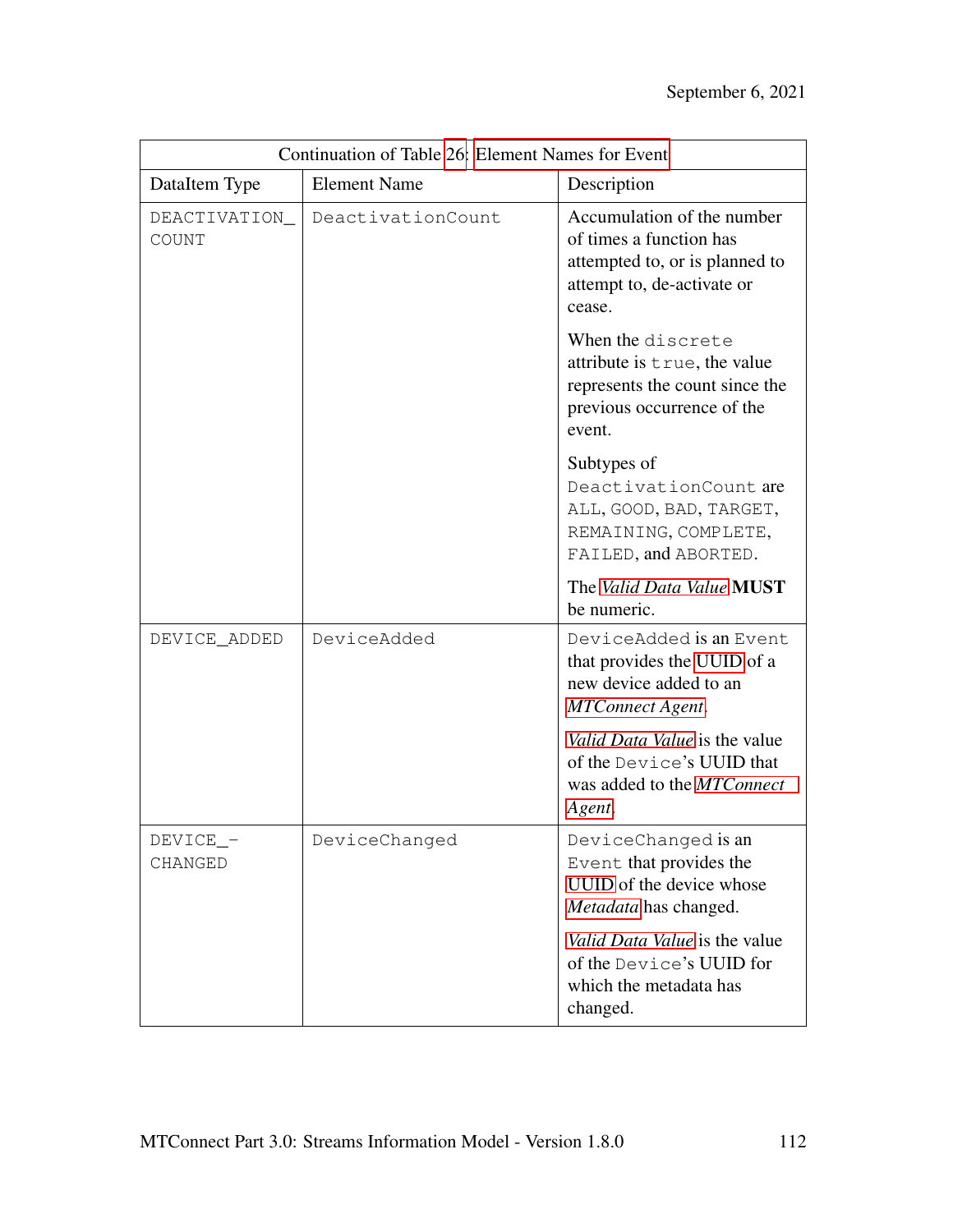| Continuation of Table 26: Element Names for Event |                     |                                                                                                                                                                                                                                                                                           |
|---------------------------------------------------|---------------------|-------------------------------------------------------------------------------------------------------------------------------------------------------------------------------------------------------------------------------------------------------------------------------------------|
| DataItem Type                                     | <b>Element Name</b> | Description                                                                                                                                                                                                                                                                               |
| DEVICE_-<br><b>REMOVED</b>                        | DeviceRemoved       | DeviceRemoved is an<br>Event that provides the<br>UUID of a device removed<br>from an <i>MTConnect Agent</i> .<br><i>Valid Data Value</i> is the value<br>of the Device's UUID that<br>was removed from the<br><b>MTConnect Agent.</b>                                                    |
| DEVICE_UUID                                       | DeviceUuid          | The identifier of another piece<br>of equipment that is<br>temporarily associated with a<br>component of this piece of<br>equipment to perform a<br>particular function.<br>Valid Data Values are the<br>value of the UUID attribute of<br>the associated device - a<br>NMTOKEN XML type. |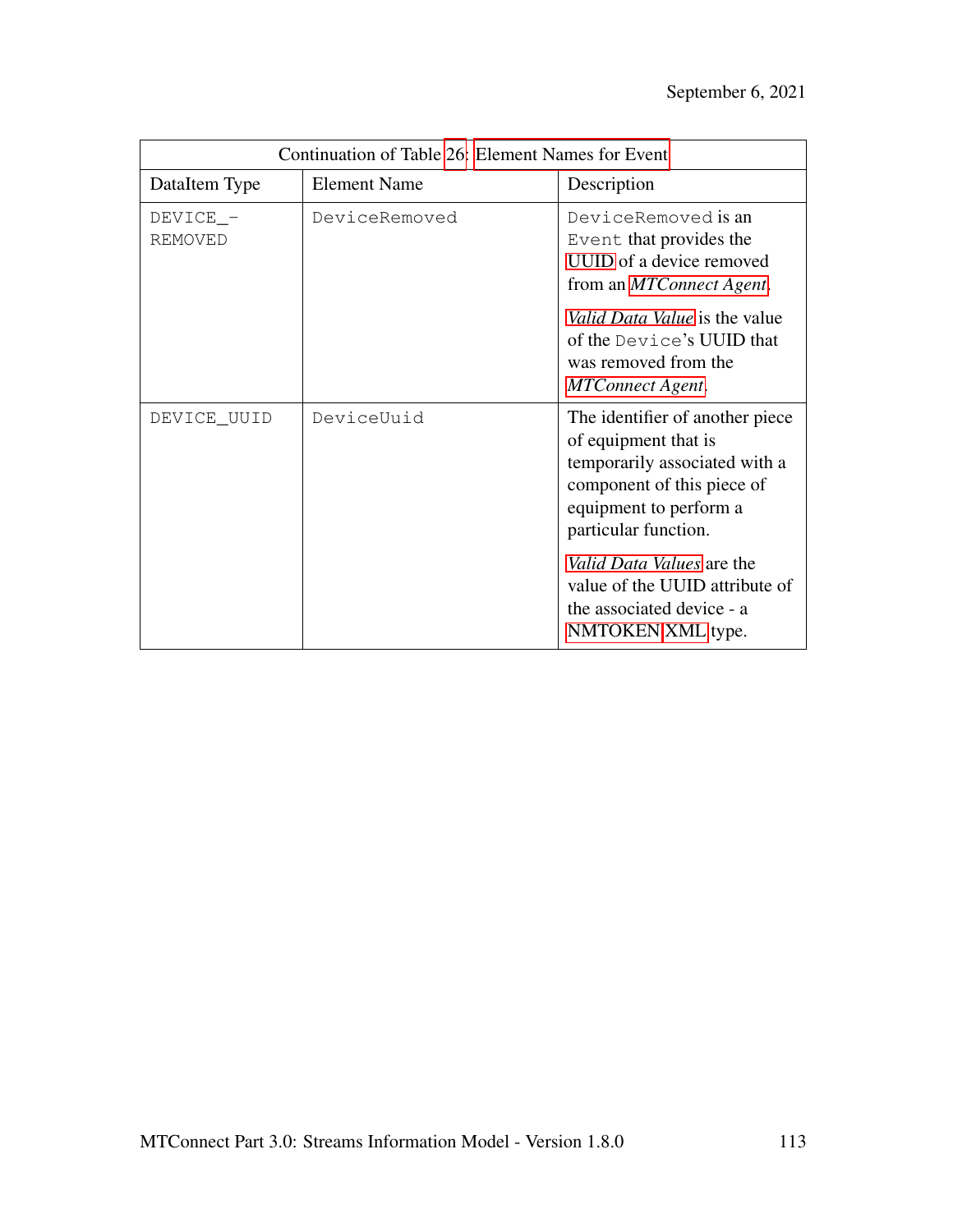| Continuation of Table 26: Element Names for Event |                     |                                                                                |
|---------------------------------------------------|---------------------|--------------------------------------------------------------------------------|
| DataItem Type                                     | <b>Element Name</b> | Description                                                                    |
| <b>DIRECTION</b>                                  | Direction           | The direction of motion.                                                       |
|                                                   |                     | Subtypes of Direction are<br>ROTARY and LINEAR.                                |
|                                                   |                     | Valid Data Values for<br>subType ROTARY are as<br>follows:                     |
|                                                   |                     | CLOCKWISE: Clockwise<br>rotation using the right-hand<br>rule.                 |
|                                                   |                     | COUNTER_CLOCKWISE:<br>Counter-clockwise rotation<br>using the right-hand rule. |
|                                                   |                     | NONE: No direction.                                                            |
|                                                   |                     | Valid Data Values for<br>subType LINEAR are as<br>follows:                     |
|                                                   |                     | POSITIVE: Linear<br>position is increasing.                                    |
|                                                   |                     | NEGATIVE: Linear<br>position is decreasing.<br>NONE: No direction.             |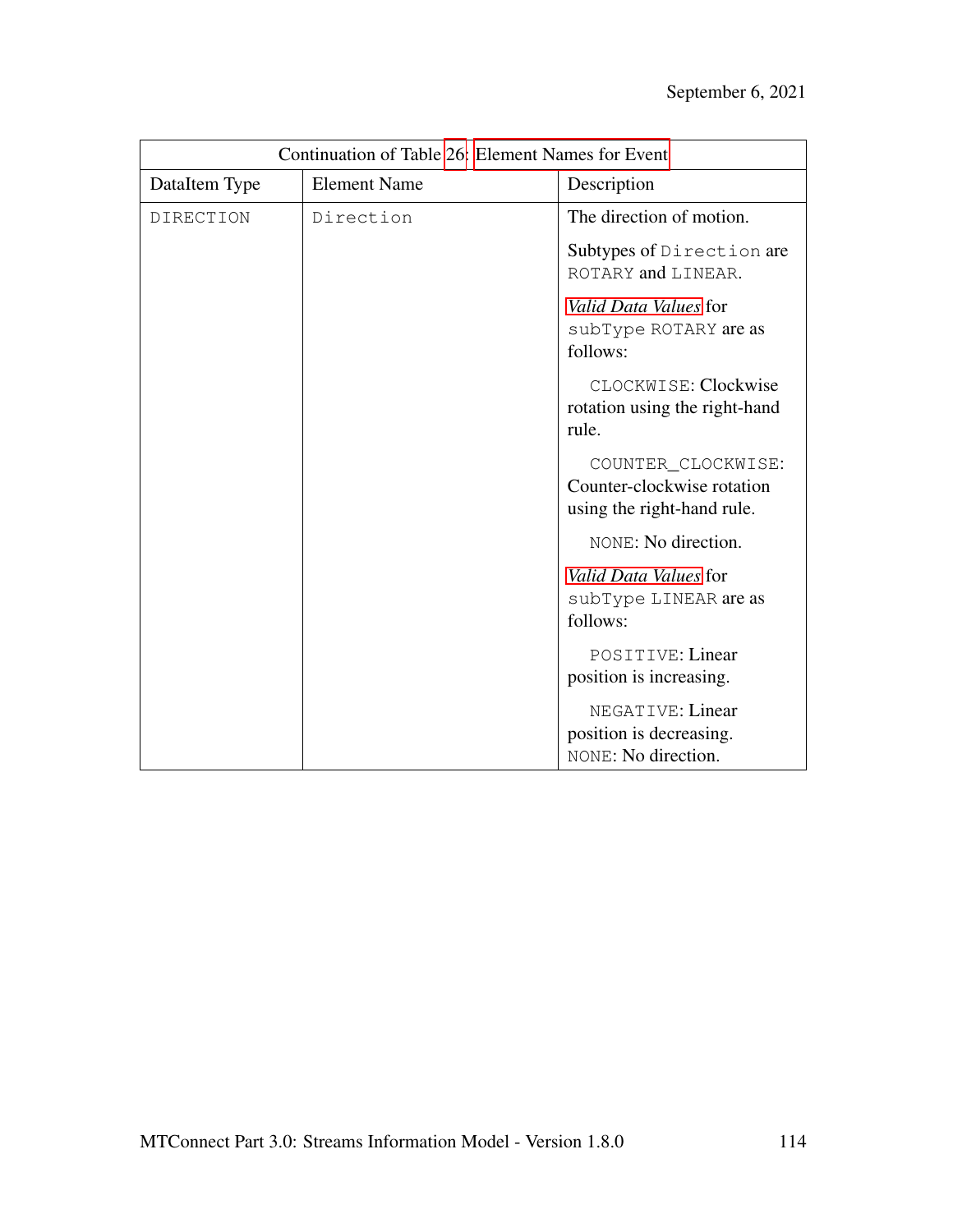| Continuation of Table 26: Element Names for Event |                     |                                                                                                                                                                                      |
|---------------------------------------------------|---------------------|--------------------------------------------------------------------------------------------------------------------------------------------------------------------------------------|
| DataItem Type                                     | <b>Element Name</b> | Description                                                                                                                                                                          |
| DOOR_STATE                                        | DoorState           | The operational state of a<br>DOOR type component or<br>composition element.                                                                                                         |
|                                                   |                     | Valid Data Values:                                                                                                                                                                   |
|                                                   |                     | OPEN: The DOOR is open<br>to the point of a positive<br>confirmation                                                                                                                 |
|                                                   |                     | CLOSED: The DOOR is<br>closed to the point of a<br>positive confirmation                                                                                                             |
|                                                   |                     | UNLATCHED: The DOOR is<br>not closed to the point of a<br>positive confirmation and is<br>not open to the point of a<br>positive confirmation. It is in<br>an intermediate position. |
| EMERGENCY_-<br>STOP                               | EmergencyStop       | The current state of the<br>emergency stop signal for a<br>piece of equipment, controller<br>path, or any other component<br>or subsystem of a piece of<br>equipment.                |
|                                                   |                     | Valid Data Values:                                                                                                                                                                   |
|                                                   |                     | ARMED : The emergency<br>stop circuit is complete and<br>the piece of equipment,<br>component, or composition<br>element is allowed to operate.                                      |
|                                                   |                     | TRIGGERED: The<br>emergency stop circuit is open<br>and the operation of the piece<br>of equipment, component, or<br>composition element is<br>inhibited.                            |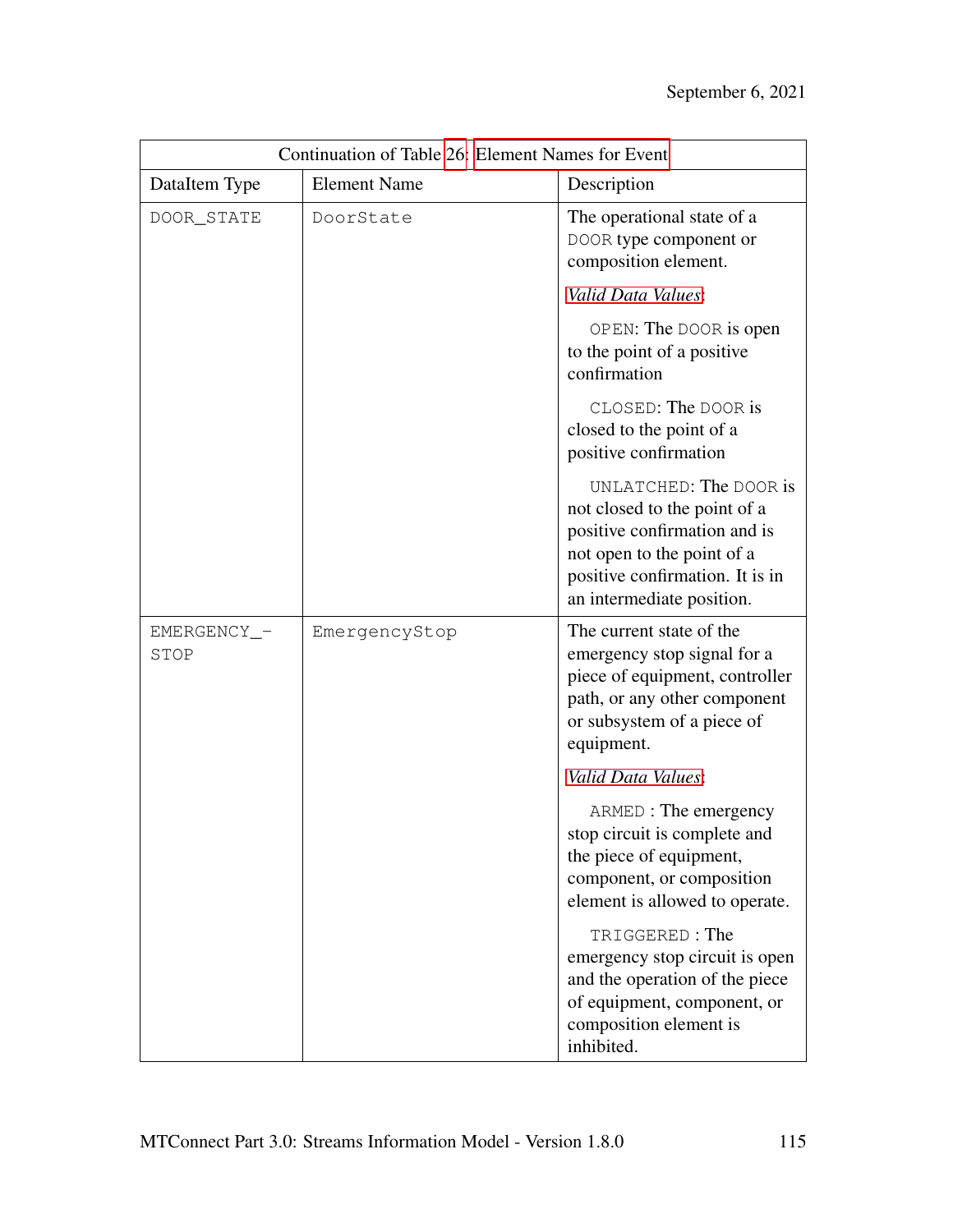| Continuation of Table 26: Element Names for Event |                     |                                                                                                                                         |
|---------------------------------------------------|---------------------|-----------------------------------------------------------------------------------------------------------------------------------------|
| DataItem Type                                     | <b>Element Name</b> | Description                                                                                                                             |
| END_OF_BAR                                        | EndOfBar            | An indication of whether the<br>end of a piece of bar stock<br>being feed by a bar feeder has<br>been reached.                          |
|                                                   |                     | Subtypes of EndOfBar are<br>PRIMARY and AUXILIARY.                                                                                      |
|                                                   |                     | If a subType is not specified,<br>the reported value for the data<br><b>MUST</b> default to the<br>subType of PRIMARY.                  |
|                                                   |                     | Valid Data Values:                                                                                                                      |
|                                                   |                     | YES: The EndOfBar has<br>been reached.                                                                                                  |
|                                                   |                     | NO: The EndOfBar has<br>not been reached.                                                                                               |
| EQUIPMENT_-<br>MODE                               | EquipmentMode       | An indication that a piece of<br>equipment, or a sub-part of a<br>piece of equipment, is<br>performing specific types of<br>activities. |
|                                                   |                     | Subtypes of<br>EquipmentMode are<br>DELAY, LOADED, WORKING,<br>OPERATING, and POWERED.                                                  |
|                                                   |                     | A subType MUST always<br>be specified.                                                                                                  |
|                                                   |                     | Valid Data Values:                                                                                                                      |
|                                                   |                     | $ON:$ The equipment is<br>functioning in the mode<br>designated by the subType.                                                         |
|                                                   |                     | $OFF$ : The equipment is not<br>functioning in the mode<br>designated by the subType.                                                   |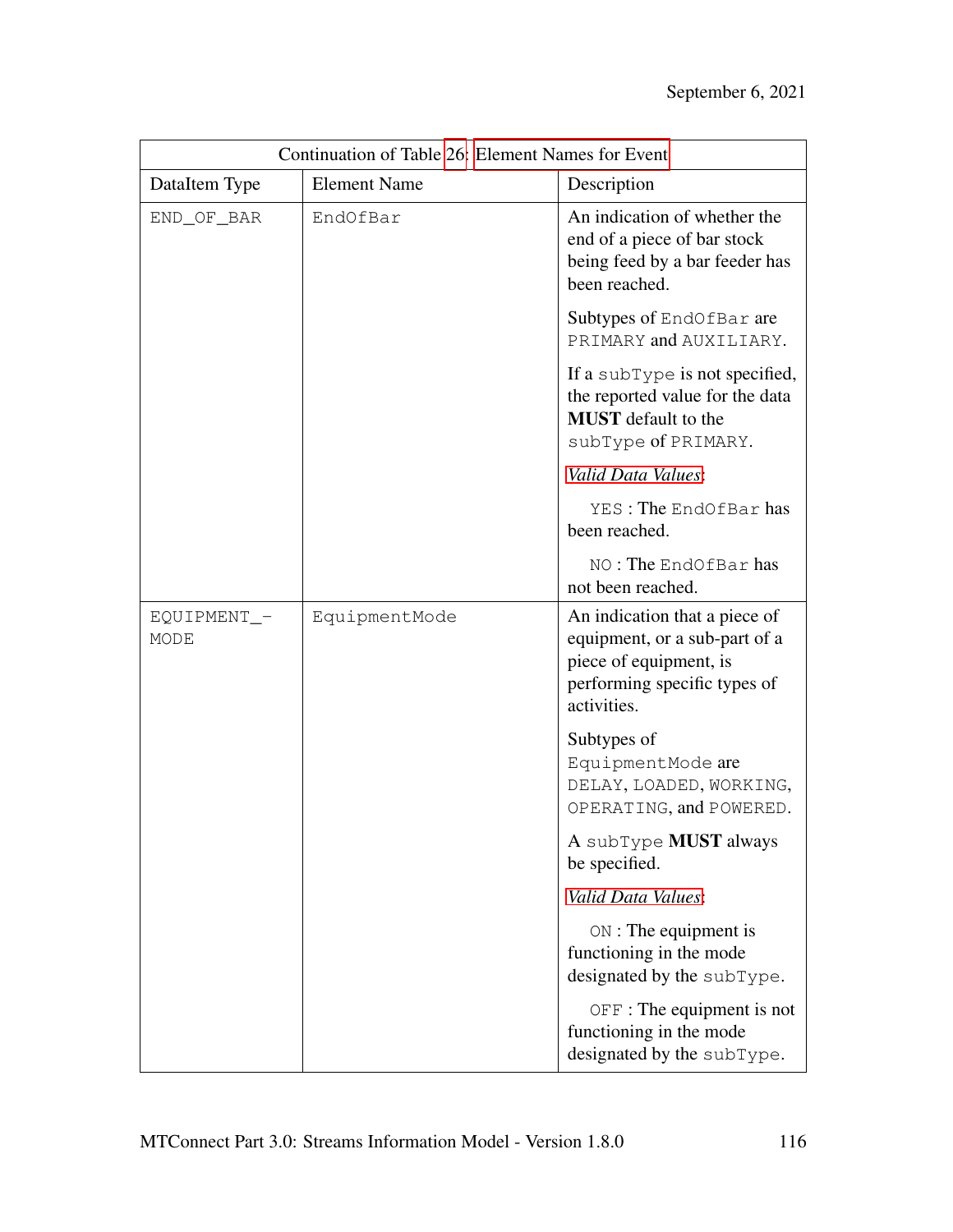| Continuation of Table 26: Element Names for Event |                     |                                                                                                                                                                               |
|---------------------------------------------------|---------------------|-------------------------------------------------------------------------------------------------------------------------------------------------------------------------------|
| DataItem Type                                     | <b>Element Name</b> | Description                                                                                                                                                                   |
| <b>EXECUTION</b>                                  | Execution           | The execution status of a<br>component.                                                                                                                                       |
|                                                   |                     | Valid Data Values:<br>READY: The component is<br>ready to execute instructions.<br>It is currently idle.                                                                      |
|                                                   |                     | <b>ACTIVE: The component</b><br>is actively executing an<br>instruction.                                                                                                      |
|                                                   |                     | INTERRUPTED: The<br>component suspends the<br>execution of the program due<br>to an external signal. Action is<br>required to resume execution.                               |
|                                                   |                     | WAIT: The component<br>suspends execution while a<br>secondary operation executes.<br><b>Execution resumes</b><br>automatically once the<br>secondary operation<br>completes. |
|                                                   |                     | FEED_HOLD: The motion<br>of the active axes are<br>commanded to stop at their<br>current position.                                                                            |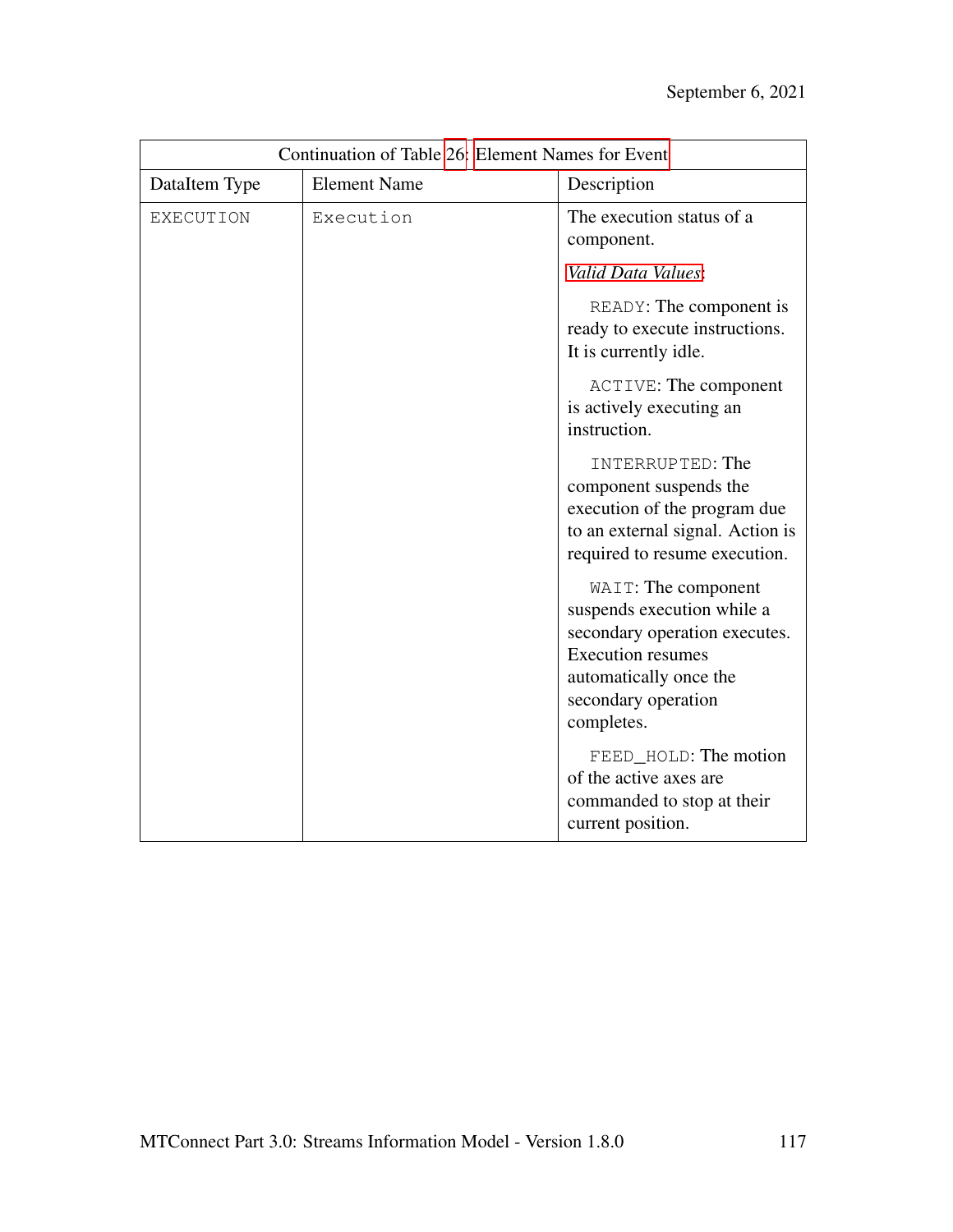| Continuation of Table 26: Element Names for Event |                     |                                                                                                                                                                                                                                                           |
|---------------------------------------------------|---------------------|-----------------------------------------------------------------------------------------------------------------------------------------------------------------------------------------------------------------------------------------------------------|
| DataItem Type                                     | <b>Element Name</b> | Description                                                                                                                                                                                                                                               |
| <b>EXECUTION</b><br>(continued)                   | Execution           | STOPPED: The component<br>program is not READY to<br>execute.                                                                                                                                                                                             |
|                                                   |                     | OPTIONAL_STOP: A<br>command from the program<br>has intentionally interrupted<br>execution. The component<br><b>MAY</b> have another state that<br>indicates if the execution is<br>interrupted or the execution<br>ignores the interrupt<br>instruction. |
|                                                   |                     | PROGRAM_STOPPED: A<br>command from the program<br>has intentionally interrupted<br>execution. Action is required<br>to resume execution.                                                                                                                  |
|                                                   |                     | PROGRAM_COMPLETED:<br>The program completed<br>execution.                                                                                                                                                                                                 |
| FIRMWARE                                          | Firmware            | The embedded software of a<br>component.                                                                                                                                                                                                                  |
|                                                   |                     | Subtypes of FIRMWARE are<br>LICENSE, VERSION,<br>RELEASE_DATE,<br>INSTALL_DATE, and<br>MANUFACTURER.                                                                                                                                                      |
|                                                   |                     | The Valid Data Value MUST<br>be a text string.                                                                                                                                                                                                            |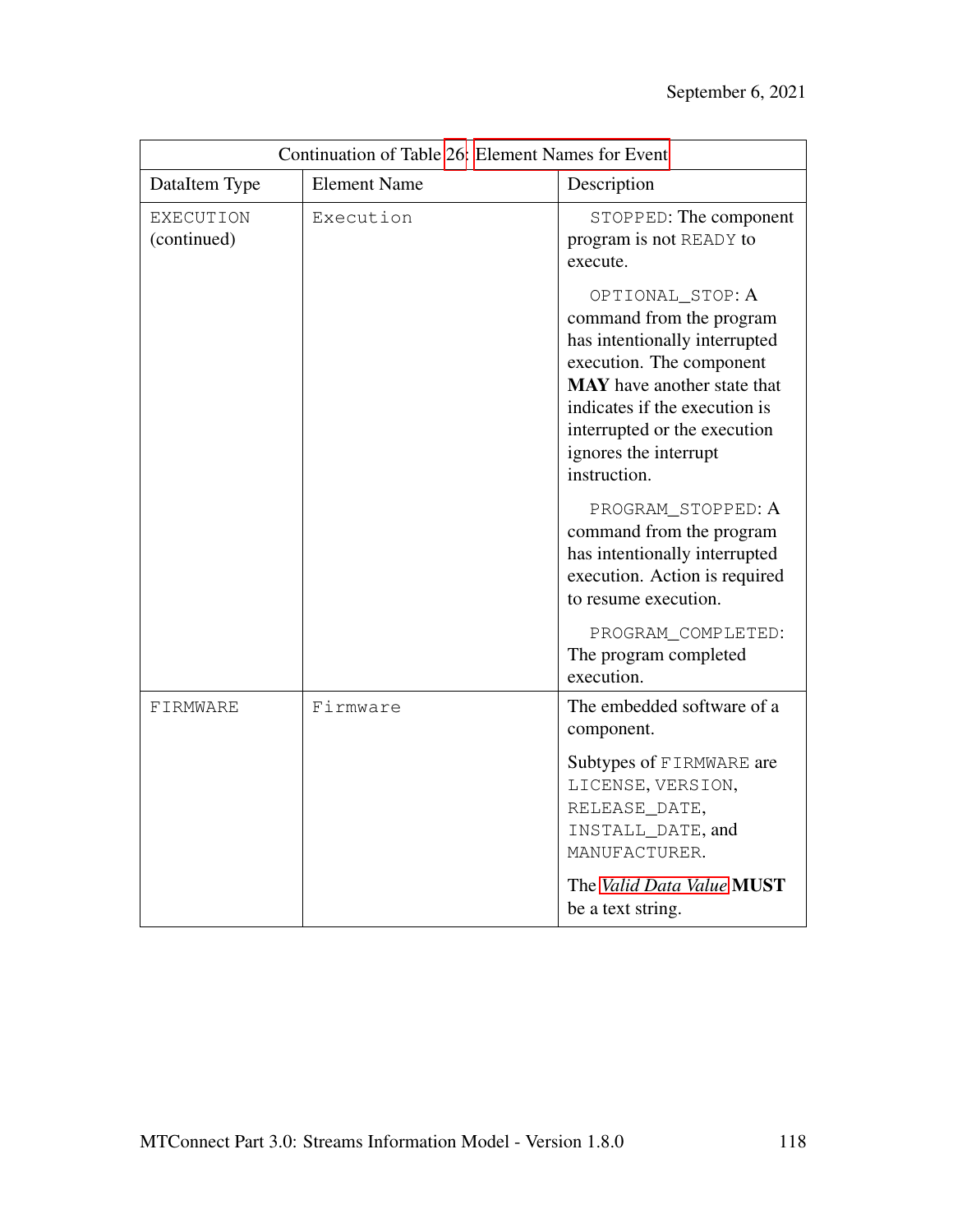| Continuation of Table 26: Element Names for Event |                     |                                                                                                                                                                                                                                                                                                                                |
|---------------------------------------------------|---------------------|--------------------------------------------------------------------------------------------------------------------------------------------------------------------------------------------------------------------------------------------------------------------------------------------------------------------------------|
| DataItem Type                                     | <b>Element Name</b> | Description                                                                                                                                                                                                                                                                                                                    |
| FUNCTIONAL_-<br>MODE                              | FunctionalMode      | The current intended<br>production status of the device<br>or component.                                                                                                                                                                                                                                                       |
|                                                   |                     | Typically, the<br>FunctionalMode<br><b>SHOULD</b> be associated with<br>the Device Structural<br><i>Element</i> , but it <b>MAY</b> be<br>associated with any Structural<br>Element in the XML<br>document.                                                                                                                    |
|                                                   |                     | Valid Data Values:                                                                                                                                                                                                                                                                                                             |
|                                                   |                     | PRODUCTION: The<br>Device element or another<br>Structural Element is<br>currently producing product,<br>ready to produce product, or<br>its current intended use is to<br>be producing product.                                                                                                                               |
|                                                   |                     | SETUP: The Device<br>element or another Structural<br><i>Element</i> is not currently<br>producing product. It is being<br>prepared or modified to begin<br>production of product.                                                                                                                                             |
|                                                   |                     | TEARDOWN: The Device<br>element or another Structural<br><i>Element</i> is not currently<br>producing product. Typically,<br>it has completed the<br>production of a product and is<br>being modified or returned to<br>a neutral state such that it may<br>then be prepared to begin<br>production of a different<br>product. |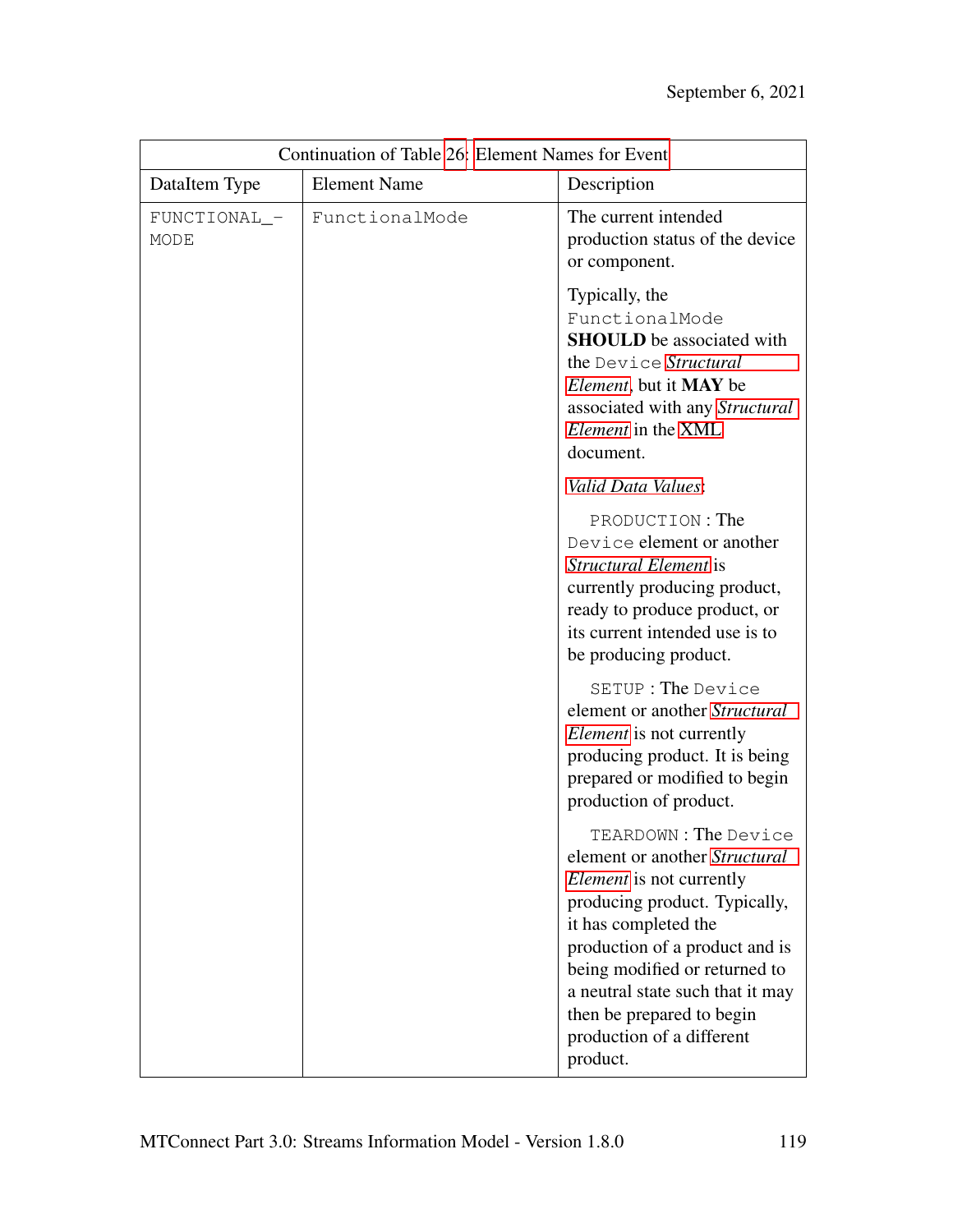| Continuation of Table 26: Element Names for Event |                     |                                                                                                                                                                                                                                                                                              |
|---------------------------------------------------|---------------------|----------------------------------------------------------------------------------------------------------------------------------------------------------------------------------------------------------------------------------------------------------------------------------------------|
| DataItem Type                                     | <b>Element Name</b> | Description                                                                                                                                                                                                                                                                                  |
| FUNCTIONAL_-<br><b>MODE</b><br>(Continued)        | FunctionalMode      | MAINTENANCE: The<br>Device element or another<br><i>Structural Element</i> is not<br>currently producing product.<br>It is currently being repaired,<br>waiting to be repaired, or has<br>not yet been returned to a<br>normal production status after<br>maintenance has been<br>performed. |
|                                                   |                     | PROCESS_DEVELOPMENT:<br>The Device element or<br>another Structural Element is<br>being used to prove-out a new<br>process, testing of equipment<br>or processes, or any other<br>active use that does not result<br>in the production of product.                                           |
| <b>HARDNESS</b>                                   | Hardness            | The measurement of the<br>hardness of a material.<br>Subtypes of Hardness are                                                                                                                                                                                                                |
|                                                   |                     | ROCKWELL, VICKERS,<br>SHORE, BRINELL, LEEB,<br>and MOHS.                                                                                                                                                                                                                                     |
|                                                   |                     | A subType MUST always<br>be specified.                                                                                                                                                                                                                                                       |
|                                                   |                     | The Valid Data Value MUST<br>be a floating-point number.                                                                                                                                                                                                                                     |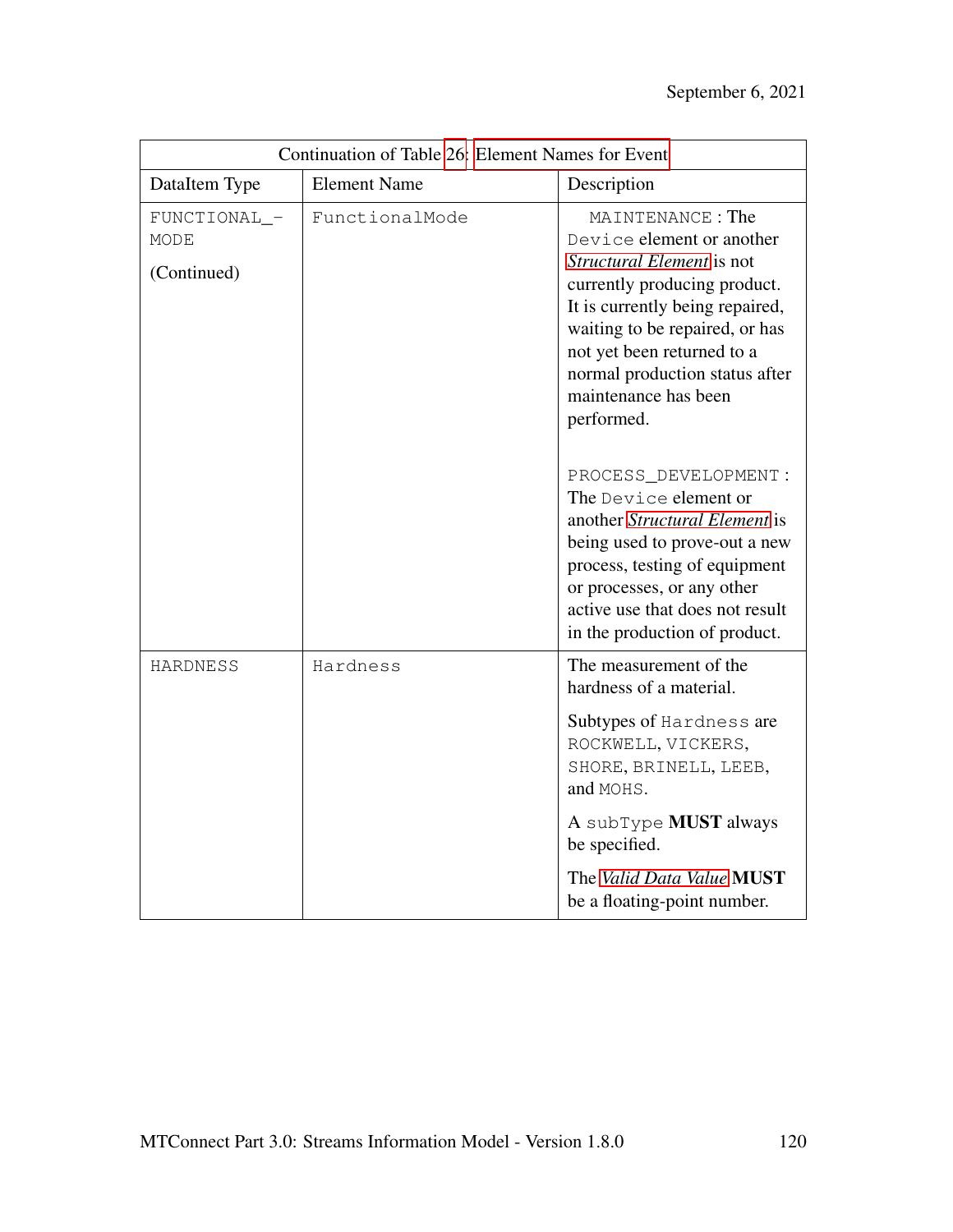| Continuation of Table 26: Element Names for Event |                     |                                                                                                                                                                                          |
|---------------------------------------------------|---------------------|------------------------------------------------------------------------------------------------------------------------------------------------------------------------------------------|
| DataItem Type                                     | <b>Element Name</b> | Description                                                                                                                                                                              |
| HARDWARE                                          | Hardware            | The hardware of a component.                                                                                                                                                             |
|                                                   |                     | Subtypes of HARDWARE are<br>LICENSE, VERSION,<br>RELEASE_DATE,<br>INSTALL_DATE, and<br>MANUFACTURER.                                                                                     |
|                                                   |                     | The Valid Data Value MUST<br>be a text string.                                                                                                                                           |
| INTERFACE_-<br>STATE                              | InterfaceState      | The current functional or<br>operational state of an<br>Interface type element<br>indicating whether the<br>Interface is active or not<br>currently functioning.                         |
|                                                   |                     | Valid Data Values:                                                                                                                                                                       |
|                                                   |                     | ENABLED: The <i>Interface</i> is<br>currently operational and<br>performing as expected.                                                                                                 |
|                                                   |                     | DISABLED: The Interface<br>is currently not operational.                                                                                                                                 |
|                                                   |                     | When the<br>INTERFACE_STATE is<br>DISABLED, the state of all<br>data items that are specific for<br>the Interaction Model<br>associated with that Interface<br>MUST be set to NOT_READY. |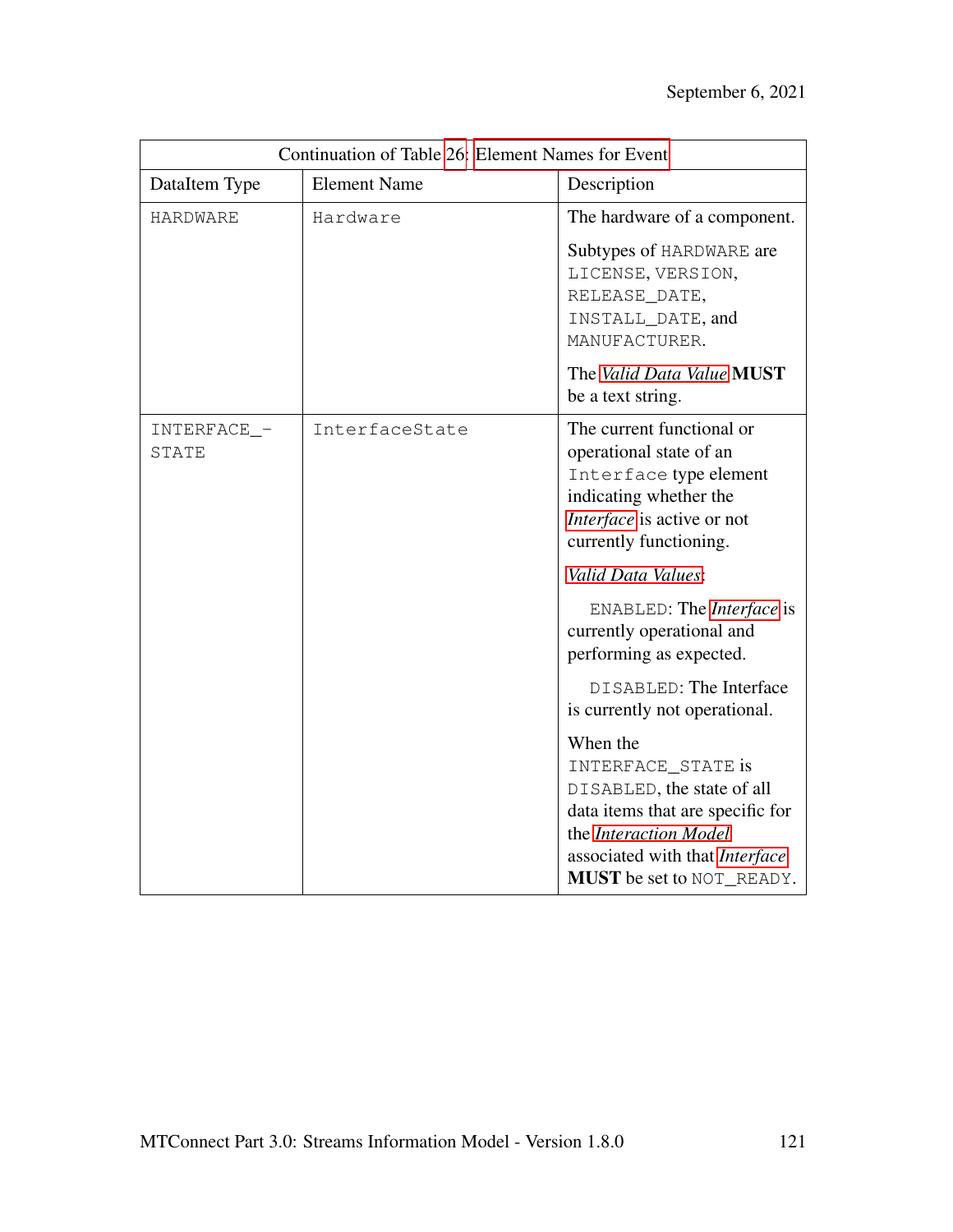| Continuation of Table 26: Element Names for Event |                     |                                                                                                                                                       |
|---------------------------------------------------|---------------------|-------------------------------------------------------------------------------------------------------------------------------------------------------|
| DataItem Type                                     | <b>Element Name</b> | Description                                                                                                                                           |
| LIBRARY                                           | Library             | The software library on a<br>component.                                                                                                               |
|                                                   |                     | Subtypes of LIBRARY are<br>LICENSE, VERSION,<br>RELEASE_DATE,<br>INSTALL_DATE, and<br>MANUFACTURER.<br>The Valid Data Value MUST<br>be a text string. |
| <b>LINE</b>                                       | Line                | <b>DEPRECATED</b> in Version<br>1.4.0.                                                                                                                |
| LINE_LABEL                                        | LineLabel           | An optional identifier for a<br>BLOCK of code in a<br>PROGRAM.                                                                                        |
|                                                   |                     | The Valid Data Value MUST<br>be any text string.                                                                                                      |
| LINE_NUMBER                                       | LineNumber          | A reference to the position of<br>a block of program code<br>within a control program.                                                                |
|                                                   |                     | Subtypes of LineNumber<br>are ABSOLUTE and<br>INCREMENTAL.                                                                                            |
|                                                   |                     | A subType <b>MUST</b> always<br>be specified.                                                                                                         |
|                                                   |                     | The Valid Data Value MUST<br>be an integer.                                                                                                           |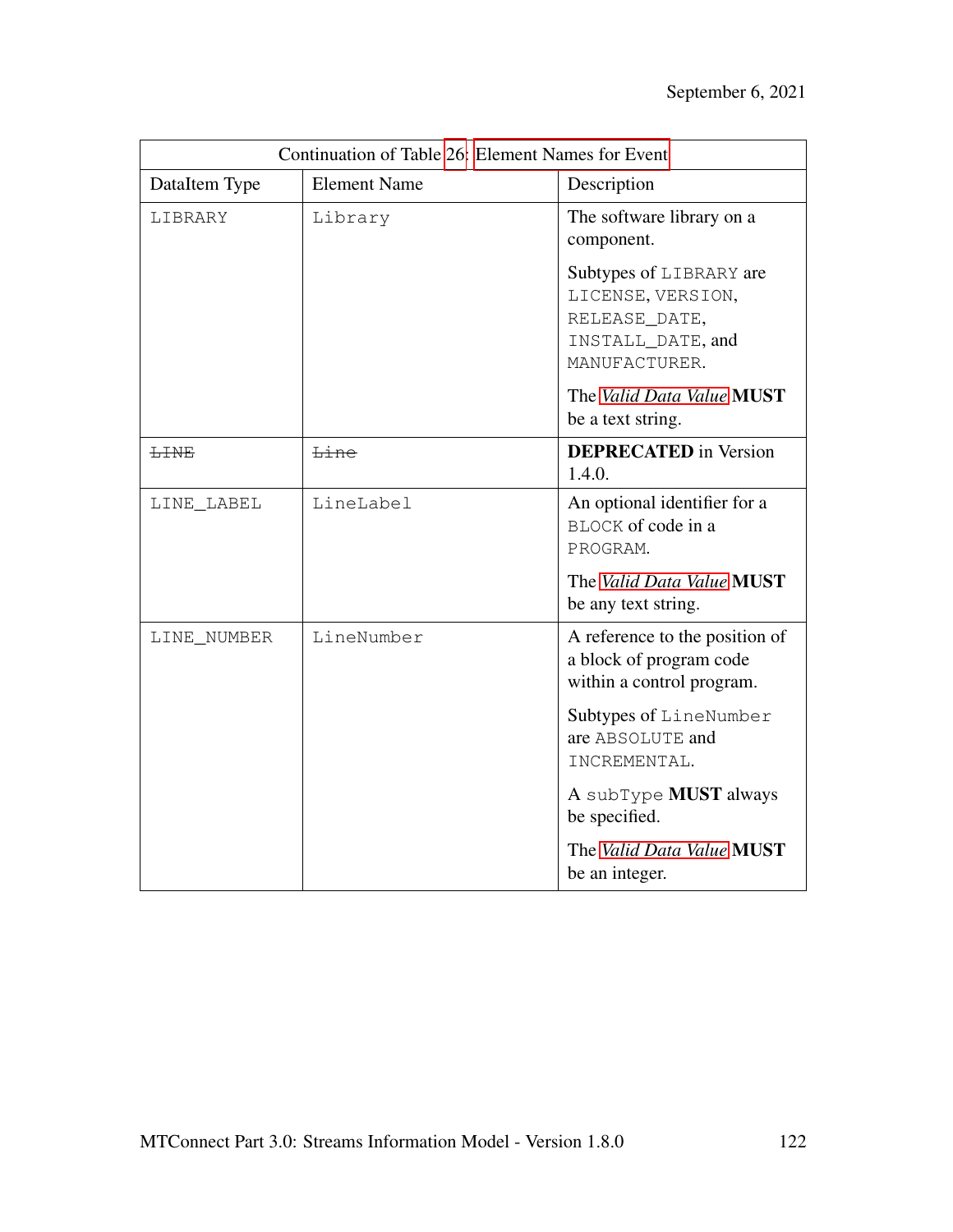| Continuation of Table 26: Element Names for Event |                     |                                                                                                                                                    |
|---------------------------------------------------|---------------------|----------------------------------------------------------------------------------------------------------------------------------------------------|
| DataItem Type                                     | <b>Element Name</b> | Description                                                                                                                                        |
| LOAD_COUNT                                        | LoadCount           | Accumulation of the number<br>of times an operation has<br>attempted to, or is planned to<br>attempt to, load materials,<br>parts, or other items. |
|                                                   |                     | When the discrete<br>attribute is true, the value<br>represents the count since the<br>previous occurrence of the<br>event.                        |
|                                                   |                     | Subtypes of LoadCount are<br>ALL, GOOD, BAD, TARGET,<br>REMAINING, COMPLETE,<br>FAILED, and ABORTED.                                               |
|                                                   |                     | The Valid Data Value MUST<br>be numeric.                                                                                                           |
| LOCK_STATE                                        | LockState           | The state or operating mode of<br>a Lock.                                                                                                          |
|                                                   |                     | Valid Data Values:                                                                                                                                 |
|                                                   |                     | LOCKED: The mechanism<br>is engaged and preventing the<br>associated component from<br>being opened or operated.                                   |
|                                                   |                     | UNLOCKED: The<br>mechanism is disengaged and<br>the associated component is<br>able to be opened or operated.                                      |
| MATERIAL                                          | Material            | The identifier of a material<br>used or consumed in the<br>manufacturing process.                                                                  |
|                                                   |                     | The Valid Data Value MUST<br>be any text string.                                                                                                   |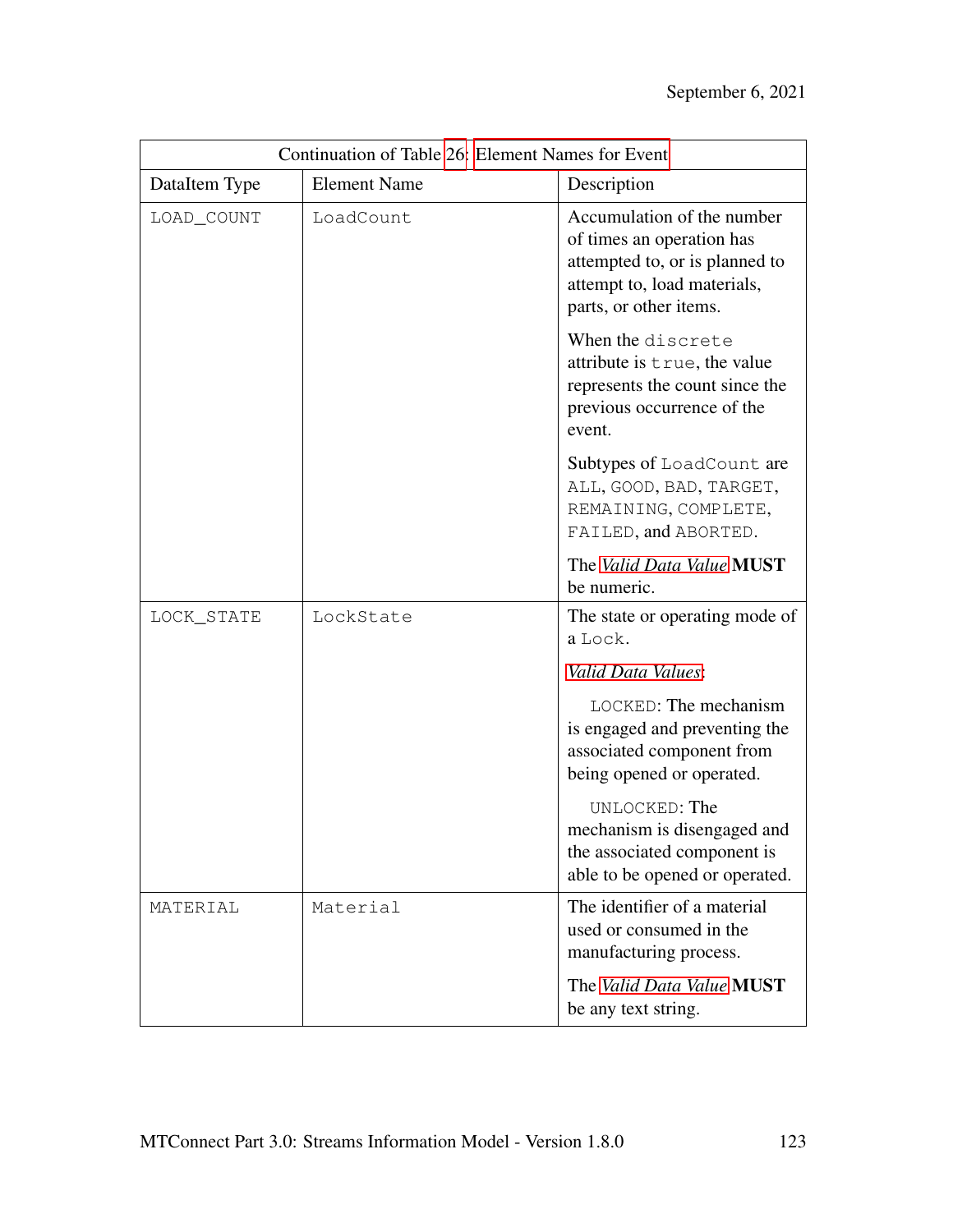| Continuation of Table 26: Element Names for Event |                     |                                                                                                                              |
|---------------------------------------------------|---------------------|------------------------------------------------------------------------------------------------------------------------------|
| DataItem Type                                     | <b>Element Name</b> | Description                                                                                                                  |
| MATERIAL_-<br>LAYER                               | MaterialLayer       | Designates the layers of<br>material applied to a part or<br>product as part of an additive<br>manufacturing process.        |
|                                                   |                     | Subtypes of<br>MaterialLayer are<br>ACTUAL and TARGET.                                                                       |
|                                                   |                     | If a subType is not specified,<br>the reported value for the data<br><b>MUST</b> default to the subtype<br>of ACTUAL.        |
|                                                   |                     | The Valid Data Value MUST<br>be an integer.                                                                                  |
| MESSAGE                                           | Message             | Any text string of information<br>to be transferred from a piece<br>of equipment to a client<br>software application.        |
|                                                   |                     | The Valid Data Value MUST<br>be any text string.                                                                             |
| MTCONNECT_-<br>VERSION                            | MTConnectVersion    | The reference version of the<br><b>MTConnect Standard</b><br>supported by the Adapter.                                       |
|                                                   |                     | The Valid Data Value MUST<br>be a string.                                                                                    |
| NETWORK                                           | Network             | Network details of a<br>component.                                                                                           |
|                                                   |                     | Subtypes of NETWORK are<br>IPV4_ADDRESS,<br>IPV6_ADDRESS, GATEWAY,<br>SUBNET_MASK, VLAN_ID,<br>MAC_ADDRESS, and<br>WIRELESS. |
|                                                   |                     | The Valid Data Value <b>MUST</b><br>be a text string.                                                                        |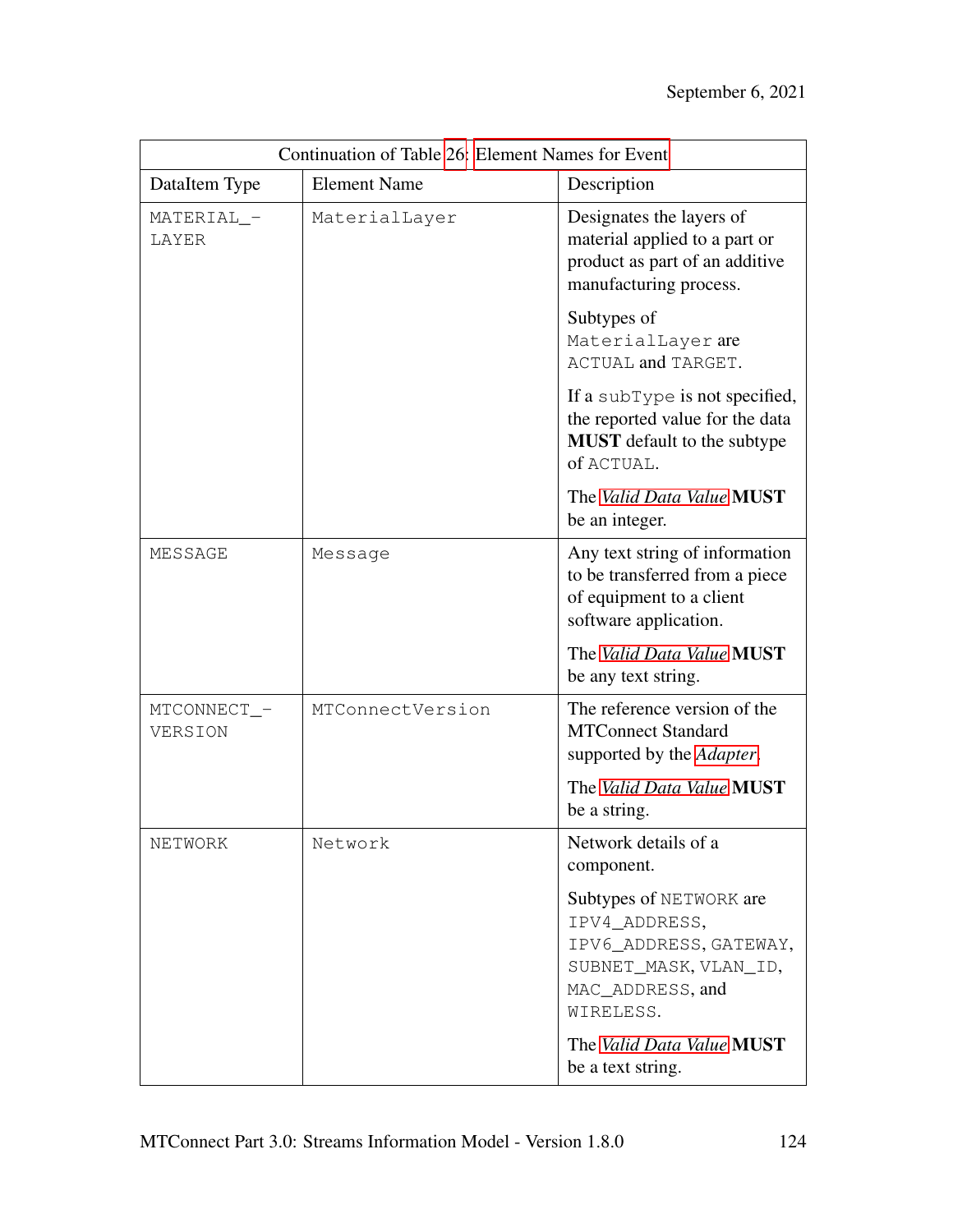| Continuation of Table 26: Element Names for Event |                     |                                                                                                                    |
|---------------------------------------------------|---------------------|--------------------------------------------------------------------------------------------------------------------|
| DataItem Type                                     | <b>Element Name</b> | Description                                                                                                        |
| OPERATING_-<br>SYSTEM                             | OperatingSystem     | The Operating System of a<br>component.                                                                            |
|                                                   |                     | Subtypes of<br>OPERATING_SYSTEM are<br>LICENSE, VERSION,<br>RELEASE_DATE,<br>INSTALL_DATE, and<br>MANUFACTURER.    |
|                                                   |                     | The Valid Data Value MUST<br>be a text string.                                                                     |
|                                                   |                     | When specified with no<br>subType, use the following<br>vocabulary or specify the<br>name of the operating system: |
|                                                   |                     | - WINDOWS                                                                                                          |
|                                                   |                     | - LINUX                                                                                                            |
|                                                   |                     | - MACINTOSH                                                                                                        |
|                                                   |                     | - PROPRIETARY                                                                                                      |
| OPERATOR_ID                                       | OperatorId          | The identifier of the person<br>currently responsible for<br>operating the piece of<br>equipment.                  |
|                                                   |                     | The Valid Data Value MAY be<br>any text string.                                                                    |
|                                                   |                     | <b>DEPRECATION</b><br><b>WARNING</b> : May be<br>deprecated in the future. See<br><b>USER</b> below.               |
| PALLET_ID                                         | PalletId            | The identifier for a pallet.                                                                                       |
|                                                   |                     | The Valid Data Value MAY be<br>any text string.                                                                    |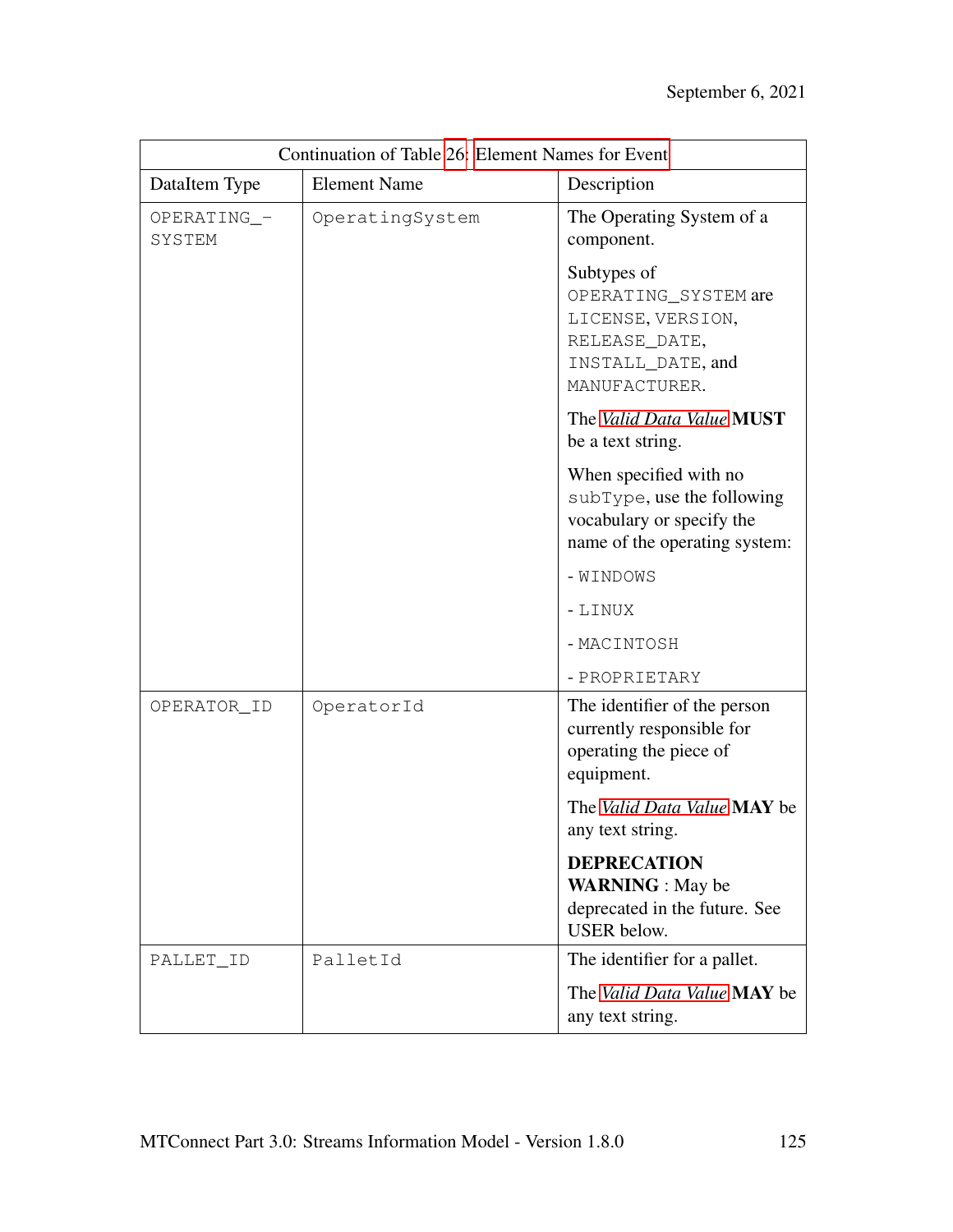| Continuation of Table 26: Element Names for Event |                     |                                                                                                                                       |
|---------------------------------------------------|---------------------|---------------------------------------------------------------------------------------------------------------------------------------|
| DataItem Type                                     | <b>Element Name</b> | Description                                                                                                                           |
| PART_COUNT                                        | PartCount           | The aggregate count of parts.                                                                                                         |
|                                                   |                     | When the discrete<br>attribute is true, the value<br>represents the number of parts<br>since the previous occurrence<br>of the event. |
|                                                   |                     | Subtypes of PartCount are<br>ALL, GOOD, BAD, TARGET,<br>REMAINING, COMPLETE,<br>FAILED, and ABORTED.                                  |
|                                                   |                     | The Valid Data Value MUST<br>be numeric.                                                                                              |
| PART_DETECT                                       | PartDetect          | An indication designating<br>whether a part or work piece<br>has been detected or is<br>present.                                      |
|                                                   |                     | The Valid Data Value MUST<br>be:                                                                                                      |
|                                                   |                     | PRESENT: if a part or<br>work piece has been detected<br>or is present.                                                               |
|                                                   |                     | NOT_PRESENT: if a part<br>or work piece is not detected<br>or is not present.                                                         |
| PART_GROUP_-<br>ID                                | PartGroupId         | Identifier given to a collection<br>of individual parts. If no<br>subType is specified, UUID<br>is default.                           |
|                                                   |                     | Subtypes of PartGroupId<br>are UUID, LOT, BATCH,<br>RAW MATERIAL and<br>HEAT_TREAT.                                                   |
|                                                   |                     | The Valid Data Value MUST<br>be a string.                                                                                             |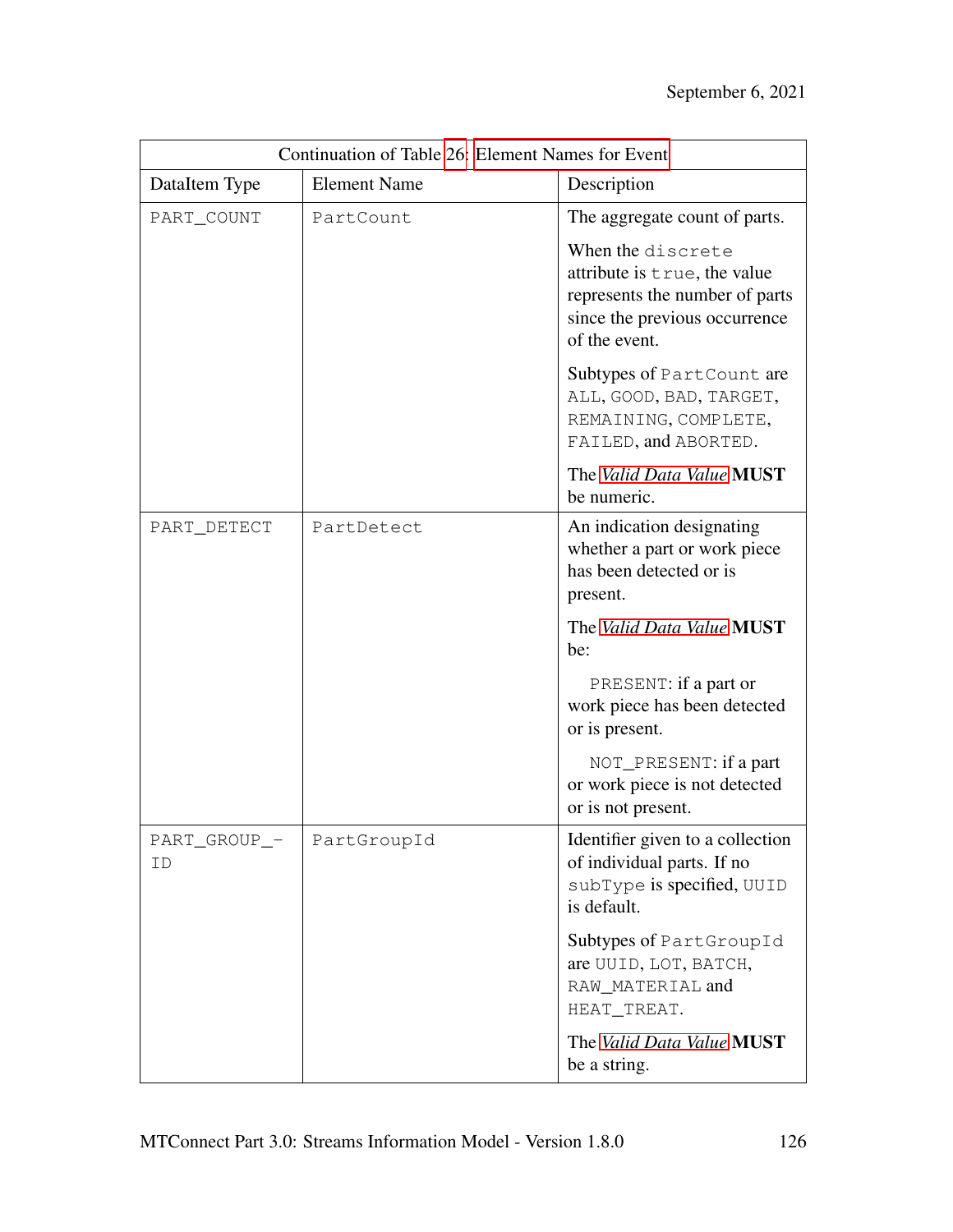| Continuation of Table 26: Element Names for Event |                     |                                                                                                                                                                                                                                                                                                            |
|---------------------------------------------------|---------------------|------------------------------------------------------------------------------------------------------------------------------------------------------------------------------------------------------------------------------------------------------------------------------------------------------------|
| DataItem Type                                     | <b>Element Name</b> | Description                                                                                                                                                                                                                                                                                                |
| PART_ID                                           | PartId              | An identifier of a part in a<br>manufacturing operation.                                                                                                                                                                                                                                                   |
|                                                   |                     | The Valid Data Value MAY be<br>any text string.                                                                                                                                                                                                                                                            |
| PART_KIND_ID                                      | PartKindId          | Identifier given to link the<br>individual occurrence to a<br>class of parts, typically<br>distinguished by a particular<br>part design. If no subType is<br>specified, UUID is default.<br>Subtypes of PartKindId<br>are UUID, PART_NUMBER,<br>PART_FAMILY and<br>PART NAME.<br>The Valid Data Value MUST |
|                                                   |                     | be a string.                                                                                                                                                                                                                                                                                               |
| PART NUMBER                                       | PartNumber          | <b>DEPRECATED</b> in Version<br>1.7. PART_NUMBER is now a<br>subType of<br>PART_KIND_ID.                                                                                                                                                                                                                   |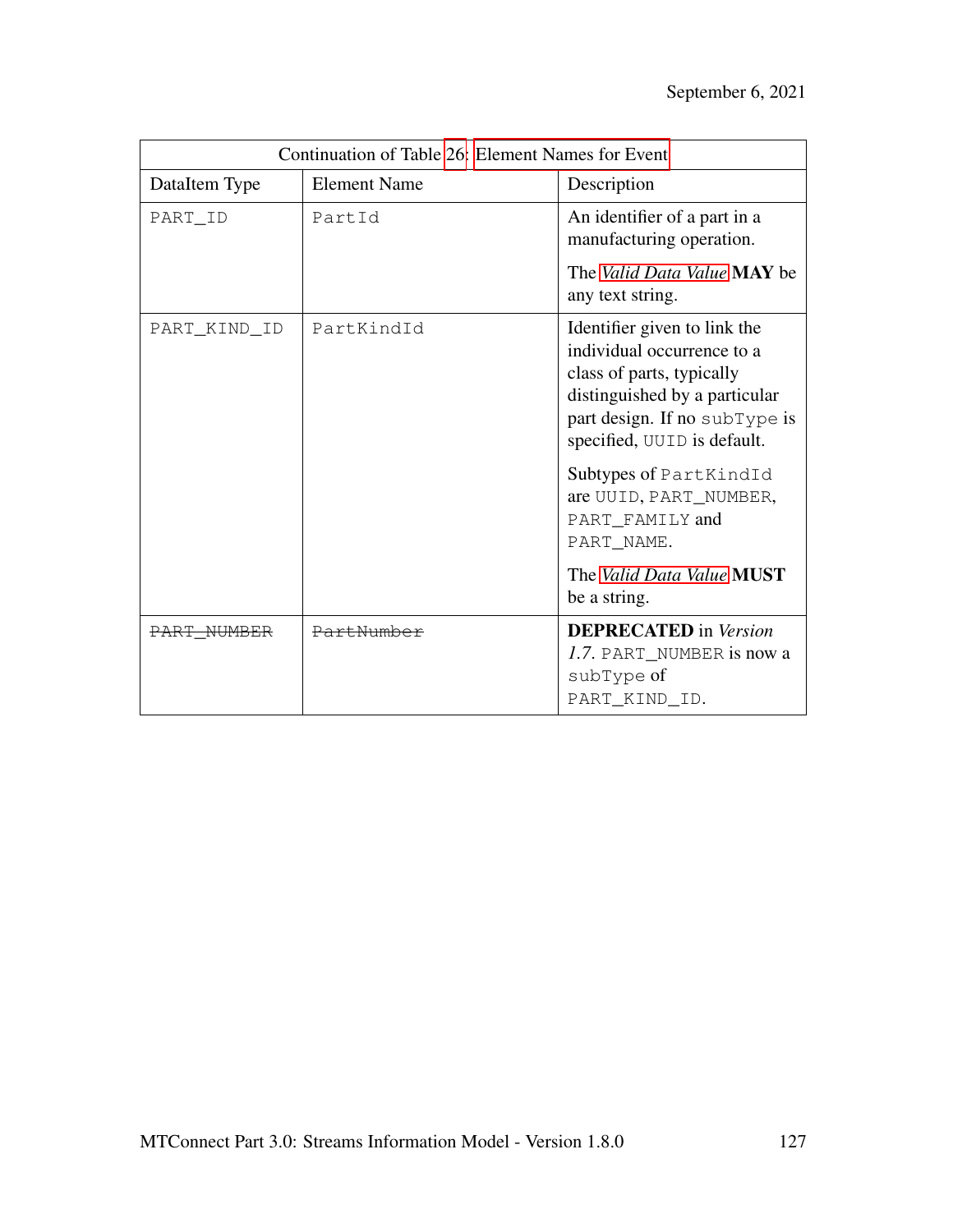| Continuation of Table 26: Element Names for Event |                                                                             |                                                                                                                                                                                                                                                                                                                                                                                                                     |
|---------------------------------------------------|-----------------------------------------------------------------------------|---------------------------------------------------------------------------------------------------------------------------------------------------------------------------------------------------------------------------------------------------------------------------------------------------------------------------------------------------------------------------------------------------------------------|
| DataItem Type                                     | <b>Element Name</b>                                                         | Description                                                                                                                                                                                                                                                                                                                                                                                                         |
| PART_<br>PROCESSING_<br><b>STATE</b>              | PartProcessingState                                                         | The particular condition of the<br>part occurrence at a specific<br>time.                                                                                                                                                                                                                                                                                                                                           |
|                                                   |                                                                             | Valid Data Values:                                                                                                                                                                                                                                                                                                                                                                                                  |
|                                                   |                                                                             | NEEDS_PROCESSING:<br>The part occurrence is not<br>actively being processed, but<br>the processing has not ended.<br>Processing requirements exist<br>that have not yet been fulfilled.<br>This is the default entry state<br>when the part occurrence is<br>originally received. In some<br>cases, the part occurrence may<br>return to this state while it<br>waits for additional processing<br>to be performed. |
|                                                   |                                                                             | IN_PROCESS: The part<br>occurrence is actively being<br>processed.                                                                                                                                                                                                                                                                                                                                                  |
|                                                   |                                                                             | PROCESSING_ENDED:<br>The part occurrence is no<br>longer being processed. A<br>general state when the reason<br>for termination is unknown.                                                                                                                                                                                                                                                                         |
|                                                   |                                                                             | PROCESS-<br>ING_ENDED_COMPLETE:<br>The part occurrence has<br>completed processing<br>successfully.                                                                                                                                                                                                                                                                                                                 |
|                                                   |                                                                             | PROCESS-<br>ING_ENDED_STOPPED: The<br>process has been stopped<br>during the processing. The<br>part occurrence will require<br>special treatment.                                                                                                                                                                                                                                                                  |
|                                                   | MTConnect Part 3.0: Streams Information Model - Verslion design of the part | PROCESS-<br>ING_ENDED_ABORTED: The<br>128<br>occurrence has come to a<br>premature end.<br>PROCESS-                                                                                                                                                                                                                                                                                                                 |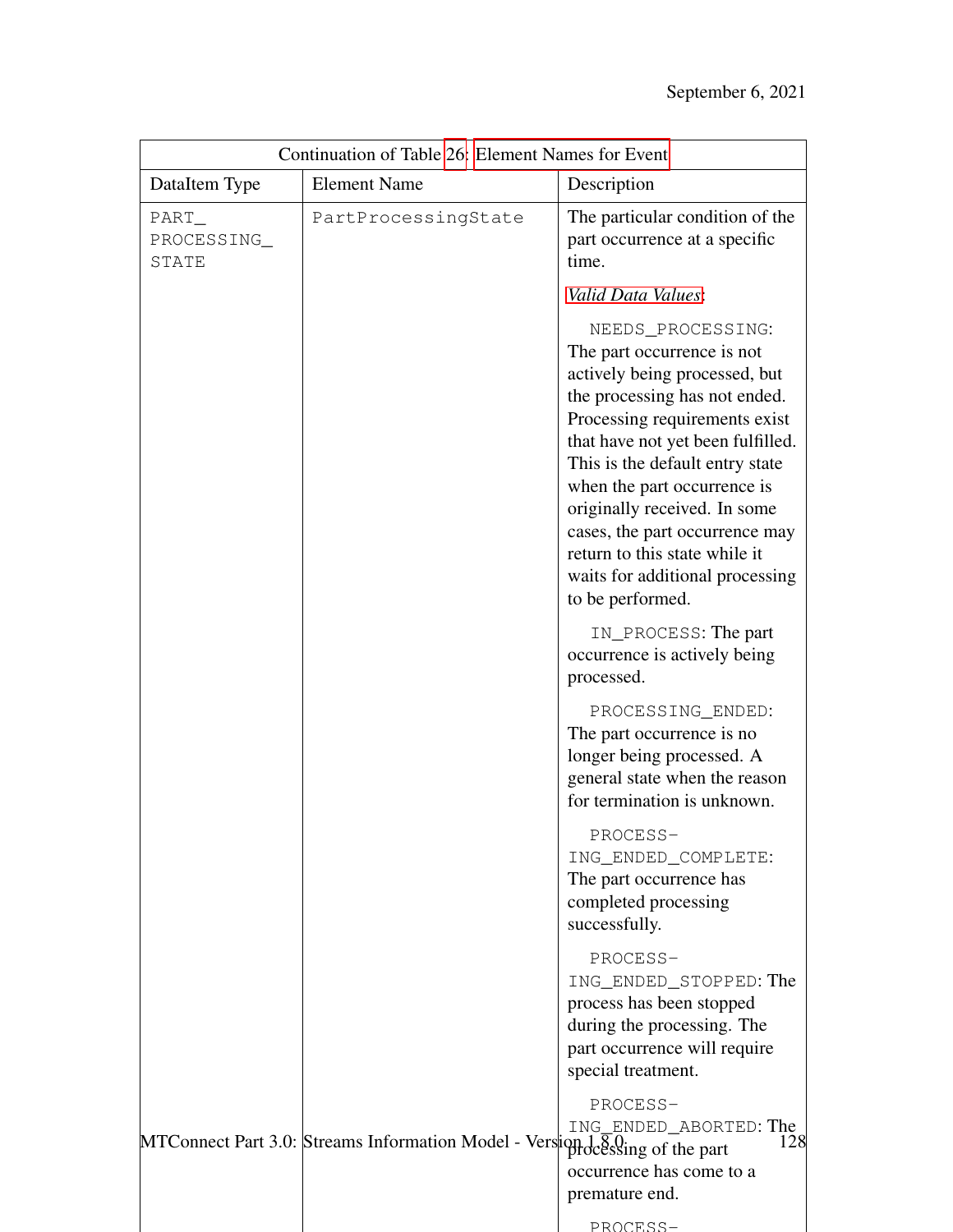| Continuation of Table 26: Element Names for Event |                     |                                                                                                                                                            |
|---------------------------------------------------|---------------------|------------------------------------------------------------------------------------------------------------------------------------------------------------|
| DataItem Type                                     | <b>Element Name</b> | Description                                                                                                                                                |
| PART_STATUS                                       | PartStatus          | State or condition of a part.<br>If unique identifier is given,<br>part status is for that<br>individual. If group identifier<br>is given without a unique |
|                                                   |                     | identifier, then the status is<br>assumed to be for the whole<br>group.                                                                                    |
|                                                   |                     | The Valid Data Value MUST<br>be:                                                                                                                           |
|                                                   |                     | PASS: The part does<br>conform to given<br>requirements.                                                                                                   |
|                                                   |                     | FAIL: The part does not<br>conform to some given<br>requirements.                                                                                          |
| $PART_$<br>UNIQUE_ID                              | PartUniqueId        | Identifier given to a<br>distinguishable, individual<br>part. If no subType is<br>specified, UUID is default.                                              |
|                                                   |                     | Subtypes of PartUniqueId<br>are UUID, SERIAL_NUMBER<br>and RAW_MATERIAL.                                                                                   |
|                                                   |                     | The Valid Data Value MUST<br>be a string.                                                                                                                  |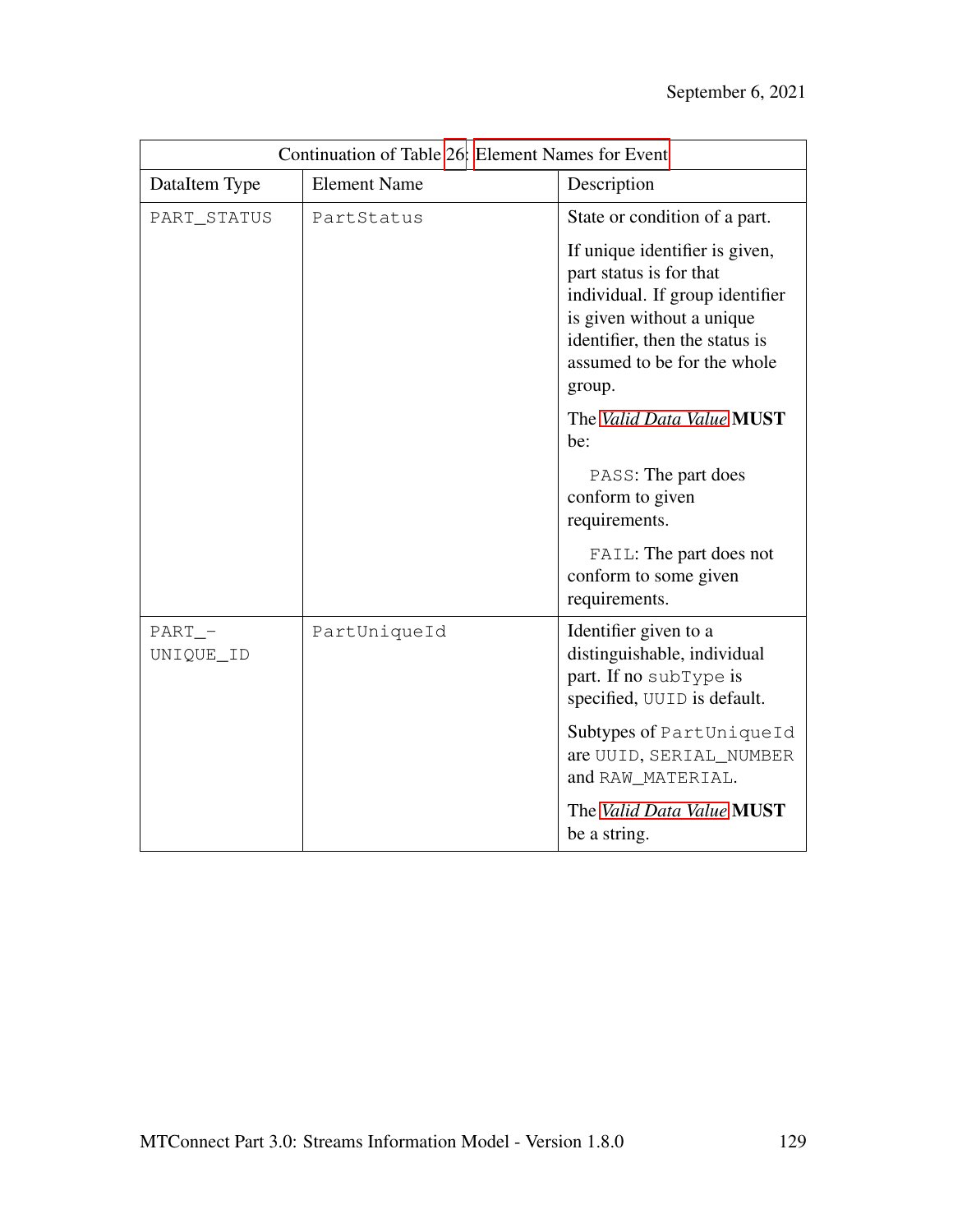| Continuation of Table 26: Element Names for Event |                      |                                                                                                                                                                                                                      |
|---------------------------------------------------|----------------------|----------------------------------------------------------------------------------------------------------------------------------------------------------------------------------------------------------------------|
| DataItem Type                                     | <b>Element Name</b>  | Description                                                                                                                                                                                                          |
| $PATH_$<br>FEEDRATE_-<br>OVERRIDE                 | PathFeedrateOverride | The value of a signal or<br>calculation issued to adjust the<br>feedrate for the axes<br>associated with a Path<br>component that may represent<br>a single axis or the<br>coordinated movement of<br>multiple axes. |
|                                                   |                      | The value provided for<br>PathFeedrateOverride<br>is expressed as a percentage of<br>the designated feedrate for the<br>path.                                                                                        |
|                                                   |                      | Sub-types of<br>PathFeedrateOverride<br>are JOG, PROGRAMMED, and<br>RAPID.                                                                                                                                           |
|                                                   |                      | If a subType is not specified,<br>the reported value for the data<br><b>MUST</b> default to the<br>subType of PROGRAMMED.                                                                                            |
|                                                   |                      | The Valid Data Value MUST<br>be a floating-point number.                                                                                                                                                             |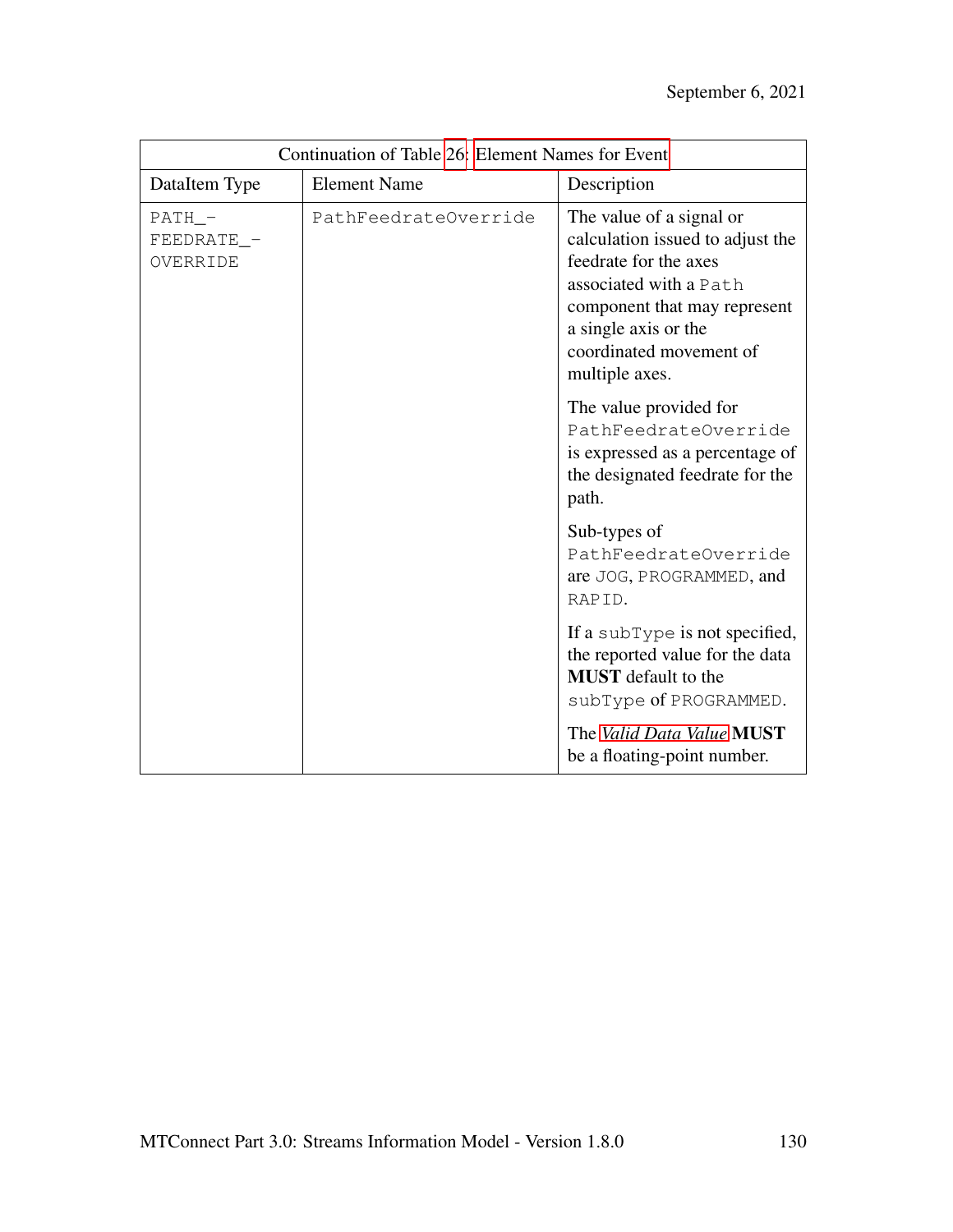| Continuation of Table 26: Element Names for Event |                     |                                                                                                                                                                                                                                                      |
|---------------------------------------------------|---------------------|------------------------------------------------------------------------------------------------------------------------------------------------------------------------------------------------------------------------------------------------------|
| DataItem Type                                     | <b>Element Name</b> | Description                                                                                                                                                                                                                                          |
| PATH_MODE                                         | PathMode            | Describes the operational<br>relationship between a Path<br>Structural Element and<br>another Path Structural<br>Element for pieces of<br>equipment comprised of<br>multiple logical groupings of<br>controlled axes or other<br>logical operations. |
|                                                   |                     | Valid Data Values:                                                                                                                                                                                                                                   |
|                                                   |                     | INDEPENDENT: The path<br>is operating independently and<br>without the influence of<br>another path.                                                                                                                                                 |
|                                                   |                     | MASTER: The path<br>provides the reference motion<br>for a SYNCHRONOUS or<br>MIRROR type path to follow.<br>For non-motion type paths, the<br>MASTER provides information<br>or state values that influences<br>the operation of other paths         |
|                                                   |                     | SYNCHRONOUS: The axes<br>associated with the path are<br>following the motion of the<br>MASTER type path.                                                                                                                                            |
|                                                   |                     | MIRROR: The axes<br>associated with the path are<br>mirroring the motion of the<br>MASTER path. When<br>PathMode is not specified,<br>the operational mode of the<br>path MUST be interpreted as<br>INDEPENDENT.                                     |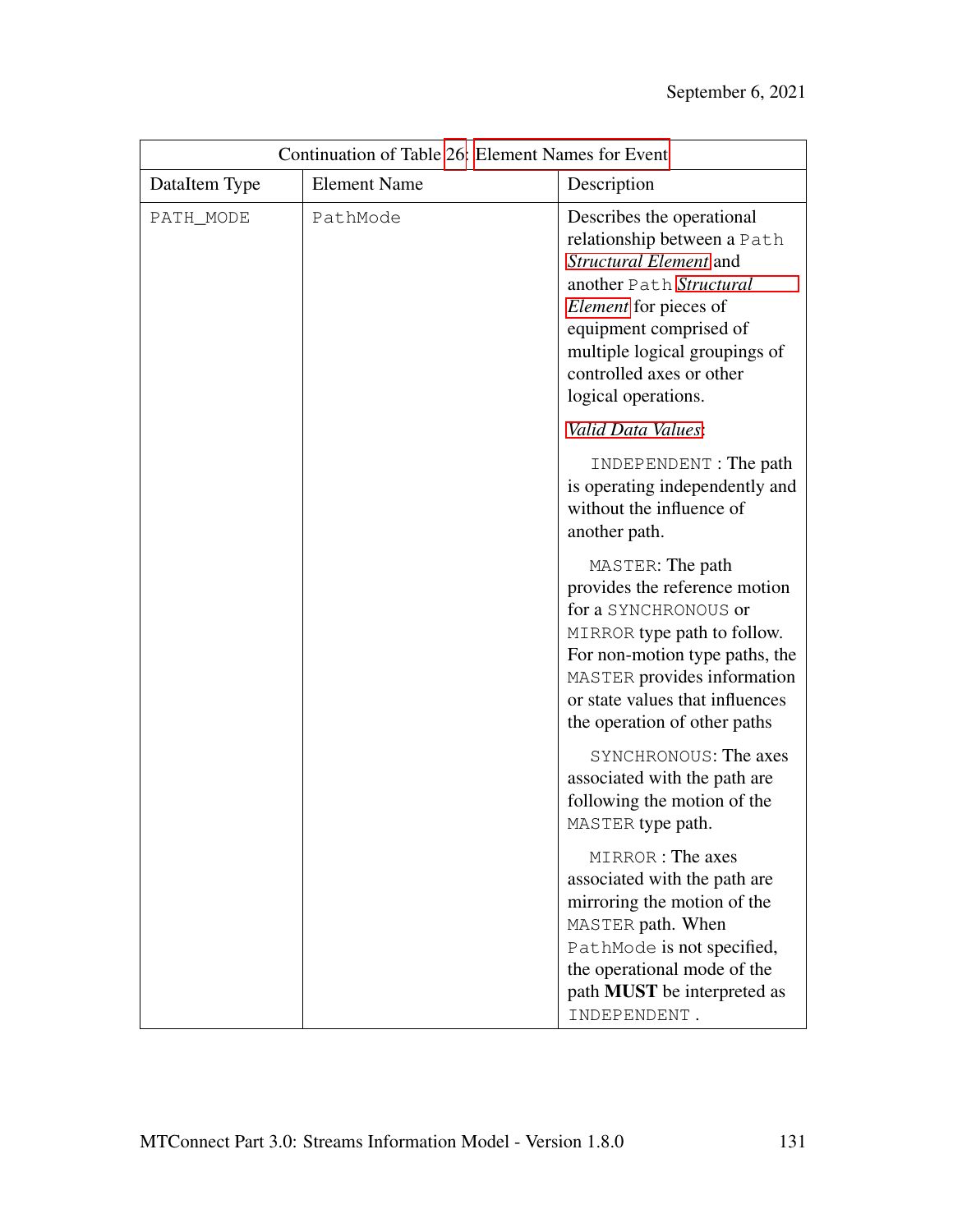| Continuation of Table 26: Element Names for Event |                     |                                                                                                                                                                                                                                                                        |
|---------------------------------------------------|---------------------|------------------------------------------------------------------------------------------------------------------------------------------------------------------------------------------------------------------------------------------------------------------------|
| DataItem Type                                     | <b>Element Name</b> | Description                                                                                                                                                                                                                                                            |
| POWER_STATE                                       | PowerState          | The indication of the status of<br>the source of energy for a<br>Structural Element to allow it<br>to perform its intended<br>function or the state of an<br>enabling signal providing<br>permission for the Structural<br><i>Element</i> to perform its<br>functions. |
|                                                   |                     | Subtypes of PowerState<br>are LINE and CONTROL.                                                                                                                                                                                                                        |
|                                                   |                     | When the subType is LINE,<br>PowerState represents the<br>primary source of energy for a<br><b>Structural Element.</b>                                                                                                                                                 |
|                                                   |                     | When the subType is<br>CONTROL, PowerState<br>represents an enabling signal<br>providing permission for the<br>Structural Element to perform<br>its function(s).                                                                                                       |
|                                                   |                     | If a subType is not specified,<br>the reported value for the data<br><b>MUST</b> default to the<br>subType of LINE.                                                                                                                                                    |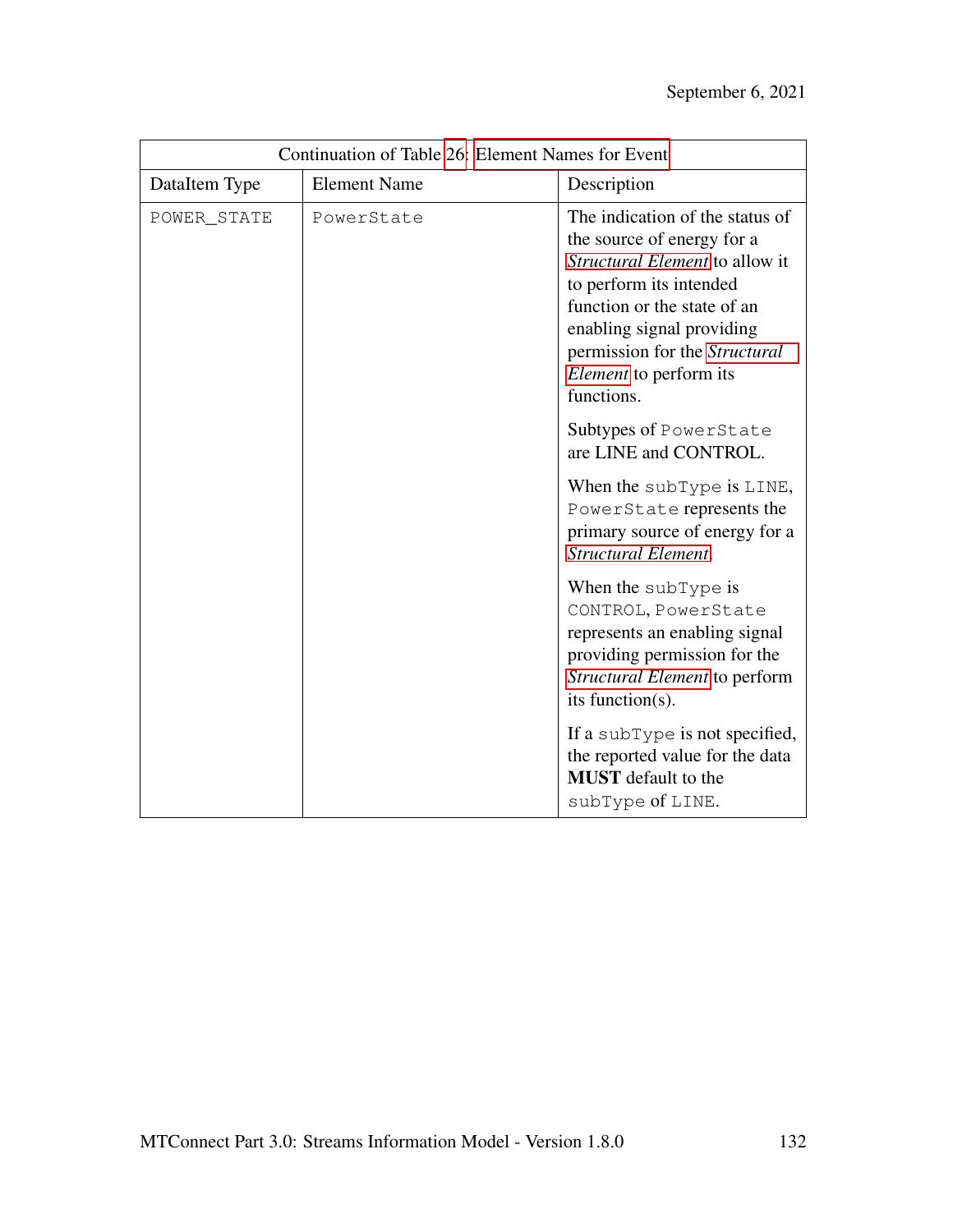| Continuation of Table 26: Element Names for Event |                     |                                                                                                                                                                                                                          |
|---------------------------------------------------|---------------------|--------------------------------------------------------------------------------------------------------------------------------------------------------------------------------------------------------------------------|
| DataItem Type                                     | <b>Element Name</b> | Description                                                                                                                                                                                                              |
| POWER_STATE                                       | PowerState          | Valid Data Values:                                                                                                                                                                                                       |
| (Continued)                                       |                     | ON : The source of energy<br>for a <i>Structural Element</i> or the<br>enabling signal providing<br>permission for the Structural<br><i>Element</i> to perform its<br>function( $s$ ) is present and<br>active.          |
|                                                   |                     | OFF : The source of energy<br>for a <i>Structural Element</i> or the<br>enabling signal providing<br>permission for the Structural<br><i>Element</i> to perform its<br>function(s) is not present or is<br>disconnected. |
|                                                   |                     | <b>DEPRECATION</b><br><b>WARNING</b> : PowerState<br>may be deprecated in the<br>future.                                                                                                                                 |
| POWER STATUS                                      | PowerStatus         | <b>DEPRECATED</b> in Version<br>1.1.0.                                                                                                                                                                                   |
| PROCESS_-<br>AGGREGATE_ID                         | ProcessAggregateId  | Identifier given to link the<br>individual occurrence to a<br>group of related occurrences,<br>such as a process step in a<br>process plan.                                                                              |
|                                                   |                     | Subtypes of<br>ProcessAqqreqateIdare<br>PROCESS_STEP,<br>PROCESS_PLAN and<br>ORDER_NUMBER.                                                                                                                               |
|                                                   |                     | The Valid Data Value MUST<br>be a string.                                                                                                                                                                                |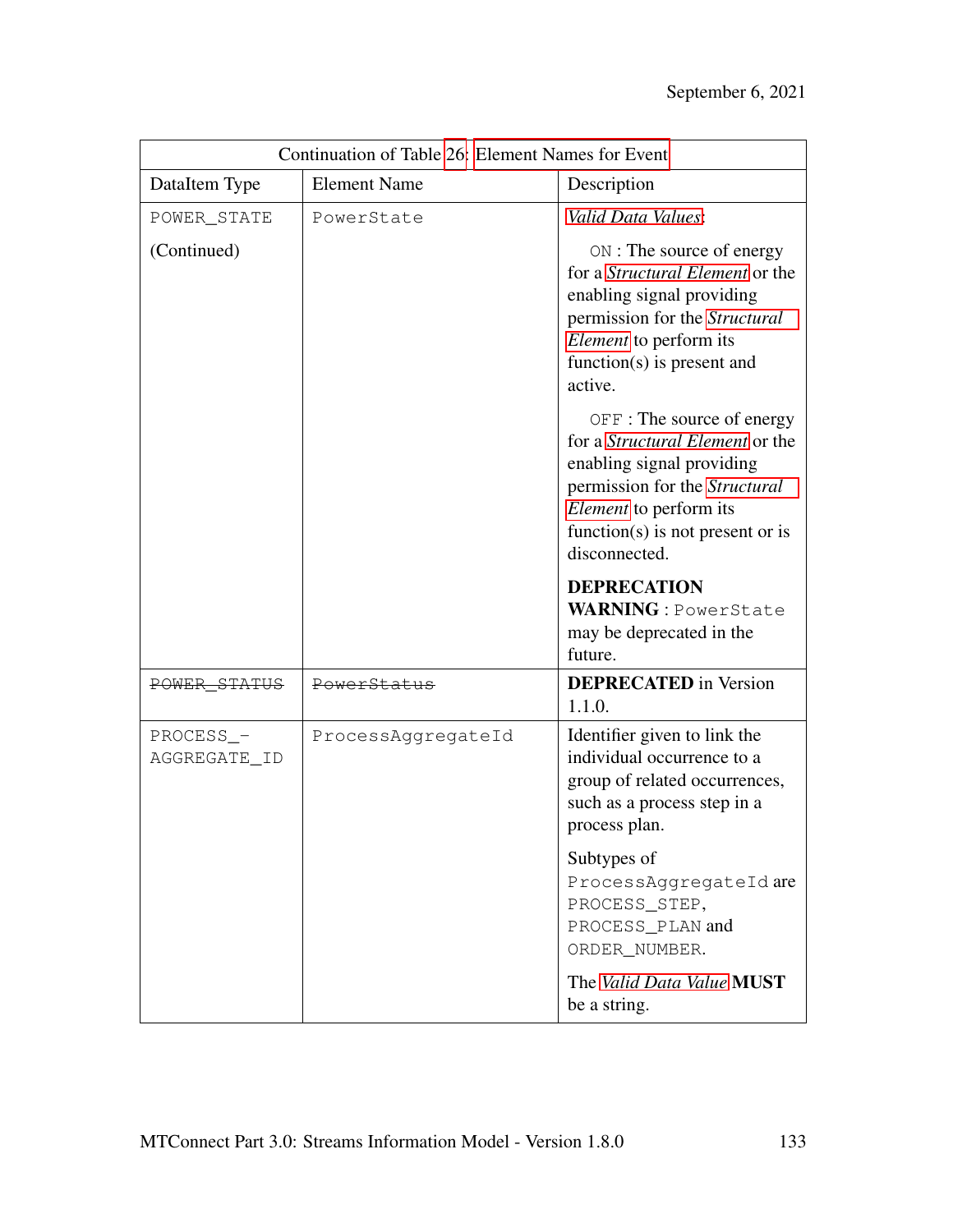| Continuation of Table 26: Element Names for Event |                     |                                                                                                                           |
|---------------------------------------------------|---------------------|---------------------------------------------------------------------------------------------------------------------------|
| DataItem Type                                     | <b>Element Name</b> | Description                                                                                                               |
| PROCESS_-<br>KIND_ID                              | ProcessKindId       | Identifier given to link the<br>individual occurrence to a<br>class of processes or process<br>definition.<br>Subtypes of |
|                                                   |                     | ProcessKindId are UUID,<br>PROCESS_NAME and<br>ISO_STEP_EXECUTABLE.                                                       |
|                                                   |                     | The Valid Data Value MUST<br>be a string.                                                                                 |
| PROCESS_-<br>OCCURRENCE_-                         | ProcessOccurrenceId | An identifier of a process<br>being executed by the device.                                                               |
| TD                                                |                     | The Valid Data Value MUST<br>be a string.                                                                                 |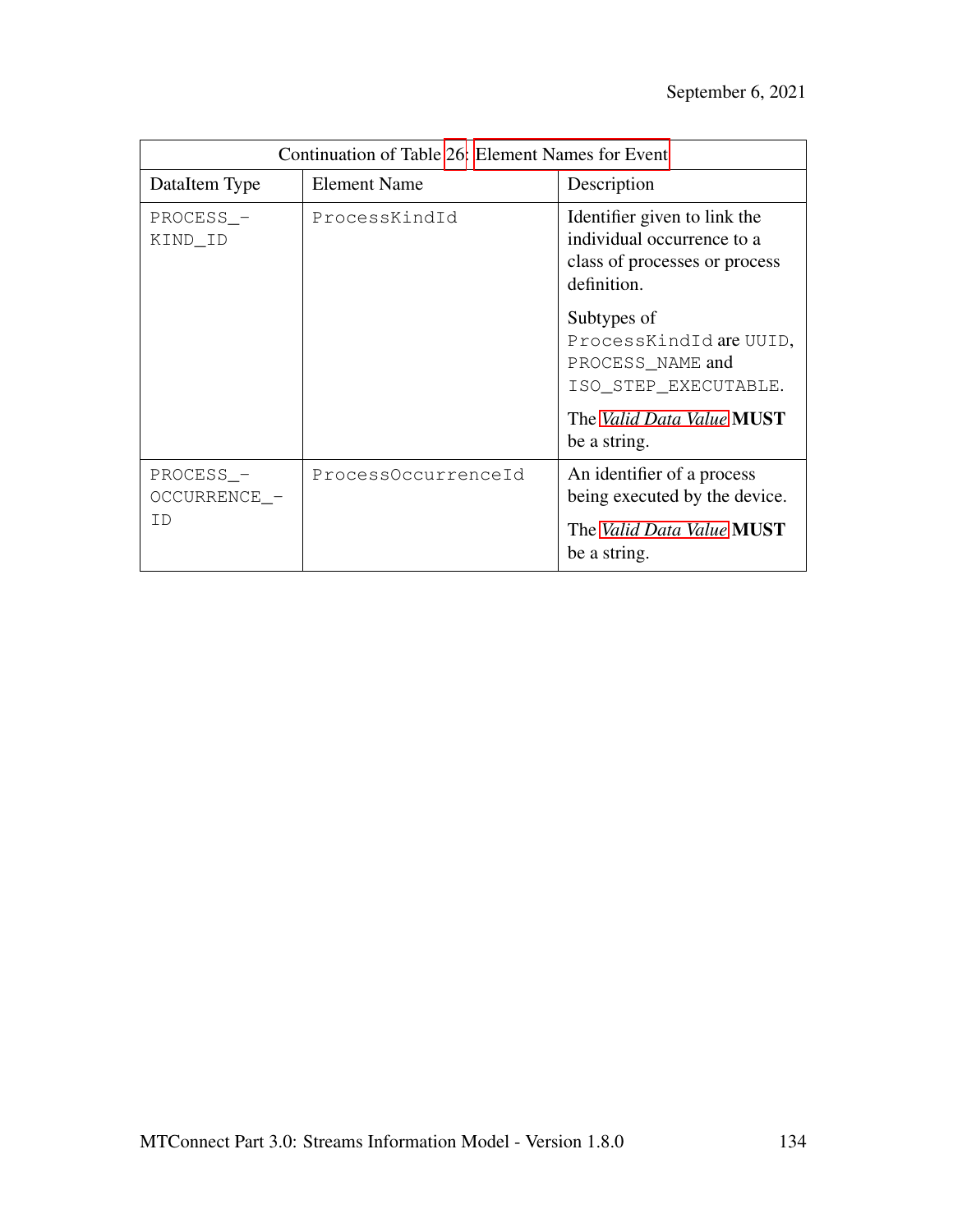| Continuation of Table 26: Element Names for Event |                     |                                                                                                    |
|---------------------------------------------------|---------------------|----------------------------------------------------------------------------------------------------|
| DataItem Type                                     | <b>Element Name</b> | Description                                                                                        |
| PROCESS_STATE                                     | ProcessState        | The particular condition of the<br>process occurrence at a<br>specific time. Valid Data<br>Values: |
|                                                   |                     | INITIALIZING: The<br>device is preparing to execute<br>the process occurrence.                     |
|                                                   |                     | READY: The process<br>occurrence is ready to be<br>executed.                                       |
|                                                   |                     | <b>ACTIVE: The process</b><br>occurrence is actively<br>executing.                                 |
|                                                   |                     | COMPLETE: The process<br>occurrence is now finished.                                               |
|                                                   |                     | INTERRUPTED: The<br>process occurrence has been<br>stopped and may be resumed.                     |
|                                                   |                     | ABORTED: The process<br>occurrence has come to a<br>premature end and cannot be<br>resumed.        |
| PROCESS_TIME                                      | ProcessTime         | The time and date associated<br>with an activity or event.                                         |
|                                                   |                     | Subtypes of ProcessTime<br>are START, COMPLETE, and<br>TARGET_COMPLETION.                          |
|                                                   |                     | A subType <b>MUST</b> always<br>be specified.                                                      |
|                                                   |                     | ProcessTime <b>MUST</b> be<br>reported in ISO 8601 format.                                         |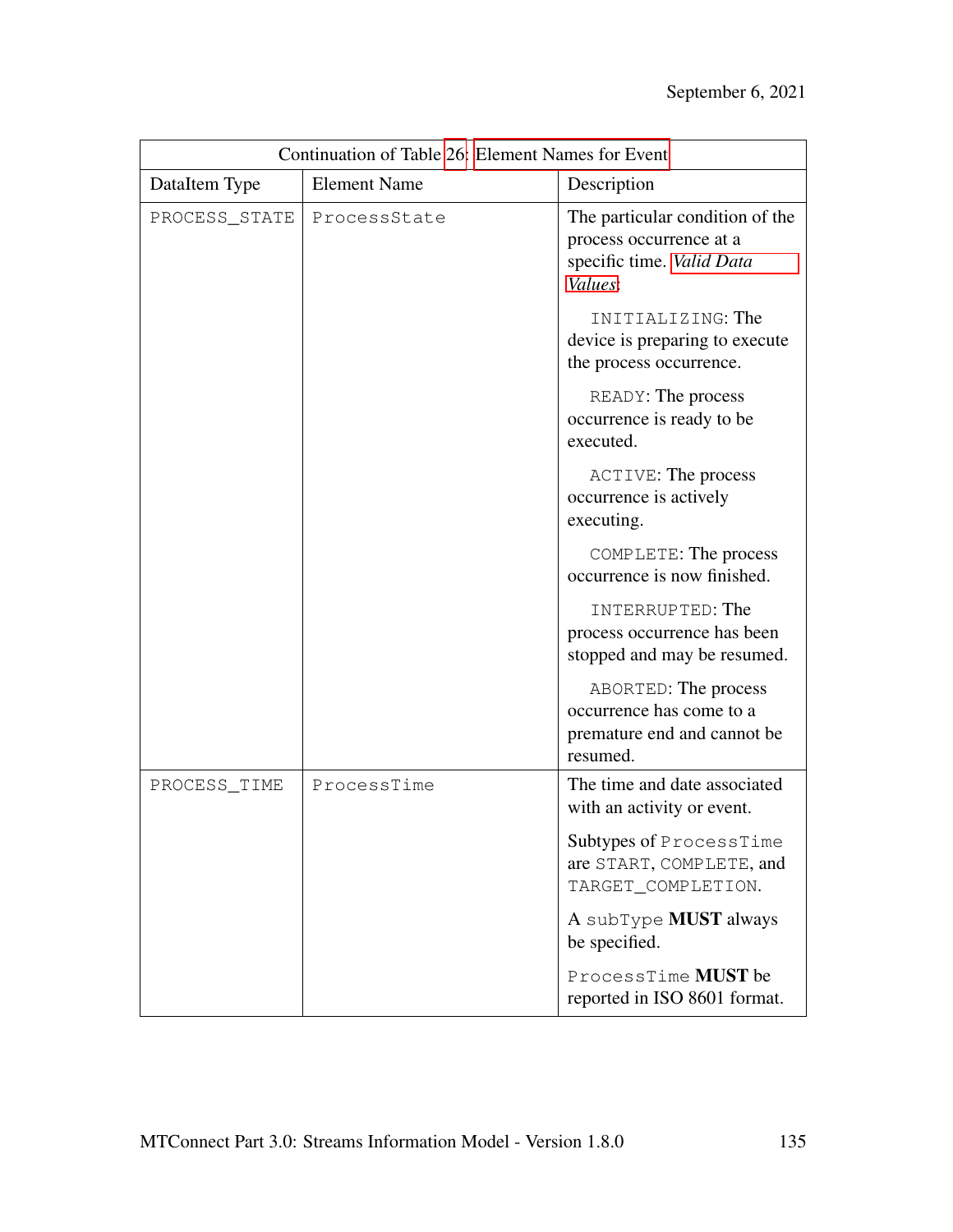| Continuation of Table 26: Element Names for Event |                     |                                                                     |
|---------------------------------------------------|---------------------|---------------------------------------------------------------------|
| DataItem Type                                     | <b>Element Name</b> | Description                                                         |
| PROGRAM                                           | Program             | The identity of the logic or<br>motion program being<br>executed.   |
|                                                   |                     | The Valid Data Value MUST<br>be any text string.                    |
|                                                   |                     | Subtypes of PROGRAM are<br>SCHEDULE, MAIN and<br>ACTIVE.            |
|                                                   |                     | If a subType is not specified,<br>it is assumed to be MAIN.         |
| PROGRAM_-<br>COMMENT                              | ProgramComment      | A comment or non-executable<br>statement in the control<br>program. |
|                                                   |                     | The Valid Data Value MUST<br>be any text string.                    |
|                                                   |                     | Subtypes of<br>PROGRAM_COMMENT are<br>SCHEDULE, MAIN and<br>ACTIVE. |
|                                                   |                     | If a subType is not specified,<br>it is assumed to be MAIN.         |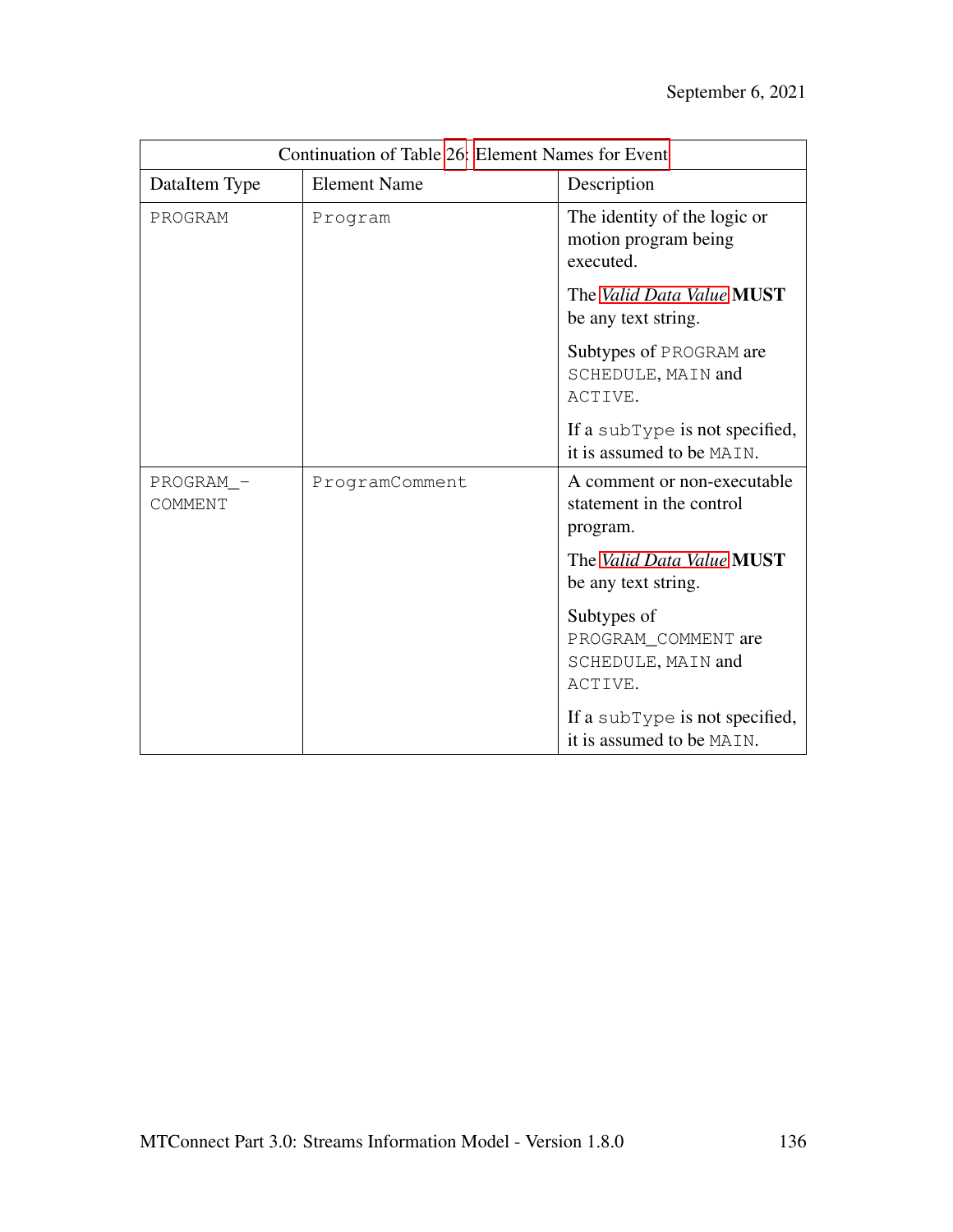| Continuation of Table 26: Element Names for Event |                     |                                                                                                                                     |
|---------------------------------------------------|---------------------|-------------------------------------------------------------------------------------------------------------------------------------|
| DataItem Type                                     | <b>Element Name</b> | Description                                                                                                                         |
| PROGRAM_EDIT                                      | ProgramEdit         | An indication of the status of<br>the Controller<br>components program editing<br>mode.                                             |
|                                                   |                     | On many controls, a program<br>can be edited while another<br>program is currently being<br>executed.                               |
|                                                   |                     | ProgramEdit provides an<br>indication of whether the<br>controller is being used to edit<br>programs in either case.                |
|                                                   |                     | Valid Data Values:                                                                                                                  |
|                                                   |                     | ACTIVE: The controller is in<br>the program edit mode.                                                                              |
|                                                   |                     | READY: The controller is<br>capable of entering the<br>program edit mode and no<br>function is inhibiting a change<br>to that mode. |
|                                                   |                     | NOT_READY: A function is<br>inhibiting the controller from<br>entering the program edit<br>mode.                                    |
| PROGRAM_-<br>EDIT_NAME                            | ProgramEditName     | The name of the program<br>being edited.                                                                                            |
|                                                   |                     | This is used in conjunction<br>with PROGRAM EDIT when<br>in ACTIVE state.                                                           |
|                                                   |                     | The Valid Data Value MUST<br>be a text string.                                                                                      |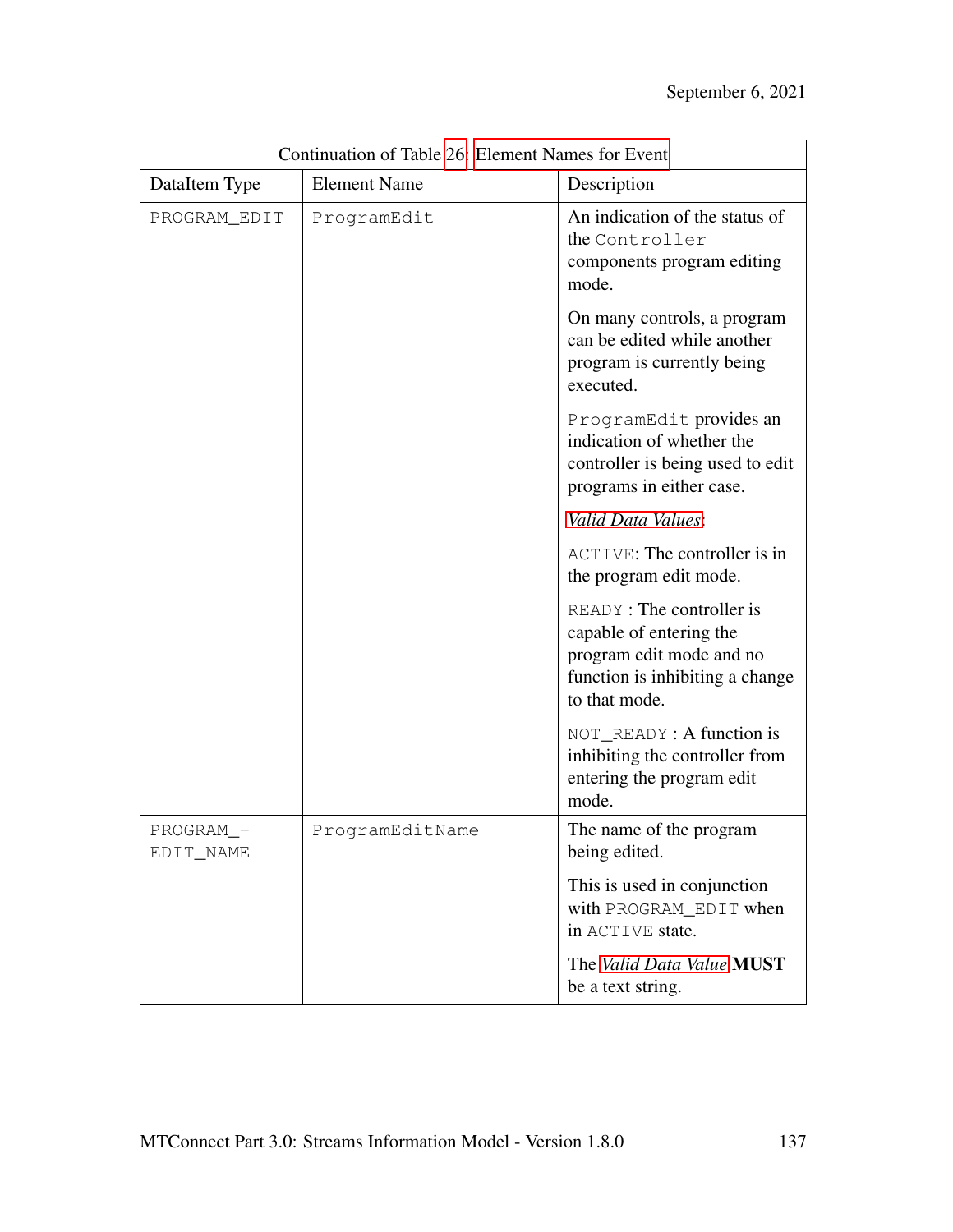| Continuation of Table 26: Element Names for Event |                     |                                                                                          |
|---------------------------------------------------|---------------------|------------------------------------------------------------------------------------------|
| DataItem Type                                     | <b>Element Name</b> | Description                                                                              |
| PROGRAM_-<br><b>HEADER</b>                        | ProgramHeader       | The non-executable header<br>section of the control program.                             |
|                                                   |                     | Subtypes of<br>PROGRAM_HEADER are<br>SCHEDULE, MAIN, and<br>ACTIVE.                      |
|                                                   |                     | The Valid Data Value MUST<br>be a text string.                                           |
| PROGRAM -<br>LOCATION                             | ProgramLocation     | The Uniform Resource<br>Identifier (URI) for the source<br>file associated with PROGRAM. |
|                                                   |                     | The Valid Data Value MUST<br>be any text string.                                         |
|                                                   |                     | A subType <b>MUST</b> always<br>be specified.                                            |
|                                                   |                     | Subtypes of<br>PROGRAM_LOCATION are<br>SCHEDULE, MAIN, and<br>ACTIVE.                    |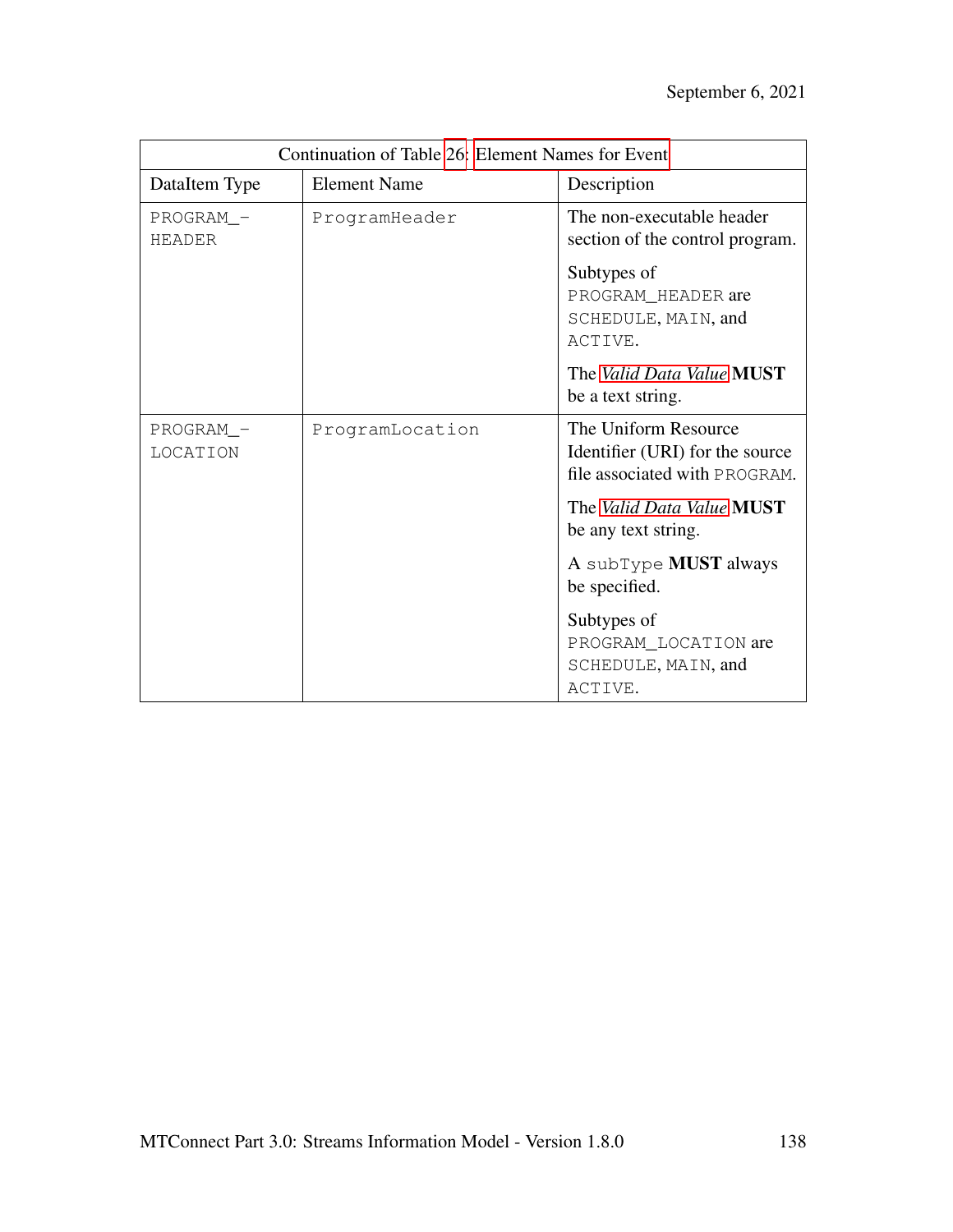| Continuation of Table 26: Element Names for Event |                     |                                                                                                                                                                              |
|---------------------------------------------------|---------------------|------------------------------------------------------------------------------------------------------------------------------------------------------------------------------|
| DataItem Type                                     | <b>Element Name</b> | Description                                                                                                                                                                  |
| PROGRAM_-<br>LOCATION_-<br>TYPE                   | ProgramLocationType | Defines whether the logic or<br>motion program defined by<br>PROGRAM is being executed<br>from the local memory of the<br>controller or from an outside<br>source.           |
|                                                   |                     | A subType <b>MUST</b> always<br>be specified.                                                                                                                                |
|                                                   |                     | Subtypes of PROGRAM_-<br>LOCATION_TYPE are<br>SCHEDULE, MAIN, and<br>ACTIVE.                                                                                                 |
|                                                   |                     | Valid Data Values are:                                                                                                                                                       |
|                                                   |                     | LOCAL: Managed by the<br>controller.                                                                                                                                         |
|                                                   |                     | EXTERNAL: Not managed<br>by the controller.                                                                                                                                  |
| PROGRAM_-<br>NEST_LEVEL                           | ProgramNestLevel    | An indication of the nesting<br>level within a control program<br>that is associated with the<br>code or instructions that is<br>currently being executed.                   |
|                                                   |                     | If an initial value is not<br>defined, the nesting level<br>associated with the highest or<br>initial nesting level of the<br>program <b>MUST</b> default to<br>zero $(0)$ . |
|                                                   |                     | The value reported for<br>ProgramNestLevel<br>MUST be an integer.                                                                                                            |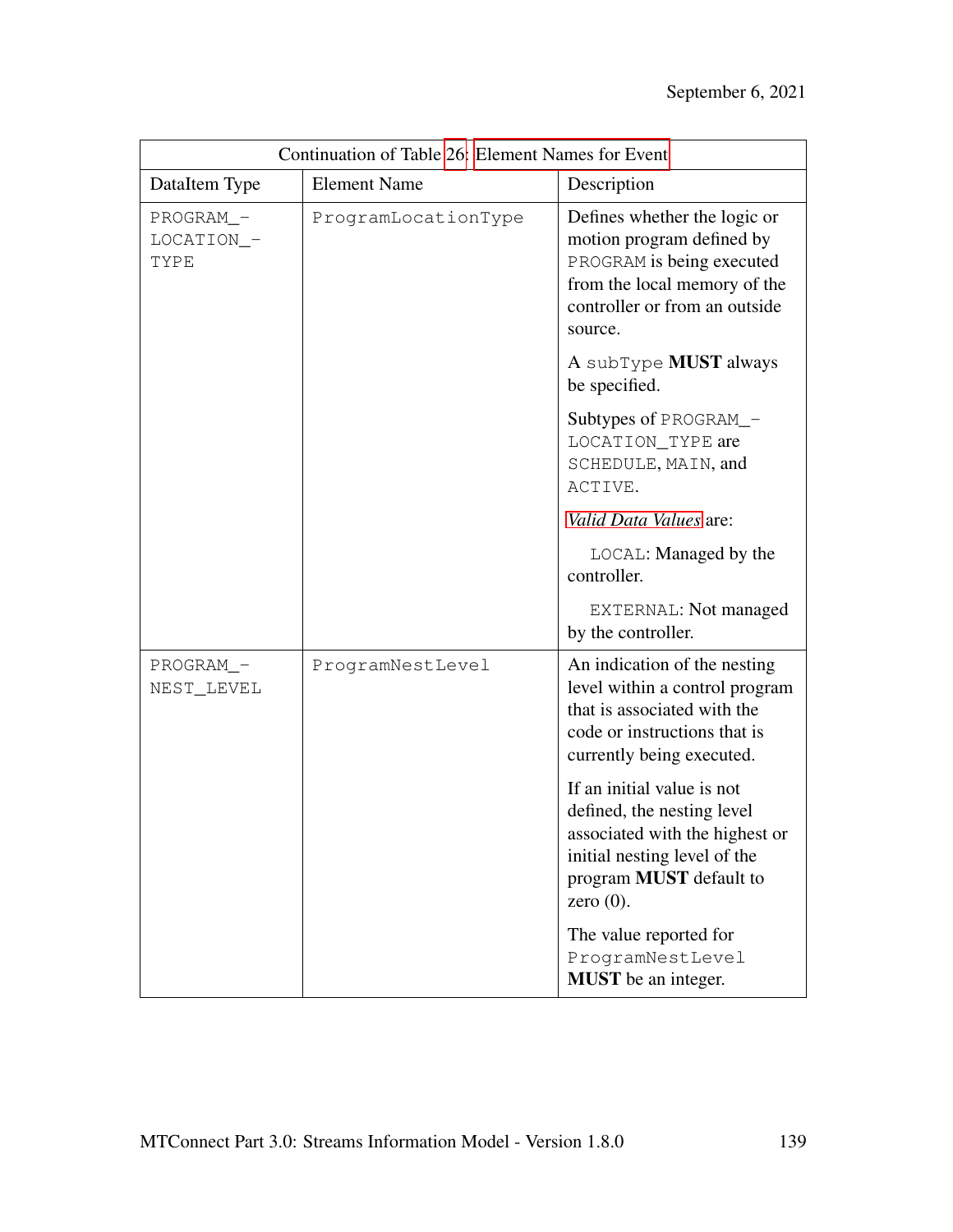| Continuation of Table 26: Element Names for Event |                        |                                                                                                                                                               |
|---------------------------------------------------|------------------------|---------------------------------------------------------------------------------------------------------------------------------------------------------------|
| DataItem Type                                     | <b>Element Name</b>    | Description                                                                                                                                                   |
| ROTARY_MODE                                       | RotaryMode             | The current operating mode<br>for a Rotary type axis.                                                                                                         |
|                                                   |                        | Valid Data Values:                                                                                                                                            |
|                                                   |                        | SPINDLE: The axis is<br>functioning as a spindle.<br>Generally, it is configured to<br>rotate at a defined speed.                                             |
|                                                   |                        | INDEX: The axis is<br>configured to index to a set of<br>fixed positions or to<br>incrementally index by a fixed<br>amount.                                   |
|                                                   |                        | CONTOUR: The position of<br>the axis is being interpolated<br>as part of the<br>PathPosition defined by<br>the Controller Structural<br>Element.              |
| ROTARY_-<br>VELOCITY_-<br>OVERRIDE                | RotaryVelocityOverride | The value of a command<br>issued to adjust the<br>programmed velocity for a<br>Rotary type axis.                                                              |
|                                                   |                        | This command represents a<br>percentage change to the<br>velocity calculated by a logic<br>or motion program or set by a<br>switch for a Rotary type<br>axis. |
|                                                   |                        | RotaryVelocityOver-<br>ride is expressed as a<br>percentage of the programmed<br>RotaryVelocity.                                                              |
|                                                   |                        | The Valid Data Value MUST<br>be a floating-point number.                                                                                                      |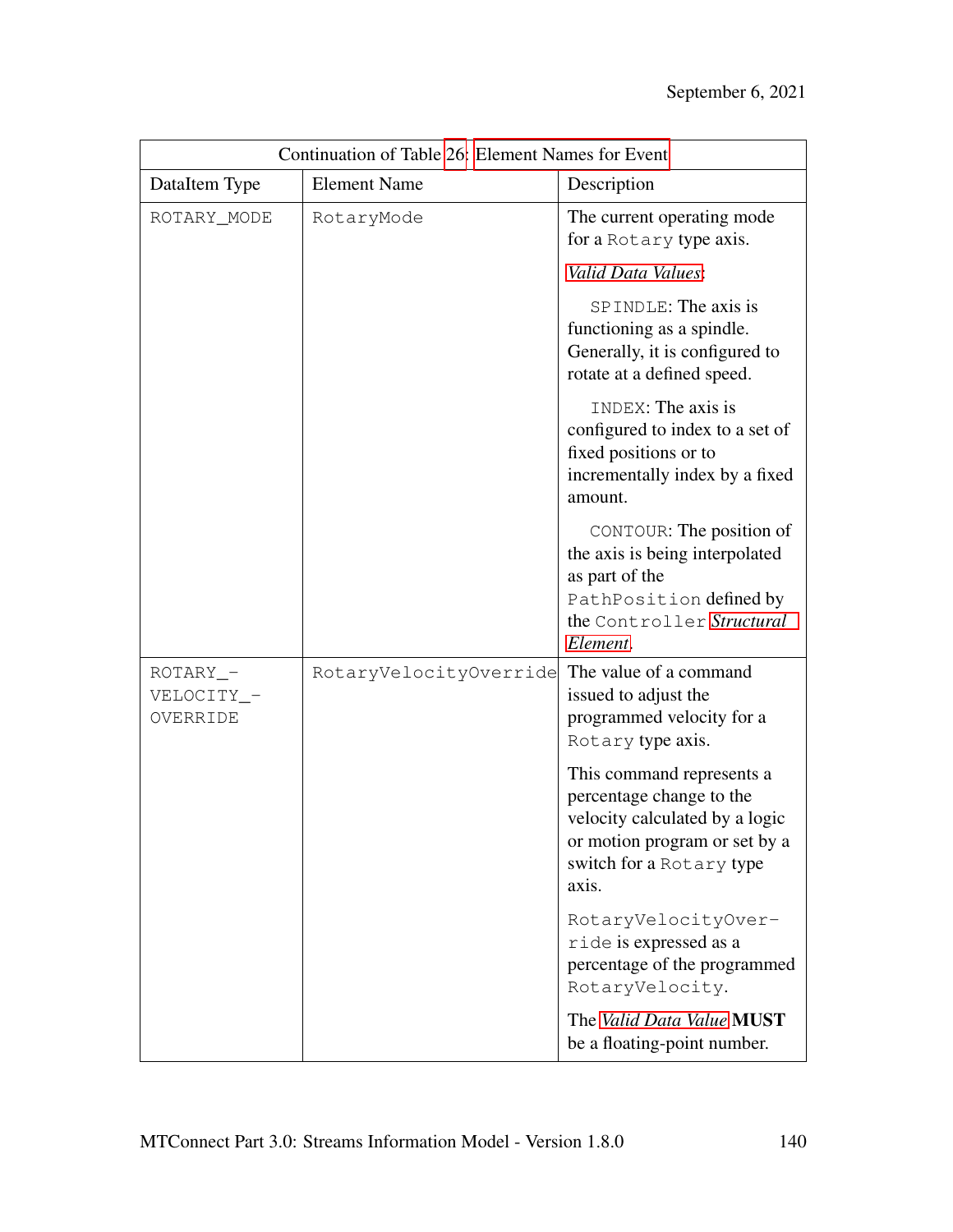| Continuation of Table 26: Element Names for Event |                                  |                                                                                                                                     |
|---------------------------------------------------|----------------------------------|-------------------------------------------------------------------------------------------------------------------------------------|
| DataItem Type                                     | <b>Element Name</b>              | Description                                                                                                                         |
| ROTATION                                          | Rotation                         | A three space angular rotation<br>relative to a coordinate<br>system.                                                               |
|                                                   |                                  | The value <b>MUST</b> be three<br>floating-point numbers<br>representing rotations around<br>the X, Y, and Z axes in<br>degrees.    |
|                                                   |                                  | The values in XML are space<br>delimited.                                                                                           |
| SENSOR_-<br>ATTACHMENT                            | SensorAttachment                 | A SensorAttachment is<br>an Event defining an<br>Attachment between a sensor<br>and an entity.                                      |
|                                                   |                                  | The Valid Data Value MUST<br>be a string.                                                                                           |
|                                                   |                                  | The Entry key MUST be<br>from the following:<br>SENSOR_ID                                                                           |
| $SERIAL$ -<br><b>NUMBER</b>                       | SerialNumber                     | The serial number associated<br>with a Component, Asset,<br>or Device. The Valid Data<br><i>Value</i> <b>MUST</b> be a text string. |
| LIMIT                                             | SPECIFICATION_SpecificationLimit | A set of limits defining a<br>range of values designating<br>acceptable performance for a<br>variable.                              |
|                                                   |                                  | The Valid Data Value MUST<br>be a float.                                                                                            |
|                                                   |                                  | The Entry key MUST be<br>one or more from the<br>following: UPPER_LIMIT,<br>NOMINAL, or<br>LOWER_LIMIT.                             |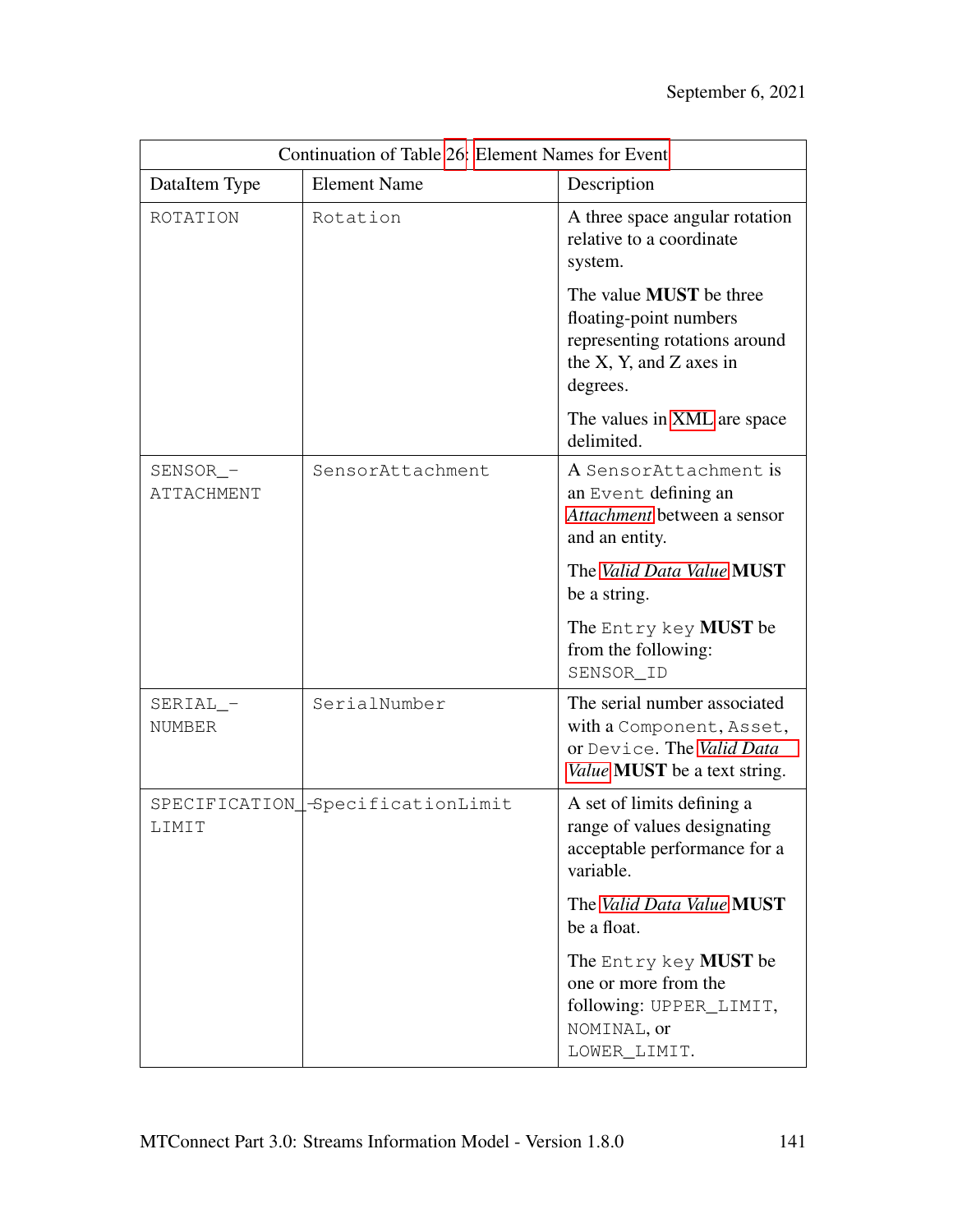| Continuation of Table 26: Element Names for Event |                     |                                                                                                                                       |
|---------------------------------------------------|---------------------|---------------------------------------------------------------------------------------------------------------------------------------|
| DataItem Type                                     | <b>Element Name</b> | Description                                                                                                                           |
| SPINDLE_-<br>INTERLOCK                            | SpindleInterlock    | An indication of the status of<br>the spindle for a piece of<br>equipment when power has<br>been removed and it is free to<br>rotate. |
|                                                   |                     | Valid Data Values:                                                                                                                    |
|                                                   |                     | <b>ACTIVE: Power has been</b><br>removed and the spindle<br>cannot be operated.                                                       |
|                                                   |                     | INACTIVE: Spindle has not<br>been deactivated.                                                                                        |
| TOOL_ASSET_-<br>ID                                | ToolAssetId         | The identifier of an individual<br>tool asset. The Valid Data<br>Value <b>MUST</b> be a text string.                                  |
| TOOL_GROUP                                        | ToolGroup           | An identifier for the tool group<br>associated with a specific tool.<br>Commonly used to designate<br>spare tools.                    |
|                                                   |                     | The Valid Data Value MUST<br>be any text string.                                                                                      |
| TOOL_ID                                           | ToolId              | <b>DEPRECATED</b> in Version<br>1.2.0. See TOOL_ASSET_ID.<br>The identifier of the tool<br>currently in use for a given<br>Path.      |
| TOOL_NUMBER                                       | ToolNumber          | The identifier assigned by the<br>Controller component to<br>a cutting tool when in use by a<br>piece of equipment.                   |
|                                                   |                     | The Valid Data Value MUST<br>be a text string.                                                                                        |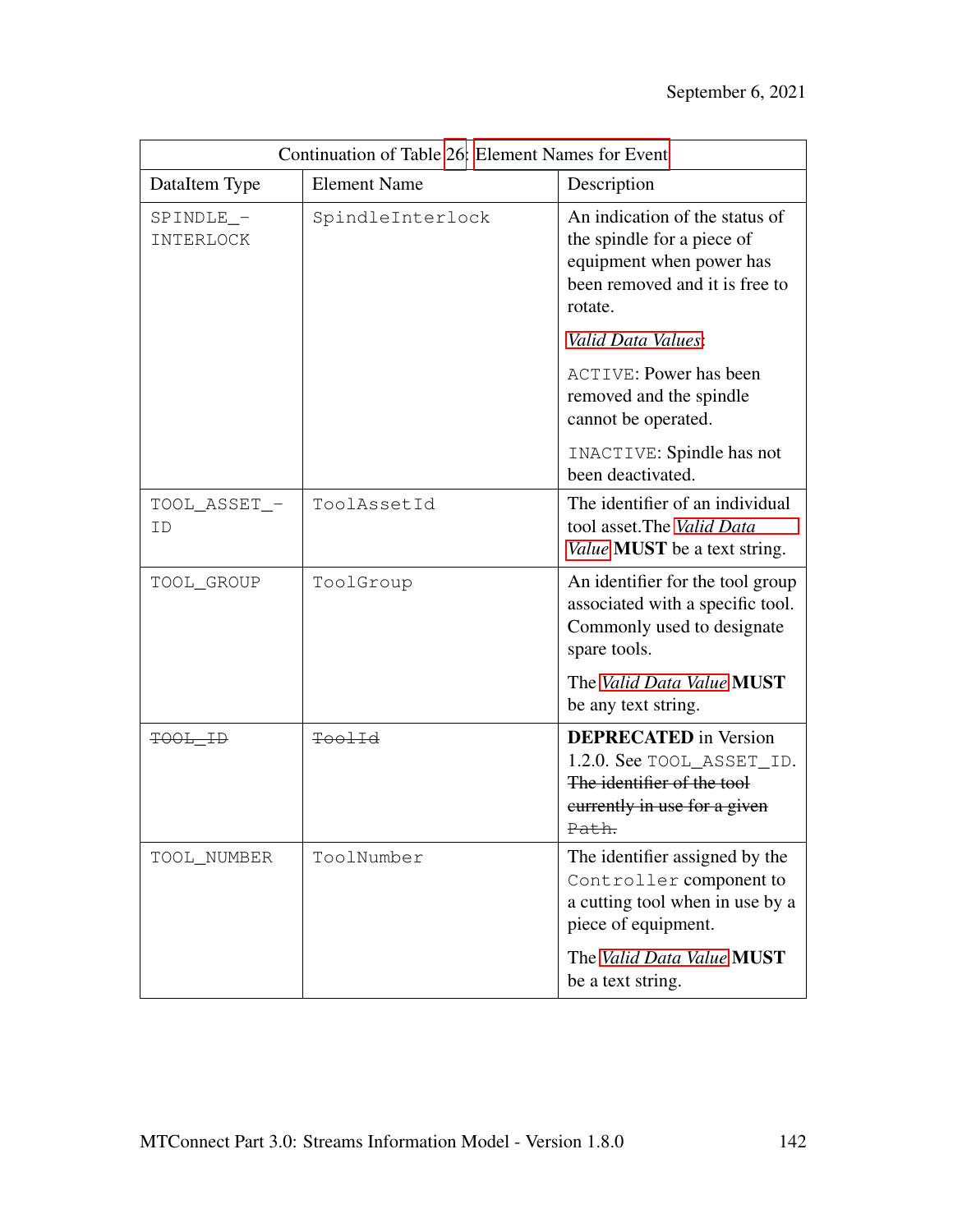| Continuation of Table 26: Element Names for Event |                              |                                                                                                                                                                                        |
|---------------------------------------------------|------------------------------|----------------------------------------------------------------------------------------------------------------------------------------------------------------------------------------|
| DataItem Type                                     | <b>Element Name</b>          | Description                                                                                                                                                                            |
| TOOL_OFFSET                                       | ToolOffset                   | A reference to the tool offset<br>variables applied to the active<br>cutting tool.                                                                                                     |
|                                                   |                              | Subtypes of ToolOffset<br>are RADIAL and LENGTH.                                                                                                                                       |
|                                                   |                              | <b>DEPRECATED</b> in V1.5 A<br>subType MUST always be<br>specified.                                                                                                                    |
|                                                   |                              | The Valid Data Value MUST<br>be a text string.                                                                                                                                         |
|                                                   | TRANSFER_COUNT TransferCount | Accumulation of the number<br>of times an operation has<br>attempted to, or is planned to<br>attempt to, transfer materials,<br>parts, or other items from one<br>location to another. |
|                                                   |                              | When the discrete<br>attribute is true, the value<br>represents the count since the<br>previous occurrence of the<br>event.                                                            |
|                                                   |                              | Subtypes of<br>TransferCount are ALL,<br>GOOD, BAD, TARGET,<br>REMAINING, COMPLETE,<br>FAILED, and ABORTED.                                                                            |
|                                                   |                              | The Valid Data Value MUST<br>be numeric.                                                                                                                                               |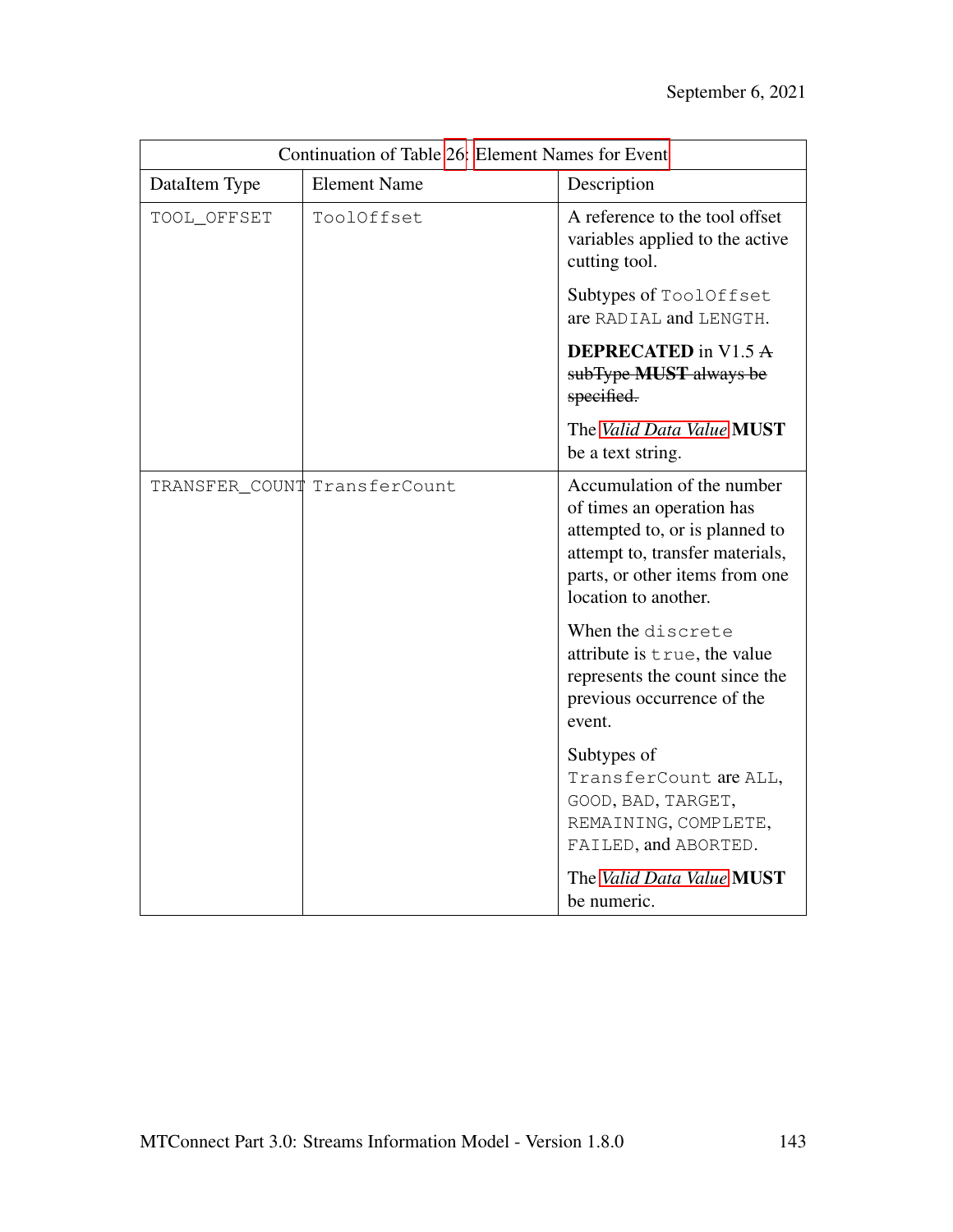| Continuation of Table 26: Element Names for Event |                     |                                                                                                                                                      |
|---------------------------------------------------|---------------------|------------------------------------------------------------------------------------------------------------------------------------------------------|
| DataItem Type                                     | <b>Element Name</b> | Description                                                                                                                                          |
| TRANSLATION                                       | Translation         | A three space linear<br>translation relative to a<br>coordinate system.                                                                              |
|                                                   |                     | The value <b>MUST</b> be three<br>floating-point numbers<br>translation along the X, Y, and<br>Z axes in millimeters.                                |
|                                                   |                     | The values in XML are space<br>delimited.                                                                                                            |
| UNLOAD_COUNT                                      | UnloadCount         | Accumulation of the number<br>of times an operation has<br>attempted to, or is planned to<br>attempt to, unload materials,<br>parts, or other items. |
|                                                   |                     | When the discrete<br>attribute is true, the value<br>represents the count since the<br>previous occurrence of the<br>event.                          |
|                                                   |                     | Subtypes of UnloadCount<br>are ALL, GOOD, BAD,<br>TARGET, REMAINING,<br>COMPLETE, FAILED, and<br>ABORTED.                                            |
|                                                   |                     | The Valid Data Value MUST<br>be numeric.                                                                                                             |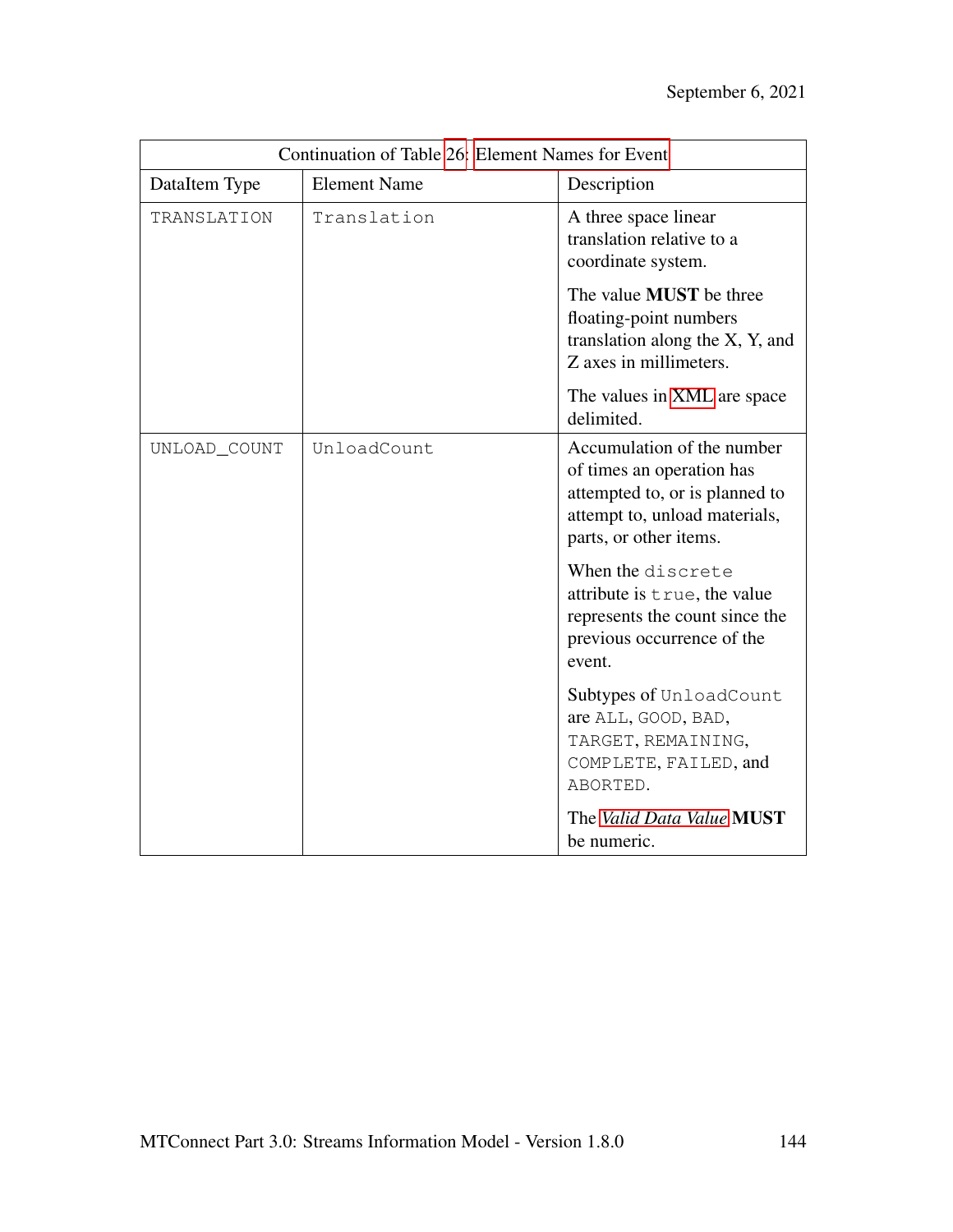| Continuation of Table 26: Element Names for Event |                     |                                                                                                   |
|---------------------------------------------------|---------------------|---------------------------------------------------------------------------------------------------|
| DataItem Type                                     | <b>Element Name</b> | Description                                                                                       |
| USER                                              | User                | The identifier of the person<br>currently responsible for<br>operating the piece of<br>equipment. |
|                                                   |                     | Subtypes of User are<br>OPERATOR, MAINTENANCE,<br>and SET UP.                                     |
|                                                   |                     | A subType <b>MUST</b> always<br>be specified.                                                     |
|                                                   |                     | The Valid Data Value MUST<br>be any text string.                                                  |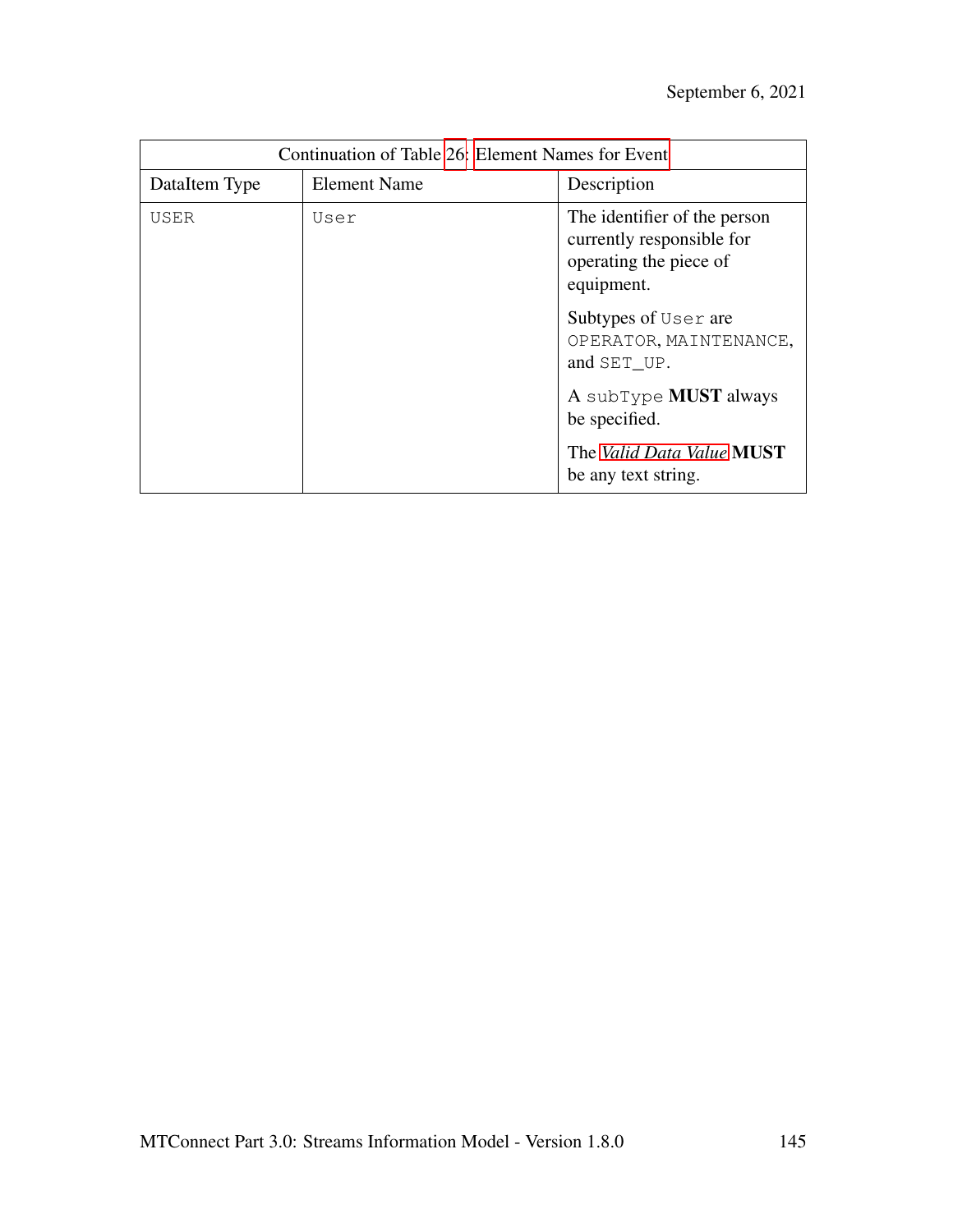| Continuation of Table 26: Element Names for Event |                     |                                                                                                                                                                                                               |
|---------------------------------------------------|---------------------|---------------------------------------------------------------------------------------------------------------------------------------------------------------------------------------------------------------|
| DataItem Type                                     | <b>Element Name</b> | Description                                                                                                                                                                                                   |
| VALVE_STATE                                       | ValveState          | The state of a valve that is one.<br>of open, closed, or<br>transitioning between the<br>states.                                                                                                              |
|                                                   |                     | Subtypes of ValveState<br>are ACTUAL and<br>PROGRAMMED.                                                                                                                                                       |
|                                                   |                     | Valid Data Values:                                                                                                                                                                                            |
|                                                   |                     | OPEN: ValveState<br>where flow is allowed and the<br>aperture is static.                                                                                                                                      |
|                                                   |                     | Note: For a binary value,<br>OPEN indicates that the valve<br>has the maximum possible<br>aperture.                                                                                                           |
|                                                   |                     | OPENING: The VALVE is<br>transitioning from a CLOSED<br>state to an OPEN state.                                                                                                                               |
|                                                   |                     | CLOSED: ValveState<br>where flow is not possible, the<br>aperture is static and the valve<br>is completely shut.                                                                                              |
|                                                   |                     | CLOSING: The VALVE is<br>transitioning from an OPEN<br>state to a CLOSED state.                                                                                                                               |
| VARIABLE                                          | Variable            | A data value whose meaning<br>may change over time due to<br>changes in the operation of a<br>piece of equipment or the<br>process being executed on that<br>piece of equipment.<br>The Valid Data Value MUST |
|                                                   |                     | be a string.                                                                                                                                                                                                  |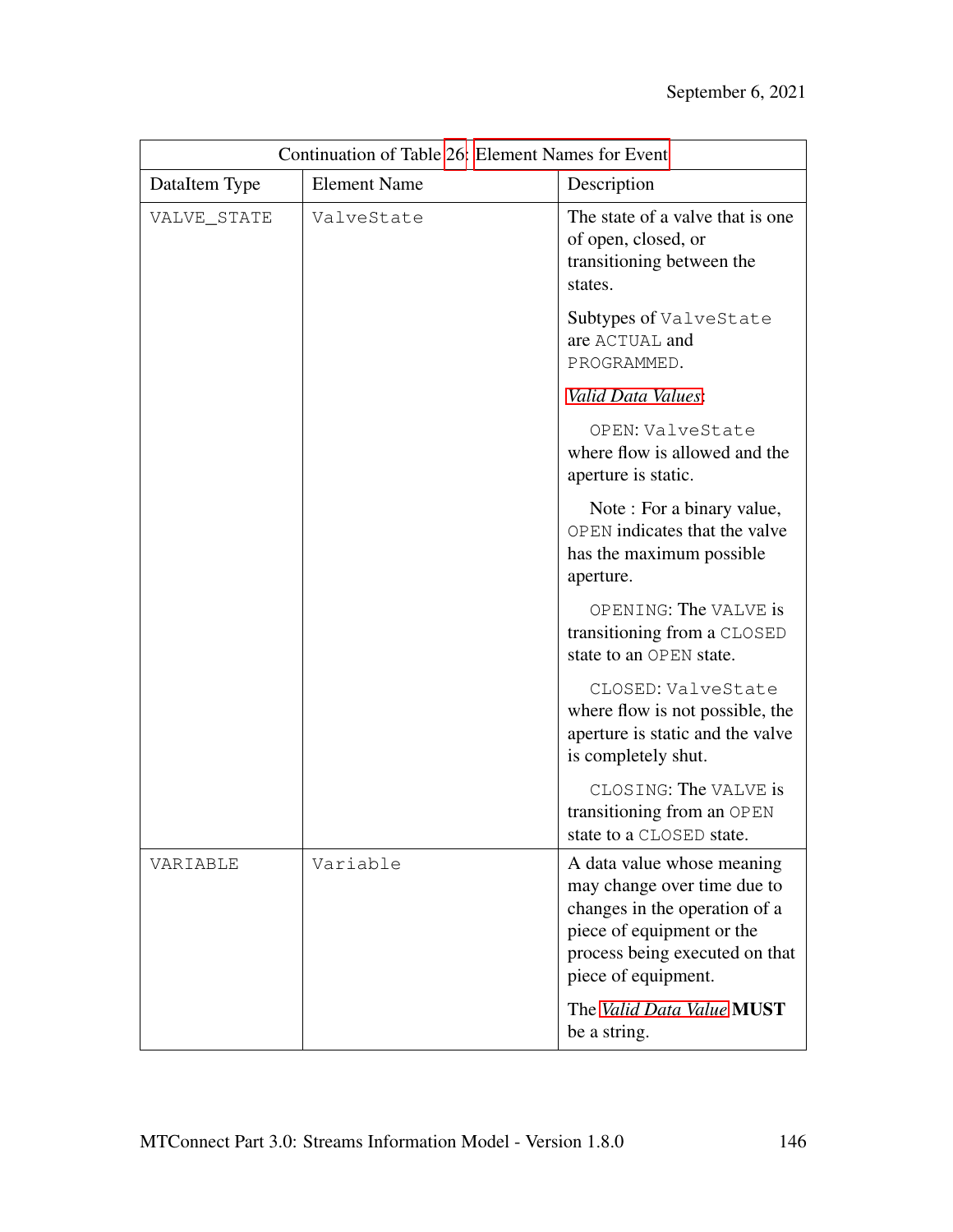| Continuation of Table 26: Element Names for Event |                     |                                                                                                                                                                             |
|---------------------------------------------------|---------------------|-----------------------------------------------------------------------------------------------------------------------------------------------------------------------------|
| DataItem Type                                     | <b>Element Name</b> | Description                                                                                                                                                                 |
| WAIT_STATE                                        | WaitState           | An indication of the reason<br>that EXECUTION is reporting<br>a value of WAIT.                                                                                              |
|                                                   |                     | Valid Data Values are:                                                                                                                                                      |
|                                                   |                     | POWERING_UP: An<br>indication that execution is<br>waiting while the equipment is<br>powering up and is not<br>currently available to begin<br>producing parts or products. |
|                                                   |                     | POWERING_DOWN: An<br>indication that the execution is<br>waiting while the equipment is<br>powering down but has not<br>fully reached a stopped state.                      |
|                                                   |                     | PART_LOAD: An<br>indication that the execution is<br>waiting while one or more<br>discrete workpieces are being<br>loaded.                                                  |
|                                                   |                     | PART_UNLOAD: An<br>indication that the execution is<br>waiting while one or more<br>discrete workpieces are being<br>unloaded.                                              |
|                                                   |                     | TOOL_LOAD: An<br>indication that the execution is<br>waiting while a tool or tooling<br>is being loaded.                                                                    |
|                                                   |                     | TOOL_UNLOAD: An<br>indication that the execution is<br>waiting while a tool or tooling<br>is being unloaded.                                                                |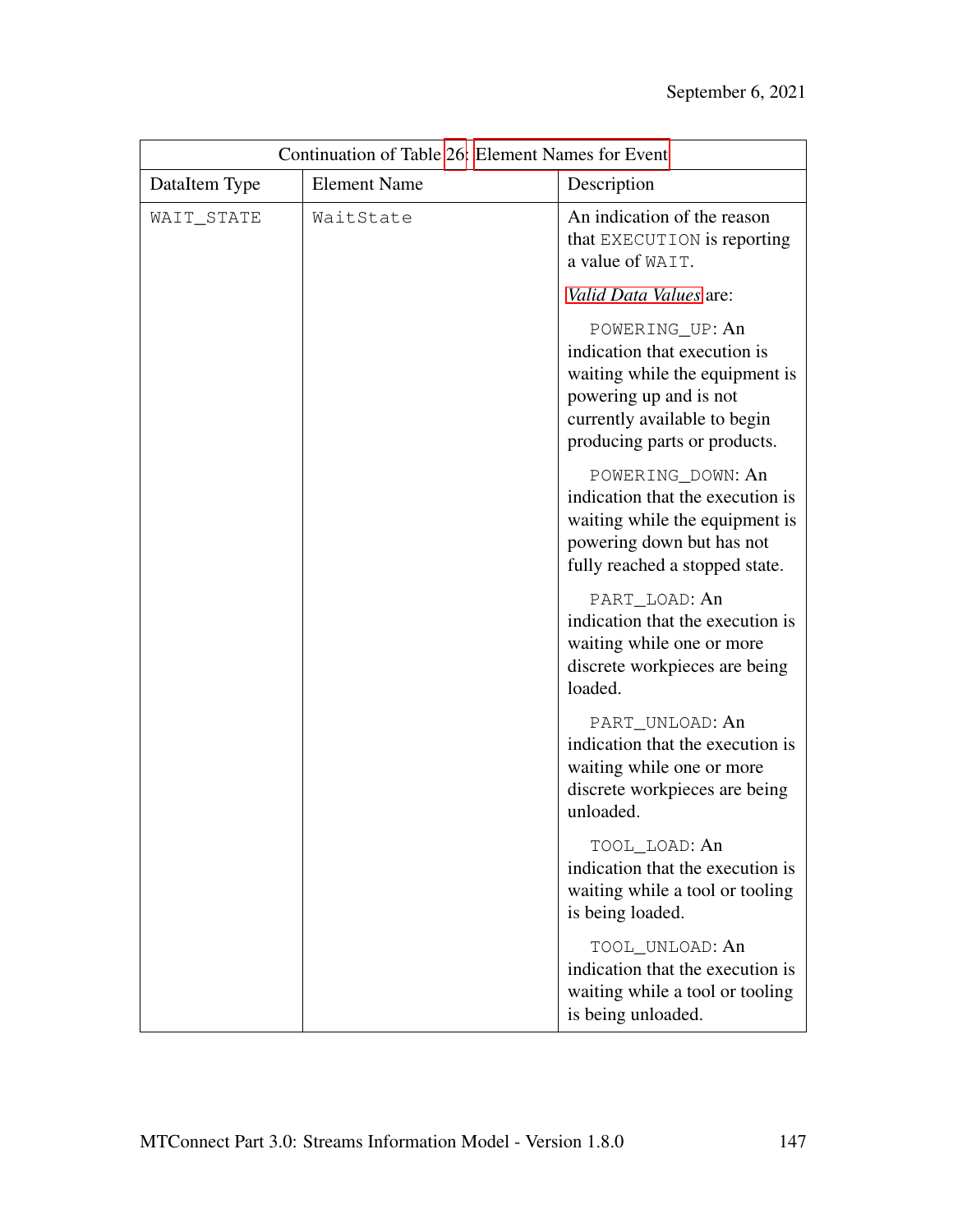| Continuation of Table 26: Element Names for Event |                     |                                                                                                                                                                                                                                                                                     |
|---------------------------------------------------|---------------------|-------------------------------------------------------------------------------------------------------------------------------------------------------------------------------------------------------------------------------------------------------------------------------------|
| DataItem Type                                     | <b>Element Name</b> | Description                                                                                                                                                                                                                                                                         |
| WAIT_STATE<br>(Continued)                         | WaitState           | MATERIAL_LOAD: An<br>indication that the execution is<br>waiting while bulk material or<br>the container for bulk material<br>used in the production process<br>is being loaded. Bulk material<br>includes those materials from<br>which multiple workpieces<br>may be created.     |
|                                                   |                     | MATERIAL_UNLOAD: An<br>indication that the execution is<br>waiting while bulk material or<br>the container for bulk material<br>used in the production process<br>is being unloaded. Bulk<br>material includes those<br>materials from which multiple<br>workpieces may be created. |
|                                                   |                     | SECONDARY_PROCESS:<br>An indication that the<br>execution is waiting while<br>another process is completed<br>before the execution can<br>resume.                                                                                                                                   |
|                                                   |                     | PAUSING: An indication<br>that the execution is waiting<br>while the equipment is<br>pausing but the piece of<br>equipment has not yet reached<br>a fully paused state.                                                                                                             |
|                                                   |                     | RESUMING: An indication<br>that the execution is waiting<br>while the equipment is<br>resuming the production cycle<br>but has not yet resumed<br>execution.                                                                                                                        |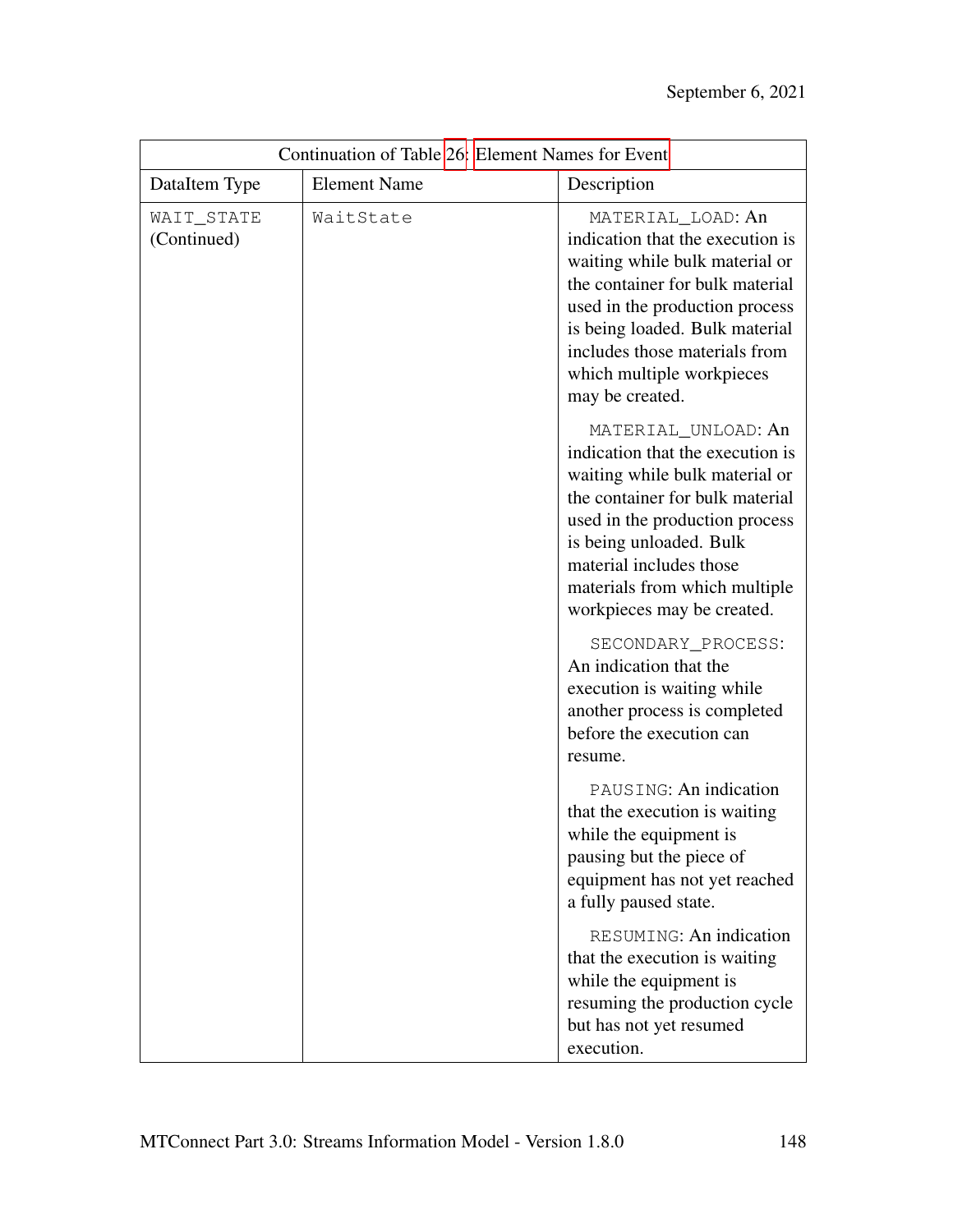| Continuation of Table 26: Element Names for Event |                     |                                                                                                                                                                                           |
|---------------------------------------------------|---------------------|-------------------------------------------------------------------------------------------------------------------------------------------------------------------------------------------|
| DataItem Type                                     | <b>Element Name</b> | Description                                                                                                                                                                               |
| WIRE                                              | Wire                | The identifier for the type of<br>wire used as the cutting<br>mechanism in Electrical<br>Discharge Machining or<br>similar processes.<br>The Valid Data Value MUST<br>be any text string. |
| WORKHOLDING_-<br>ΙD                               | WorkholdingId       | The identifier for the current<br>workholding or part clamp in<br>use by a piece of equipment.                                                                                            |
|                                                   |                     | The Valid Data Value MUST<br>be a text string.                                                                                                                                            |
| WORK_OFFSET                                       | WorkOffset          | A reference to the offset<br>variables for a work piece or<br>part associated with a Path in<br>a Controller type<br>component.                                                           |
|                                                   |                     | The Valid Data Value MUST<br>be a text string.                                                                                                                                            |

## **<sup>1125</sup>** 6.3 Types of Condition Elements

 As described in *Section [5.8](#page-63-0) - [Condition Data Entity](#page-63-0)*, Condition *[Data Entities](#page-9-0)* are re- ported differently from other data item types. They are reported based on the *[Fault State](#page-10-0)* for each Condition. Unlike Sample and Event data items that are identified by their *[Element Name](#page-10-1)*, Condition data items are defined by the type and subType (where applicable) attributes defined for each Condition.

- 1131 The type and subType (where applicable) attributes for a Condition element  $\mathbf{MAY}$
- 1132 be any of the type and subType attributes defined for SAMPLE category or EVENT
- 1133 category data item listed in the *[Devices Information Model](#page-9-1)*.
- 1134 [T](#page-9-0)able *Section [5.8.1](#page-64-0) - [Element Names for Condition](#page-64-0)* lists additional Condition *[Data En-](#page-9-0)*
- 1135 *[tities](#page-9-0)* that have been defined to represent the health and fault status of *[Structural Elements](#page-13-0)*.
- 1136 The table defines the type attribute for each of these additional Condition category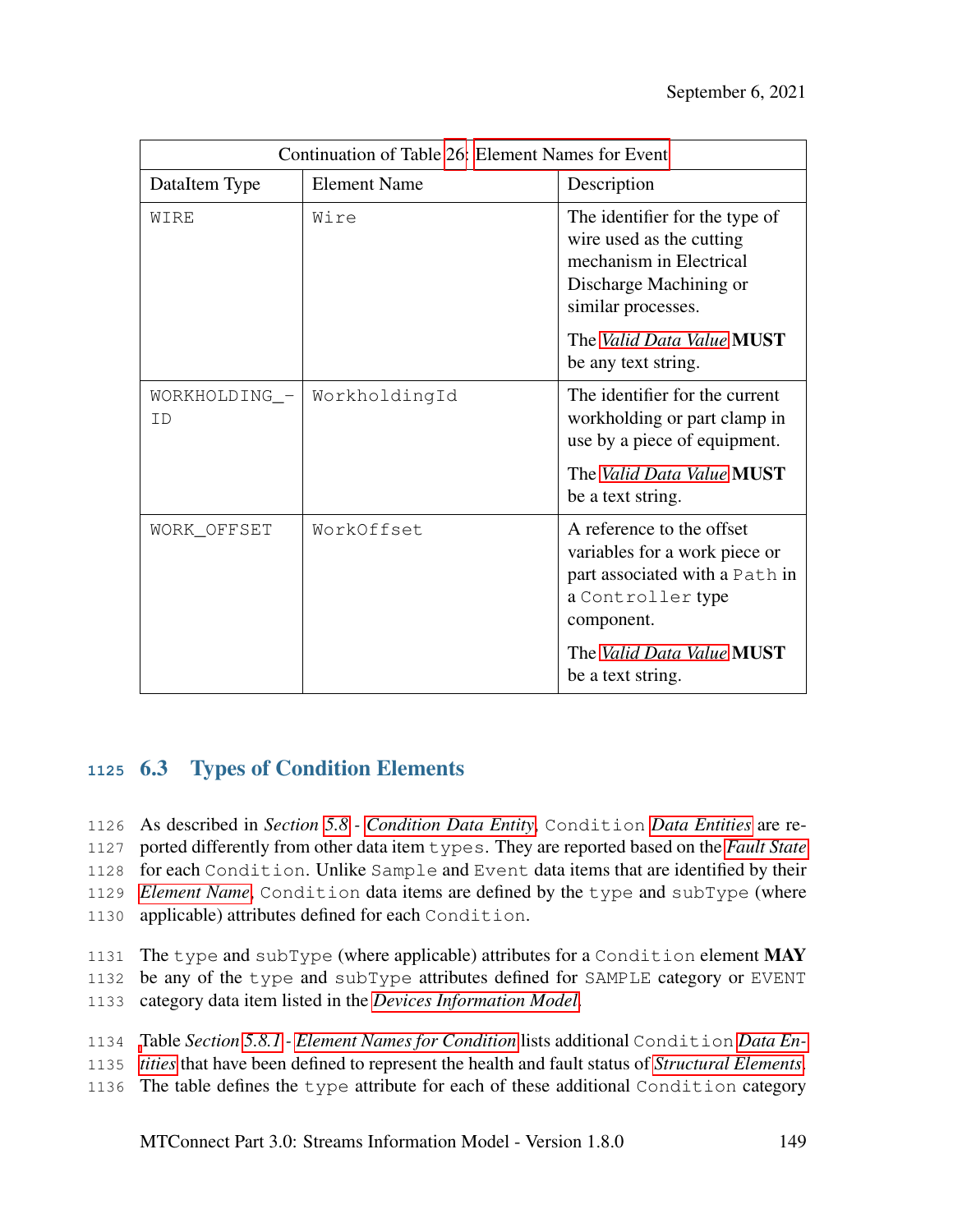#### 1137 elements that MAY be reported in the MTConnect Streams document.

| DataItem Type   | Description                                                                                                                                  |
|-----------------|----------------------------------------------------------------------------------------------------------------------------------------------|
| <b>ACTUATOR</b> | An indication of a fault associated with an actuator.                                                                                        |
| CHUCK_INTERLOCK | An indication of the operational condition of the interlock<br>function for an electronically controller chuck.                              |
| COMMUNICATIONS  | An indication that the piece of equipment has experienced a<br>communications failure.                                                       |
| DATA_RANGE      | An indication that the value of the data associated with a<br>measured value or a calculation is outside of an expected<br>range.            |
| DIRECTION       | An indication of a fault associated with the direction of<br>motion of a <i>Structural Element</i> .                                         |
| END_OF_BAR      | An indication that the end of a piece of bar stock has been<br>reached.                                                                      |
| <b>HARDWARE</b> | An indication of a fault associated with the hardware<br>subsystem of the Structural Element.                                                |
| INTERFACE_STATE | An indication of the operation condition of an Interface<br>component.                                                                       |
| LOGIC_PROGRAM   | An indication that an error occurred in the logic program or<br>programmable logic controller (PLC) associated with a piece<br>of equipment. |
| MOTION_PROGRAM  | An indication that an error occurred in the motion program<br>associated with a piece of equipment.                                          |
| <b>SYSTEM</b>   | An indication of a fault associated with a piece of equipment<br>or component that cannot be classified as a specific type.                  |

#### Table 27: Element Names for Condition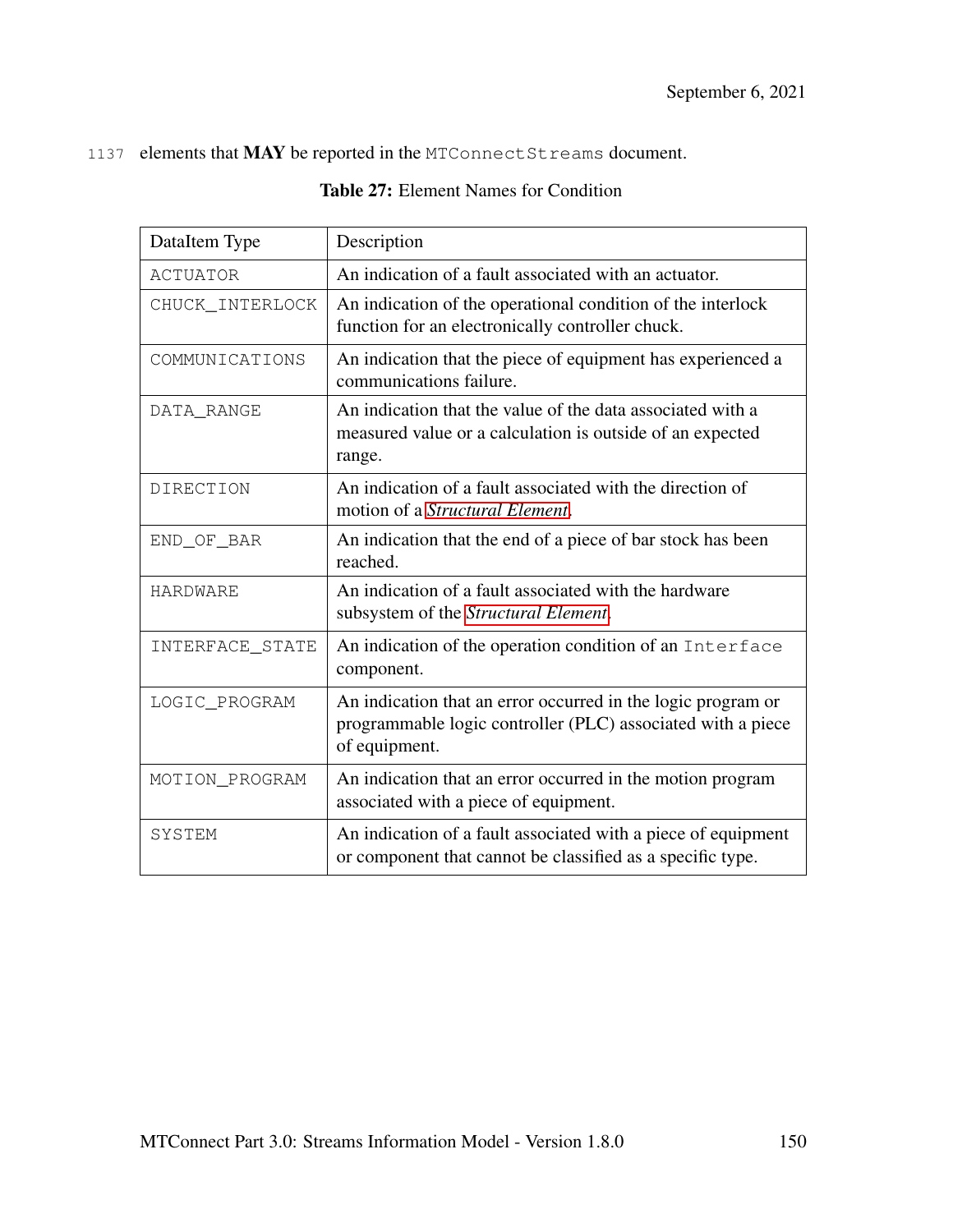# Appendices

### A Bibliography

- Engineering Industries Association. *EIA Standard EIA-274-D*, Interchangeable Variable,
- Block Data Format for Positioning, Contouring, and Contouring/Positioning Numerically
- Controlled Machines. Washington, D.C. 1979.

 ISO TC 184/SC4/WG3 N1089. *ISO/DIS 10303-238:* Industrial automation systems and integration Product data representation and exchange Part 238: Application Protocols: Ap- plication interpreted model for computerized numerical controllers. Geneva, Switzerland, 2004.

 International Organization for Standardization. *ISO 14649:* Industrial automation sys-tems and integration – Physical device control – Data model for computerized numerical

controllers – Part 10: General process data. Geneva, Switzerland, 2004.

 International Organization for Standardization. *ISO 14649:* Industrial automation sys- tems and integration – Physical device control – Data model for computerized numerical controllers – Part 11: Process data for milling. Geneva, Switzerland, 2000.

 International Organization for Standardization. *ISO 6983/1* – Numerical Control of ma- chines – Program format and definition of address words – Part 1: Data format for posi-tioning, line and contouring control systems. Geneva, Switzerland, 1982.

- Electronic Industries Association. *ANSI/EIA-494-B-1992*, 32 Bit Binary CL (BCL) and
- 7 Bit ASCII CL (ACL) Exchange Input Format for Numerically Controlled Machines.
- Washington, D.C. 1992.
- National Aerospace Standard. *Uniform Cutting Tests* NAS Series: Metal Cutting Equip-ment Specifications. Washington, D.C. 1969.
- International Organization for Standardization. *ISO 10303-11:* 1994, Industrial automa-
- tion systems and integration Product data representation and exchange Part 11: Descrip-
- tion methods: The EXPRESS language reference manual. Geneva, Switzerland, 1994.

 International Organization for Standardization. *ISO 10303-21:* 1996, Industrial automa-tion systems and integration – Product data representation and exchange – Part 21: Imple-

- mentation methods: Clear text encoding of the exchange structure. Geneva, Switzerland,
- 1996.
- H.L. Horton, F.D. Jones, and E. Oberg. *Machinery's Handbook*. Industrial Press, Inc.

MTConnect Part 3.0: Streams Information Model - Version 1.8.0 151